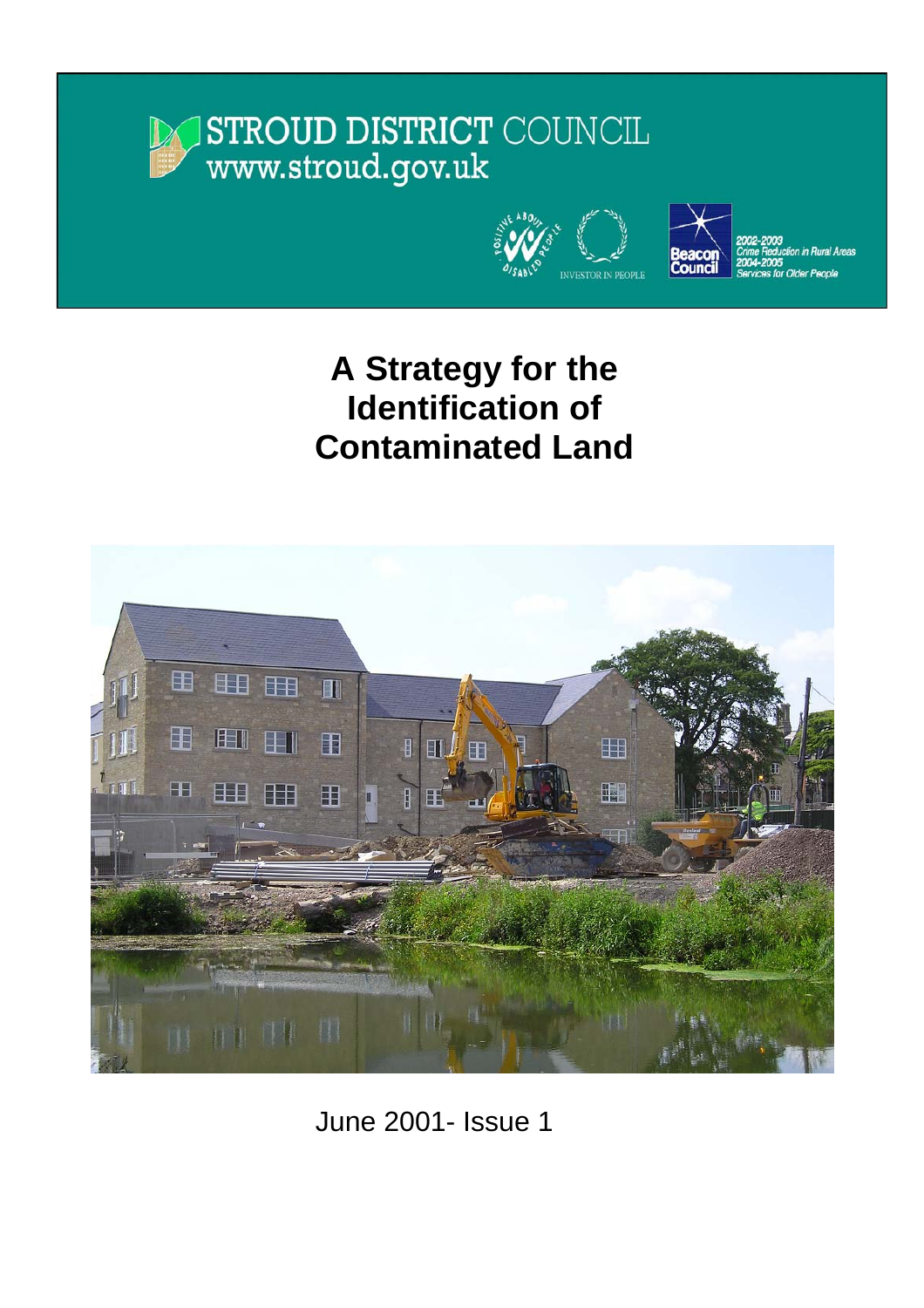## **EXECUTIVE SUMMARY.**

Under legislation introduced on 1<sup>st</sup> April, 2000, Stroud District Council was placed under a statutory duty to inspect its District to identify contaminated land. A formal strategy was to be published by July, 2001 which would detail how the Authority intended to undertake its inspection duties. This document is that strategy.

The District Council is the lead Authority with regard to contaminated land but, wherever necessary, it undertakes to work in partnership with other organisations, particularly the Environment Agency. Detailed consultation regarding this strategy was undertaken with both statutory and non-statutory consultees up to April, 2001. Publication of this final version occurred on  $30<sup>th</sup>$  June, 2001, in line with legislative requirements.

The Council's priorities in dealing with contaminated land will be:

- 1. To protect human health
- 2. To protect controlled waters
- 3. To protect specified ecosystems
- 4. To prevent damage to property

In dealing with these priorities the Council also aims to prevent any further contamination of land, to encourage voluntary remediation of contaminated land and to encourage re-use of brownfield land.

A five-year programme of inspection will be undertaken with a target date for completion of April, 2005. A prioritised inspection programme is proposed, with Priority Investigation Areas being inspected first, followed by other areas later in the programme. Among the Priority Investigation Areas identified are major population centres, the Five Valleys, controlled waters are land owned by the Council itself.

It is recognised that the inspection programme will need to be extremely flexible as some sites may be identified that require urgent attention. Such sites will, by necessity, be dealt with as they arise.

The new contaminated land legislation (usually referred to as Part IIA) sets clear criteria that must be met before any land may be formally designated as contaminated land. It is important to note that the expectations of some members of the public may not be met by the powers local authorities can exercise under this new contaminated land legislative regime.

Additionally, the Council must maintain a Public Register of contaminated land, the contents of which are specified in the legislation.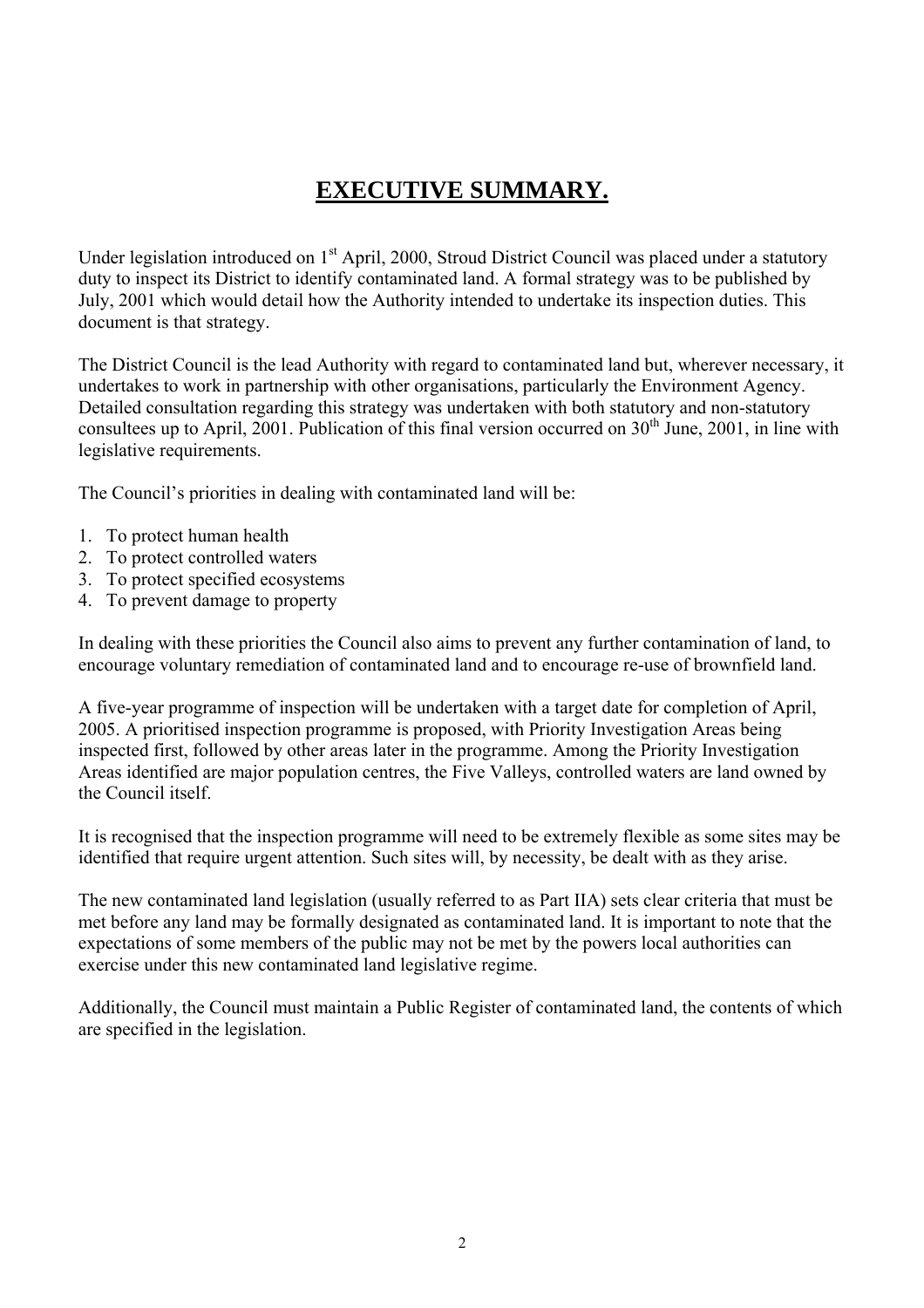## **CONTENTS.**

|    |               |                                                    | Page No. |
|----|---------------|----------------------------------------------------|----------|
| 1. |               | <b>INTRODUCTION</b>                                | 7        |
|    | 1.1           | <b>General Policy of Stroud District Council</b>   | 7        |
|    | 1.2           | <b>Regulatory Context</b>                          | 7        |
|    | 1.3           | <b>Defining Contaminated Land</b>                  | 7        |
|    |               | Pollutant Linkages and Risk Assessment<br>1.3.1    | 8        |
|    |               | <b>Specified Receptors</b><br>1.3.2                | 8        |
|    | 1.4           | <b>The Role of Local Authorities</b>               | 3        |
|    | 1.5           | The Role of the Environment Agency                 | 4        |
|    | 1.6           | <b>Requirements for a Strategic Approach</b>       | 6        |
|    | 1.7           | <b>Development of the Strategy</b>                 | 6        |
|    | 1.8           | <b>Objectives of the Strategy</b>                  | 6        |
| 2. |               | <b>CHARACTERISTICS OF THE DISTRICT</b>             | 8        |
|    | 2.1           | Location                                           | 8        |
|    | 2.2           | <b>Population / Built Environment</b>              | 8        |
|    | 2.3           | <b>Natural Environment</b>                         | 8        |
|    | $2.4^{\circ}$ | <b>Basic Geology and Hydrogeology</b>              | 8        |
|    | $2.5\,$       | <b>Industry, Past and Present</b>                  | 10       |
|    | 2.6           | <b>Archaeological Sites of National Importance</b> | 11       |
|    | 2.7           | <b>Land Owned by Stroud District Council</b>       | 11       |
|    | 2.8           | <b>Known Information on Contamination</b>          | 12       |
|    | 2.9           | <b>Additional Local Features</b>                   | 12       |
|    |               | 2.10 Previous Control of Contaminated Land         | 12       |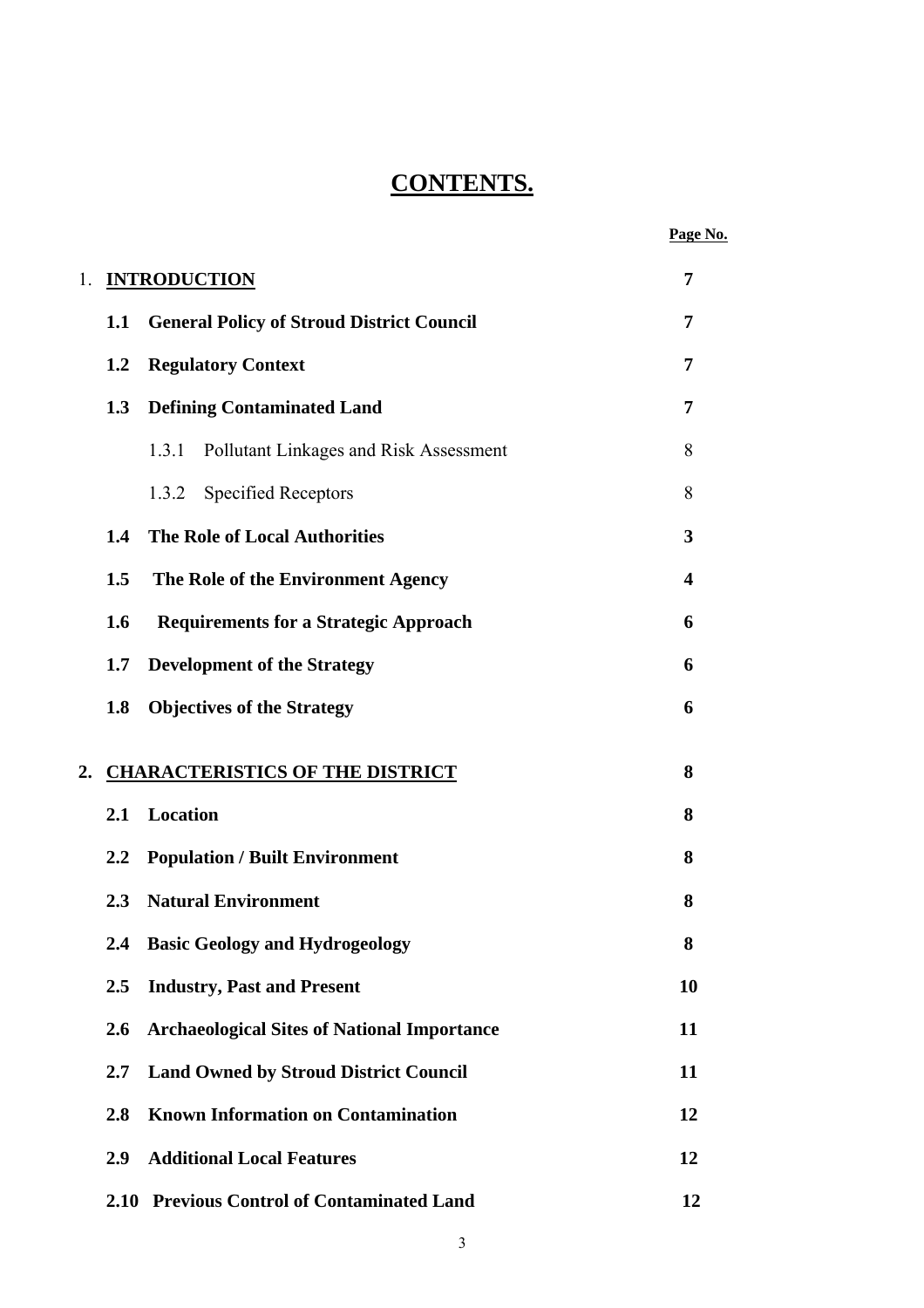|    | 3. OVERALL AIMS |                                                                        | 13 |
|----|-----------------|------------------------------------------------------------------------|----|
|    | 3.1             | <b>Aims of the Strategy</b>                                            | 13 |
|    |                 | 3.1.1 Priority Investigation Areas                                     | 13 |
|    |                 | 3.1.2 Potential Pollutant Linkages                                     | 14 |
|    |                 | 3.1.3 Actual Pollutant Linkages                                        | 15 |
|    |                 | 3.1.4 Significant Pollutant Linkages                                   | 15 |
|    | 3.2             | <b>Objectives and Timescales</b>                                       | 16 |
| 4. |                 | <b>PROCEDURES</b>                                                      | 18 |
|    | 4.1             | <b>Internal Management</b>                                             | 18 |
|    | 4.2             | <b>Local Authority Interests In Land</b>                               | 18 |
|    | 4.3             | <b>Information Collection</b>                                          | 18 |
|    | 4.4             | <b>Information and Complaints</b>                                      | 21 |
|    | 4.5             | <b>Information Evaluation</b>                                          | 21 |
|    | 4.6             | <b>Risk Assessment</b>                                                 | 22 |
|    |                 | 4.6.1 ICRCL and CLEA Guidelines                                        | 22 |
|    |                 | 4.6.2 Risk Assessment for Substances Not Addressed By ICRCL<br>or CLEA | 22 |
|    |                 | 4.6.3 Risk Assessment for Controlled Waters                            | 22 |
|    | 4.7             | <b>Interaction with Other Regulatory Regimes</b>                       | 22 |
|    |                 | 4.7.1 Planning and Development Control                                 | 23 |
|    |                 | 4.7.2 IPC and PPC                                                      | 23 |
|    |                 | 4.7.3 Waste Management Licensing                                       | 23 |
|    |                 | 4.7.4 Water Pollution                                                  | 23 |
|    |                 | 4.7.5 Radioactivity                                                    | 24 |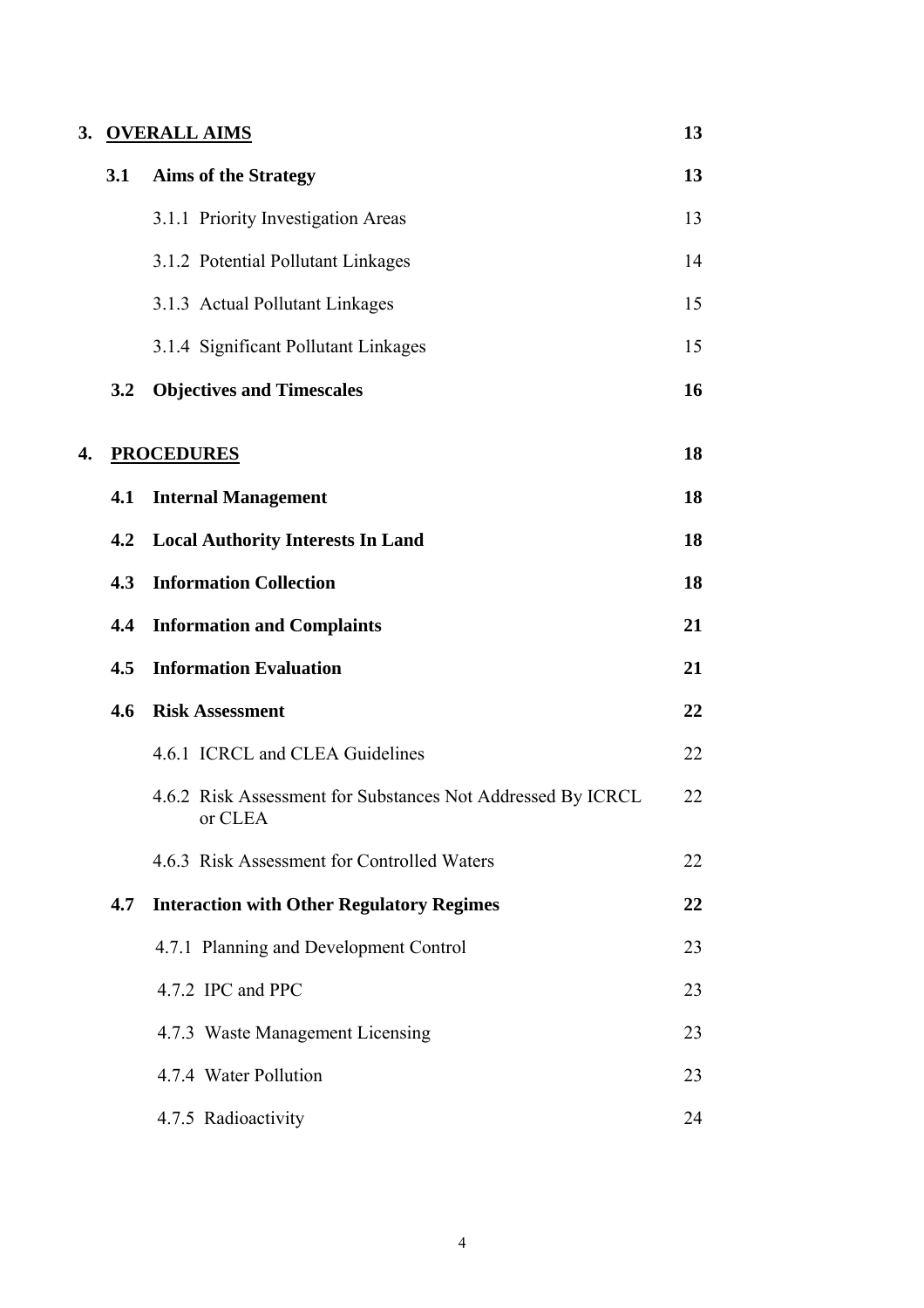| 5. |     | <b>LIAISON AND COMMUNICATION</b>                                             | 25 |
|----|-----|------------------------------------------------------------------------------|----|
|    | 5.1 | <b>Statutory Consultees</b>                                                  | 25 |
|    | 5.2 | <b>Internal Liaison</b>                                                      | 25 |
|    | 5.3 | <b>Communication with Owners, Occupiers and Other Interested</b><br>Parties. | 25 |
|    | 5.4 | <b>Risk Communication</b>                                                    | 26 |
| 6. |     | <b>INSPECTION ARRANGEMENTS</b>                                               | 28 |
|    | 6.1 | <b>Detailed Site Inspections</b>                                             | 28 |
|    |     | 6.1.1 Elements of a Detailed Inspection                                      | 28 |
|    |     | 6.1.2 Statutory Powers of Entry                                              | 29 |
|    |     | 6.1.3 Intrusive Investigations                                               | 29 |
|    | 6.2 | <b>Potential Special Sites</b>                                               | 30 |
|    | 6.3 | <b>External Appointments</b>                                                 | 30 |
| 7. |     | <b>REVIEW MECHANISMS</b>                                                     | 32 |
|    | 7.1 | <b>Review of Inspection Strategy</b>                                         | 32 |
|    | 7.2 | <b>Triggers for Review of Inspection Decisions</b>                           | 32 |
| 8. |     | <b>INFORMATION MANAGEMENT</b>                                                | 34 |
|    | 8.1 | <b>Data Storage and Accessibility</b>                                        | 34 |
|    | 8.2 | <b>Confidentiality of Information</b>                                        | 34 |
|    |     | 8.2.1 Confidentiality of Public Register Information                         | 34 |
|    |     | 8.2.2 Confidentiality of Wider Inspection Information                        | 36 |
|    | 8.3 | <b>Requests for Information</b>                                              | 36 |
|    |     | Standard Search Questionnaire (CON29)<br>8.3.1                               | 36 |
|    |     | 8.3.2 Formal Written Enquiries                                               | 36 |
|    |     | 8.3.3 Informal Enquiries                                                     | 36 |
|    | 8.4 | <b>Provision of Information to the Environment Agency</b>                    | 36 |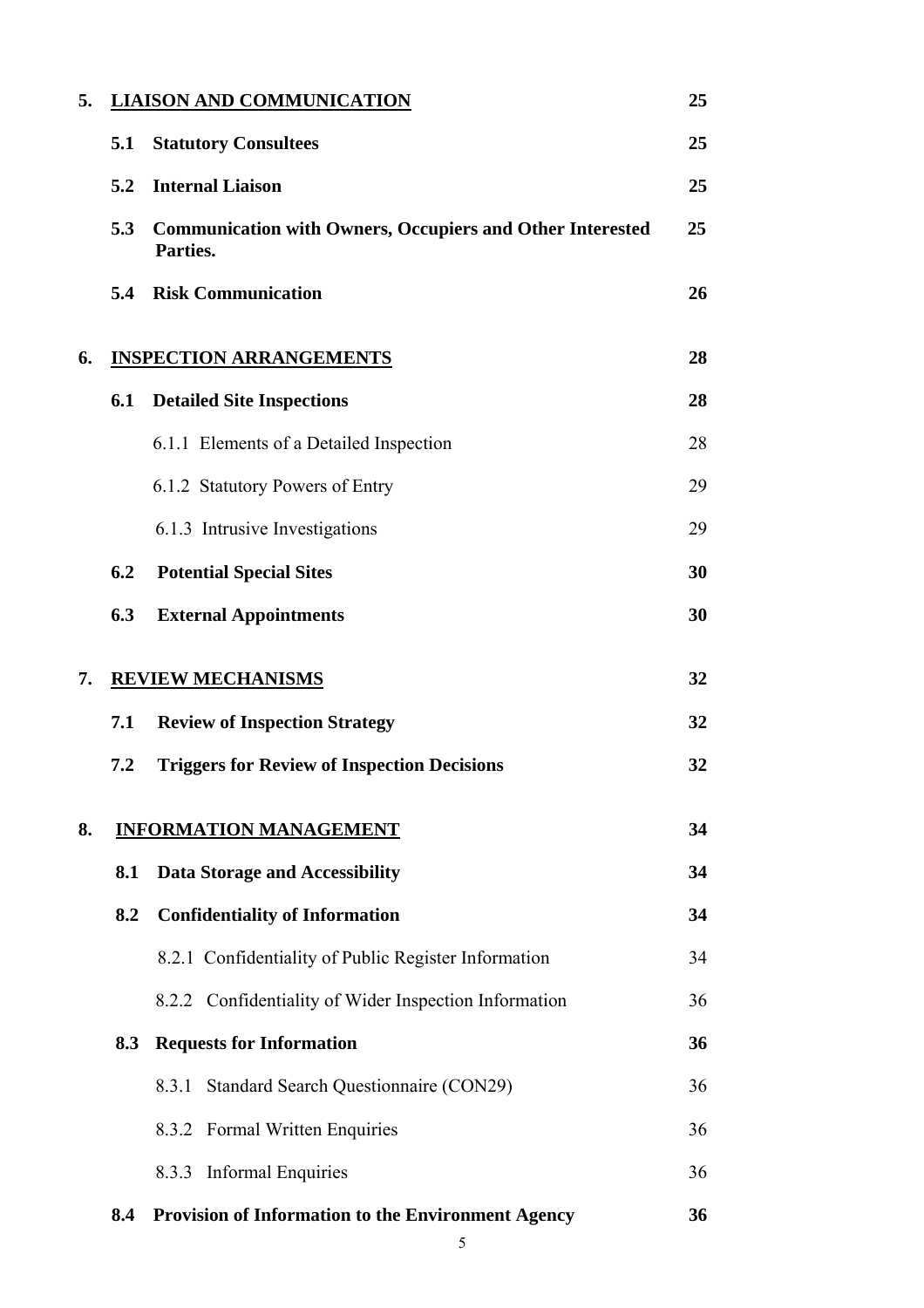| Appendix A – Schedule 1 of the Contaminated Land (England)<br>Regulations, 2000. | 38 |
|----------------------------------------------------------------------------------|----|
| <b>Appendix B – External Liaison Bodies</b>                                      | 39 |
| <b>Appendix C – Sites of Nature Conservation Interest</b>                        | 40 |
| <b>Appendix D – Authorised Process Sites</b>                                     | 52 |
| <b>Appendix E – Scheduled Ancient Monuments</b>                                  | 56 |
| <b>Appendix F</b> – Justification for Priority Investigation Areas               | 59 |
| <b>Appendix G – Prioritisation Classifications and Methodology</b>               | 62 |
| <b>Appendix H - Protected Outdoor Play Space</b>                                 | 64 |
| <b>Appendix I – Internal Liaison</b>                                             | 72 |
| <b>Appendix J – Detailed Inspections – Key Guidance</b>                          | 73 |
| Appendix K – Checklist for Appointment of Contractors and<br><b>Consultants</b>  | 74 |
| <b>Appendix L – Inspection Strategy Review Form</b>                              | 75 |
| Appendix M – Glossary of Terms Used in Part IIA                                  | 77 |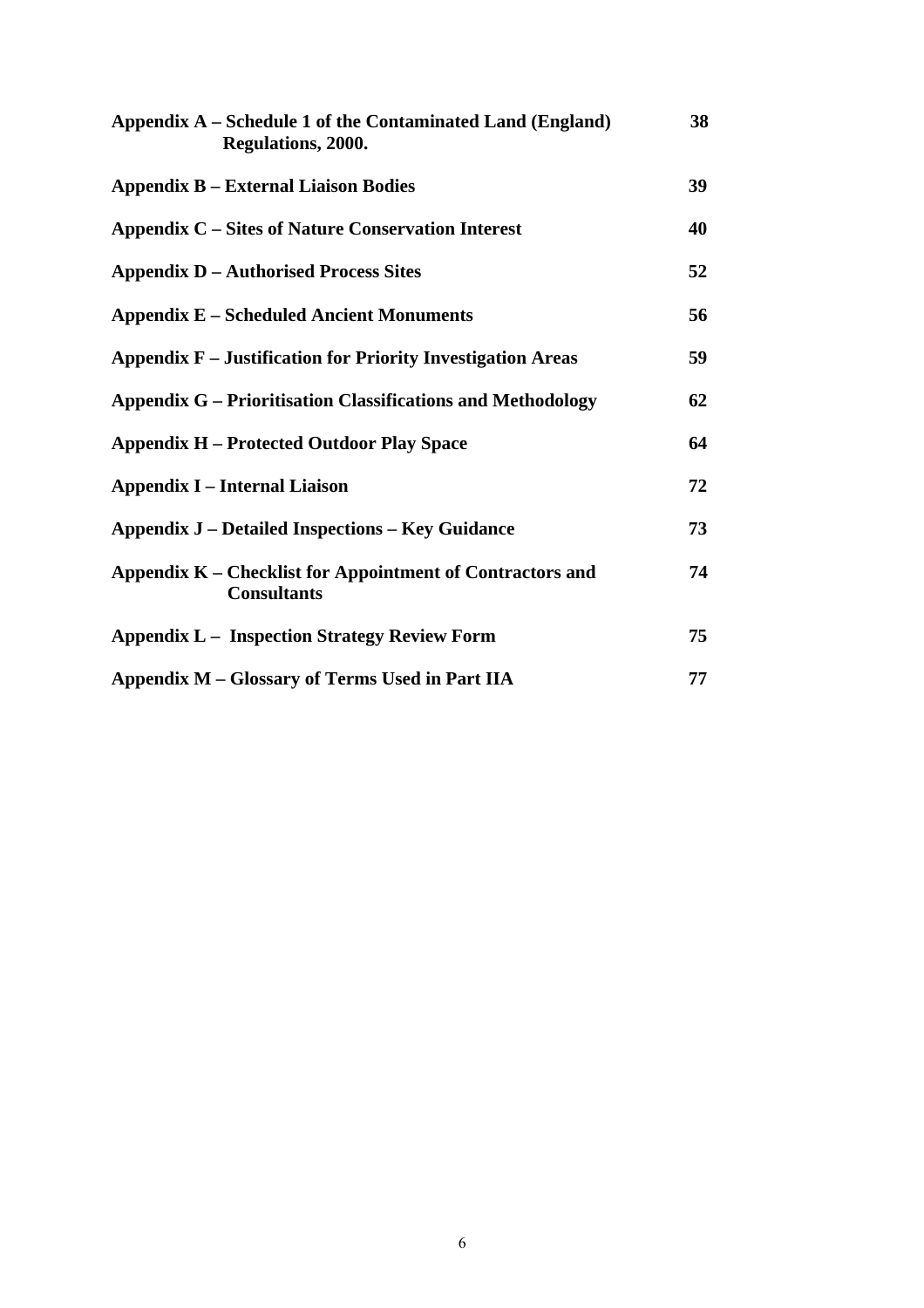## **1. INTRODUCTION.**

## **1.1 GENERAL POLICY OF STROUD DISTRICT COUNCIL.**

Stroud District Council's overriding purpose is defined in its Performance Plan 2000–2001 as:-

#### **"to make the Stroud District a better place to live and work for everyone."**

The Council has developed a number of corporate aims to guide its continuous development as an organisation. One such corporate aim is :-

#### **"to protect and improve the environment."**

Particular to the environmental commitment of Stroud District Council, accreditation to the voluntary Eco-Management and Audit Scheme was achieved in March, 1999. This scheme is designed to allow local authorities to manage their environmental impact in a systematic and considered way. The objective of the scheme is to promote continuous improvements in the environmental performance of local authority activities. Objectives for the year 2000/2001 include the minimising of land pollution within the District through monitoring, education and enforcement and also ensuring the protection and enhancement of the local natural environment.

It is within this framework that a strategy to deal with Part IIA of the Environmental Protection Act, 1990 is to be implemented. The lead Directorate for the implementation of Part IIA will be the Directorate of Housing and Environmental Services. Within that Directorate the implementation will be undertaken by the Pollution Control section.

## **1.2 REGULATORY CONTEXT.**

Contaminated land legislation has been under development since the early 1990s. Following consultation on a 1993 White Paper entitled "Paying For Our Past", the Environment Act, 1995 inserted a new section (Part IIA) into the Environmental Protection Act, 1990. Another protracted period of consultation followed this enabling legislation until, on April  $1<sup>st</sup>$ , 2000, Part IIA of the Environmental Protection Act, 1990 came into force as the new statutory regime for the identification and remediation of contaminated land. It is the introduction of this new regulatory regime, usually referred to as the Part IIA regime, that has prompted the formulation of this strategy document.

## **1.3 DEFINING CONTAMINATED LAND.**

Section 78A(2) of Part IIA of the Environmental Protection Act, 1990 defines contaminated land as: "any land which appears to the local authority in whose area it is situated to be in such a condition, by reason of substances in, on or under the land, that-

- a) significant harm is being caused or there is a significant possibility of such harm being caused; or
- b) pollution of controlled waters is being, or is likely to be, caused."

In determining whether specific land is contaminated, the local authority must carry out an appropriate, scientific and technical assessment of the circumstances of that land, using all relevant and available evidence. Where the land is determined to be contaminated the local authority shall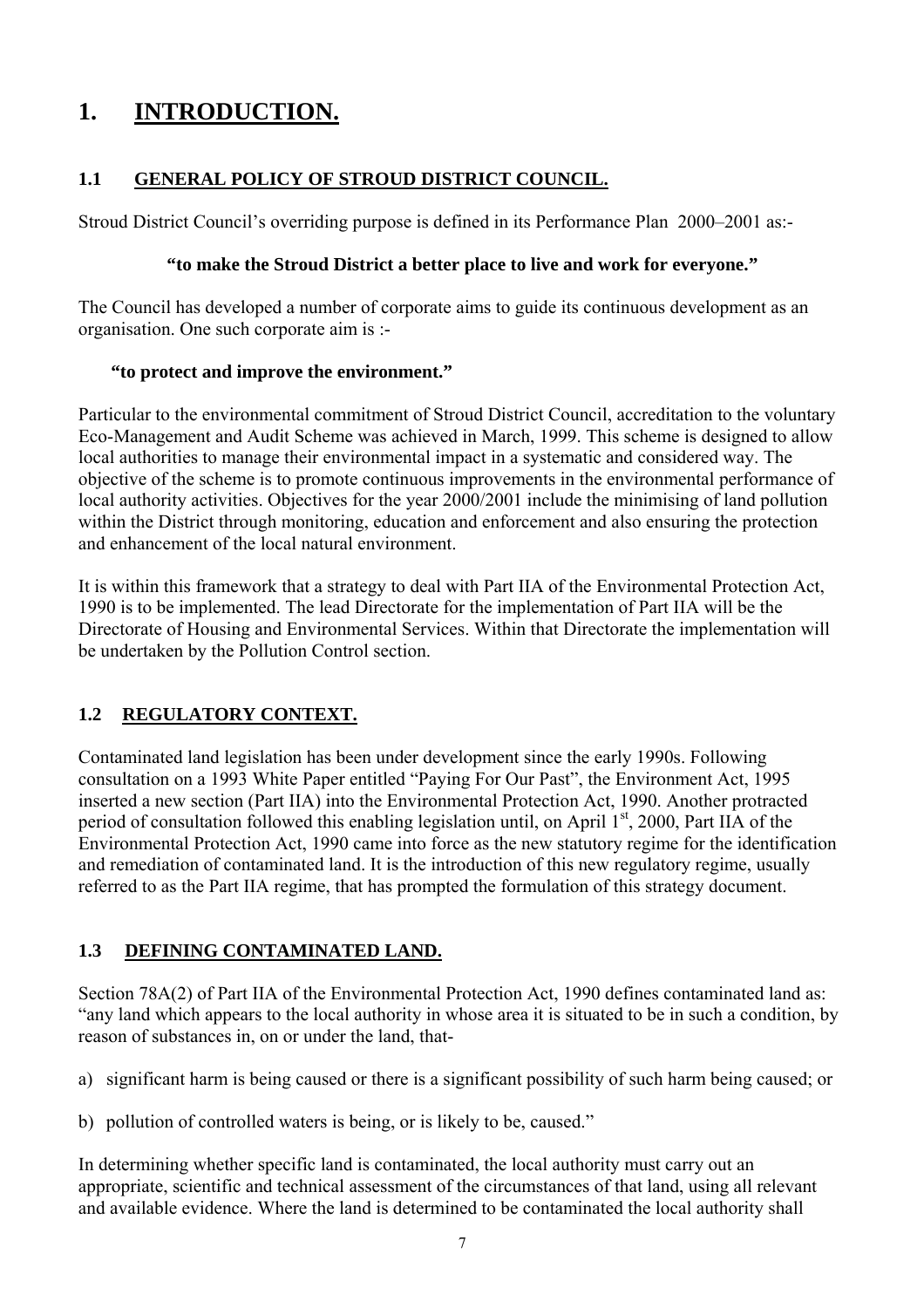prepare a written record of the determination summarising the basis on which the land has been identified as contaminated.

## **1.3.1 Pollutant Linkages and Risk Assessment.**

In order for a specific site to meet the above definition of contaminated land it is first necessary to establish the existence of a "pollutant linkage". A pollutant linkage may only exist in cases where the three constituent elements of such a linkage are present, namely:

- a) A source of contamination in, on or under the ground;
- b) A receptor of a type specified in the guidance accompanying the Part IIA regime;
- c) A pathway linking the source of contamination to the specified receptor.

Where these three components of a pollutant linkage exist, a risk assessment must be undertaken to determine the likelihood of harm being caused via that linkage and the likely nature and extent of the harm that would be caused. Land may only be designated as contaminated where such an assessment proves that the pollutant linkage either:

- a) is resulting in significant harm being caused to the receptor in the pollutant linkage,
- b) presents a significant possibility of significant harm being caused to that receptor,
- c) is resulting in the pollution of the controlled waters which constitute the receptor, or
- d) is likely to result in such pollution.

Where a risk assessment proves that the pollutant linkage in question meets one of the above four criteria the land is designated as contaminated land and the pollutant linkage is referred to as a significant pollutant linkage.

## **1.3.2 Specified Receptors.**

Guidance to the Part IIA regime specifies those receptors that may be taken into account in determining contaminated land. These specified receptors are shown below:

## **1. Human beings.**

#### **2. Ecological systems, or living organisms forming part of such a system, within certain protected locations, including:**

- ♦ Sites of Special Scientific Interest (SSSIs)
- ♦ National Nature Reserves (NNRs)
- ♦ Potential and designated Special Protection Areas (for birds) (SPAs)
- ♦ Local Nature Reserves (LNRs)
- ♦ Possible, candidate and designated Special Areas of Conservation (SACs)
- ♦ Key Wildlife Sites (identified by Gloucestershire Wildlife Trust)
- ♦ RAMSAR sites
- ♦ Marine Nature Reserves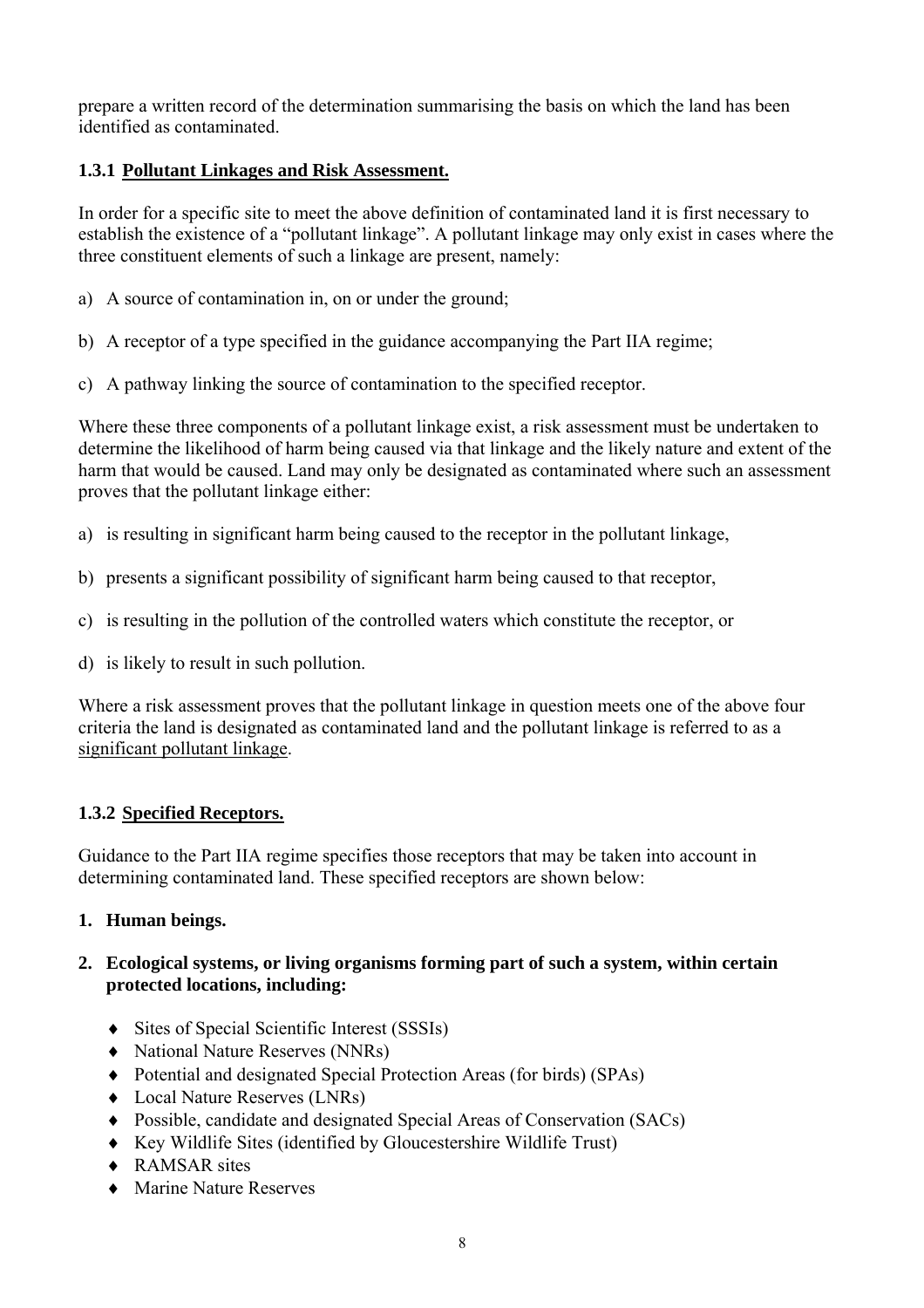#### **3. Property in the form of buildings, including:**

♦ Scheduled Ancient Monuments

## **4. Property in the form of:**

- $\triangleleft$  Crops, including timber
- ♦ Home-grown produce for consumption
- ♦ Livestock
- ♦ Other owned or domesticated animals (e.g. pets)
- ♦ Wild animals subject to shooting or fishing rights

## **5. Controlled waters, including:**

- ♦ Surface waters (e.g. rivers, lakes, streams)
- ♦ Drinking water abstractions
- ♦ Groundwater Source Protection Zones
- $\triangle$  Groundwater private abstractions
- ♦ Groundwater aquifers

## **1.4 THE ROLE OF LOCAL AUTHORITIES.**

The primary regulatory role under Part IIA of the Environmental Protection Act, 1990 rests with local authorities. This reflects their existing functions under the statutory nuisance regime and also complements their roles as planning authorities. In outline the roles of local authorities are:

- a) to cause their areas to be inspected from time to time for the purpose of identifying contaminated land;
- b) to determine whether any particular site is contaminated land;
- c) to act as an enforcing authority for all contaminated land which is not designated as a "special site".

With regard to enforcement under the Part IIA regime, the local authority has four main tasks:

- a) to establish who should bear responsibility for remediation of contaminated land i.e. the appropriate person(s).
- b) to decide, after consultation, what remediation is required in any individual case and to ensure that such remediation occurs, either through agreement with the appropriate persons(s), or by serving a Remediation Notice on the appropriate persons(s) if agreement is not possible or, in certain circumstances, through carrying out the work itself.
- c) where a Remediation Notice is served, or the authority itself carries out the work, to determine who should bear what proportion of the liability for meeting the costs of the work; and
- d) to record certain prescribed information about its regulatory actions on a public register.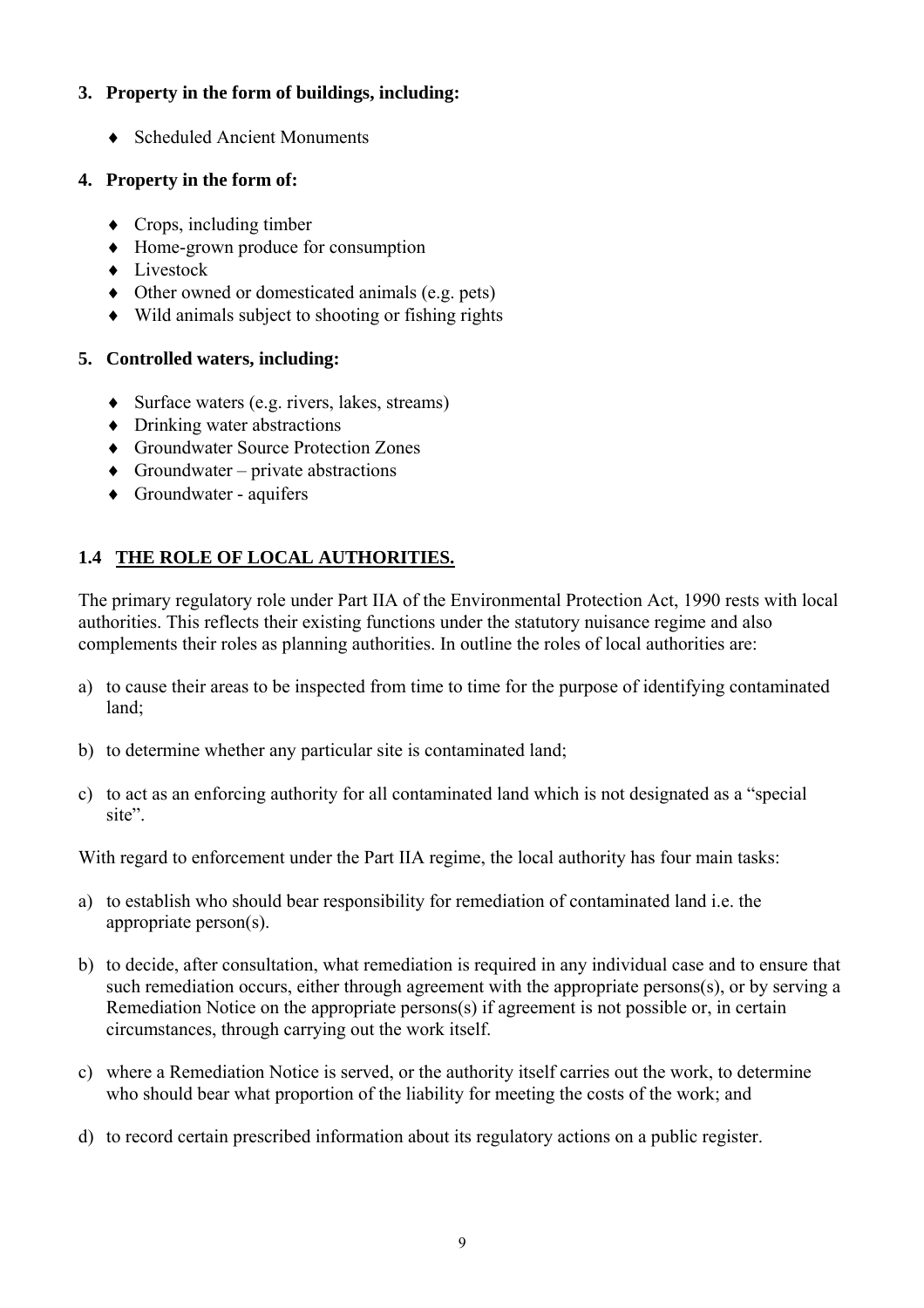#### **1.5 THE ROLE OF THE ENVIRONMENT AGENCY.**

The Environment Agency has four principal roles with respect to contaminated land under Part IIA of the Environmental Protection Act, 1990. It should:

- a) assist local authorities in identifying contaminated land, particularly in cases where water pollution is involved;
- b) provide, where appropriate, site-specific guidance to local authorities on contaminated land;
- c) act as the "enforcing authority" for any land designated as a "special site"; and
- d) publish periodic reports on contaminated land.

Ultimately, however, the responsibility to designate contaminated land lies with the Local Authority.

#### **1.5.1 Land Required to be Designated as a Special Site.**

Contaminated land of the following descriptions is prescribed as land required to be designated as a special site:

- a) land affecting controlled waters which are, or are intended to be, used for the supply of drinking water for human consumption such as to render the drinking water unwholesome;
- b) land affecting controlled waters to the extent that they are not likely to meet the criterion for classification applying to the relevant description of waters specified in regulations made under section 82 of the Water Resources Act, 1991;
- c) land affecting controlled waters where:
	- i. the polluting substance falls within any of the families or groups of substances listed in paragraph 1 of Schedule 1 of the Contaminated Land (England) Regulations, 2000 (See Appendix A); and
	- ii. the controlled waters, or any part of them, are contained within underground strata which comprise wholly or partially any of the formations of rocks listed in paragraph 2 of Schedule 1 of the Contaminated Land (England) Regulations, 2000 (see Appendix A).
- d) land which is contaminated land by reason of waste acid tars in, on or under the ground;
- e) land on which any of the following activities have been carried out at any time:
	- i. the purification (including refining) of crude petroleum or of oil extracted from petroleum, shale or any other bituminous substance except coal; or
	- ii. the manufacture or processing of explosives;
- f) land on which a prescribed process has been or is being carried on under an authorisation where that process does not comprise solely of things being done which are required by remediation;
- g) land within a nuclear site;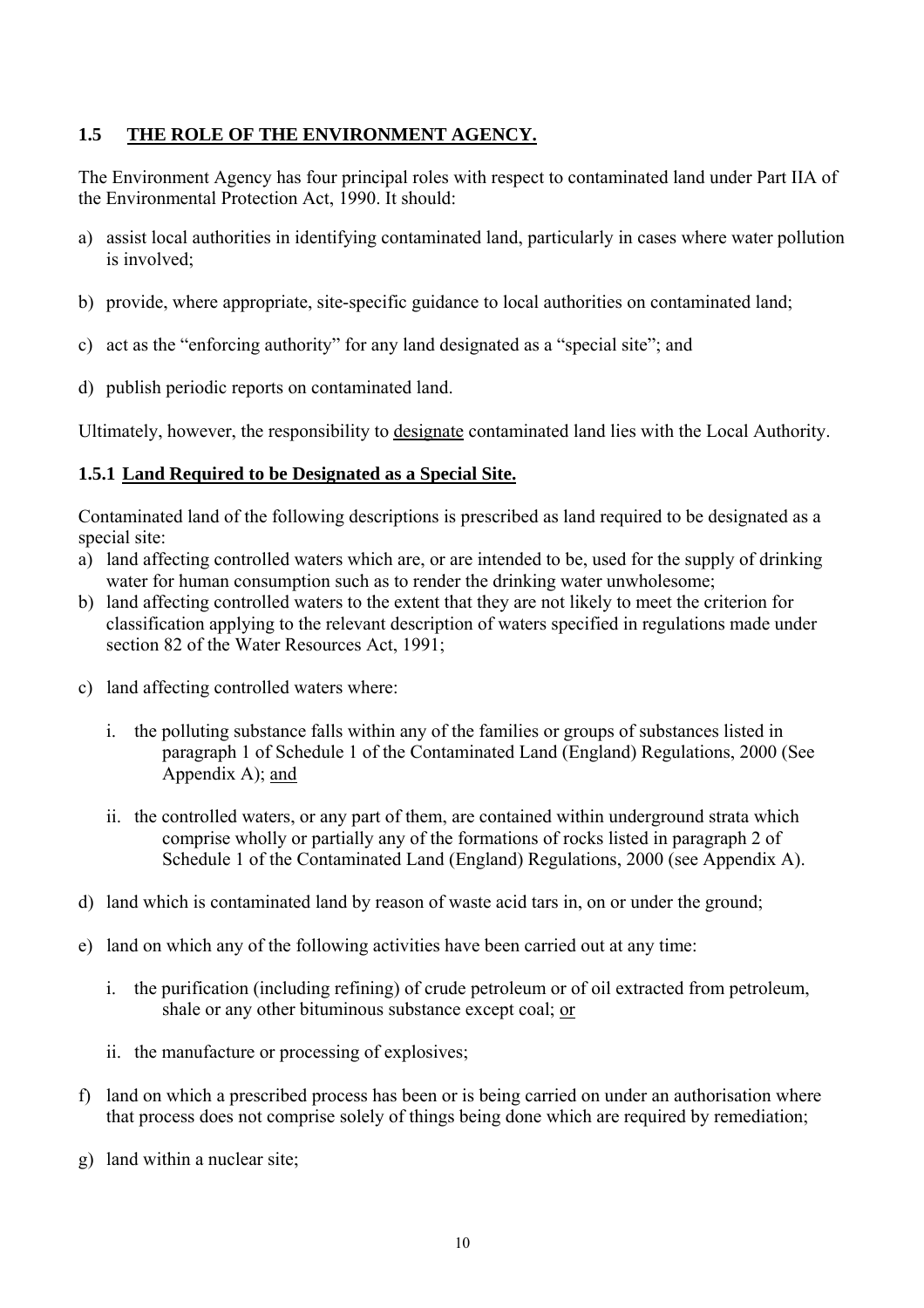- h) land owned or occupied by or on behalf of
	- i. the Secretary of State for Defence;
	- ii. the Defence Council;
	- iii. an international headquarters or defence organisation; or
	- iv. the service authority of a visiting force,

being land used for naval, military or air force purposes;

- i) land on which the manufacture, production or disposal of
	- i. chemical weapons;
	- ii. any biological agent or toxin which falls within section  $1(1)(a)$  of the Biological Weapons Act, 1974; or
	- iii. any weapon, equipment or means of delivery which falls within section  $1(1)(b)$  of the Biological Weapons Act, 1974,

has been carried on at any time;

- j) land comprising premises which are or were designated by the secretary of State by an order made under section 1(1) of the Atomic Weapons Establishment Act, 1991;
- k) land to which section 30 of the Armed Forces Act, 1996 applies.

In all of these above cases, contaminated land areas would be designated as "special sites" and thus the Environment Agency would act as the enforcing authority.

#### **1.6 REQUIREMENTS FOR A STRATEGIC APPROACH.**

Under section 78B(1) of Part IIA of the Environmental Protection Act, 1990, each local authority has to "cause its areas to be inspected from time to time for the purpose of identifying contaminated land".

The Secretary of State has issued Statutory Guidance to local authorities on the implementation of Part IIA in England. This Statutory Guidance requires local authorities to take a "strategic approach" to inspecting their areas and to describe and publish this approach in a written strategy.

## **1.7 DEVELOPMENT OF THE STRATEGY.**

Within Stroud District Council the responsibility for preparation of a strategy for identification of contaminated land was that of the Pollution Control section. An existing Environmental Health Technician was seconded to lead the work on the strategy.

An important aspect of the preparation of the strategy was the need for internal and external consultation regarding its contents. Within Stroud District Council liaison was set up with the Planning, Estates, Building Control, Housing and Legal sections at an early stage through formal points of contact. Externally, consultation was undertaken with a number of interested parties. A full list of external consultees is attached as Appendix B of this document.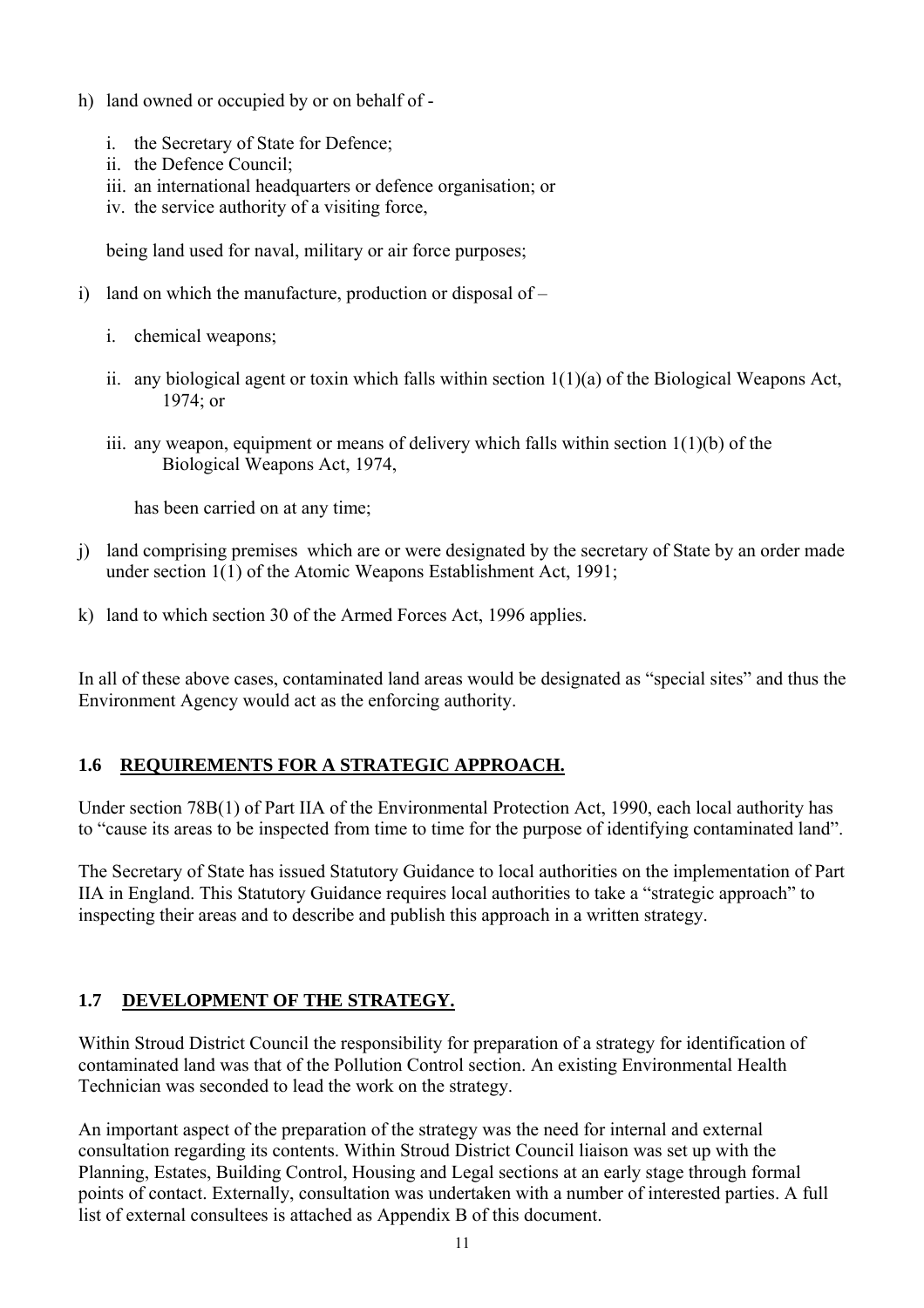## **1.8 OBJECTIVES OF THE STRATEGY.**

Thus, in conclusion, Stroud District Council is required by statute to produce a strategy for the identification of contaminated land within its area. This document details how it is intended to carry out such inspection. It is intended that the strategy should:

a) be rational, ordered and efficient;

- b) be proportionate to the seriousness of any actual or potential risk;
- c) seek to ensure that the most pressing and serious problems are located first;
- d) ensure that resources are concentrated on investigating in areas where the authority is most likely to identify contaminated land; and
- e) ensure that the local authority efficiently identifies requirements for the detailed inspection of particular areas of land.
- f) inform all stakeholders of the Authority's intentions with regard to identification of contaminated land.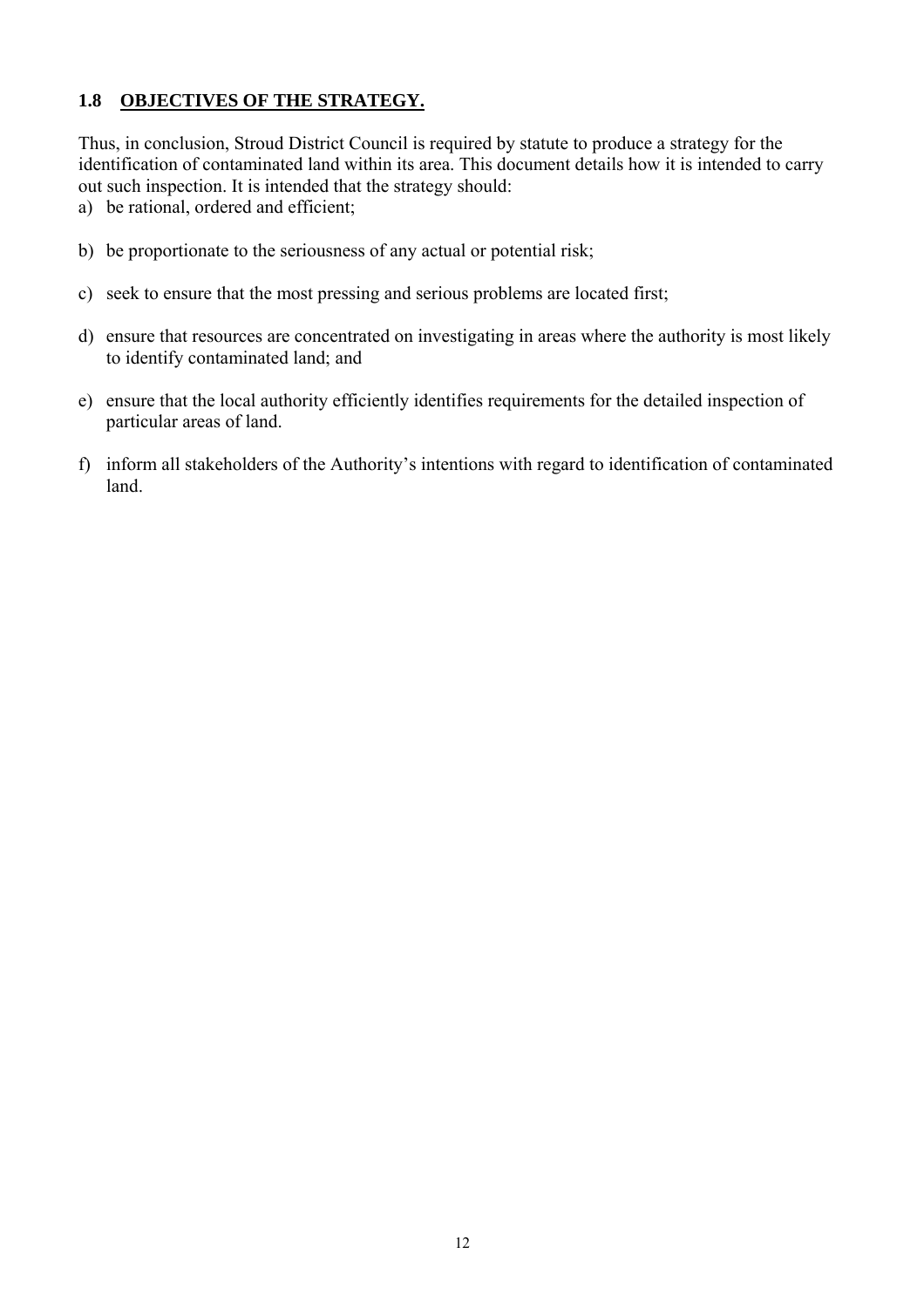## **2. CHARACTERISTICS OF THE DISTRICT.**

This section provides background to the Stroud District and an explanation of how this influences the Council's approach to inspection for contaminated land.

## 2.1 **LOCATION.**

Stroud District covers an area of around 175 square miles (approximately 453 square kilometres) in the south of Gloucestershire. Its western boundary is formed by the Severn Estuary. The District is predominantly rural in character.

## 2.2 **POPULATION/BUILT ENVIRONMENT.**

The population of the District was 109,300 in 2000 with the settlements of the Stroud Valleys and those of Cam, Dursley and Wotton-under-Edge containing approximately three-quarters of that total. The population distribution for the District is shown in Figure 1 on the following page.

The town of Stroud is the main commercial centre serving the District while Dursley and Cam provide the main focus for industrial and commercial activities in the southern part of the District. The towns of Painswick, Minchinhampton, Nailsworth, Stonehouse, Wotton-under-Edge and Berkeley provide facilities and services for wider local needs, whilst a number of villages provide a range of local facilities to serve community needs.

## 2.3 **NATURAL ENVIRONMENT.**

The eastern half of the District is part of the Cotswold Hills, which is designated as an Area of Outstanding Natural Beauty (AONB). Land covering over 2,800 hectares is designated as Sites of Special Scientific Interest (SSSI), some of which are also National Nature Reserves (NNR). These sites, protected for their nature conservation and geological value and designated by English Nature under the Wildlife and Countryside Act, 1981, represent a wide range of habitat types from beech woodlands to semi-natural limestone grasslands. Some of them are Common land, the largest of which are Rodborough, Minchinhampton and Selsley Commons. In the western half of the District, the Severn Estuary and much of its foreshore is designated as SSSI as well as being a protected wildlife habitat under the RAMSAR convention and a possible Special Area of Conservation (pSAC). Additionally, the District also contains a network of Key Wildlife Sites, these being locally important sites identified by Gloucestershire Wildlife Trust. A complete list of Nature Conservation sites within the District appears in Appendix C of this document.

Water also plays an important role in the natural environment of the District. With the Severn Estuary to the west, the District contains approximately 42 kilometres of coastline and is accessible to the open sea via Sharpness Docks. The Vale formed by the River Severn is very low-lying and there are extensive areas susceptible to flooding. The catchment of the Severn includes the Rivers Frome, Cam and Little Avon within the District.

## 2.4 **BASIC GEOLOGY, HYDROGEOLOGY AND HYDROLOGY.**

Stroud District comprises two main areas of relief – the Cotswold Escarpment (in the eastern half) and the flood plain of the River Severn (in the western half). The Cotswold Escarpment is composed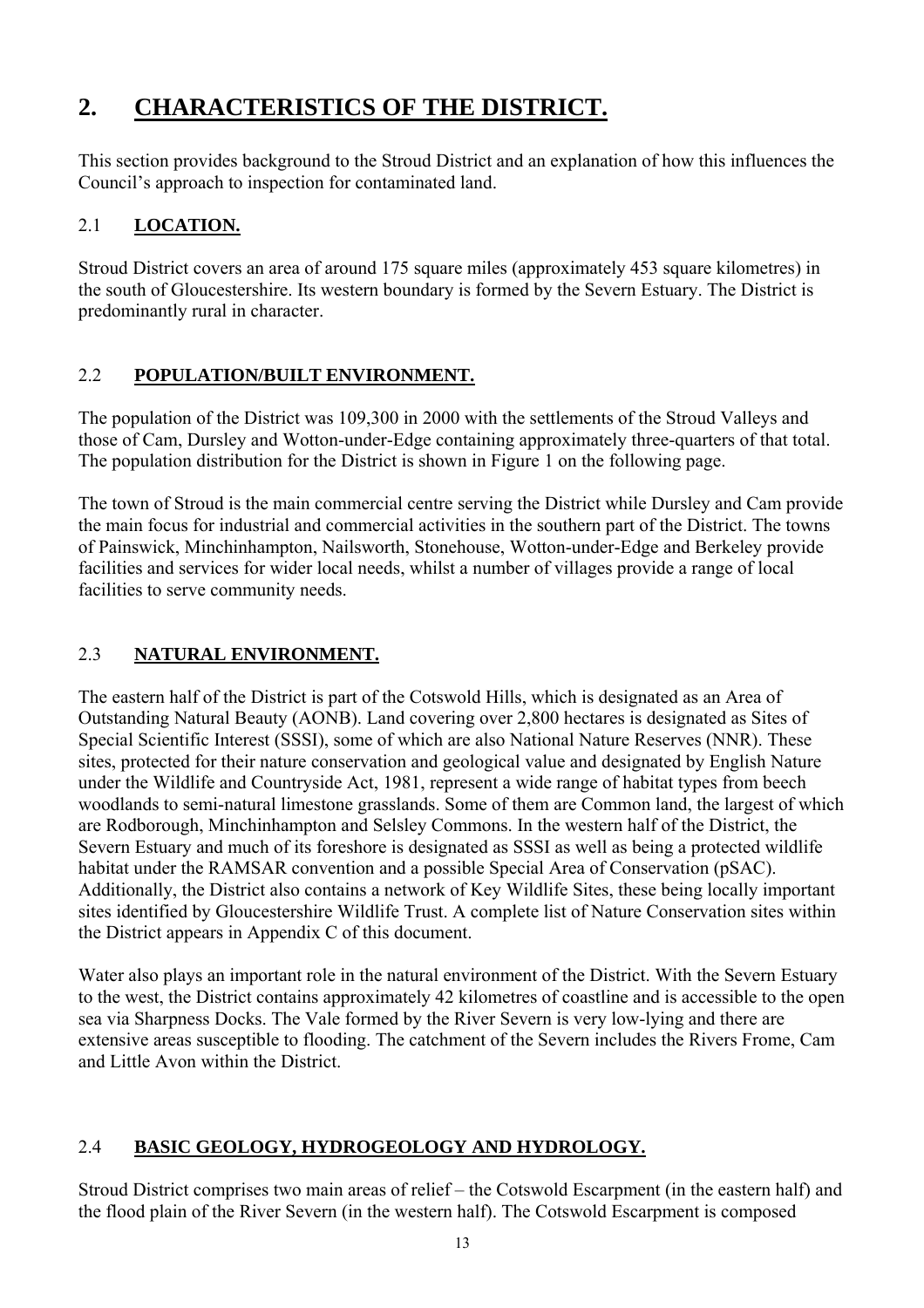## **FIGURE 1: STROUD DISTRICT POPULATION BY PARISH (MID-YEAR ESTIMATES 1997).**

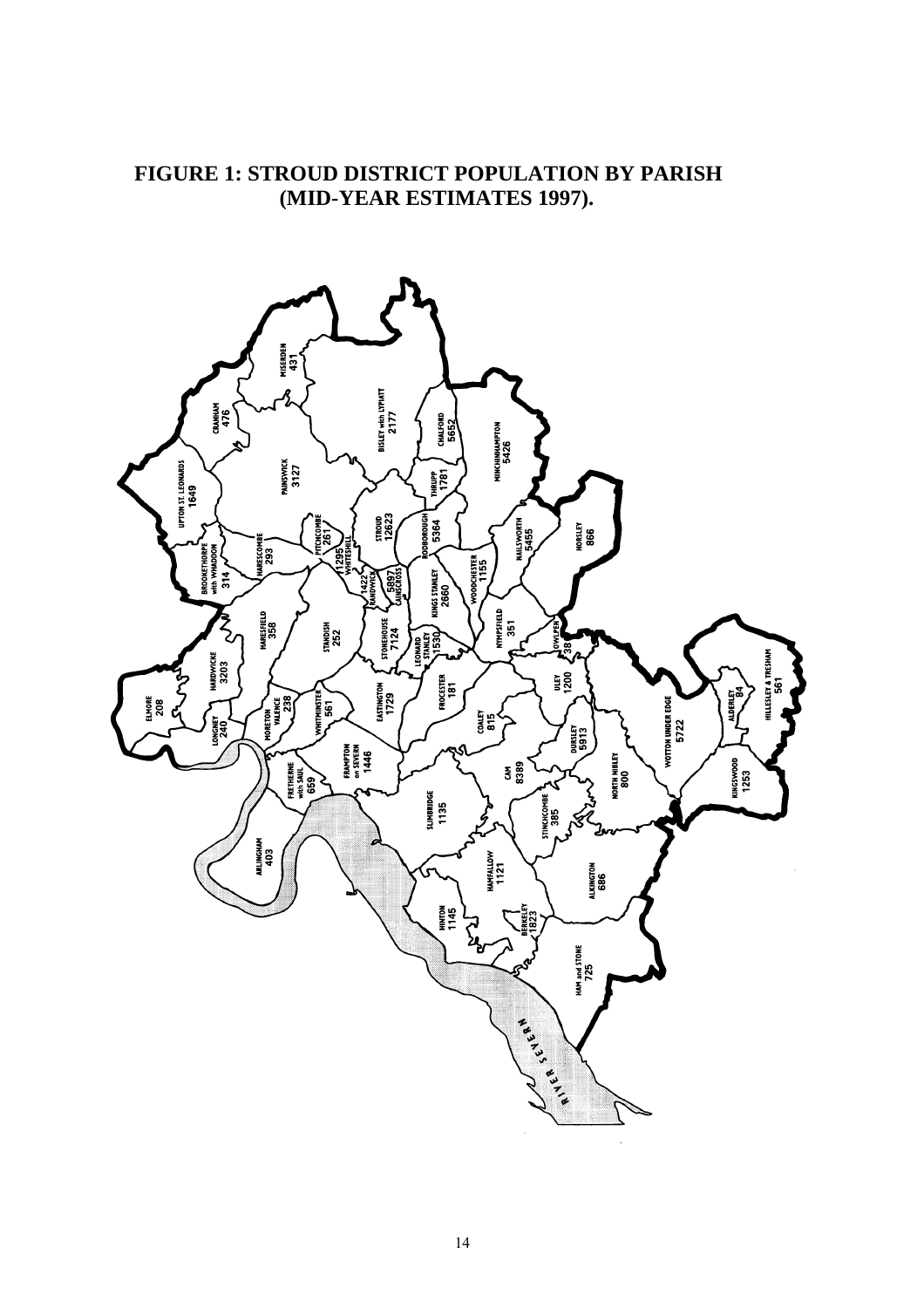largely of Jurassic oolitic limestones and Cotteswold sands while the flood plain is dominated by softer clays and mudstones.

This underlying geology results in two distinct areas in the District with respect to groundwater resources. In the area of the Cotswold escarpment, groundwater-fed springs issue from the base of the Jurassic limestone and Cotteswold sands. These strata are designated as major aquifers from which resources are available provided base flows are not affected and there are no local derogation problems. Reference to the National Rivers Authority Groundwater Vulnerability Map for the area indicates that a large area of the District (east of lines joining the settlements of Cranham, Stonehouse, Dursley, Wotton-under-Edge and Hillesley) is classified as a major aquifer of high vulnerability.

In the flood plain, however, the low permeability of the clays and mudstones has led largely to the classification of non-aquifer. Nevertheless, some small pockets within this area are classified as minor aquifers of high vulnerability.

Also within the District there are areas of protected groundwater classified by the Environment Agency as Groundwater Source Protection Zones (SPZs). Three subcategories of Source Protection Zone are defined – Inner Zones, Outer Zones and Total Catchment Zones. Within Stroud District there are four Inner Source Protection Zones, four Outer Source Protection Zones and two Total Catchment Source Protection Zones. All of these Zones are in the southern half of the District.

The water companies Severn Trent Water and Bristol Water supply the majority of the District's drinking water. Additionally, Stroud District Council regularly inspects the quality of 197 private water supplies in the area.

As stated previously, the catchment of the Severn Estuary includes the Rivers Frome, Cam and Little Avon within the District. Under the General Water Quality Assessment Scheme administered by the Environment Agency these rivers were graded as follows:

| River       | <b>Chemical Quality Grades</b> | <b>Biological Quality Grades</b> |
|-------------|--------------------------------|----------------------------------|
|             |                                |                                  |
| Frome       | D (Fair) to A (Very Good)      | $D$ (Fair) to B (Good)           |
| Cam         | $D$ (Fair) to B (Good)         | $E$ (Poor) to B (Good)           |
| Little Avon | C (Fairly Good) to B (Good)    | C (Fairly Good) to B (Good)      |

The Severn Vale is susceptible to flooding. Extensive flood defence structures exist along the Estuary shoreline within the District. Additionally, flood defence embankments exist on some reaches of the Rivers Frome, Cam and Little Avon. The Cam and Wicksters Brook pumping station at Ryall's Lane in Cam returns flood waters from the triangular storage area bounded by the River Cam, Wicksters Brook and the A38 to the River Cam when the river level has receded.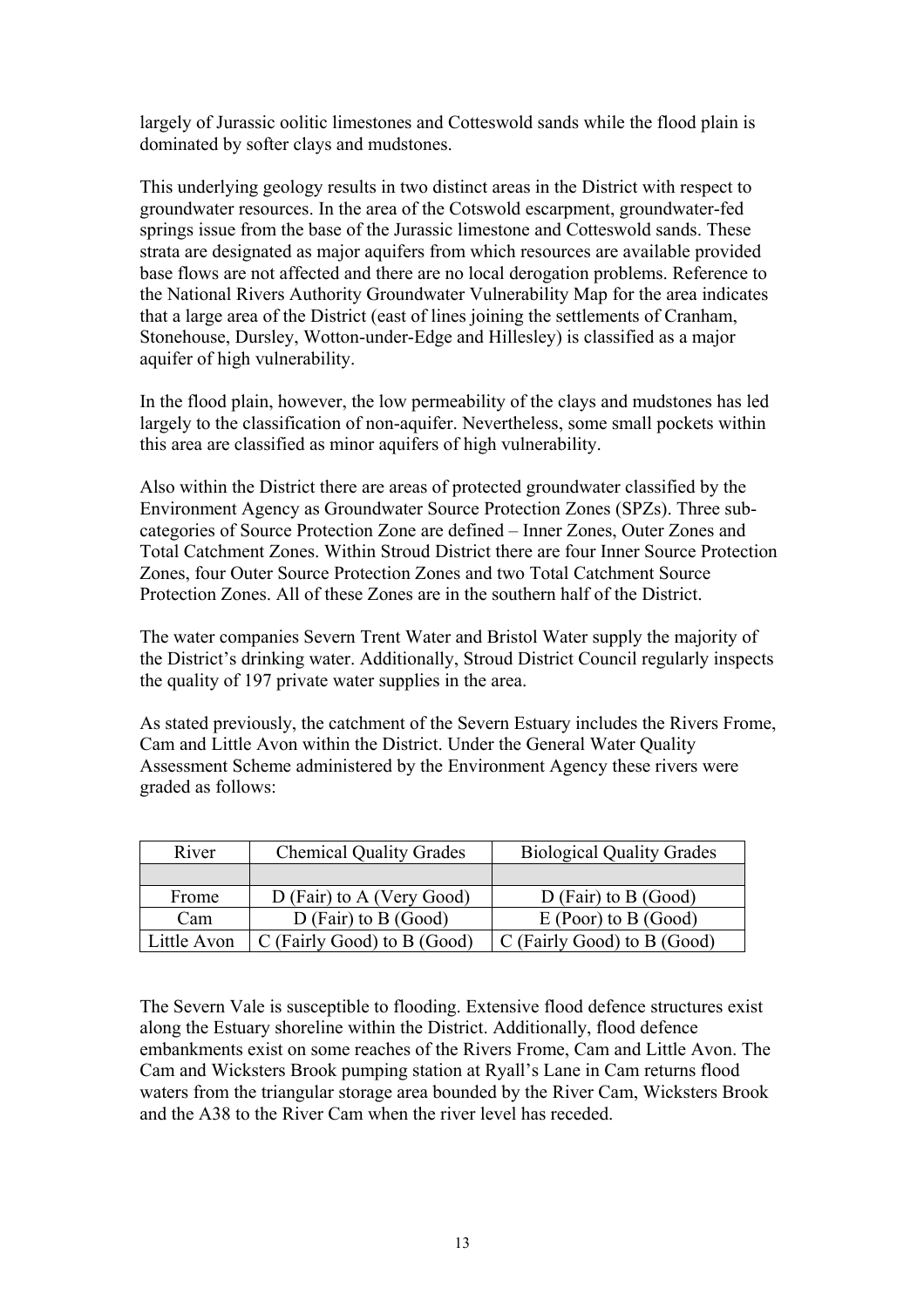## 2.5 **INDUSTRY, PAST AND PRESENT.**

The basis of the industrial heritage of the Stroud District was the wool and textile industry, along with associated processes, for example the manufacture and use of dyes. The Gloucestershire woollen industry was organised on an essentially capitalist basis from the later Middle Ages until its decline in the nineteenth century. The scope of the wool and textile industry within Gloucestershire as a whole is relatively well documented from approximately 1550, when the industry was predominantly a rural one. Many woollen mills were built in the District, most following the course of the Stroud Valleys. By 1840, though, the wool and textile industry had begun to decline and of the approximately 140 mills still in use at that time, only about 80 were still used for textile manufacture. Many mill owners had diversified into the manufacture of sticks and pins and in succeeding years this process of diversification continued into many other areas of industry, particularly the general engineering sector.

In addition to the woollen and textile industries the District was host to a wide variety of other industrial uses including brickworks, gasworks, lime burning, quarrying, wire manufacture, fellmongery and tanning, board manufacture and even the manufacture of such diverse products as fireworks and "artificial manure".

Today, the Stroud economy shares many of the key features of the wider area of Gloucestershire. The manufacturing sector remains the backbone of the local economy, well supported by the public administration, distribution, hotels and banking and finance sectors. These sectors account for over 80% of employment in the District. The Stroud Valleys remain the "engine room" of the District's economy, with the majority of the main manufacturing and service sector businesses located there. There is also a strong industrial presence in the south of the District with major employers at Dursley, Wotton-under-Edge and Berkeley.

With regard to current industry within the District there are a number of sites subject to authorisation by either the Environment Agency under IPC or by Stroud District Council under Part 1 of the Environmental Protection Act, 1990. These sites are listed in Appendix D.

## 2.6 **ARCHAEOLOGICAL SITES OF NATIONAL IMPORTANCE.**

At present, some 65 Archaeological Sites of National Importance within Stroud District are scheduled as Ancient Monuments under the terms of the Ancient Monuments and Archaeological Areas Act, 1979, as amended by the National Heritage Act, 1983. These sites are set out in Appendix E.

## 2.7 **LAND OWNED BY STROUD DISTRICT COUNCIL.**

Stroud District Council does have some land holdings within its District. All such land holdings are detailed in "terrier records" held by the Council. Additionally the Council owns almost 6,000 Council houses and their associated communal land as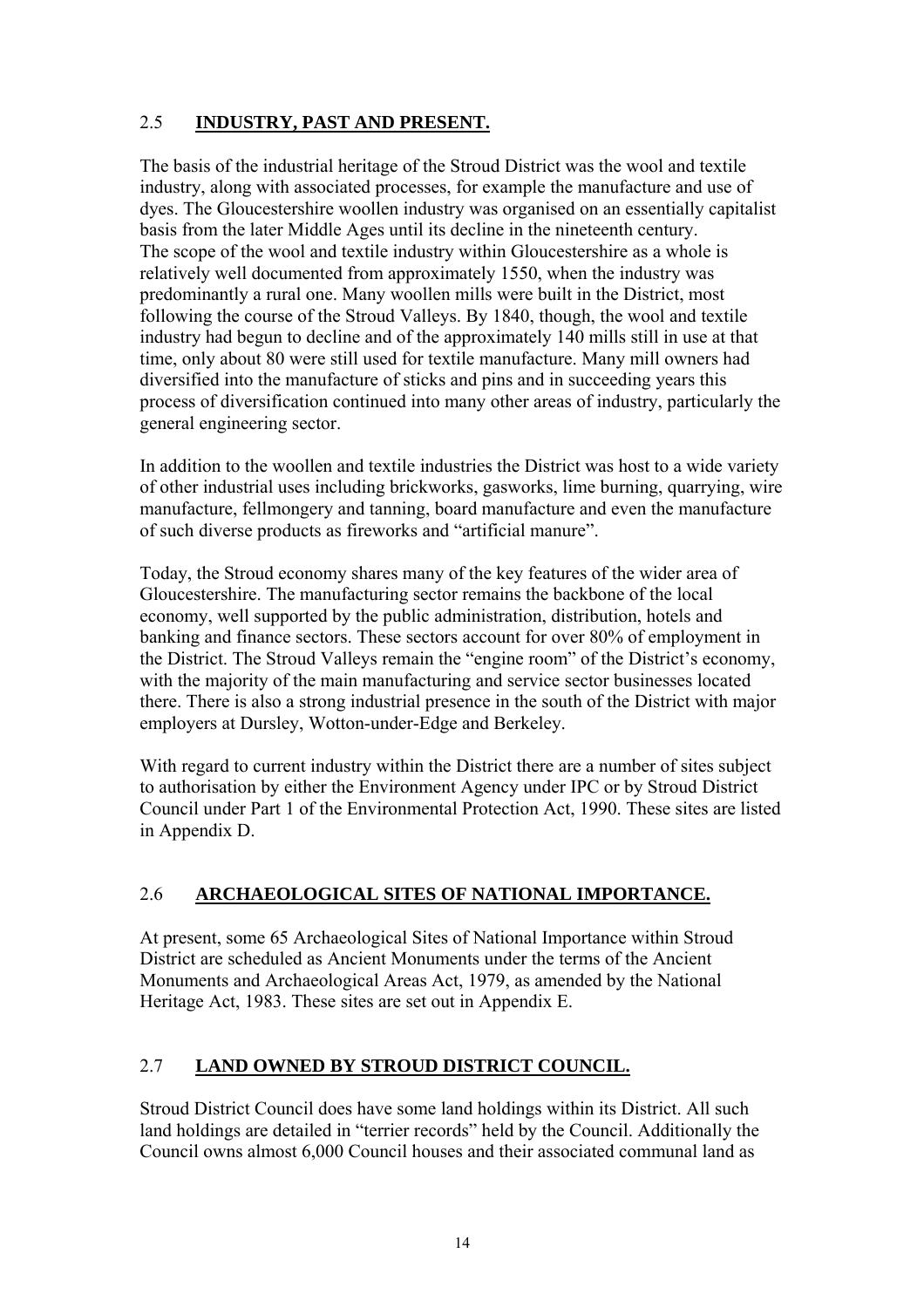well as a number of workplaces, including the main Council Office, itself situated in a renovated woollen mill.

## 2.8 **KNOWN INFORMATION ON CONTAMINATION.**

Stroud District Council holds some information regarding contamination within the District. Such information has usually been submitted as part of the development control process in the form of site investigations which have been requested as part of a planning condition. Where development has proceeded on such sites, remedial works will often have been carried out. Thus, planning records will form a valuable resource during the investigation process.

## 2.9 **ADDITIONAL LOCAL FEATURES.**

Two further local features are particularly pertinent to this contaminated land strategy:

- a) It has been noted that, in general terms, natural arsenic levels in soils within the District tend to exceed the threshold trigger concentration of 10 mg/kg set down in ICRCL Guidance Note 59/83.
- b) From the mid-1940s to the early 1970s the village of Chalford was home to a company called Fibrecrete Ltd which manufactured asbestos cement products. The process produced a great deal of waste asbestos cement material and the primary disposal route for this waste was to use it as in-fill material or hardcore. Thus, it is common to find that, in the parishes surrounding Chalford, a great deal of made-up ground comprises asbestos cement waste, often overlain with a surfacing material.

## 2.10 **PREVIOUS CONTROL OF CONTAMINATED LAND.**

Prior to the introduction of Part IIA of the Environmental Protection Act, 1990, contaminated land issues have been dealt with in two main ways:

- a) Proposals for development of all sites within the District are dealt with through the planning process. All proposals are presented to the Planning Liaison Officer within the Environmental Health Department for an environmental viewpoint. At this stage any sites which are believed to present a risk of contamination are highlighted and a contaminated land survey and report are requested from the developer for assessment. Remediation schemes proposed by developers are appraised in advance and, in most cases, post-remediation reports are demanded prior to the signing off of the relevant Planning Conditions.
- b) Where contaminated land has previously come to the attention of Stroud District Council, the issue has been dealt with by the Environmental Health Department. Contaminated land has largely been dealt with using the statutory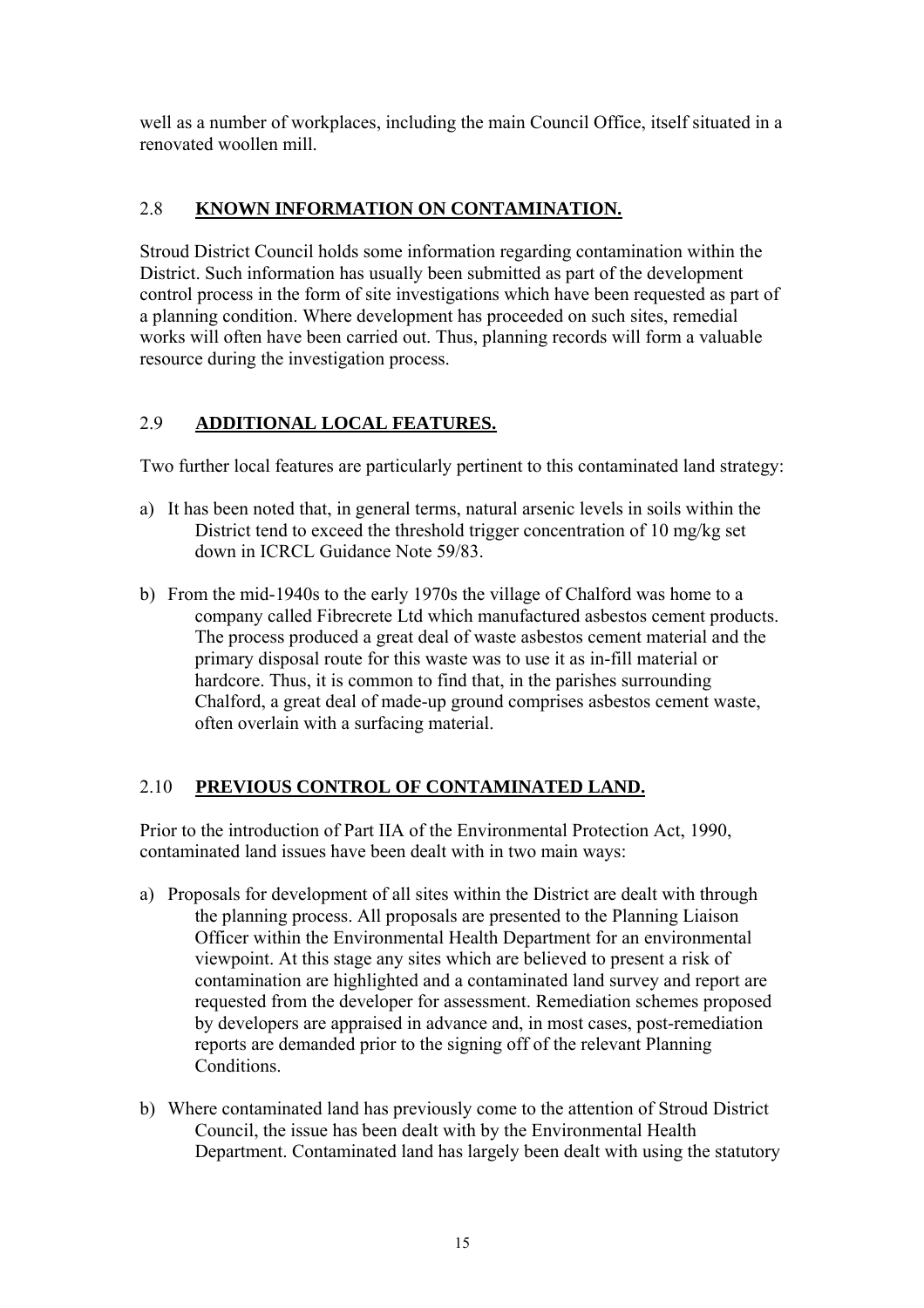nuisance provisions of the Environmental Protection Act, 1990 or, prior to that date, the Public Health Act, 1936.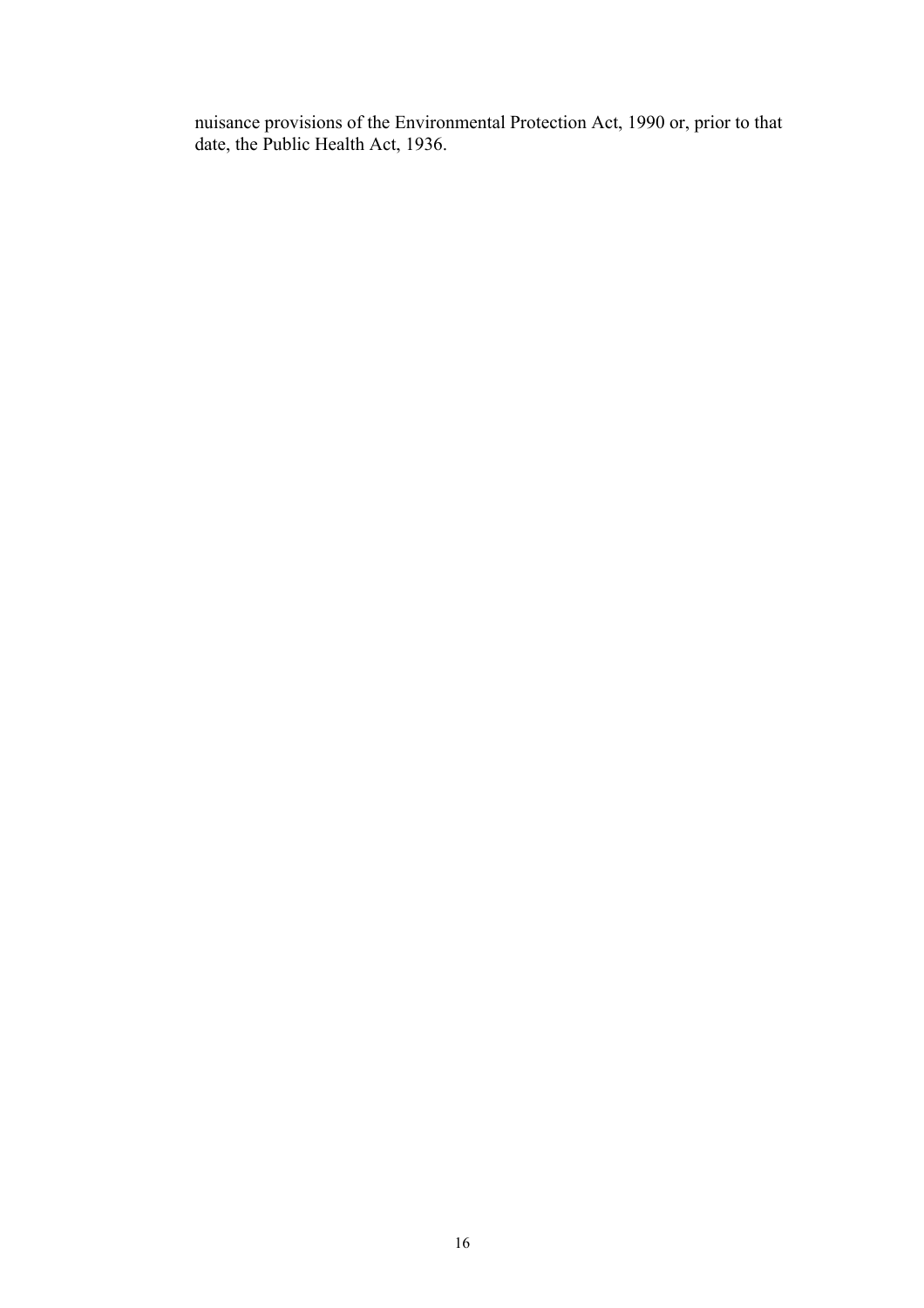## 3. **OVERALL AIMS.**

## 3.1 **AIMS OF THE STRATEGY.**

As described previously, this Authority is required to take a strategic approach to its Duty to inspect its District for the purpose of identifying contaminated land. The key to this approach must be the effective identification of land which merits detailed individual inspection.

To identify those areas of land requiring detailed inspection will require a step-wise approach. The necessary steps have been identified as follows:

- 1. Identification of Priority Investigation Areas within the District.
- 2. Identification of potential pollutant linkages within those Areas, leading to
- 3. Identification of actual pollutant linkages, leading to
- 4. Identification of significant pollutant linkages.

At all stages decisions must be based on a qualitative or quantitative assessment of risk.

In this way the inspection process should proceed in a structured, efficient manner. Identification of Priority Investigation Areas will ensure that resources are concentrated efficiently on those areas where contaminated land is most likely to be located. Within those Areas the structured pollutant linkage approach will ensure that the most pressing and serious problems are located, and dealt with, first.

#### 3.1.1 **Priority Investigation Areas.**

The identification of Priority Investigation Areas within the District will, by necessity, be evolutionary in nature as investigations produce additional information. However, it is important to establish a preliminary list of such Areas. The Priority Investigation Areas are listed below and the justification for their designation is detailed in Appendix F of this strategy:

- 1. The major commercial and industrial areas of the District (past and present):
- a) The parishes of :

| Berkeley       | Nailsworth        |
|----------------|-------------------|
| Cam            | Painswick         |
| Chalford       | Stonehouse        |
| Dursley        | Stroud            |
| Kingswood      | Thrupp            |
| Minchinhampton | Wotton-under-Edge |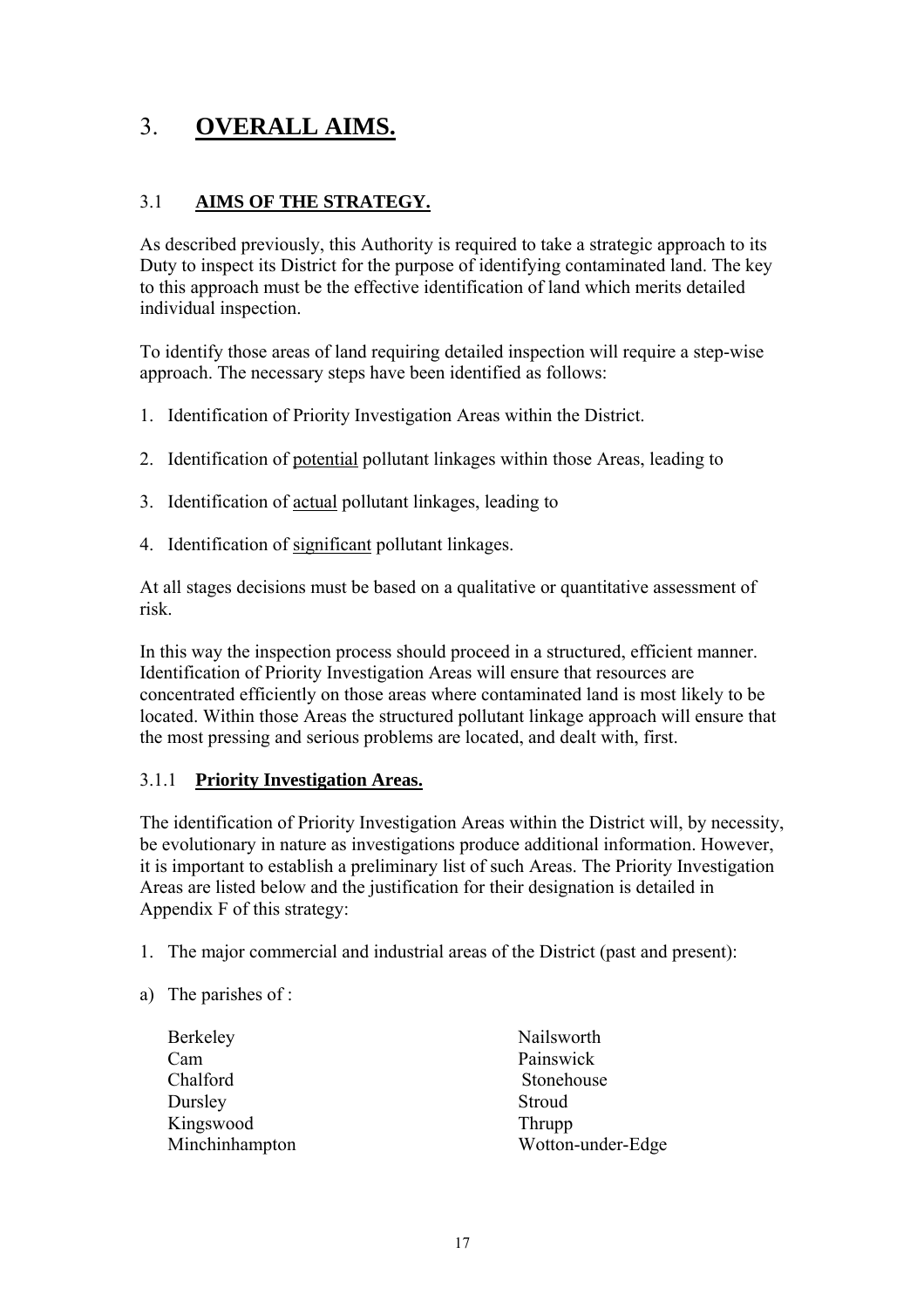b) The 5 major industrial valleys:

Golden Valley (Stroud to Chalford) Nailsworth Valley (Stroud to Nailsworth via Woodchester) Painswick Valley (Stroud to Painswick) Slad Valley (Stroud to Slad) Stroud Valley (Stroud to Ryeford)

- c) Authorised Process sites, both IPC and Part 1 Environmental Protection Act, 1990.
- d) Sharpness Docks.
- e) Mill sites (past and present)
- 2. Landfills, waste transfer and waste disposal sites.
- 3. Public rights of way in the parishes of Chalford, Bisley, Minchinhampton and Thrupp.
- 4. Land for which Stroud District Council may be the "appropriate person".
- 5. Land within Zone I (Inner) Groundwater Source Protection Zones.
- 6. Sites brought to the attention of Stroud District Council by external persons or organisations.

#### 3.1.2 **Potential Pollutant Linkages.**

At this preliminary stage it is impossible to predict the number of significant pollutant linkages likely to be identified in the District following investigations in the Priority Investigation Areas. However, it is safe to assume that a large number of potential pollutant linkages will be identified by this means. At that stage, it will be necessary to prioritise those sites before proceeding to the investigation stage to assess the actual existence of pollutant linkages.

A system to calculate this prioritisation has thus been produced. It is considered by this Authority to be rational to prioritise on the basis of both receptor susceptibility and the perceived risk represented by likely contaminative land use.

In the case of perceived risk from contaminative land use, a list of 39 land use categories has been adopted, these uses having been identified as being those most likely to result in contamination of the ground or watercourses at, or adjacent to, the location of the activity. Essentially, therefore, the list provides a perceived hierarchy of the likelihood of finding contamination on a site. The list in question is produced in Appendix G of this strategy. Categories for the perceived risk have been produced and a simple scoring system assigned to them i.e. HIGH = 3, MEDIUM =  $2$ , LOW = 1.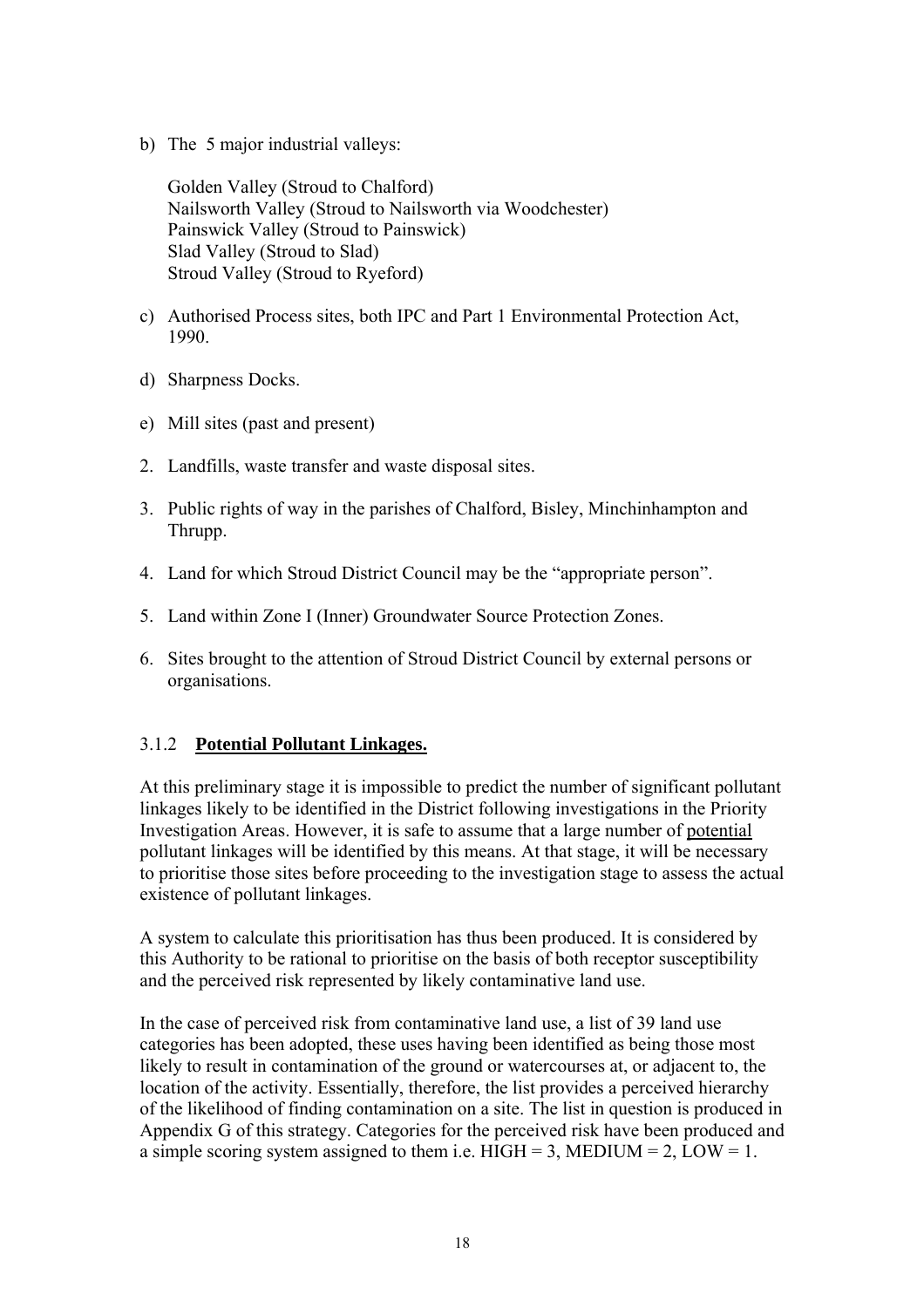With regard to receptor susceptibility, categories have been produced which reflect the Council's priorities in dealing with contaminated land (see Appendix G for a full description of the categories). The Council's priorities will be, in order of priority:

- ♦ To protect human health
- ♦ To protect controlled waters
- ♦ To protect specified ecosystems
- ♦ To prevent damage to property, including scheduled Ancient Monuments

Categories for receptor susceptibility have been produced and a simple scoring system assigned to them i.e.  $HIGH = 3$ ,  $MEDIUM = 2$ ,  $LOW = 1$ .

Having assigned "scores" for the perceived risk from the land use and for the receptor susceptibility the two category scores for an individual site can then be multiplied in a Pollutant Linkage Probability Matrix to produce a prioritisation ranking. The matrix to be used is also shown in Appendix G.

Thus, each site will receive a priority rating score ranging from 1 (for low priority sites) up to 9 (for high priority sites). In this way it is possible for this Authority to ensure that its approach is proportionate to the seriousness of the potential risk and that the most pressing and serious problems are located and investigated first.

#### 3.1.3 **Actual Pollutant Linkages.**

Following the procedures outlined above it will then be necessary to consider those sites where potential pollutant linkages exist (in order of priority) and establish whether an actual pollutant linkage is present. It is at this point that a detailed inspection of the site becomes imperative where it is considered that there is a reasonable possibility that an actual pollutant linkage exists on the land. Arrangements for carrying out such detailed inspections of sites are considered in Chapter 6 of this strategy.

At the conclusion of this stage it should be possible to determine whether an actual pollutant linkage exists. Only where such an assessment yields a positive result shall this Authority move on to the final stage of the identification process.

#### 3.1.4 **Significant Pollutant Linkages.**

Where an actual pollutant linkage has been shown to exist it then becomes necessary to establish whether that linkage is significant as defined in the Statutory Guidance. This determination will be carried out by expansion of the detailed inspection process to produce a formal, written risk assessment. It may be that previous desk studies, site visits and non-intrusive sampling have elicited sufficient information to allow such a determination. Equally, it may be necessary to obtain further information by intrusive investigation of the site. However, such intrusive investigation will require justification. It should be limited to those occurrences where there is a reasonable possibility of the existence of a significant pollutant linkage but where there is still insufficient information to make the determination. Also, the scope of such intrusive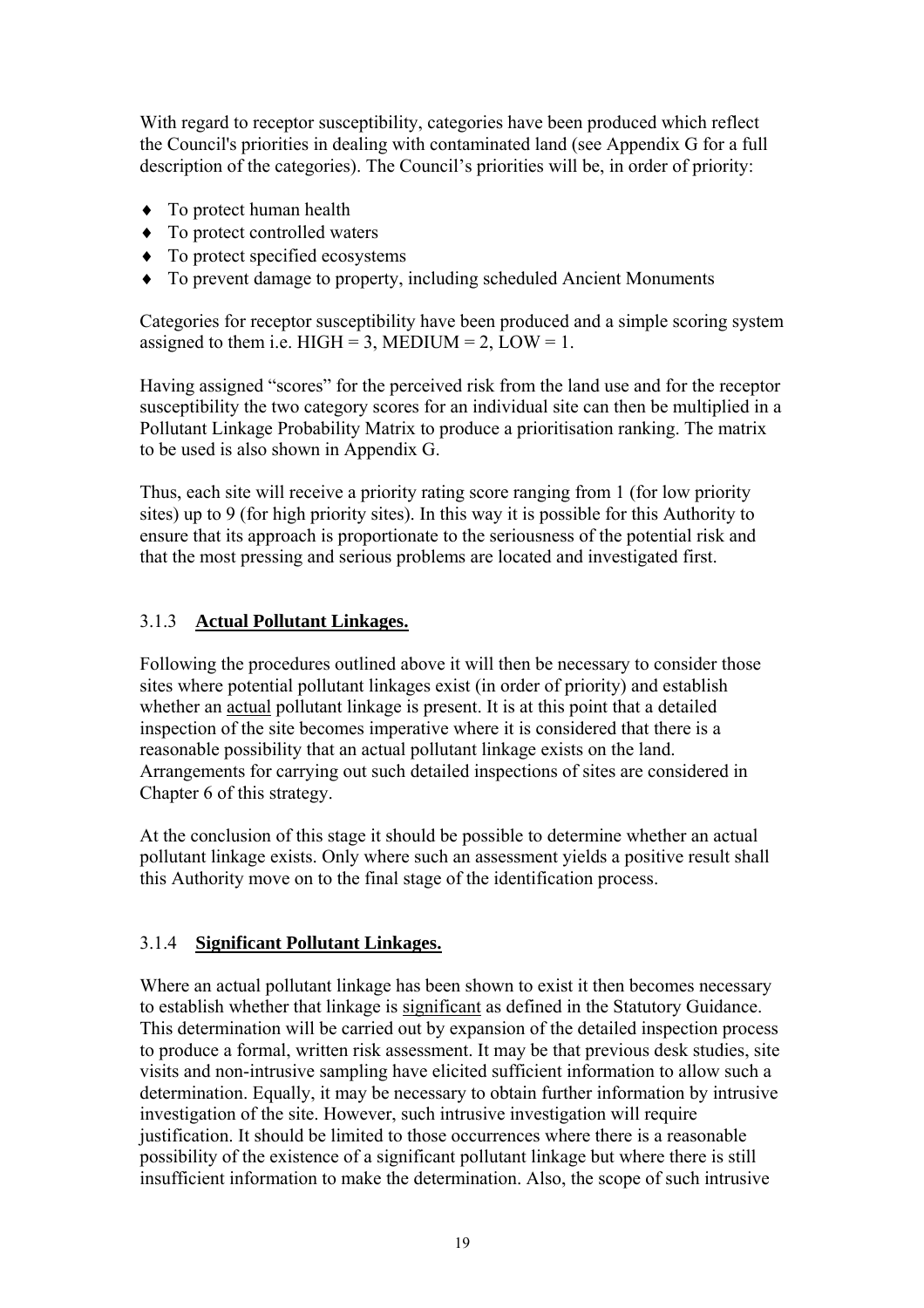investigation should be limited to that necessary to make the determination. These issues are considered in detail in sections 6.1.2 and 6.1.3 of this strategy.

Where a significant pollutant linkage is found to exist, the statutory enforcement regime will commence immediately.

## 3.2 **OBJECTIVES AND TIMESCALES.**

In order to achieve the aims of the inspection strategy outlined above it is important to define Authority objectives and set realistic target dates for meeting them.

The setting of specific objectives does, however, require some qualification. The meeting of target dates will always be conditional on the availability of the necessary resources. In this instance the work involved will require financial resources in terms of equipment, training and manpower and the financial situation of any Local Authority is seldom entirely predictable. Also, timescales will be dependent on the number of sites requiring further high priority investigation and risk assessment, perhaps leading to designation as contaminated land. Where such designation occurs, it is expected that the enforcement process will be both lengthy and complex. The objectives outlined as follows are believed to be both realistic and achievable but are, by necessity, based on unvalidated predictions for the future of the Authority:

| Objective      | Objective                                                                                                     | <b>Target Date For</b> |
|----------------|---------------------------------------------------------------------------------------------------------------|------------------------|
| Number         |                                                                                                               | Completion             |
|                |                                                                                                               |                        |
| $\mathbf{1}$   | Efficient liaison and information exchange established<br>with both internal departments and external bodies. | 01/06/2001             |
|                |                                                                                                               |                        |
| $\overline{2}$ | Guidance-specified receptors (Table A –Categories of<br>Significant Harm) identified for the whole District.  | 01/06/2001             |
|                |                                                                                                               |                        |
| $\overline{3}$ | Evidence of actual harm or water pollution in the<br>District collated and evaluated.                         | 01/08/2001             |
|                |                                                                                                               |                        |
| $\overline{4}$ | Identification of land for which Stroud District Council<br>may be the "appropriate person".                  | 01/09/2001             |
|                |                                                                                                               |                        |
| 5              | Identification of potential contaminants in Priority<br>Investigation Areas.                                  | 01/12/2001             |
|                |                                                                                                               |                        |
| 6              | Identification of potential pollutant linkages in Priority<br>Investigation Areas.                            | 01/04/2002             |
|                |                                                                                                               |                        |
| $\overline{7}$ | Prioritisation of those potential pollutant linkages using<br>probability matrix.                             | 01/05/2002             |
|                |                                                                                                               |                        |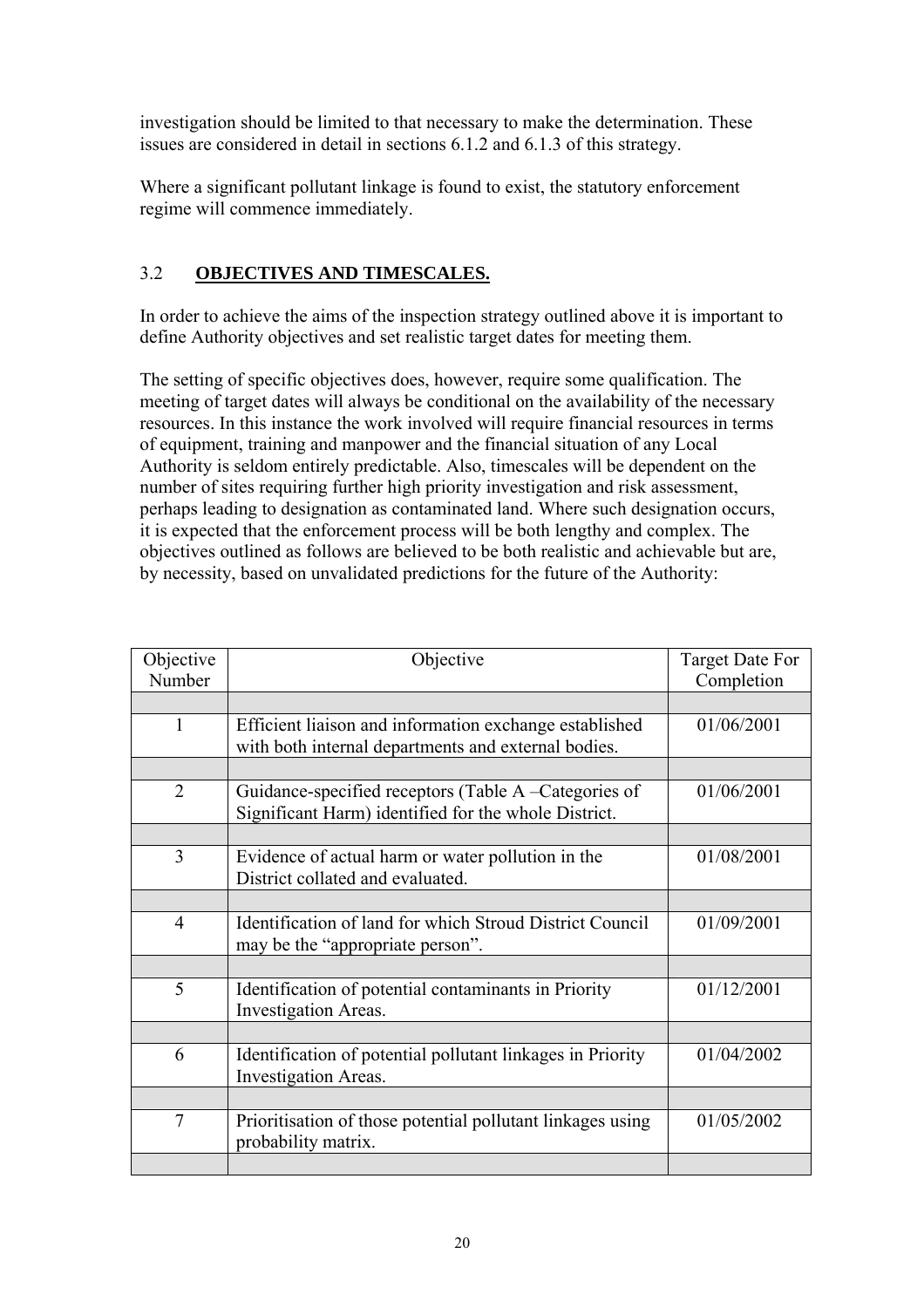| Objective<br>Number | Objective                                                                                                          | <b>Target Date For</b><br>Completion |
|---------------------|--------------------------------------------------------------------------------------------------------------------|--------------------------------------|
|                     |                                                                                                                    |                                      |
| 8                   | Identification of actual pollutant linkages in Priority<br>Investigation Areas in order of priority.               | 01/11/2002                           |
|                     |                                                                                                                    |                                      |
| 9                   | Identification of significant pollutant linkages in Priority<br>Investigation Areas in order of priority.          | 01/04/2003                           |
|                     |                                                                                                                    |                                      |
| 10                  | Identification of potential contaminants outside the<br>Priority Investigation Areas.                              | 01/12/2003                           |
|                     |                                                                                                                    |                                      |
| 11                  | Identification of potential pollutant linkages outside the<br>Priority Investigation Areas.                        | 01/04/2004                           |
|                     |                                                                                                                    |                                      |
| 12                  | Prioritisation of those potential pollutant linkages using<br>probability matrix.                                  | 01/05/2004                           |
|                     |                                                                                                                    |                                      |
| 13                  | Identification of actual pollutant linkages outside the<br>Priority Investigation Areas in order of priority.      | 01/10/2004                           |
|                     |                                                                                                                    |                                      |
| 14                  | Identification of significant pollutant linkages outside<br>the Priority Investigation Areas in order of priority. | 01/04/2005                           |
|                     |                                                                                                                    |                                      |
| 15                  | Formal review of inspection priorities.                                                                            | Every 6 Months                       |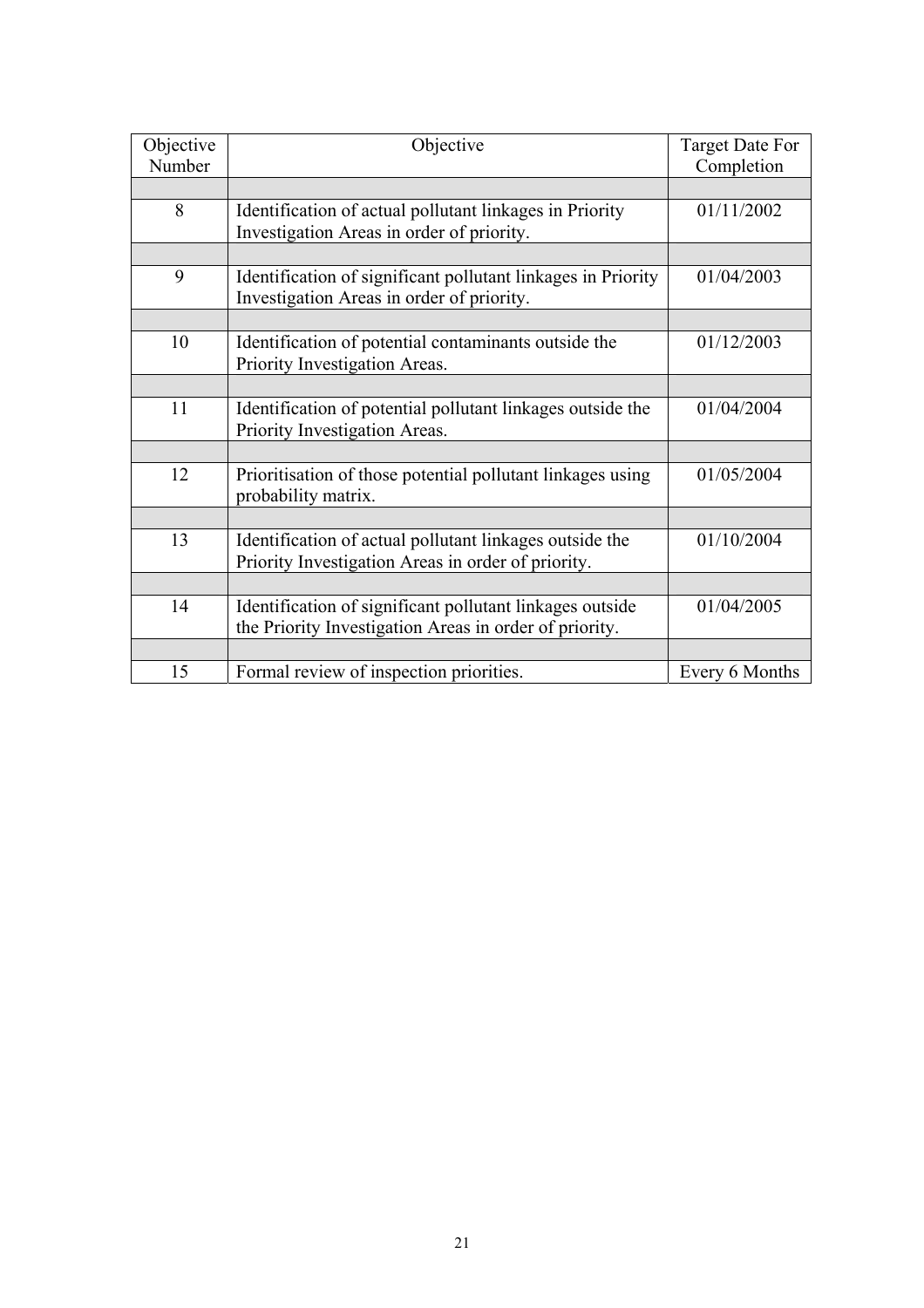## 4. **PROCEDURES.**

## 4.1 **INTERNAL MANAGEMENT.**

Within Stroud District Council the responsibility for inspection and identification of contaminated land lies with the Directorate of Housing and Environmental Services. Within that Directorate, responsibility for the formulation and implementation of this strategy lies with the Pollution Control Section. Within that section the lead officer in relation to Part IIA will be the Contaminated Land Technician, reporting to the Principal Environmental Health Officer and the Head of Environmental Health.

## 4.2 **LOCAL AUTHORITY INTERESTS IN LAND.**

Details of current local authority owned and leased land is held by the Estates Management Section of Stroud District Council. "Historical" local authority land interests are detailed in "terrier" records held by the Legal Section of the Council. Terrier records are incomplete for just two parishes of the District at present, Cam and Stonehouse. It is anticipated, though, that records for these two parishes will be completed by mid-2001.

Land for which Stroud District Council may be the "appropriate person" has been identified as a Priority Investigation Area (see Appendix F). Thus, all current and historical land holdings will be subjected to the step-wise assessment procedure detailed in Chapter 3 of this strategy as a priority. In this way all land for which the Council is responsible will be identified, assessed, inspected and appropriately dealt with. Elected members will be informed at the earliest opportunity of any plans to designate as contaminated an area of land for which the Council may be the "appropriate person".

## 4.3 **INFORMATION COLLECTION.**

The identification and inspection of contaminated land will necessitate the collection of a large amount of information from many diverse sources. The information relates to sources of potential contamination, potential receptors and potential pathways. Additionally, valuable baseline information is available and will provide an indication of "background levels" of potential contaminants. Such additional information could, if used with care, be vital in assessment of the significance of a pollutant linkage.

The table overleaf identifies both the types of information to be collected and the likely sources of that information: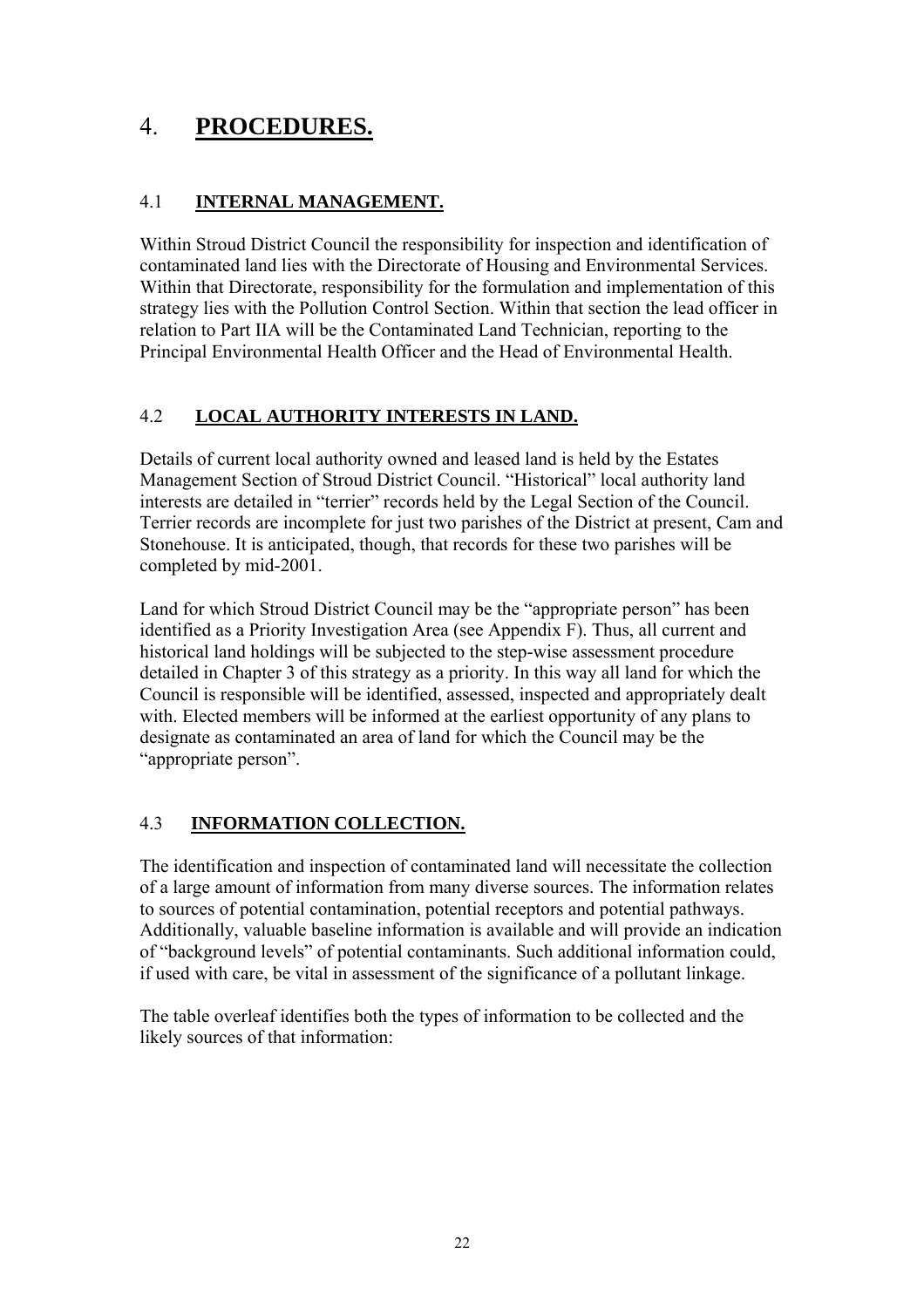| <b>Type of</b><br><b>Information</b> | <b>Source of Information</b>                                                                                                                                                                                                                                                                                                                                                                                                                                            |
|--------------------------------------|-------------------------------------------------------------------------------------------------------------------------------------------------------------------------------------------------------------------------------------------------------------------------------------------------------------------------------------------------------------------------------------------------------------------------------------------------------------------------|
|                                      |                                                                                                                                                                                                                                                                                                                                                                                                                                                                         |
| <b>Receptors</b>                     | a) An Address Point database associated with the in-house MapInfo<br>GIS system will provide information on housing,<br>commercial/industrial activity and recreational usage of land<br>within the District. This will provide information regarding<br>human and property in the form of buildings receptors.                                                                                                                                                         |
|                                      | b) A list of protected outdoor play spaces has been included within<br>the provisions of the Stroud District Council Local Plan (see<br>Appendix H). This will provide valuable information regarding<br>potential human receptors.                                                                                                                                                                                                                                     |
|                                      | c) Details of public rights of way within the District are held by the<br>Public Rights of Way Section of Gloucestershire County<br>Council. This information will provide details relevant to human,<br>animal and possibly ecosystem receptors.                                                                                                                                                                                                                       |
|                                      | d) Details of allotments within the District held in-house will<br>provide information regarding potential human receptors and<br>property in the form of domestic produce receptors.                                                                                                                                                                                                                                                                                   |
|                                      | Biological records available from English Nature and the<br>e)<br>Gloucestershire Environmental Data Unit will provide<br>information regarding potential ecological receptors (see<br>Appendix C).                                                                                                                                                                                                                                                                     |
|                                      | Scheduled Ancient Monument information available from<br>f)<br>English Heritage will provide information regarding potential<br>property in the form of buildings receptors (see Appendix E).                                                                                                                                                                                                                                                                           |
|                                      | Gloucestershire Sites and Monuments Records detail all known<br>g)<br>archaeological sites in the County.                                                                                                                                                                                                                                                                                                                                                               |
|                                      | Information held by the Environment Agency and in-house<br>h)<br>provides details of controlled water and human receptors. Such<br>information includes water abstraction points, private water<br>supply locations, water-course locations, catchment management<br>plans and locations of groundwater Source Protection Zones.                                                                                                                                        |
|                                      |                                                                                                                                                                                                                                                                                                                                                                                                                                                                         |
| <b>Sources</b>                       | Historic contaminative land uses may be ascertained from the<br>a)<br>study of historic Ordnance Survey maps, particularly $1st - 4th$<br>Edition County Series and the First National Grid Edition maps.<br>Some historic Ordnance Survey maps are available in-house, at<br>the Gloucestershire County Records Office, for viewing on the<br>internet and commercially. Also, older local maps are available<br>for viewing at Gloucestershire County Records Office. |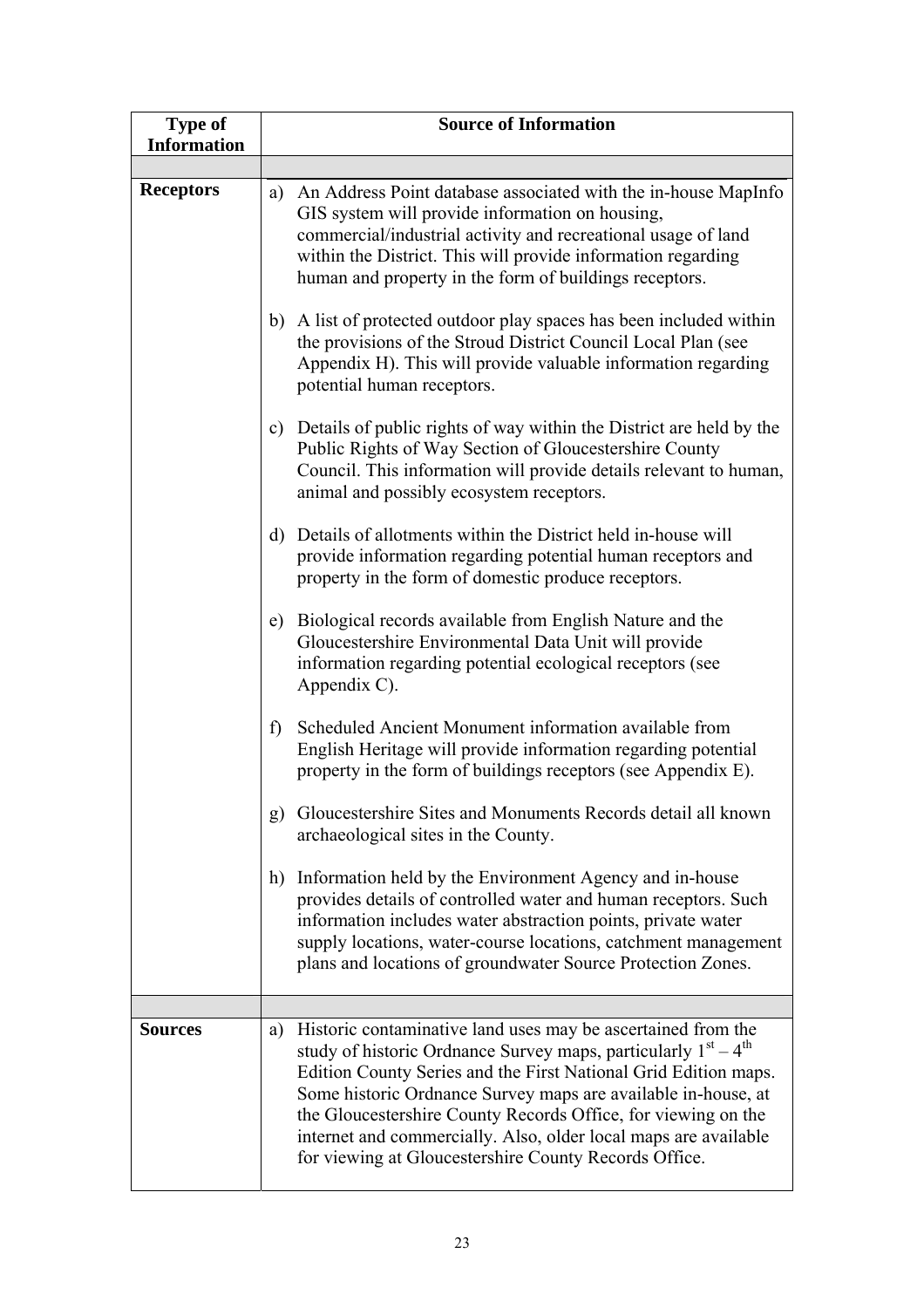|                      | b) Historic contaminative land uses may be ascertained from the<br>study of Trade Directories available for viewing at<br>Gloucestershire County Records Office and Stroud Library.<br>Current potentially contaminative land use information is<br>c)<br>available from registers held by enforcing Authorities. This<br>information includes details and locations of authorised<br>processes, waste transfer sites, licensed waste disposal sites,<br>closed landfill sites and dedicated sites for sewage sludge<br>disposal. |
|----------------------|-----------------------------------------------------------------------------------------------------------------------------------------------------------------------------------------------------------------------------------------------------------------------------------------------------------------------------------------------------------------------------------------------------------------------------------------------------------------------------------------------------------------------------------|
|                      | d) Current land use information is available in-house in the<br>Planning and Building Controls Sections.                                                                                                                                                                                                                                                                                                                                                                                                                          |
|                      | Actions taken to deal with previously contaminated land are<br>e)<br>recorded on files held in-house by both the Planning and<br><b>Environmental Health Sections.</b>                                                                                                                                                                                                                                                                                                                                                            |
|                      | $\mathbf{f}$<br>An Address Point database associated with the in-house MapInfo<br>GIS system and with the ProActive database provides<br>information on current commercial and industrial activity within<br>the District. This will provide information regarding potential<br>sources of contamination.                                                                                                                                                                                                                         |
|                      | Further information regarding potential contamination sources is<br>g)<br>available throughout the District in the form of the collective<br>knowledge of the people living there. Within Stroud District<br>Council there are several long-serving Officers who are able to<br>remember potentially contaminating undertakings, records for<br>which may not readily be available.                                                                                                                                               |
|                      |                                                                                                                                                                                                                                                                                                                                                                                                                                                                                                                                   |
| <b>Pathways</b>      | Information on potential contamination pathways is available in<br>a)<br>the form of detailed geological maps for the area held in-house.                                                                                                                                                                                                                                                                                                                                                                                         |
|                      | b) Information on potential contamination pathways is available in<br>the form of groundwater vulnerability maps for the area held in-<br>house.                                                                                                                                                                                                                                                                                                                                                                                  |
|                      | Information regarding flood defence works is available from the<br>C)<br>Environment Agency.                                                                                                                                                                                                                                                                                                                                                                                                                                      |
|                      |                                                                                                                                                                                                                                                                                                                                                                                                                                                                                                                                   |
| <b>Baseline Data</b> | Baseline water quality data is available from the Environment<br>a)<br>Agency.                                                                                                                                                                                                                                                                                                                                                                                                                                                    |
|                      | A wide range of baseline geological and hydrogeological data is<br>b)<br>available from the British Geological Survey.                                                                                                                                                                                                                                                                                                                                                                                                            |
|                      | Baseline geochemical data for Gloucestershire is available from<br>$\mathbf{c})$<br>the Soil Survey and Land Research Centre.                                                                                                                                                                                                                                                                                                                                                                                                     |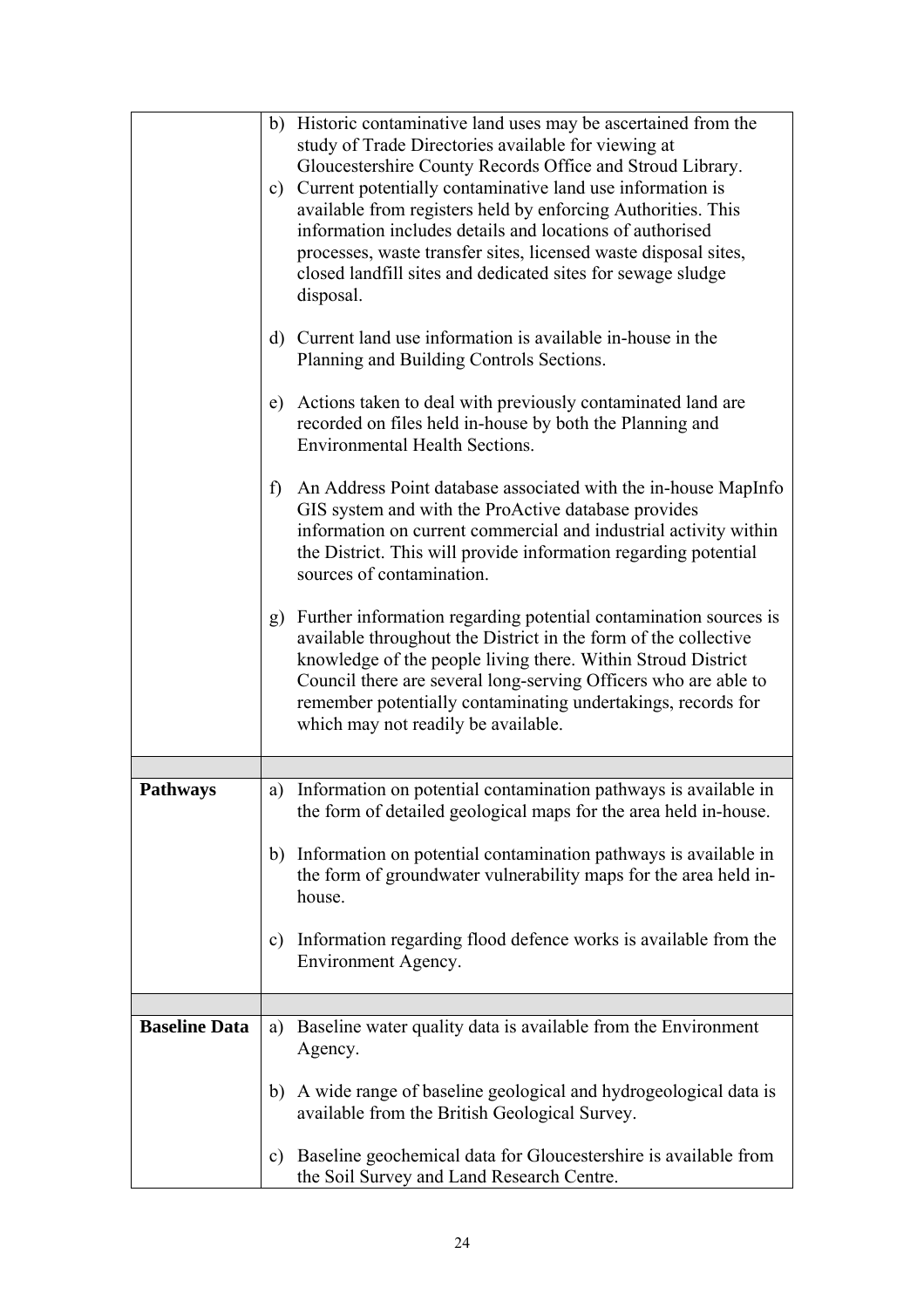## 4.4 **INFORMATION AND COMPLAINTS.**

It is anticipated that information and complaints related to the contamination of land will be received from external sources, such as members of the public, businesses and organisations. Such complaints have been designated as a Priority Investigation Area and will be dealt with as such when they are received (see Appendix F). Thus, all sites that are the subject of external complaint will be subjected to the step-wise assessment procedure detailed in Chapter 3 of this strategy as a priority.

As with all such complaints received within the Environmental Health Department the identity of the complainant will remain confidential. The only circumstance in which this information might become public knowledge would be in a case where a Remediation Notice was being appealed in a Magistrates' Court and an adverse effect on the health of the complainant was an important factor in the original contaminated land designation.

All complainants may expect:

- a) their complaint to be logged and recorded on the ProActive complaints system;
- b) to be contacted by an officer about their complaint within three working days of receipt of that complaint; and
- c) to be kept informed of progress towards resolution of the problem.

Where a complainant chooses to remain anonymous, the complaint will still be dealt with in the usual prompt manner but, of course, it will not be possible to feed back progress to the complainant.

#### 4.5 **INFORMATION EVALUATION.**

Given the sheer volume of information likely to be gathered during the process of identification and inspection of contaminated land it will clearly be important that all information is evaluated in a methodical, precise manner. In order to ensure that information evaluation is carried out in an appropriate and consistent fashion, the responsibility for evaluation has been placed with a specified, trained Officer, hereafter referred to as the Contaminated Land Technician. This Contaminated Land Technician will, therefore, be responsible for the collection, evaluation and storage of all contaminated land information. Additionally, that same person will carry out the step-wise assessment procedure detailed in Chapter 3 of this strategy.

It is recognised that the process of information collection and evaluation will, by necessity, be a progressive one. It follows, therefore, that the list of designated Priority Investigation Areas is unlikely to be an exhaustive one. Thus, it will also be the responsibility of the Contaminated Land Technician to constantly evaluate incoming information with a view to how it might affect the list of Priority Investigation Areas.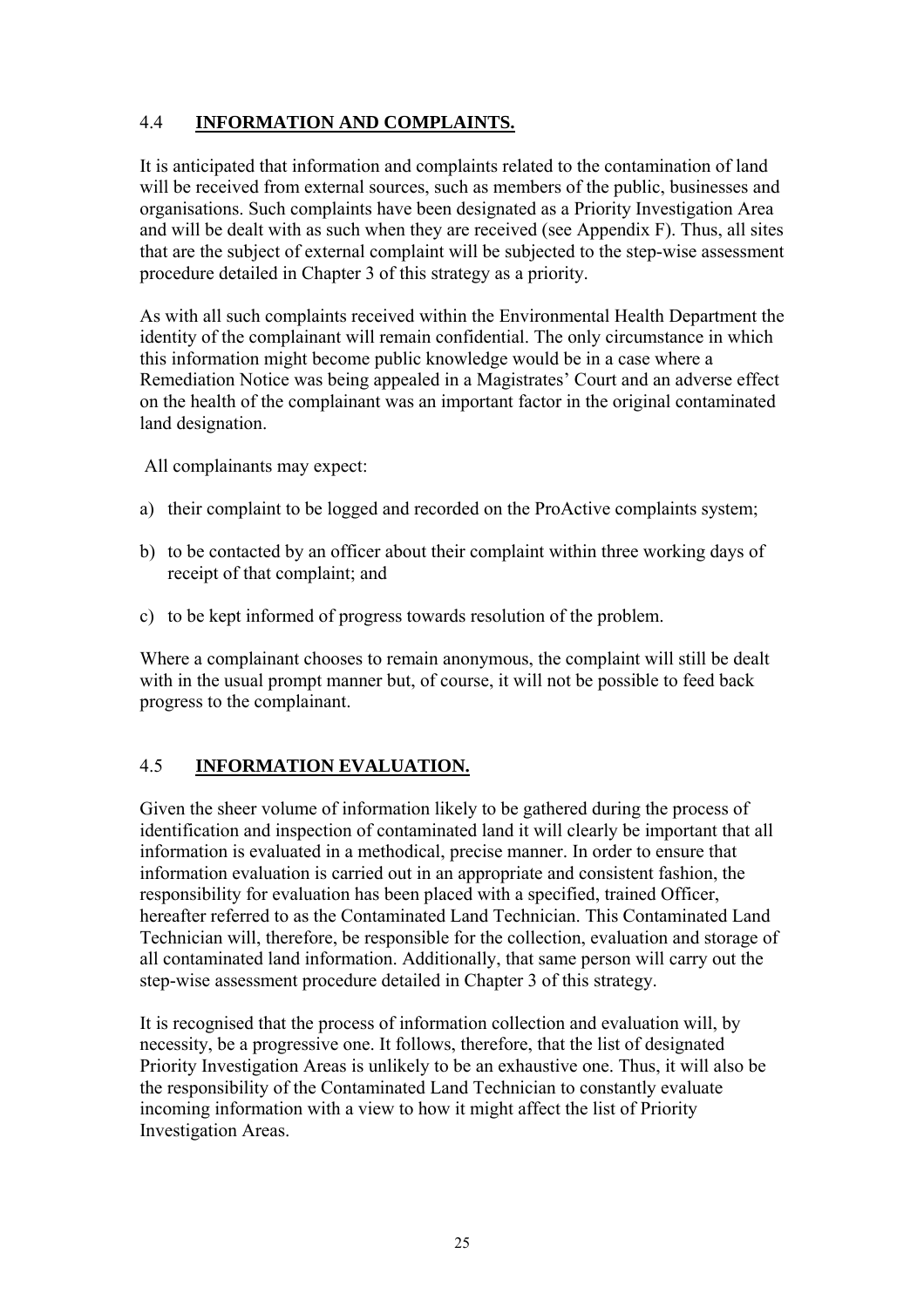A large proportion of its current incoming information on contaminated land is received by Stroud District Council through the existing Planning and Development process, usually in the form of contaminated land reports carried out by consultants. Such information is currently circulated to the Environmental Health Planning Liaison Officer in all cases as part of the planning consultation process. It is felt that this current system has been extremely effective in dealing with such contamination issues. It is proposed, therefore, to retain the system while ensuring that evaluation of contaminated land reports is carried out by both the Environmental Health Planning Liaison Officer and the Contaminated Land Technician.

## 4.6 **RISK ASSESSMENT.**

All information received regarding substances in, on or under the ground that may cause significant harm will be evaluated against the government guidelines available at that time.

## 4.6.1 **ICRCL and CLEA Guidelines.**

A new set of guidelines known as the Contaminated Land Exposure Assessment (CLEA) guidelines is expected to be published by DETR in the near future. However, until these new guidelines become available this Council will evaluate information against the guidelines issued by the Interdepartmental Committee on Redevelopment of Contaminated Land (ICRCL). ICRCL Guidance Note 59/83 – "Guidance on the Assessment and Redevelopment of Contaminated Land" – outlines a widely used set of trigger and action levels for a range of relatively common contaminants.

## 4.6.2 **Risk Assessment for Substances Not Addressed by ICRCL or CLEA.**

It is possible that risk assessments will be required for substances not addressed by either ICRCL or CLEA guidelines. In such cases it is envisaged that reference may be made to Health and Safety Executive data relating to occupational exposure as well as to other authoritative information sources, perhaps including guidelines adopted in other countries.

## 4.6.3 **Risk Assessment for Controlled Waters.**

Where controlled waters form the receptor in a pollutant linkage then advice will be sought from the Environment Agency with regard to risk assessment. It is anticipated that risk assessments will be carried out in accordance with Environment Agency guidance detailed in the publication "Methodology for the Derivation of Remedial Targets for Soil and Groundwater to Protect Water Resources."

## 4.7 **INTERACTION WITH OTHER REGULATORY REGIMES.**

It is important to be aware that there remain other regulatory actions that may be carried out to deal with contaminated land which stand outside the Part IIA regime. The more important of these are considered below.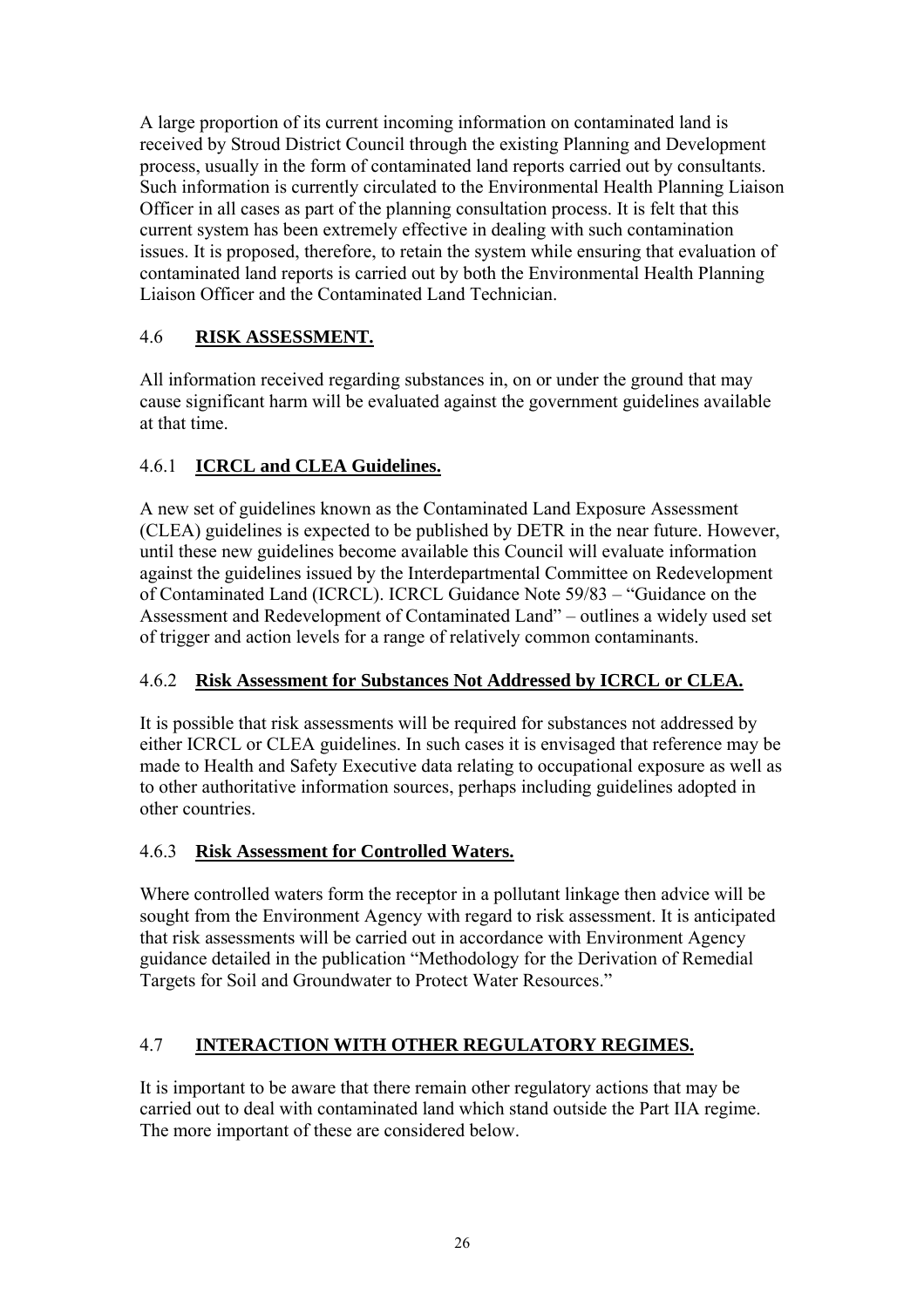## 4.7.1 **Planning and Development Control.**

Prior to the implementation of the Part IIA regime, the majority of contaminated land issues were dealt with through the planning process, where contamination is a material consideration. It is anticipated that redevelopment of brownfield sites will continue to be dealt with through the existing planning and development process. Any remediation actions agreed as a planning condition will be dealt with using planning controls, not the Part IIA regime.

## 4.7.2 **Integrated Pollution Control (IPC) and Pollution Prevention and Control (PPC).**

Under these regulatory regimes, site operators are required to undertake a site condition survey prior to receiving a licence to operate. If the site is in such a condition that areas of land meet the definition of contaminated land, then submission of the survey may trigger actions under Part IIA. This legislation will extend to cover existing processes over the next seven years but will apply immediately to any new processes or to substantial changes to existing processes.

Section 27 of the Environmental Protection Act, 1990 gives the Environment Agency the power to take action to remedy harm caused by a breach of IPC controls. This could apply to cases of land contamination arising from such breaches. Where this Council, acting under Part IIA, considers that the section 27 power is exercisable, it is precluded from serving a Remediation Notice to remedy the same harm.

## 4.7.3 **Waste Management Licensing.**

Where there is significant harm or pollution of controlled waters arising from land for which a Waste Management Licence is in force under Part II of the Environmental Protection Act, 1990, the enforcement route will be dependent on the source of the contamination.

Where the harm or pollution is attributable to either a breach of the site licence, or the carrying on of an activity authorised by the licence in accordance with its terms and conditions, then this will be enforced through conditions attached to the site licence. However, where the harm or pollution is attributable to another cause, then the Part IIA regime will apply.

Additionally, under section 78YB(3) of the Environmental Protection Act, 1990, an enforcing authority acting under the Part IIA regime cannot serve a Remediation Notice in any case where contamination results from an illegal deposit of controlled waste. In such circumstances the Environment Agency have powers to remove the waste and to deal with the consequences of its having been present.

## 4.7.4 **Water Pollution.**

The Water Resources Act, 1991 gives the Environment Agency powers to prevent or remedy the pollution of controlled waters. While Part IIA does not revoke these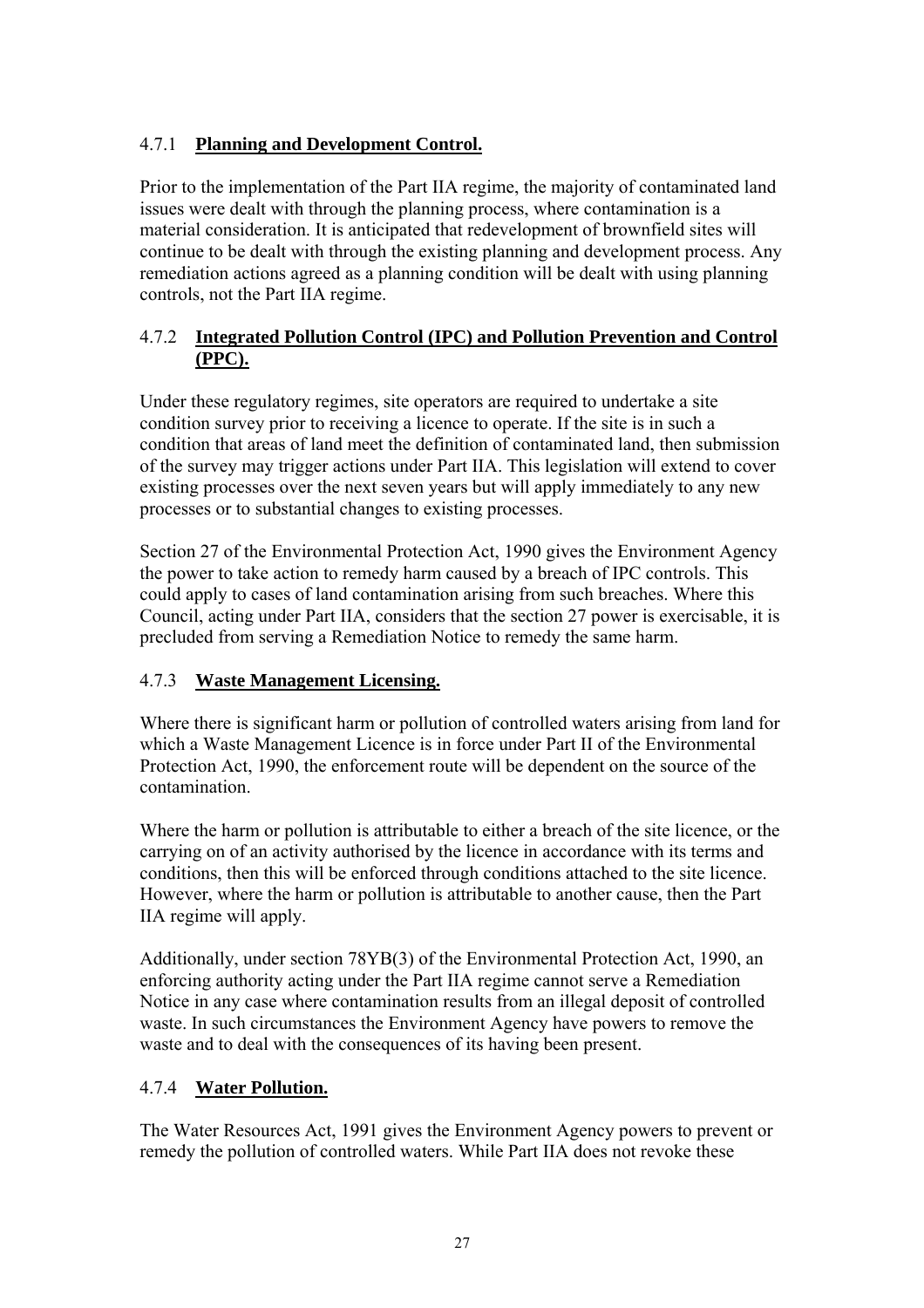powers there is obviously some overlap. The DETR has provided guidance on this subject to the effect that:

- a) a local authority, acting under Part IIA, should consult the Environment Agency before determining that land is contaminated land in respect of the pollution of controlled waters;
- b) where a local authority has identified contaminated land which is potentially affecting controlled waters, that authority should consult the Environment Agency and take into account its comments with respect to remediation requirements;
- c) where the Environment Agency identifies any case where actual or potential controlled water pollution is arising from land affected by contamination, the Agency should notify the relevant local authority to enable it to formally identify the land as contaminated land for the purposes of the Part IIA regime;
- d) in any case where land has been identified as contaminated land under the part IIA regime, then the Part IIA mechanisms would normally be used.

#### 4.7.5 **Radioactivity.**

Under section 78YC of the Environmental Protection Act, 1990, the normal Part IIA regime does not apply with respect to harm, or water pollution, which is attributable to any radioactivity possessed by any substance.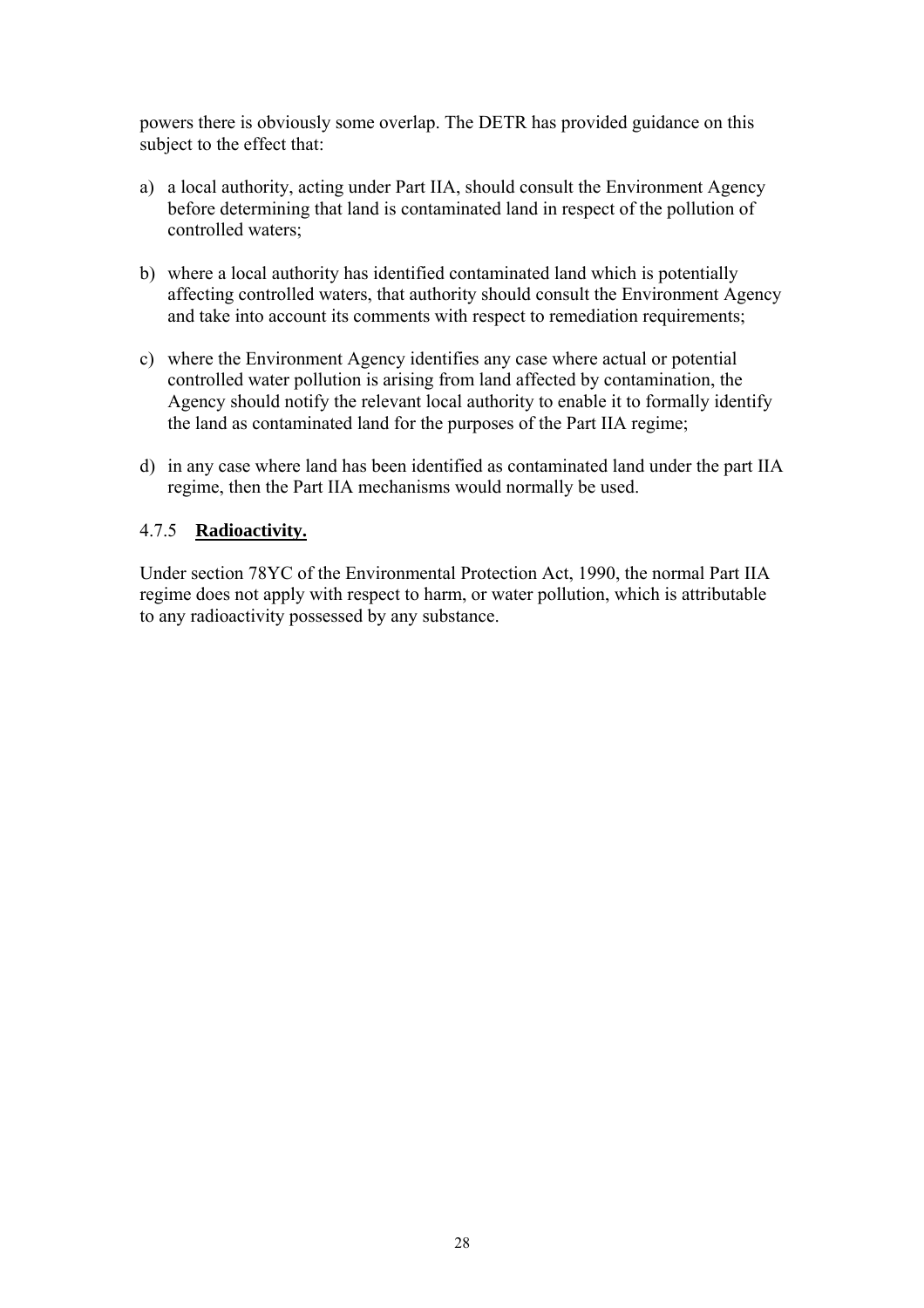## 5. **LIAISON AND COMMUNICATION.**

Much of the work proposed in this strategy will, by necessity, be collaborative and require effective liaison and communication with many parties.

Within Stroud District Council itself the contact point with respect to contaminated land will be the Contaminated Land Technician. In the absence of this Officer the contact point will be the Principal Environmental Health Officer of the Pollution Control Section.

## 5.1 **STATUTORY CONSULTEES.**

Liaison mechanisms with external bodies are listed in Appendix B of this strategy. Each of these organisations was a statutory consultee for this Contaminated Land Inspection Strategy and thus was invited to comment on it at the consultation draft stage.

## 5.2 **INTERNAL LIAISON.**

Internal liaison mechanisms within Stroud District Council are listed in Appendix I of this strategy.

## 5.3 **COMMUNICATION WITH OWNERS, OCCUPIERS AND OTHER INTERESTED PARTIES.**

With regard to liaison with owners and occupiers of specific sites and, indeed, other interested parties, the point of contact will again be the Contaminated Land Technician, unless the enquiry is made by the press/media. In the latter circumstances the enquiry will be dealt with by the Head of Environmental Health or, *in absentia*, the Principal Environmental Health Officer of the Pollution Control Section.

This Council's approach to its enforcement duties is, in line with statutory guidance, to seek voluntary action before taking formal enforcement action. The legislation does provide an important incentive to undertake voluntary actions in that excavated contaminated soils from such actions may be exempt from landfill tax, following a pre-application submitted to Customs and Excise. Such an exemption does not apply to materials generated as a result of the service of a Remediation Notice.

The voluntary approach requires extremely effective communication with all affected parties. The Contaminated Land Technician will, therefore, work to ensure that all affected parties are kept informed of progress during an investigation.

Where a formal designation of contaminated land becomes necessary the following actions will be taken: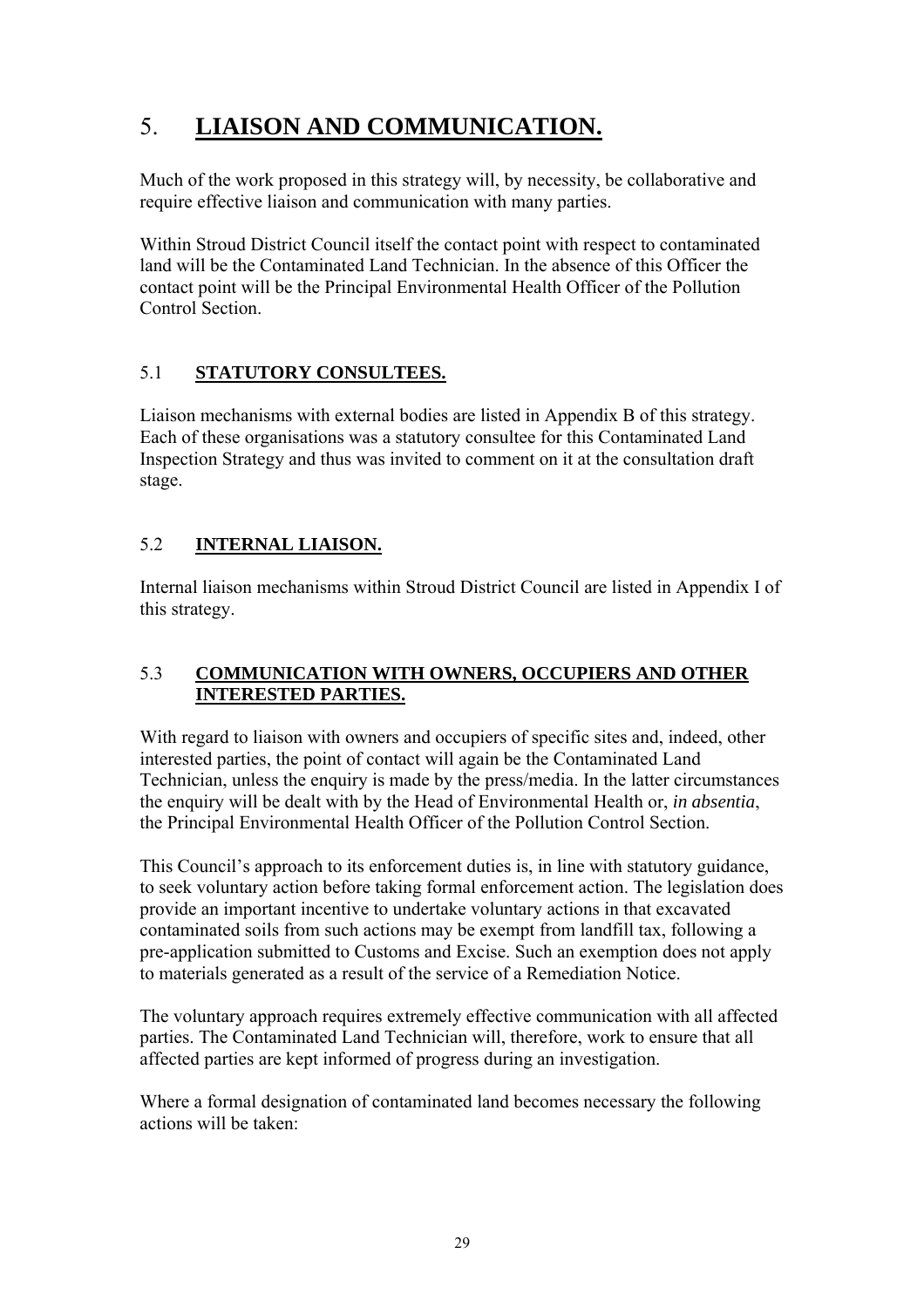- a) the designation of the contaminated land will be notified to all affected parties (specifying the capacity in which that party has been notified) in writing;
- b) that notification will be accompanied by a copy of the risk assessment carried out to determine that the land was contaminated; and
- c) the notification will be accompanied by a copy of the statutory guidance relating to exclusions from liability.
- d) a copy of the notification and the risk assessment along with a completed SOCL/LA/FORM 1 (Standard Form prepared by the Environment Agency) will be sent to the Environment Agency as required by legislation.

## 5.4 **RISK COMMUNICATION.**

This strategy commits Stroud District Council to a risk-based approach to identification of contaminated land. It is anticipated that communication of such risk will be required to a very wide spectrum of individuals and organisations, from landowners and industry through to Council members, other regulatory bodies and members of the public. It is also important to appreciate that the expectations of some members of the public may not be met by the powers available to local authorities under the Part IIA regime. Thus, the communication of risk will be of great import.

It is clear that any decisions taken with regard to the communication of risk to external persons will, by necessity, be governed by the individual circumstances of the contaminated land in question. However, it is considered appropriate to set down at this time the criteria upon which risk communication decisions are to be judged.

The process is essentially one comprising four main stages:

#### **Step 1 - When to Communicate.**

The basic principle shall be that risk communication shall commence at the earliest practicable time in order to maximise stakeholder involvement and trust. A specific contact point within the Authority will be identified at that time in order that stakeholders may easily and effectively contribute to the decision-making process. Risk communication will not be regarded as a "one-off" occurrence but rather as a continuous process.

#### **Step 2 – With Whom to Communicate.**

It is of vital importance to identify all stakeholders who have a valid interest in any specific area of contaminated land at the earliest possible time. The huge diversity of persons or organisations that could potentially be regarded as stakeholders may make it necessary to prioritise within the stakeholder group. In such instances it is clear that the focus must remain on those persons who are, or may be, directly affected by any contaminated land i.e. receptors, responsible persons and, in some instances, the wider local community. Such stakeholders shall be referred to as "primary stakeholders".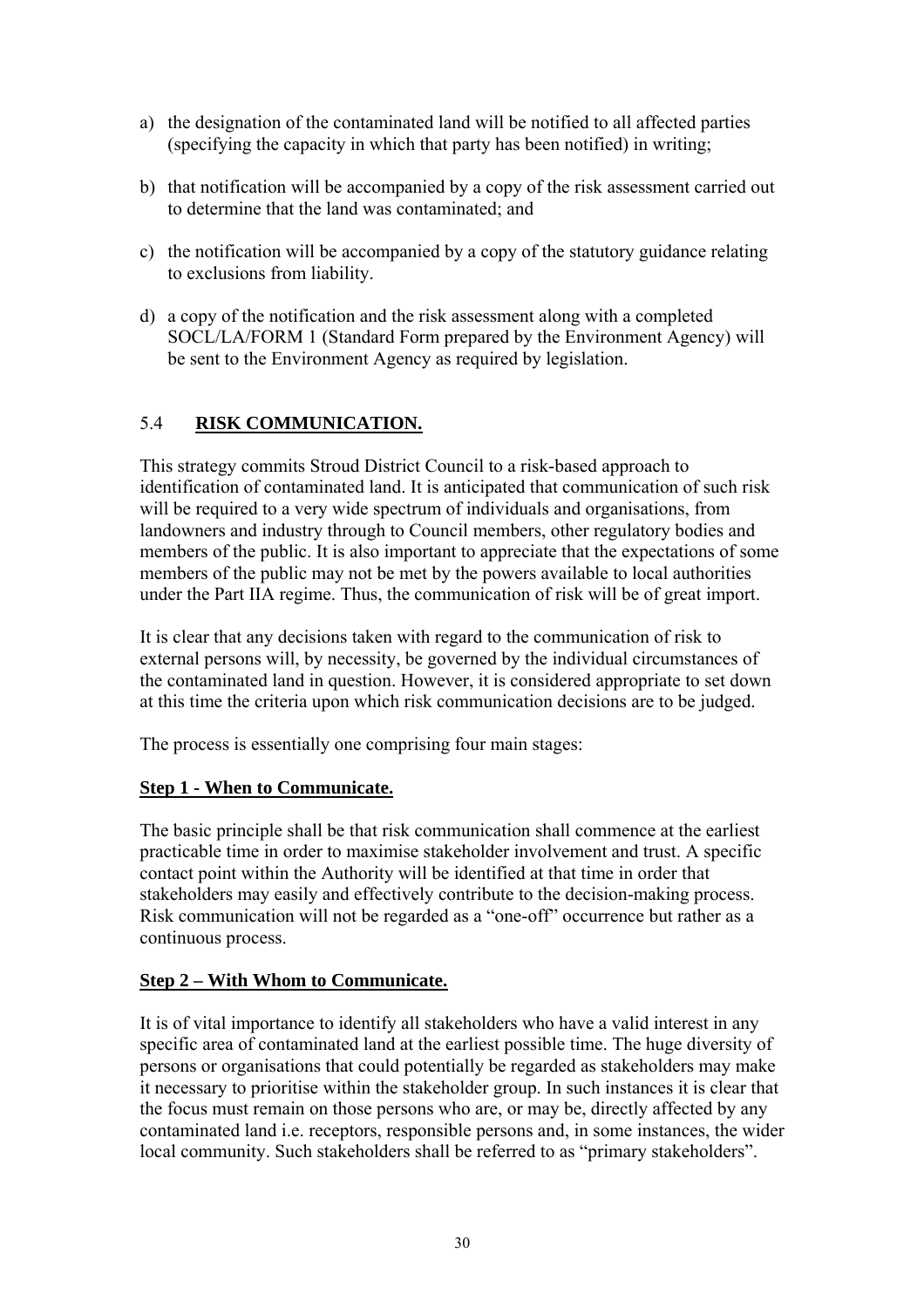#### **Step 3 – What to Communicate.**

A key objective within the risk communication process will be to share understanding of the risk assessment process with stakeholders, allowing them to raise concerns and thus contribute to the formulation of resolutions. Where a written risk assessment has been produced, a copy of that assessment will be forwarded, where logistically possible, to all primary stakeholders. Where the sheer number of primary stakeholders renders this impractical, general information will be released directing stakeholders to a named contact within the Authority.

In general terms it is the objective of this Authority to communicate the elements of risk in an open, specific manner and to provide, where necessary, the data used to carry out risk assessments.

#### **Step 4 – How to Communicate.**

A key concern of this Authority is to ensure that risk communication is a two-way process. Thus, it is key that Officers are open, understanding, responsive, accessible and consistent. Decisions as to the appropriate way to disseminate essential information (e.g. media briefings, public meetings, etc) will be taken on a site-by-site basis as it is clear that individual site circumstances may differ widely.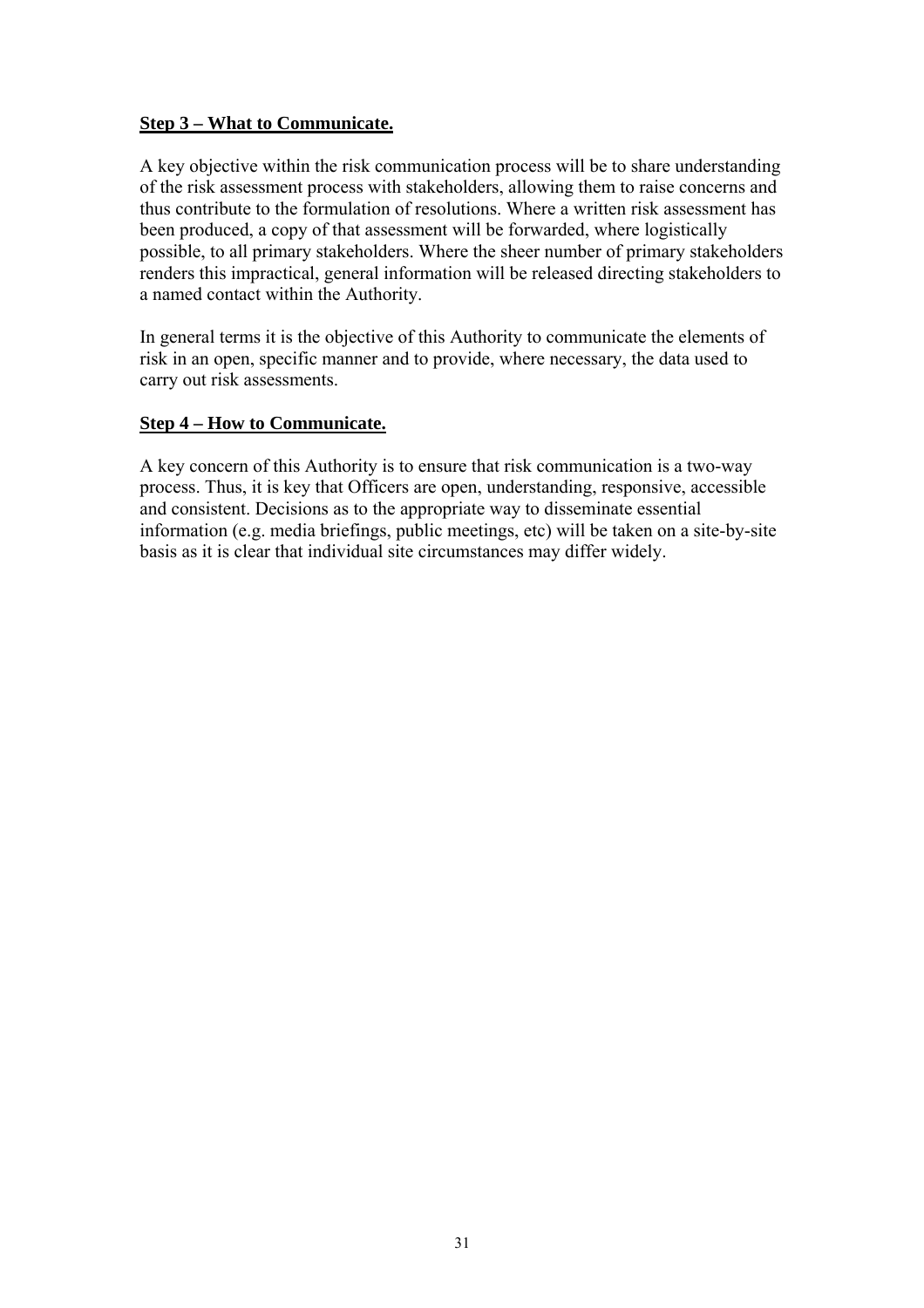## 6. **INSPECTION ARRANGEMENTS.**

## 6.1 **DETAILED INSPECTION ARRANGEMENTS.**

Following the step-wise procedures outlined in Chapter 3 of this strategy a stage will be reached when it will become necessary to consider those sites where potential pollutant linkages exist (in order of priority) and establish whether an actual pollutant linkage is present. It is at this point that detailed inspection of specific sites becomes imperative in cases where there is a reasonable possibility that an actual pollutant linkage exists on the site.

A detailed inspection of a site where a potential pollutant linkage exists is intended to provide sufficient appropriate information to:

- a) determine whether an actual pollutant linkage exists, and
- b) where an actual pollutant linkage does exist, to enable a determination to be made as to whether that linkage is significant.

#### 6.1.1 **Elements of a Detailed Inspection.**

Detailed inspections will, by necessity, differ according to the nature of both the site and potential pollutant linkage in question. However, in general terms it is expected that a detailed inspection may include the following elements:

- a) the collation and evaluation of documentary and other information relating to the site in question;
- b) liaison/consultation with, where appropriate, owners or occupiers, appropriate persons, the Environment Agency, English Nature, English Heritage or other sources of information or expertise;
- c) a visit to the site for the purposes of visual inspection;
- d) where appropriate, limited sampling of the site (e.g. for surface deposits);
- e) where appropriate, intrusive investigation of the site.

This Authority must always seek to ensure that it complies with current best practice with regard to the carrying out of detailed inspections. Key guidance to be consulted in this regard is listed in Appendix J of this strategy.

It is important to note that if, on the basis of information revealed during a detailed inspection, it is considered that there is no longer a reasonable possibility that a particular pollutant linkage exists on the land, then the Council should not carry out further detailed inspection for that pollutant linkage.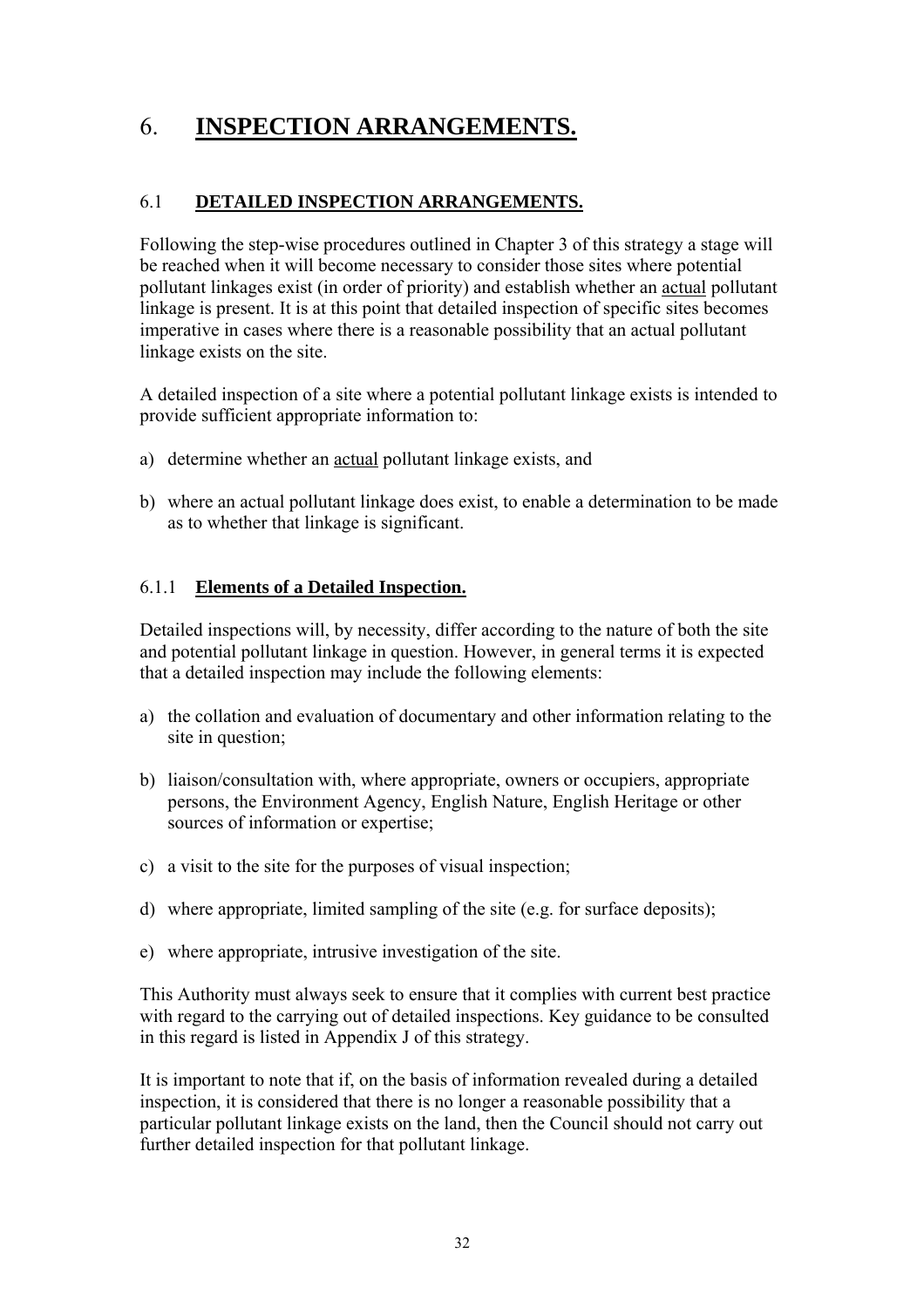#### 6.1.2 **Statutory Powers of Entry.**

Section 108 of the Environment Act, 1995 gives local authorities the power to authorise persons to exercise specific powers of entry. It is important to clarify the intended use of such powers.

During the course of a detailed inspection the aim of the Council must at all times be to attempt to proceed with the agreement of all affected parties, including owners, occupiers and "appropriate persons". The use of statutory powers of entry should be regarded as the last resort. However, there will inevitably arise circumstances where it is absolutely necessary to inspect land against the expressed wishes of one or more affected parties. It is in these circumstances that statutory powers of entry should be used and, where possible, at least 5 days notice will be given of proposed entry.

Prior to using statutory powers of entry for the purposes of carrying out a detailed inspection the Council must, on the basis of its existing information:

- a) be satisfied that there is a reasonable possibility that an actual pollutant linkage exists on the land; and
- b) should intrusive investigation be proposed, be satisfied that both the contaminant and receptor are actually present or likely to be present given the current land use.

Furthermore, the Council should not carry out any intrusive investigation on land using its statutory powers of entry if:

- a) it has already been provided with detailed information on the condition of the land which provides an appropriate basis upon which it can determine whether the land is contaminated; or
- b) a person offers to provide such detailed information within a reasonable and specified time and goes on to provide the information within that time.

Furthermore, the Council must consider prior to the use of statutory powers of entry whether, if the land was eventually determined to be contaminated, it would need to be designated as a special site (see 6.2 below).

#### 6.1.3 **Intrusive Investigations.**

Should the Council carry out any intrusive investigation it undertakes to do so in accordance with appropriate technical procedures for such investigations. Great care will be taken to ensure that all reasonable precautions are taken to avoid harm, water pollution or damage to the natural environment.

There will be cases where intrusive investigation may have implications on particularly sensitive areas of land. In such cases the following actions shall be taken: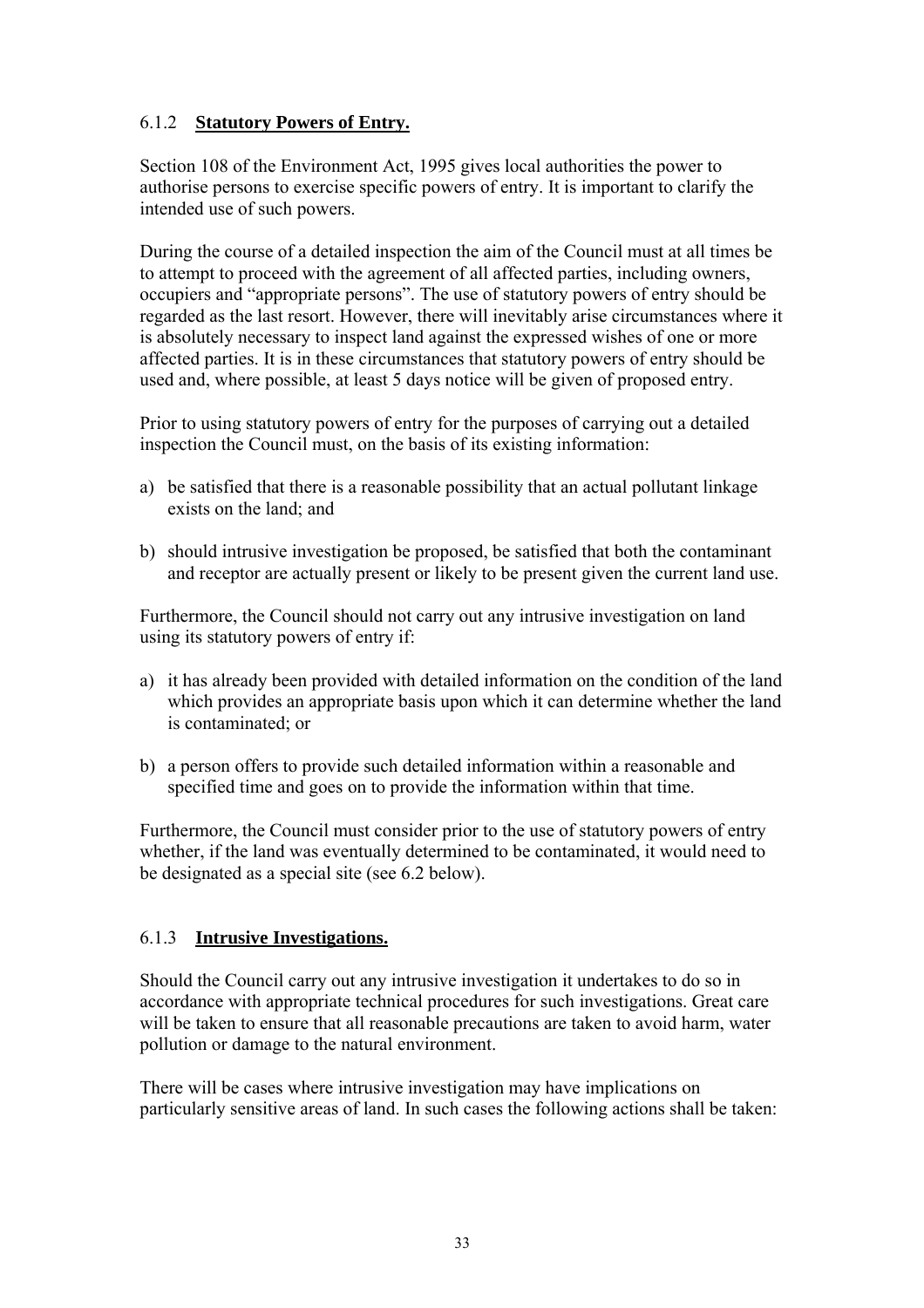- a) Where intrusive investigation is intended on an area of land where impact on controlled waters is possible, the Council shall consult the Environment Agency in advance to discuss appropriate actions.
- b) Where intrusive investigation is intended on an area notified as a conservation area, the Council will consult English Nature in advance to discuss appropriate actions.
- c) Where intrusive investigation is intended on an area of archaeological and historical interest, the Council shall consult English Heritage and the County Archaeologist in advance to discuss appropriate actions.

#### 6.2 **POTENTIAL SPECIAL SITES.**

If land has been determined to be contaminated land and it also falls within one or more of the "special sites" descriptions prescribed in The Contaminated Land (England) Regulations, 2000, then that land must be designated as a special site. At that point the Environment Agency becomes the enforcing authority for that land (see Section 1.2.3 for more details).

It is sensible, therefore, to consider the potential special site aspects of the investigation at the detailed inspection stage of the process.

Prior to authorising or carrying out on any land an inspection using statutory powers of entry, the Council must consider whether, if the land was eventually determined to be contaminated, it would need to be designated as a special site. If this would be the case then the Council must always seek to make arrangements with the Environment Agency for that Agency to carry out the detailed inspection of the land on behalf of the Council. Such a request shall be made to the Area Contaminated Land Officer at the Environment Agency in writing, accompanied by supporting evidence.

Where the Environment Agency agrees to carry out a detailed inspection on behalf of Stroud District Council this Authority will, where necessary, authorise a person nominated by the Agency to exercise the powers of entry conferred by section 108 of the Environment Act, 1995. Prior to issue of such an authorisation, this Council will require that the Agency demonstrates that the conditions for the use of statutory powers of entry, outlined in 6.1.2 above, have been met.

#### 6.3 **EXTERNAL APPOINTMENTS.**

This Authority may choose to make external appointments of, for example, consultants or contractors to carry out specified works as part of the contaminated land regime. Some examples of such appointments could be to:

a) undertake more detailed studies of sites, design of sampling programmes or interpretation of analytical reports;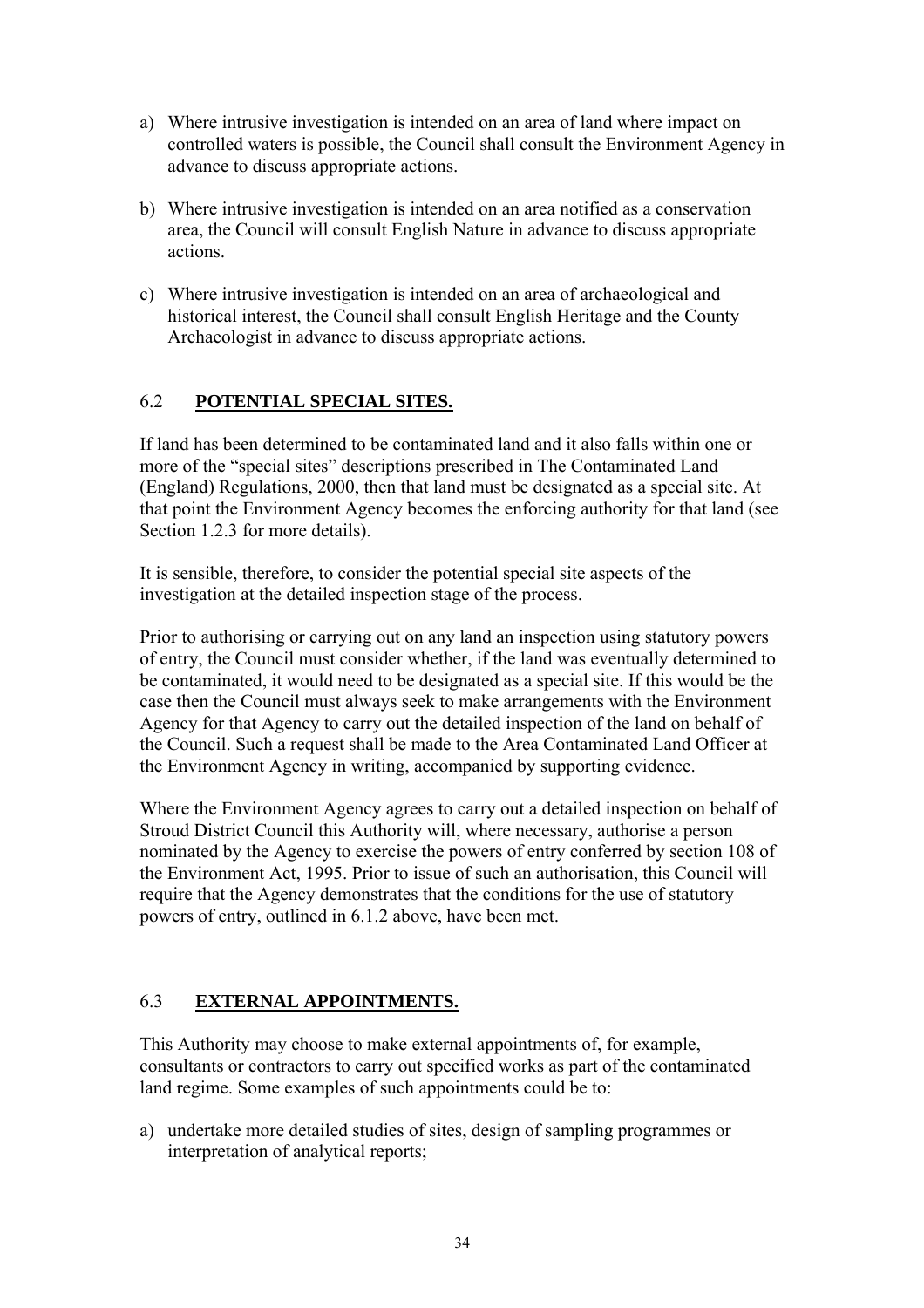- b) undertake site-specific risk assessments in order to determine whether land is contaminated;
- c) provide expert witness services in court;
- d) carry out or supervise remediation of contaminated land.

Selection of appropriate consultants or contractors could, therefore, be vital to the outcome of investigation or remediation of contaminated land. The selection procedure to be used by Stroud District Council will concentrate on three major areas:

- a) contractors and consultants will be interviewed to assess their capabilities when weighed against relevant selection criteria;
- b) a clear and unambiguous specification will be prepared for the work;
- c) contractors and consultants will be made aware that they will be responsible for completing the agreed contract accurately and on time.

A checklist to aid this process is produced in Appendix K of this strategy.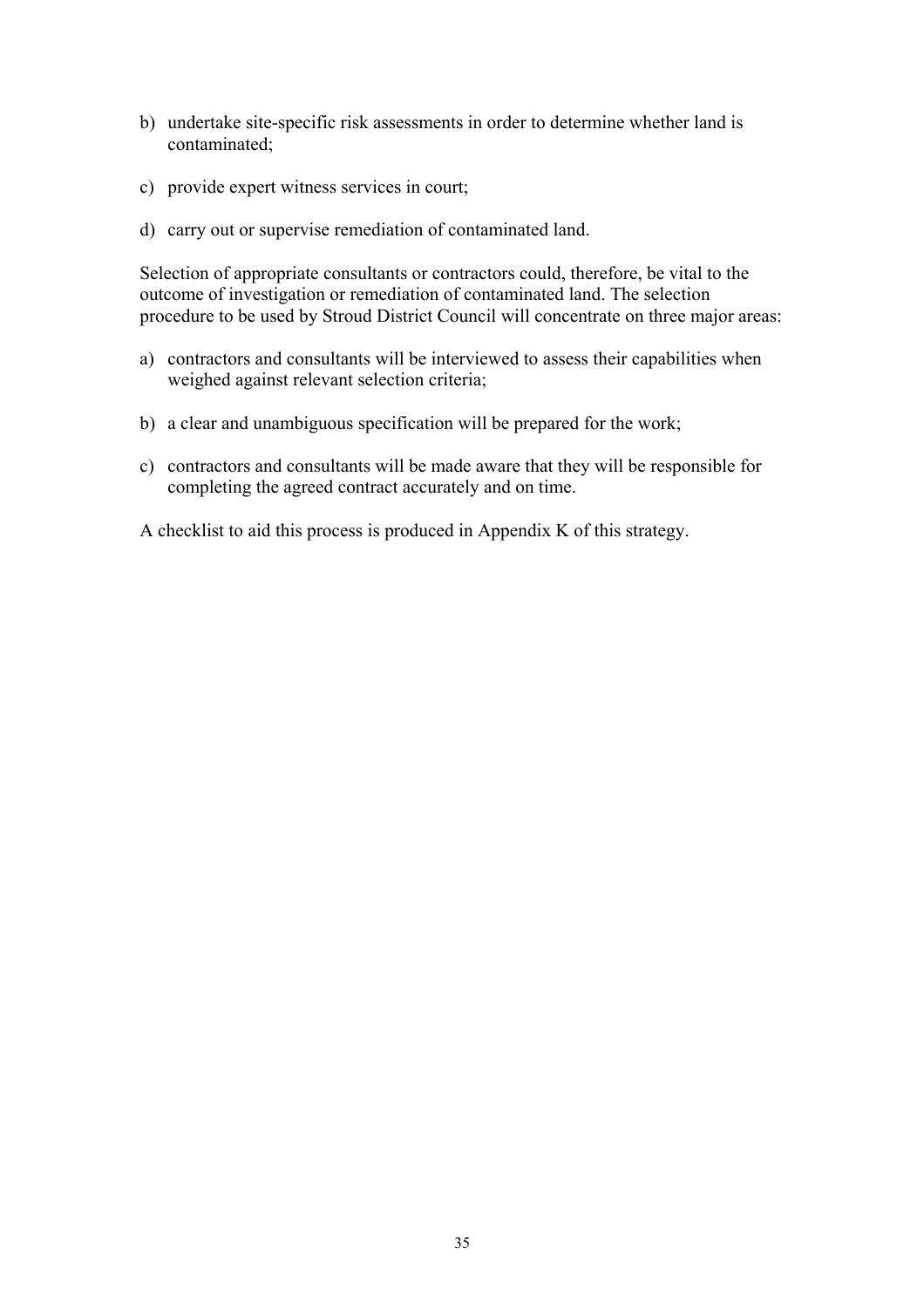# 7. **REVIEW MECHANISMS.**

#### 7.1 **REVIEW OF INSPECTION STRATEGY.**

In line with standard quality management practice it will be necessary to audit the procedures laid down within this strategy for identification of contaminated land. The basic criteria that the strategy is to be audited against will be:

- a) its effectiveness in meeting the requirements of legislation and guidance;
- b) its accuracy with respect to the information used and assumptions made to formulate the strategy;
- c) its effectiveness with respect to the efficient use of available resources;

Therefore, this strategy for identification of contaminated land will be audited against these three criteria at six-monthly intervals. Each audit will be the subject of a written assessment by the Contaminated Land Technician which will detail deficiencies within each of the audit criterion categories and make recommendations for any changes to be made to the Strategy. The report will be produced using the Inspection Strategy Review Form (see Appendix L). The Review Form will then be passed to the Head of Environmental Health who will authorise the changes to be made to the Strategy.

#### 7.2 **TRIGGERS FOR REVIEW OF INSPECTION DECISIONS.**

The frequency of re-inspection of land previously inspected under the terms of this Strategy is not prescribed in Part IIA of the Environmental Protection Act, 1990. Reinspection frequencies are likely to vary significantly and so it is not proposed to set a target frequency for such re-inspection.

However, it is recognised that there are likely to be changes in the condition or circumstances of some assessed land which should prompt this Authority to reconsider its previous inspection findings.

The following circumstances have been identified as "triggers" for a prompt review of the inspection findings for specific areas of previously assessed land:

- a) proposed changes in the use of the land and its environs;
- b) unplanned changes in the use of the land (e.g. persistent, unauthorised use of land by children);
- c) unplanned events (e.g. localised flooding, landslides, accidents, fires, spillages, etc) where the consequences cannot be addressed using other legislation;
- d) reports of localised health effects which appear to relate to a particular area of land.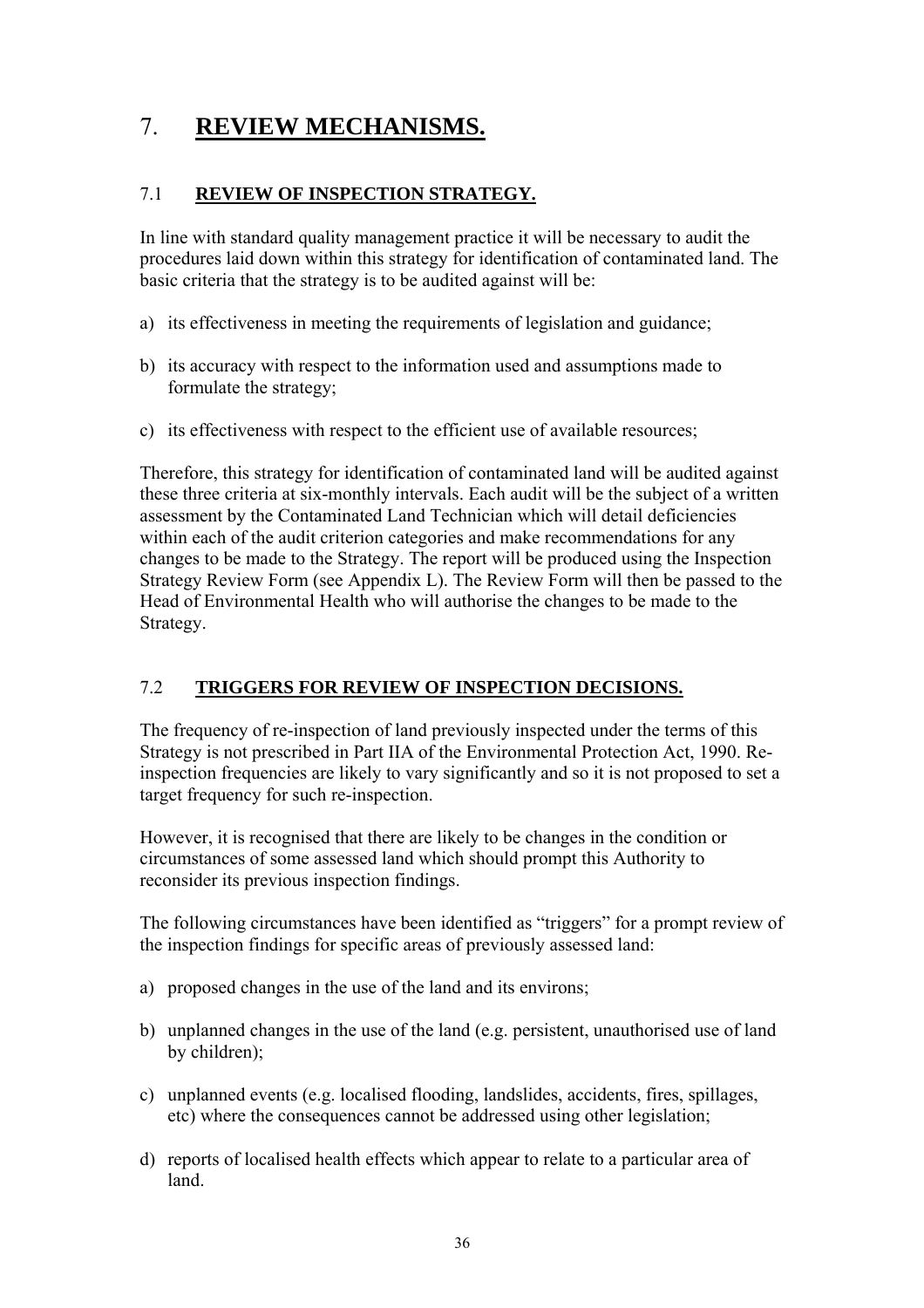- e) information received from internal or external sources (e.g. other statutory bodies, owners or occupiers of land, etc);
- f) significant changes in the legislation;
- g) establishment of significant case law or other precedent;
- h) revision of guideline values for exposure assessment.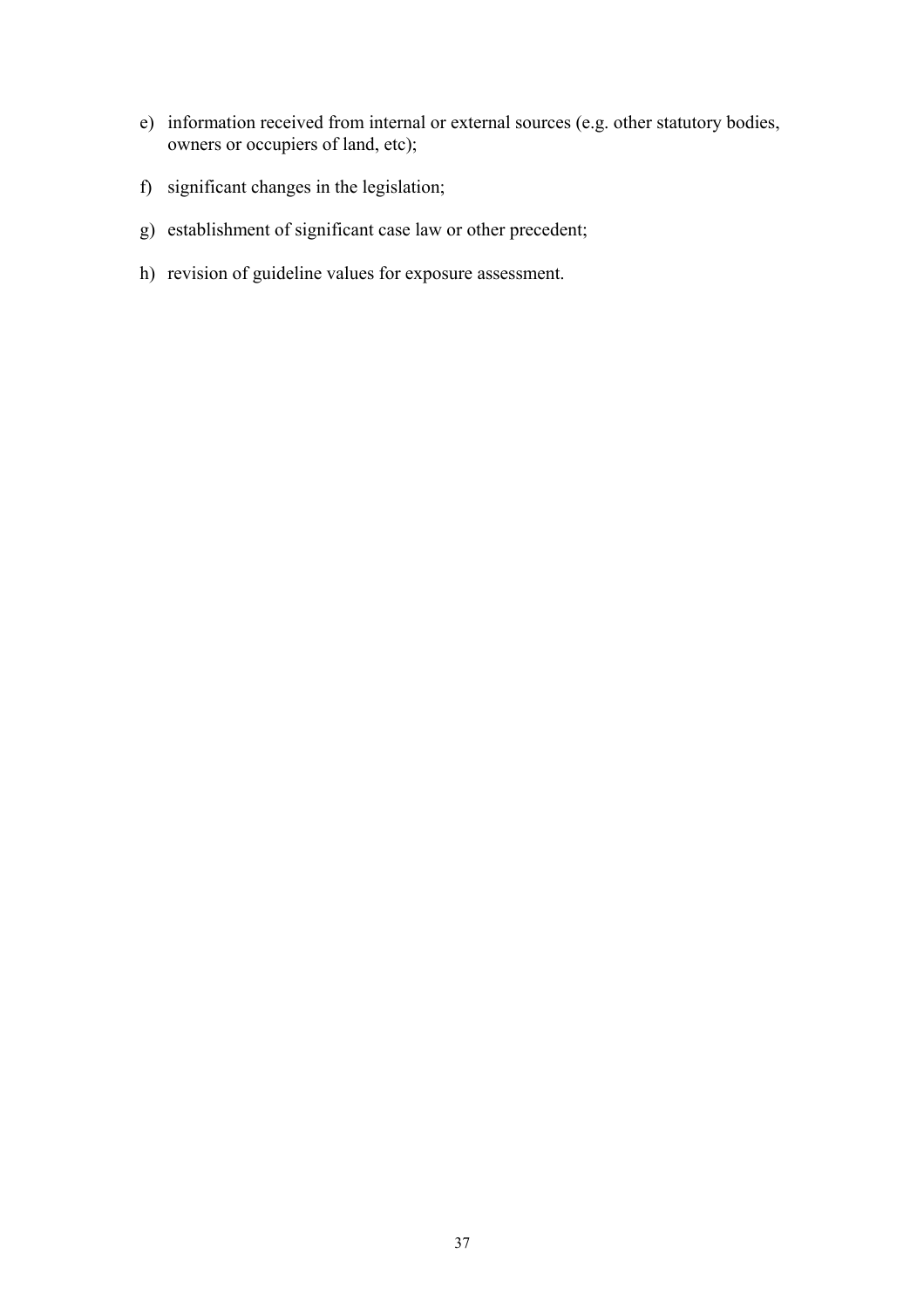# 8. **INFORMATION MANAGEMENT.**

#### 8.1 **DATA STORAGE AND ACCESSIBILITY.**

In the course of implementing this Strategy the Authority will obtain a great deal of information in a wide range of formats from many different sources. This information, which may take the form of documents, reports, correspondence, maps or electronic records, needs to be collated and managed efficiently.

The heart of the Council's contaminated land information management system will be the Potentially Contaminated Land Database linked to the MapInfo GIS system. As detailed in Section 3 of this Strategy, the contaminated land assessment process begins with the identification of potential pollutant linkages and, by extension, potentially contaminated sites. All such potentially contaminated sites will be entered onto the Database and at that point assigned a unique reference number. This reference number will remain the key identifier for the site from that time onwards. The sites will be linked to the GIS software via their Ordnance Survey grid reference. The Potentially Contaminated Land Database is intended to serve as a central point of general site-specific information e.g. address details, land use, general potential contaminant, pathway and receptor details, priority classifications, etc. It is anticipated that the Database will develop as experience of operating the identification process increases.

As it is anticipated that a great deal of information will be collected in paper form, it will be necessary to establish a paper-based filing system to run parallel to the Potentially Contaminated Land Database. In order that the two systems are compatible, the paper-based system will utilise the same unique reference numbers assigned to sites on the Database. Both the Database and the paper-based filing system will be situated in the Pollution Control Section of the Council and responsibility for the management and maintenance of both systems will lie with the Contaminated Land Technician.

#### 8.2 **CONFIDENTIALITY OF INFORMATION.**

All collected information will, by necessity be sub-divided into "Public Register Information" and wider "Inspection Information". For each sub-division it will be necessary to consider whether information should be regarded as confidential.

#### 8.2.1 **Confidentiality of Public Register Information.**

Enforcing Authorities have a duty to maintain a Public Register. The Public Register will be paper-based and held in the Environmental Health section of Stroud District Council at the Ebley Mill site. It will be available on request for inspection by members of the public between the hours of 9:00 a.m. and 3:00 p.m. on Monday to Friday. The Public Register will include details of Remediation Notices served and other information prescribed in regulation 15 of, and Schedule 3 to, the Contaminated Land (England) Regulation, 2000. Before including any information on the Public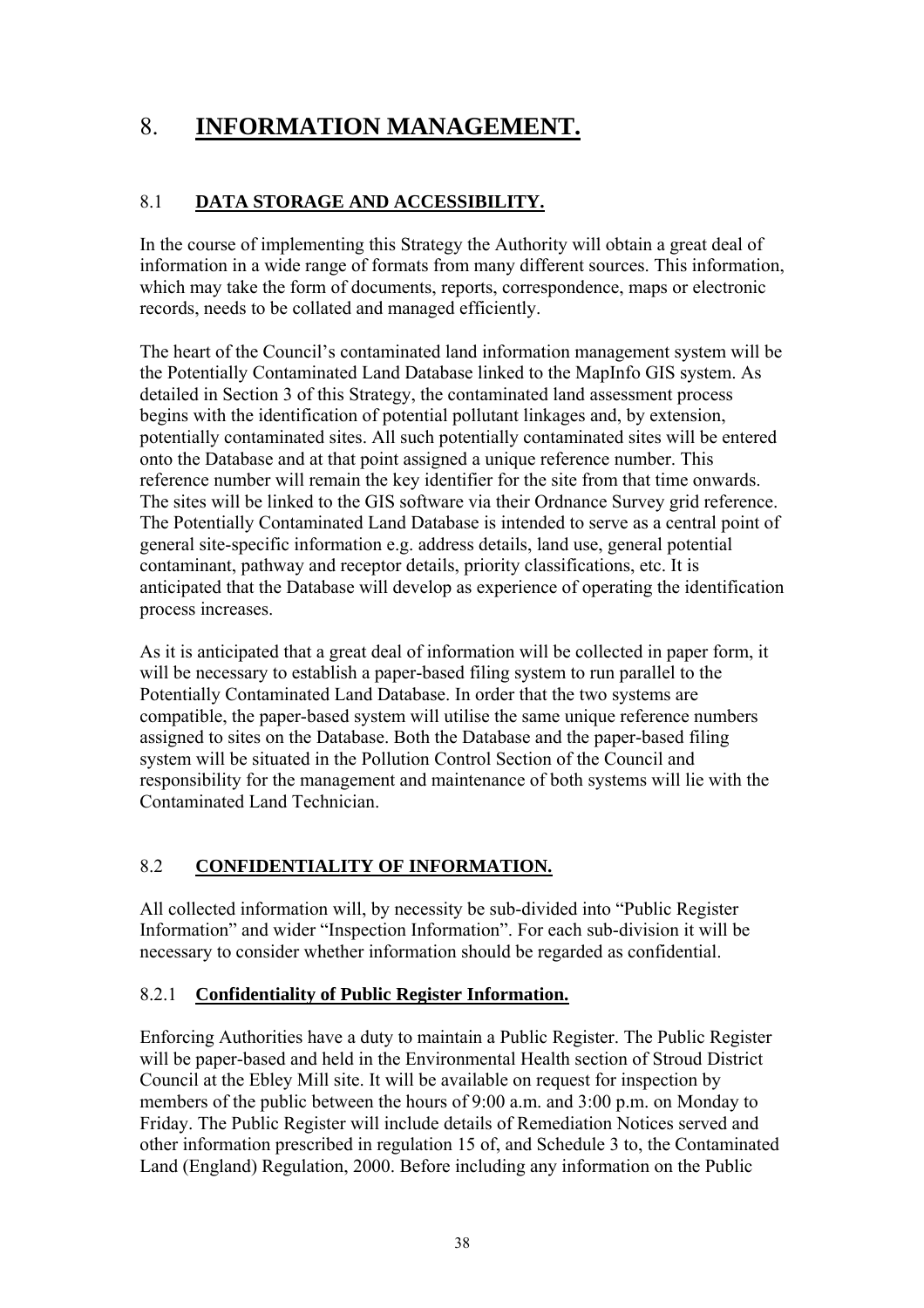Register this Authority must consider whether that information should be excluded on the basis that:

- a) its inclusion would be against the interests of national security; or
- b) the information is commercially confidential.

Where this Authority considers that inclusion of information may act contrary to the interests of national security it shall notify the Secretary of State. The information shall not be placed on the Public Register until such time as the Secretary of State has communicated a decision on the matter.

With regard to matters of commercial confidentiality, this Authority must not, without the relevant person's permission, include any information on the Public Register which:

- a) relates to the affairs of any individual or business; and
- b) is commercially confidential to that individual or the person carrying on that business.

For these purposes, commercial interests relating to the value of the contaminated land, or to its ownership or occupation, are to be disregarded. This ensures that information may not be excluded solely on the basis that its inclusion might provide information to a prospective buyer of the land, thus affecting the sale or sale price.

Where Stroud District Council considers that information which would normally be placed on the Public Register could be commercially confidential then it will notify the appropriate person in writing. The person shall be given an opportunity to make representations requesting exclusion of the information and the basis for the request. This Authority will then, taking into account these representations, determine whether the information is, in fact, commercially confidential.

Where the information is deemed to be commercially confidential it will be excluded from the Public Register. However, a statement indicating the existence of the excluded information will be placed on the Public Register.

Where the information is not deemed to be commercially confidential, the appropriate person will be notified in writing. That person then has 21 days to appeal to the Secretary of State. While any appeal is pending, the information will not be placed on the Public Register. Should the Secretary of State decide that the information is not commercially confidential then this Authority will include it on the Public Register within seven days of receipt of that decision.

Any exclusion from the Public Register on the grounds of commercial confidentiality will lapse four years after the date on which it was originally excluded. At that time this Authority will contact the appropriate person and implement the same system as was used to make the original determination.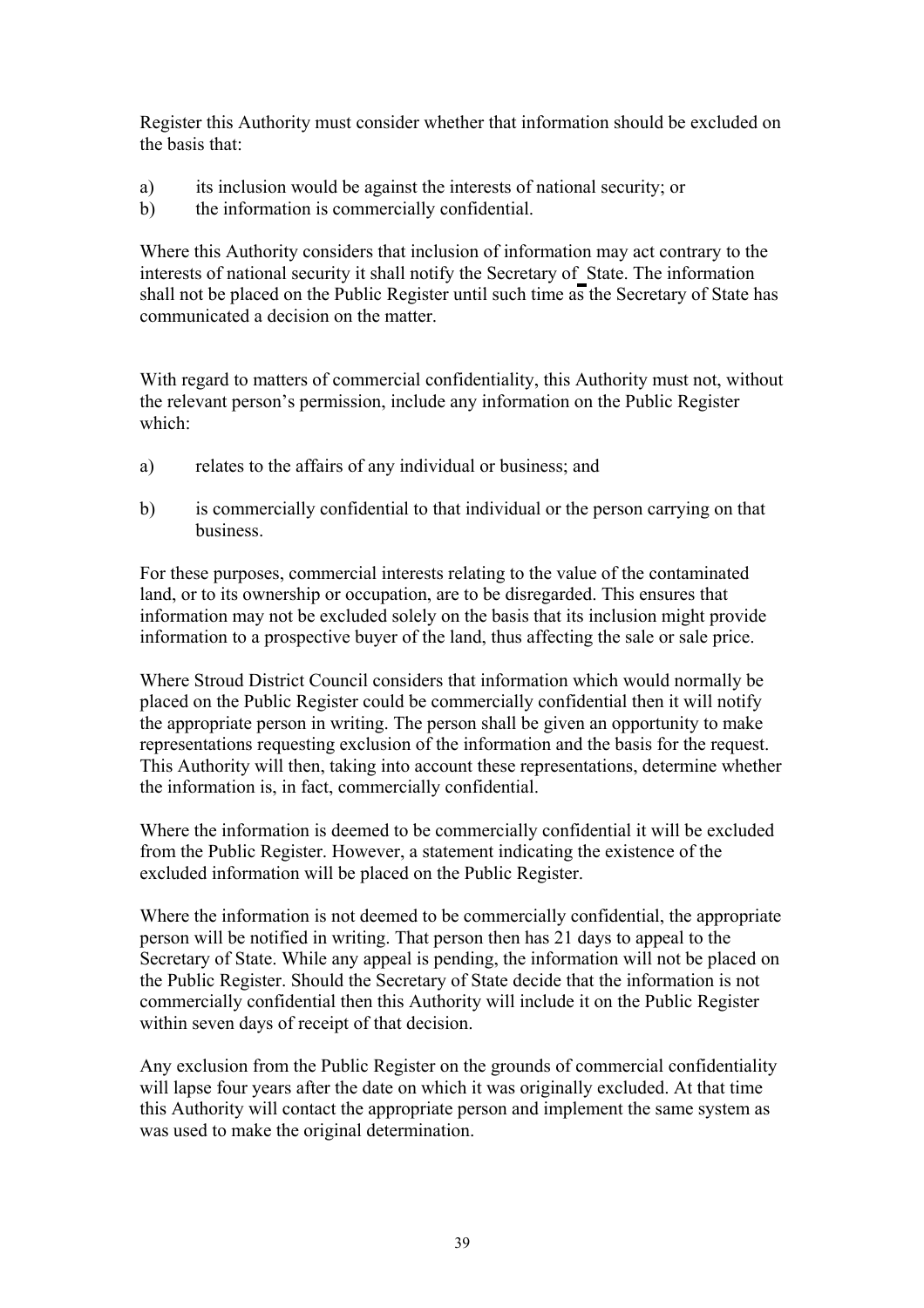#### 8.2.2 **Confidentiality of Wider Inspection Information.**

Detailed information or reports on sites produced for the purposes of Part IIA of the Environmental Protection Act, 1990 will usually fall within the scope of the Environmental Information Regulations, 1992 (as amended). Under these Regulations only information capable of being treated as confidential is not required to be disclosed to enquirers. Thus, all wider inspection information held will be subjected to scrutiny under the terms of the Environmental Information Regulations, 1992 (as amended). Furthermore, where information is provided to this Authority by a third party, its status should be confirmed at that time. Where a third party pursues confidentiality this request must be justified in writing.

#### 8.3 **REQUESTS FOR INFORMATION.**

It is anticipated that formal requests for information regarding contaminated land will be made in several different ways:

#### 8.3.1 **Standard Search Questionnaire (CON29).**

New standard questions relating to contaminated land have been added to the standard search questionnaire (CON29) which conveyancers send to local authorities during land transactions. Each standard search questionnaire will be examined by the Contaminated Land Technician and appropriate answers will be provided.

#### 8.3.2 **Formal Written Enquiries.**

Formal written enquiries regarding potentially contaminated land are already received by the Environmental Health section of Stroud District Council. When such enquiries are received the enquirer is contacted within 3 working days and all reasonable efforts are made to answer the queries raised as fully as is reasonably practicable.

#### 8.3.3 **Informal Enquiries.**

Informal enquiries are, on occasions, received by the Environmental Health section of Stroud District Council regarding potentially contaminated land, usually over the telephone. Wherever reasonably practicable, every effort will be made to answer the queries raised. However, this Council reserves the right to ask the enquirer to formalise the request in writing.

#### 8.4 **PROVISION OF INFORMATION TO THE ENVIRONMENT AGENCY.**

The Environment Agency is required to prepare periodic reports for the government on the state of contaminated land in England and Wales. This report will include: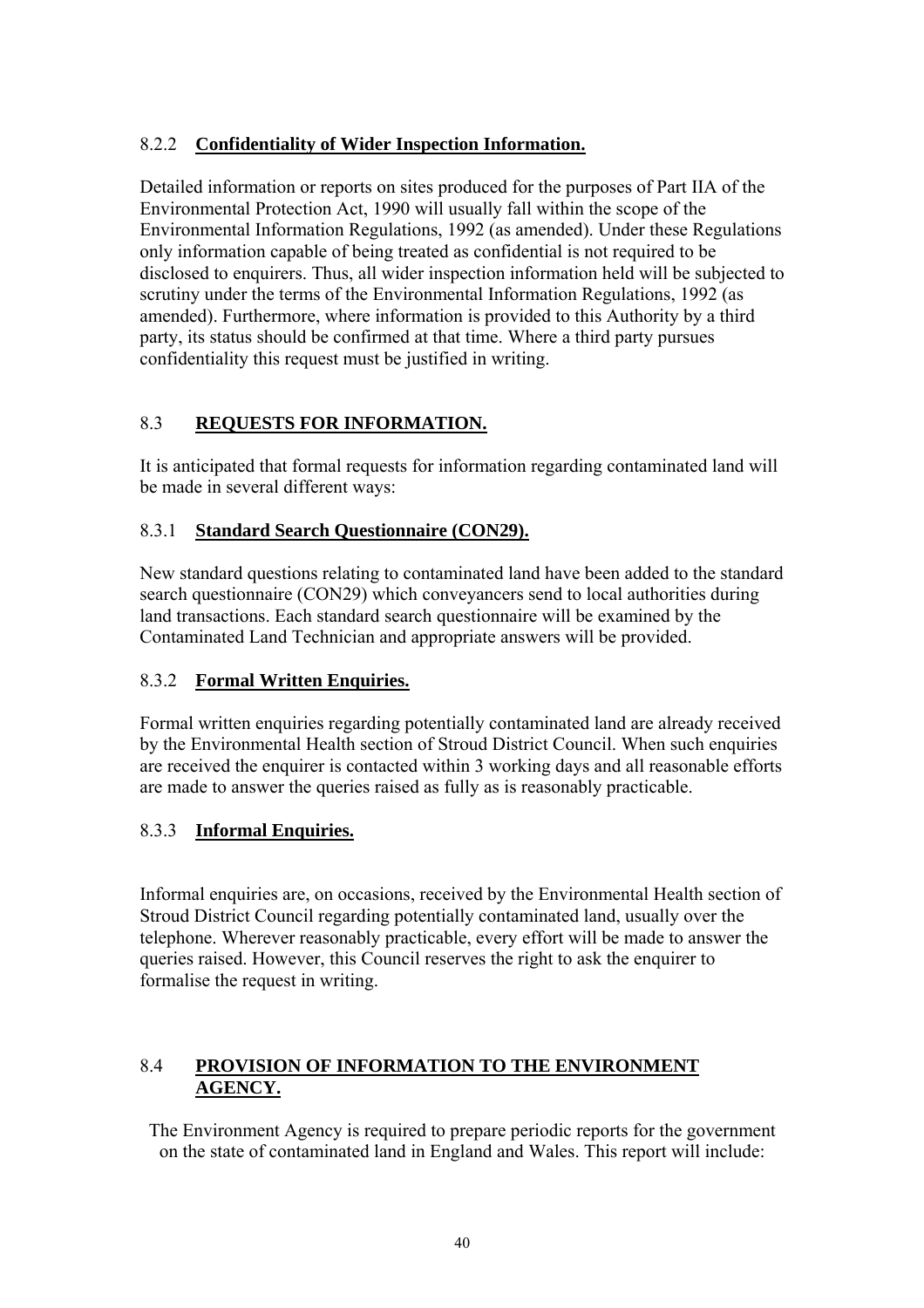- ♦ a summary of local authority inspection strategies, including progress against the strategy and its effectiveness;
- ♦ the amount of contaminated land and the nature of its contamination;
- ♦ the measures taken to remediate contaminated land.

Such reports will clearly require a major input of information from local authorities, the lead regulators on contaminated land. A memorandum of understanding has been agreed between the Environment Agency and the Local Government Association to assist in this exchange of information. Stroud District Council undertakes to provide information to the Environment Agency following the guidelines agreed within the memorandum of understanding.

A local authority must also provide information to the Environment Agency whenever a site is designated as contaminated land and whenever a Remediation Notice, Statement or Declaration is issued or agreed. Stroud District Council undertakes to provide such information.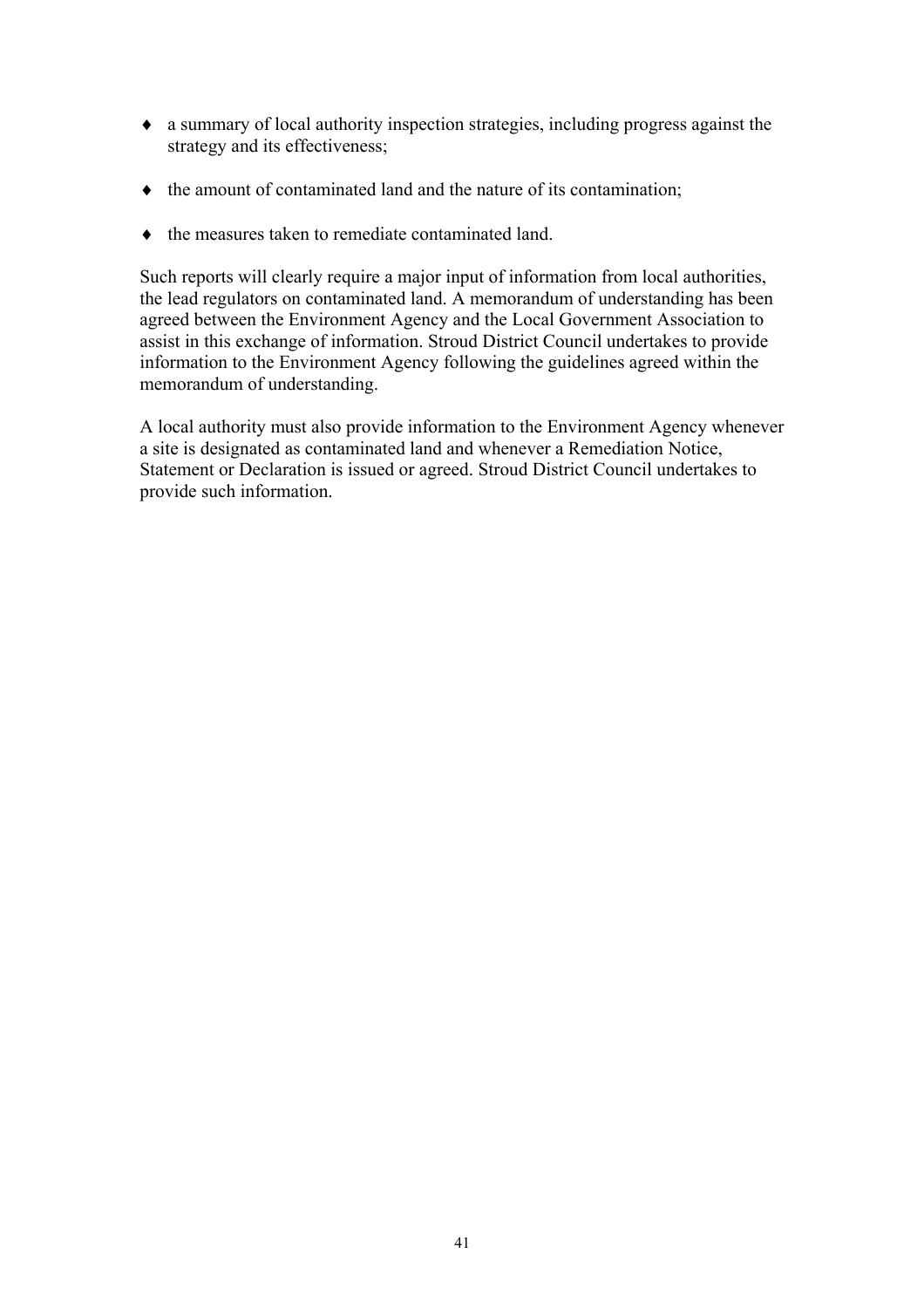### **APPENDIX A.**

#### **Schedule 1 of the Contaminated Land (England) Regulations, 2000.**

1. The following families and groups of substances are listed for the purposes of regulation  $3(c)(i)$  –

organohalogen compounds and substances which may form such compounds in the aquatic environment; organophosphorus compounds; organotin compounds; substances which possess carcinogenic, mutagenic or teratogenic properties in or via the aquatic environment; mercury and its compounds; cadmium and its compounds; mineral oil and other hydrocarbons; cyanides.

2. The following formations of rocks are listed for the purposes of regulation  $3(c)(ii) -$ 

Pleistocene Norwich Crag; Upper Cretaceous Chalk; Lower Cretaceous Sandstones; Upper Jurassic Corallian; Middle Jurassic Limestones; Lower Jurassic Cotteswold Sands; Permo-Triassic Sherwood Sandstone Group; Upper Permian Magnesian Limestone; Lower Permian Penrith Sandstone; Lower Permian Collyhurst Sandstone; Lower Permian Basal Breccias, Conglomerates and Sandstones; Lower Carboniferous Limestones.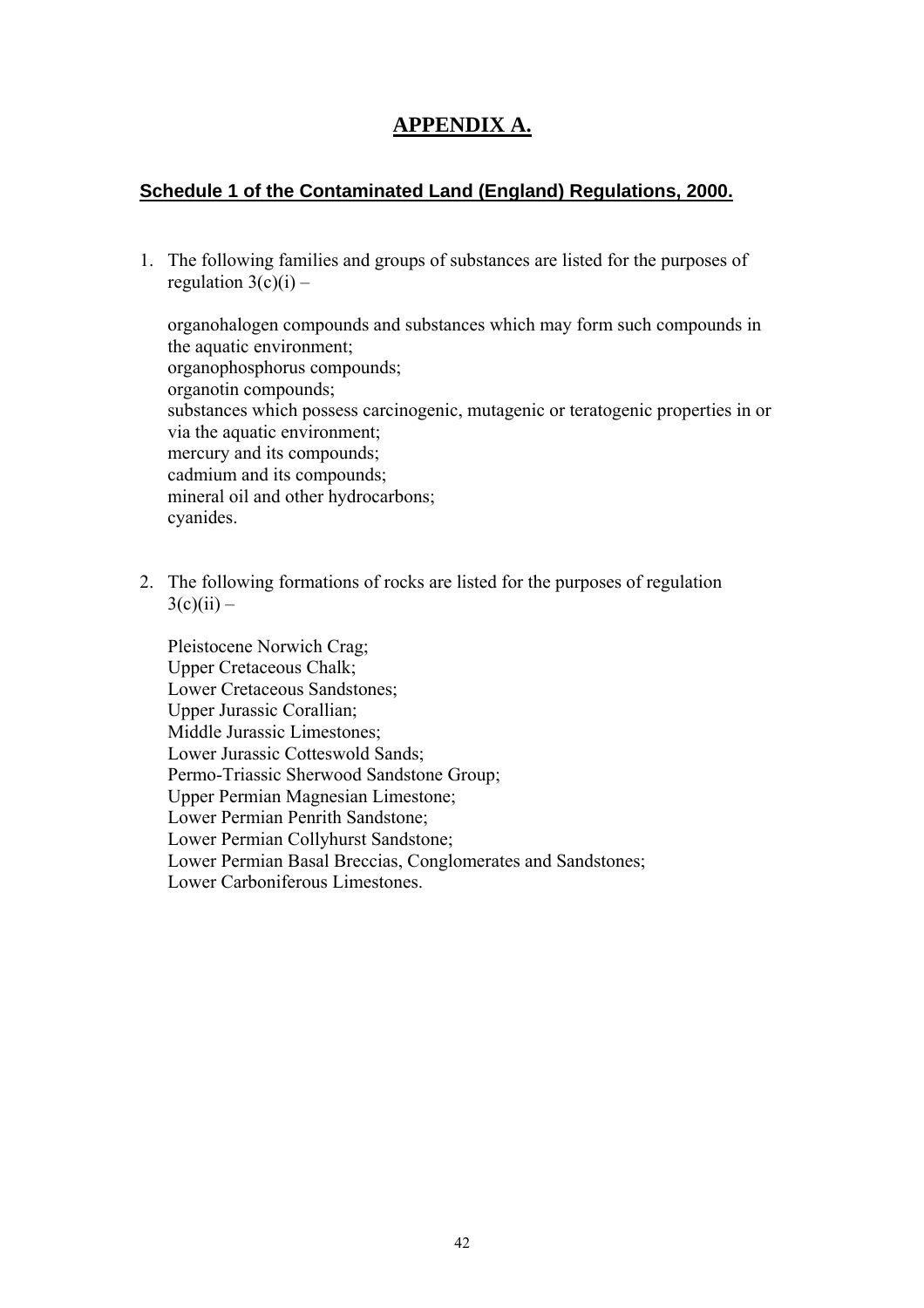### **APPENDIX B.**

### **External Liaison Bodies and Contacts.**

| <b>BODY</b>                                                                                             | <b>CONTACT NAME</b>          | <b>CONTACT DETAILS</b>         |  |
|---------------------------------------------------------------------------------------------------------|------------------------------|--------------------------------|--|
|                                                                                                         |                              |                                |  |
| Environment Agency,<br>Riversmeet House,                                                                | Mr Michael Hughes            | Tel: (01684) 850951            |  |
| Tewkesbury,<br>Glos.                                                                                    | Contaminated Land<br>Officer | Direct Dial: (01684) 864447    |  |
|                                                                                                         |                              |                                |  |
| English Nature,<br>Three Counties Team,<br>Eastnor,<br>Herefordshire.                                   | Mr Paul Hackman              | Tel: (01531) 638500            |  |
| MAFF,<br>Rural and Marine Environment,<br>London.                                                       | Mr Gary Beckwith             | Tel: (0207) 963 5611           |  |
|                                                                                                         | Mr Duncan McCallum           | Tel (direct): (0117) 975 0685  |  |
| English Heritage,<br>29, Queen Square,                                                                  |                              |                                |  |
| Bristol.                                                                                                | Historic Areas Advisor       | Tel (general): (0117) 975 0700 |  |
| Gloucestershire County Council,<br>Shire Hall,<br>Bearland,                                             | Mr David Ball                | Tel: (01452) 425500            |  |
| Gloucester.                                                                                             |                              |                                |  |
| Farming & Wildlife Advisory<br>Group,<br>Elmbridge Court,<br>Gloucester.                                | Mr Ben Lambert               | Tel: (01452) 316487            |  |
|                                                                                                         |                              |                                |  |
| Gloucestershire Wildlife Trust,<br>Robinswood Hill Country Park,,<br>Gloucester.                        | Dr Colin Studholme           | Tel: (01452) 383333            |  |
|                                                                                                         |                              |                                |  |
| Food Standards Agency,<br>Contaminants Division,<br>Room 238, Ergon House,<br>17, Smith Square, London. | Dr Patrick Miller            | Tel: (0207) 238 5751           |  |
|                                                                                                         |                              |                                |  |
| Farming & Rural Conservation<br>Agency,<br>Nobel House,<br>London.                                      | Mr R. Unwin                  | Tel: (0207) 238 5432           |  |
|                                                                                                         |                              |                                |  |
| South West Regional Development<br>Agency,<br>100, Temple Street,<br>Bristol, BS1 6AE.                  | Mr Ian Knight                | Tel: (0117) 933 0230           |  |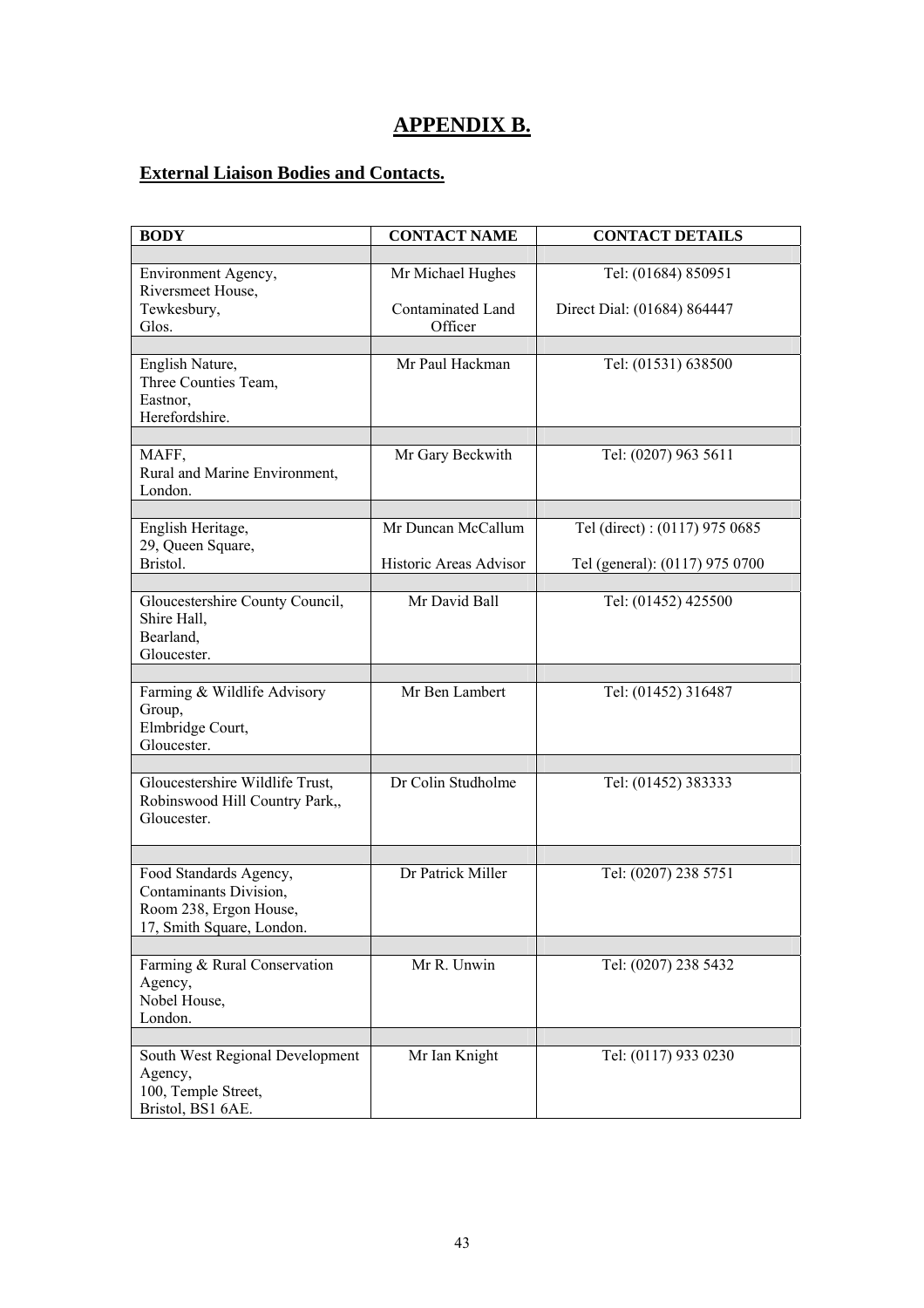### **APPENDIX C.**

#### **Sites of Nature Conservation Interest.**

This schedule lists all sites that have been recognised as having nature conservation interest and includes international (RAMSAR), European (SPA and SAC), National (SSSI and NNR) and Local (LNR) designations. It also includes local sites which have been identified by Gloucestershire Wildlife Trust (Key Wildlife Sites).

The different designations can overlap. The sites are listed by parish. Many of the sites cross parish boundaries and, in these cases, all the relevant parishes are listed, although the majority of the site may be in one parish alone. Generally, the first parish listed for a site indicates where the majority of that site is located.

**Note** Abbreviations used:

| <b>RAMSAR</b> | Site designated under the RAMSAR Convention as Wetland of International      |
|---------------|------------------------------------------------------------------------------|
|               | Importance, especially as waterfowl habitat.                                 |
| <b>SPA</b>    | Special Protection Area designated under the EC Directive on the             |
|               | conservation of wild birds.                                                  |
| <b>SAC</b>    | Special Area of Conservation designated under the EC Habitats Directive to   |
|               | protect species and habitats of European importance. Two types of SAC are    |
|               | indicated:                                                                   |
|               | pSAC - Proposed                                                              |
|               | cSAC - Candidate                                                             |
| <b>NNR</b>    | National Nature Reserve designated under the National Parks and Access to    |
|               | the Countryside Act, 1949.                                                   |
| <b>SSSI</b>   | Sites of Special Scientific Interest designated under the Wildlife and       |
|               | Countryside Act, 1981 as nationally important wildlife habitats and          |
|               | geological features.                                                         |
| <b>KWS</b>    | Key Wildlife Sites designated by the Gloucestershire Wildlife Trust as being |
|               | of county-wide importance.                                                   |
| <b>LNR</b>    | Local Nature Reserves designated by local authorities (in consultation with  |
|               | English Nature) under the National Parks and Access to the Countryside Act,  |
|               | 1949.                                                                        |
|               |                                                                              |

|   | <b>Site</b>          | Grid Ref.        | Parish                             | <b>Description</b>  | <b>Designation</b> |
|---|----------------------|------------------|------------------------------------|---------------------|--------------------|
| 1 | <b>Foxholes Wood</b> | 381600<br>190300 | Alderley, Hillesley<br>and Tresham | Ancient<br>Woodland | <b>KWS</b>         |
| 2 | Alderley Wood        | 378200<br>191000 | Alderley                           | Ancient<br>Woodland | <b>KWS</b>         |
| 3 | Alder Wood           | 371600<br>195700 | Alkington                          | Ancient<br>Woodland | <b>KWS</b>         |
| 4 | Damery Quarry        | 370500<br>194500 | Alkington                          | Geological          | <b>KWS</b>         |
| 5 | Furzeground Wood     | 371100<br>195100 | Alkington                          | Ancient<br>Woodland | <b>KWS</b>         |
| 6 | Michaelwood          | 370500<br>195000 | Alkington                          | Ancient<br>Woodland | <b>KWS</b>         |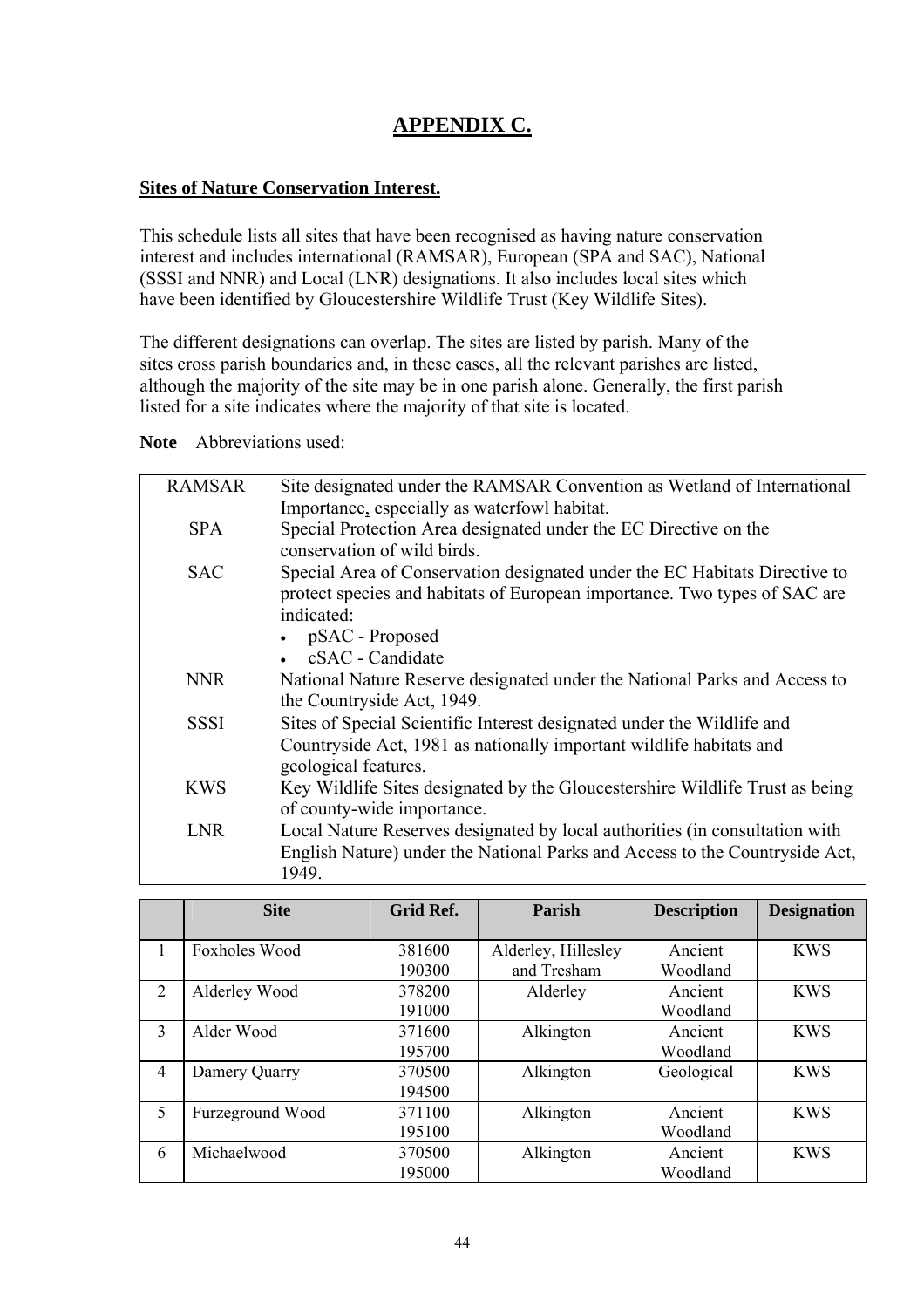|        | <b>Site</b>                                     | <b>Grid Ref.</b> | <b>Parish</b>                       | <b>Description</b>                    | <b>Designation</b>        |
|--------|-------------------------------------------------|------------------|-------------------------------------|---------------------------------------|---------------------------|
| $\tau$ | Michaelwood Lodge<br>Wood                       | 371900<br>194700 | Alkington                           | Ancient Woodland                      | <b>KWS</b>                |
| 8      | Long Wood, Hock Cliff<br>and Smiths Wood        | 372700<br>209200 | Arlingham<br>Fretherne with<br>Saul | <b>Ancient Woodland</b><br>Geological | <b>KWS</b>                |
| 9      | Abbey Wood and Proud<br>Grove                   | 387500<br>206200 | <b>Bisley</b> with<br>Lypiatt       | Ancient Woodland                      | <b>KWS</b>                |
| 10     | Baker's Mill Pond                               | 391700<br>202900 | Bisley with<br>Lypiatt              | Wetland                               | <b>KWS</b>                |
| 11     | <b>Calves Mead Covert</b>                       | 393000<br>207800 | <b>Bisley</b> with<br>Lypiatt       | Ancient Woodland                      | <b>KWS</b>                |
| 12     | Daneway Banks                                   | 394000<br>203700 | Bisley with<br>Lypiatt              | Limestone<br>Grassland                | <b>SSSI</b><br><b>KWS</b> |
| 13     | Dorvel Wood                                     | 394800<br>204000 | Bisley with<br>Lypiatt              | Ancient Woodland                      | <b>KWS</b>                |
| 14     | Frith Cottages Wood                             | 392700<br>204100 | <b>Bisley</b> with<br>Lypiatt       | Ancient Woodland                      | <b>KWS</b>                |
| 15     | Frith Wood                                      | 392800<br>204500 | <b>Bisley</b> with<br>Lypiatt       | <b>Ancient Woodland</b>               | <b>KWS</b>                |
| 16     | Hawkley Wood                                    | 389500<br>205200 | Bisley with<br>Lypiatt              | Ancient Woodland                      | <b>KWS</b>                |
| 17     | Highmeads and Dagnish<br>Wood                   | 388900<br>205500 | <b>Bisley</b> with<br>Lypiatt       | Ancient Woodland                      | <b>KWS</b>                |
| 18     | High Wood                                       | 390300<br>208200 | <b>Bisley</b> with<br>Lypiatt       | Ancient Woodland                      | <b>KWS</b>                |
| 19     | Hill House Wood                                 | 393300<br>203700 | <b>Bisley</b> with<br>Lypiatt       | Ancient Woodland                      | <b>KWS</b>                |
| 20     | Keensgrove Wood and<br>Catswood                 | 389400<br>207600 | <b>Bisley</b> with<br>Lypiatt       | Ancient Woodland                      | <b>KWS</b>                |
| 21     | Litteridge Wood                                 | 392100<br>205800 | Bisley with<br>Lypiatt              | Ancient Woodland                      | <b>KWS</b>                |
| 22     | Lower Daneway<br>Grassland                      | 394200<br>203400 | Bisley with<br>Lypiatt              | Limestone<br>Grassland                | <b>KWS</b>                |
| 23     | Nashend Wood                                    | 389600<br>205000 | Bisley with<br>Lypiatt              | Ancient Woodland                      | <b>KWS</b>                |
| 24     | Oakridge Lynch<br><b>Banks/Strawberry Banks</b> | 391000<br>203200 | <b>Bisley</b> with<br>Lypiatt       | Limestone<br>Grassland                | <b>SSSI</b><br><b>KWS</b> |
| 25     | Penny Grove                                     | 393300<br>203500 | <b>Bisley</b> with<br>Lypiatt       | Ancient Woodland                      | <b>KWS</b>                |
| 26     | Redding Wood                                    | 388100<br>207700 | <b>Bisley</b> with<br>Lypiatt       | Ancient Woodland                      | <b>KWS</b>                |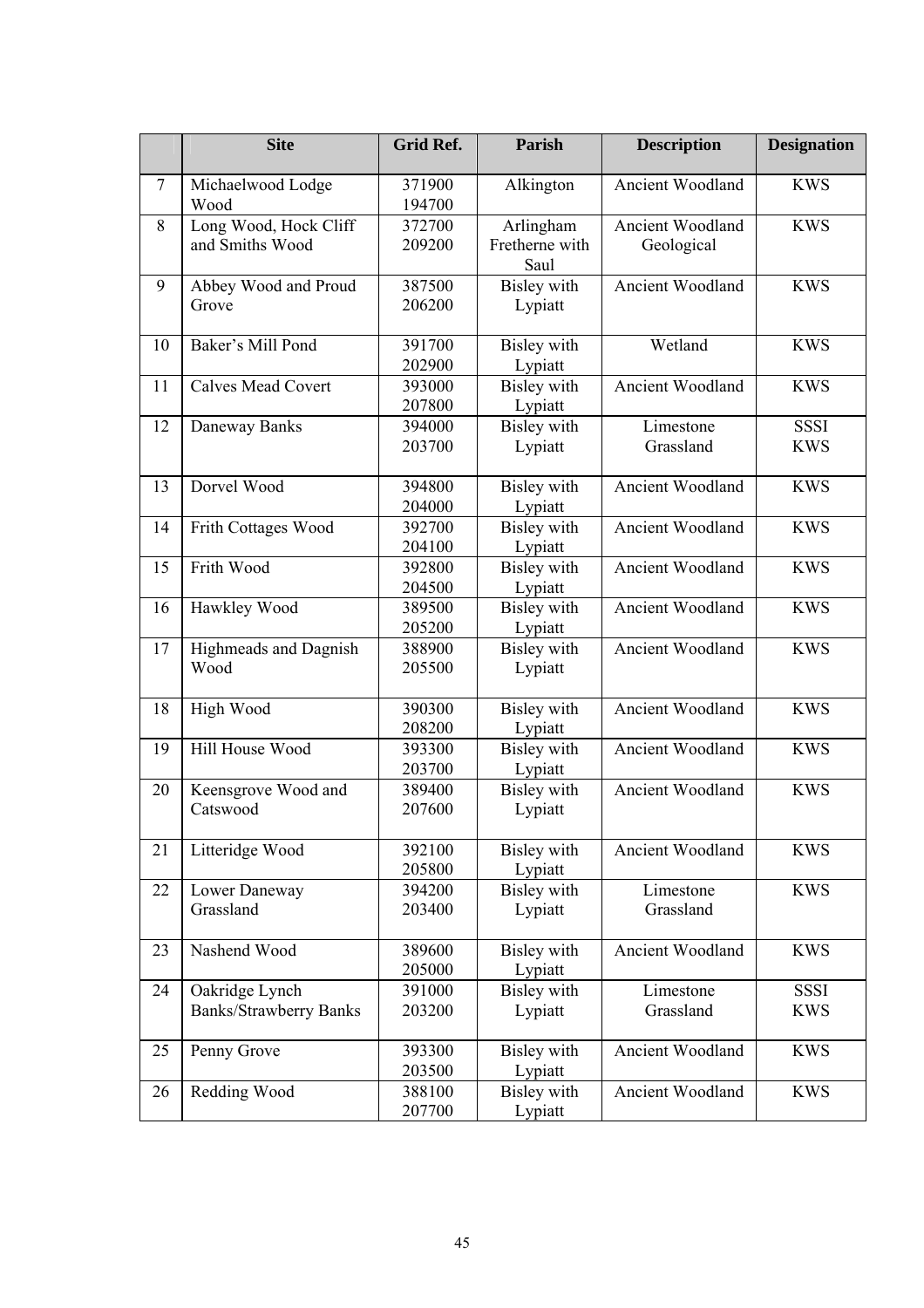|     | <b>Site</b>                                                                   | <b>Grid Ref.</b> | Parish                             | <b>Description</b>                                                                         | <b>Designation</b>        |
|-----|-------------------------------------------------------------------------------|------------------|------------------------------------|--------------------------------------------------------------------------------------------|---------------------------|
| 27  | Rough Bank                                                                    | 390700<br>208800 | Bisley with<br>Lypiatt<br>Miserden | Limestone<br>Grassland                                                                     | <b>SSSI</b><br><b>KWS</b> |
| 28  | Siccaridge Wood                                                               | 393300<br>203300 | Bisley with<br>Lypiatt             | Ancient Woodland<br>(GWT Reserve)                                                          | <b>KWS</b>                |
| 29  | Tanners Wood                                                                  | 392400<br>203100 | Bisley with<br>Lypiatt             | Ancient Woodland                                                                           | <b>KWS</b>                |
| 30  | Three Groves Wood                                                             | 391100<br>203000 | <b>Bisley</b> with<br>Lypiatt      | Ancient Woodland<br>(GWT Reserve)                                                          | <b>KWS</b>                |
| 31  | Toadsmoor Wood and<br>Helen's Wood                                            | 388300<br>204500 | Bisley with<br>Lypiatt             | Ancient Woodland                                                                           | <b>KWS</b>                |
| 32  | Tunley Farm Wood and<br>Tunley Farm Bank                                      | 393700<br>204700 | Bisley with<br>Lypiatt             | Ancient Woodland<br>Limestone<br>Grassland                                                 | <b>KWS</b>                |
| 33  | Cam Peak and Long<br>Down                                                     | 377200<br>199400 | Cam                                | Acid, Neutral and<br>Limestone<br>Grasslands and<br>Scrub                                  | <b>KWS</b>                |
| 34  | Stinchcombe Hill and<br>Sheep Path, Westfield<br>Bownace, Drakestone<br>Woods | 374000<br>198300 | Cam,<br>Stinchcombe,<br>Dursley    | Limestone<br>Grassland<br>Scrub and<br>Ancient Woodland                                    | <b>SSSI</b><br><b>KWS</b> |
| 35  | Chalford Lynch Wood                                                           | 389300<br>202900 | Chalford                           | Ancient Woodland                                                                           | <b>KWS</b>                |
| 36  | Dimmels Dale                                                                  | 390300<br>202700 | Chalford                           | Limestone<br>Grassland                                                                     | <b>KWS</b>                |
| 37  | Frith Wood                                                                    | 388200<br>203800 | Chalford                           | Ancient Woodland                                                                           | <b>KWS</b>                |
| 38  | Parsonage Wood                                                                | 388200<br>203200 | Chalford                           | Ancient Woodland                                                                           | <b>KWS</b>                |
| 38A | <b>Chalford Hill Recreation</b><br>Ground                                     | 389900<br>203200 | Chalford                           | Limestone<br>Grassland                                                                     | <b>KWS</b>                |
| 39  | <b>Blackness Banks</b>                                                        | 388000<br>202400 | Chalford,<br>Thrupp                | Limestone<br>Grassland                                                                     | <b>KWS</b>                |
| 40  | Coaley Wood, Coaley<br>Peak and Coaley Wood<br>Quarries                       | 378700<br>199600 | Coaley, Uley                       | Ancient Woodland,<br>Scrub, Limestone<br>Grassland,<br>Geological<br>(Part GWT<br>Reserve) | <b>SSSI</b><br><b>KWS</b> |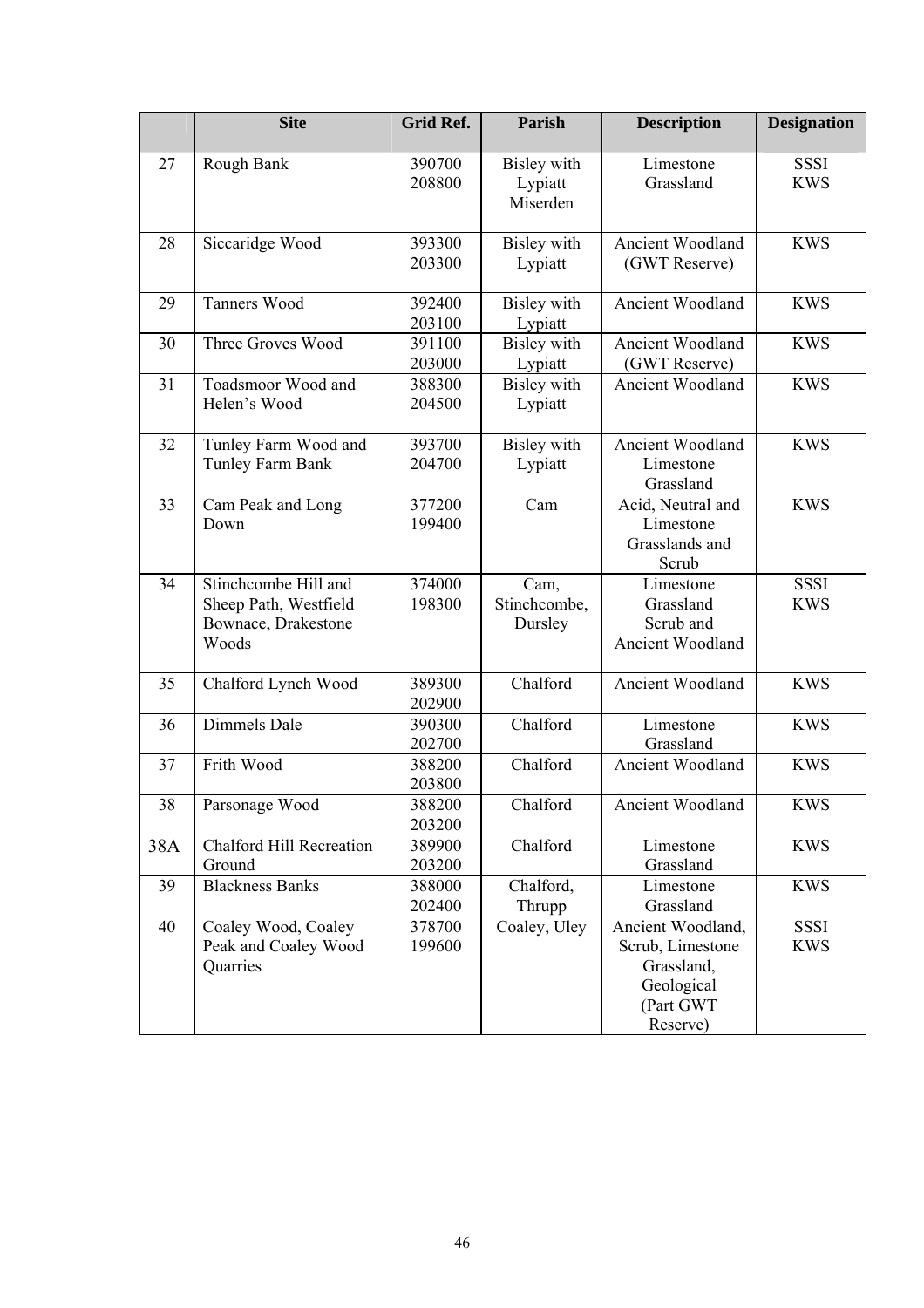|     | <b>Site</b>                                                                                                                                                                                                                                                                                                                             | Grid Ref.                      | Parish                                                          | <b>Description</b>                                                            | <b>Designation</b>                                               |
|-----|-----------------------------------------------------------------------------------------------------------------------------------------------------------------------------------------------------------------------------------------------------------------------------------------------------------------------------------------|--------------------------------|-----------------------------------------------------------------|-------------------------------------------------------------------------------|------------------------------------------------------------------|
| 41  | Cotswold Commons and<br>Beechwoods including:<br>A-Painswick Beacon<br><b>B-Cranham Common</b><br>C-Sheepscombe Common<br>D-Buckholt Wood<br>E-Rough Park Wood<br>F-Pope's Wood<br>G-Castle End Wood<br>H-Bailey's Pincott<br>I-Saltridge Wood and<br>Saltridge Common Wood<br>J-Cranham Wood<br>K-Workman's Wood<br>L-Blackstable Wood | SO81/SO91                      | Cranham,<br>Painswick,<br>Miserden,<br>Upton<br>St.Leonards     | Ancient<br>Woodland,<br>Limestone<br>Grasslands<br>(GWT Reserves<br>included) | <b>SSSI</b><br>cSAC<br><b>NNR</b><br><b>KWS</b>                  |
| 42  | Gravelpits Wood                                                                                                                                                                                                                                                                                                                         | 376000<br>196800               | Dursley                                                         | Ancient<br>Woodland                                                           | <b>KWS</b>                                                       |
| 43  | Hermitage Wood                                                                                                                                                                                                                                                                                                                          | 375400<br>197700               | Dursley                                                         | Ancient<br>Woodland                                                           | <b>KWS</b>                                                       |
| 44  | Mole Grove                                                                                                                                                                                                                                                                                                                              | 378600<br>207400               | Eastington                                                      | Ancient<br>Woodland                                                           | <b>KWS</b>                                                       |
| 44A | Wickster's Brook                                                                                                                                                                                                                                                                                                                        | 378000 204200<br>376600 204900 | Eastington                                                      | Wetland                                                                       | <b>KWS</b>                                                       |
| 45  | <b>Church Covert</b>                                                                                                                                                                                                                                                                                                                    | 376600<br>214700               | Elmore                                                          | Ancient<br>Woodland                                                           | <b>KWS</b>                                                       |
| 46  | Groundless Pool                                                                                                                                                                                                                                                                                                                         | 379100<br>216100               | Elmore                                                          | Wetland                                                                       | <b>KWS</b>                                                       |
| 47  | Hockley and St.Martin's<br>Woods                                                                                                                                                                                                                                                                                                        | 378200<br>214100               | Elmore                                                          | Ancient<br>Woodland                                                           | <b>KWS</b>                                                       |
| 48  | <b>Shatford Grove</b>                                                                                                                                                                                                                                                                                                                   | 376900<br>214100               | Elmore                                                          | Ancient<br>Woodland                                                           | <b>KWS</b>                                                       |
| 49  | <b>Frampton Pools</b>                                                                                                                                                                                                                                                                                                                   | 375300<br>207300               | Frampton<br>on Severn                                           | Wetland                                                                       | <b>SSSI</b><br><b>KWS</b>                                        |
| 50  | <b>Upper Severn Estuary</b>                                                                                                                                                                                                                                                                                                             | 371500<br>205500               | Frampton<br>on Severn,<br>Slimbridge,<br>Fretherne<br>with Saul | Estuary, Flood<br>Meadows and<br>Dykes                                        | <b>RAMSAR</b><br><b>SPA</b><br>pSAC<br><b>SSSI</b><br><b>KWS</b> |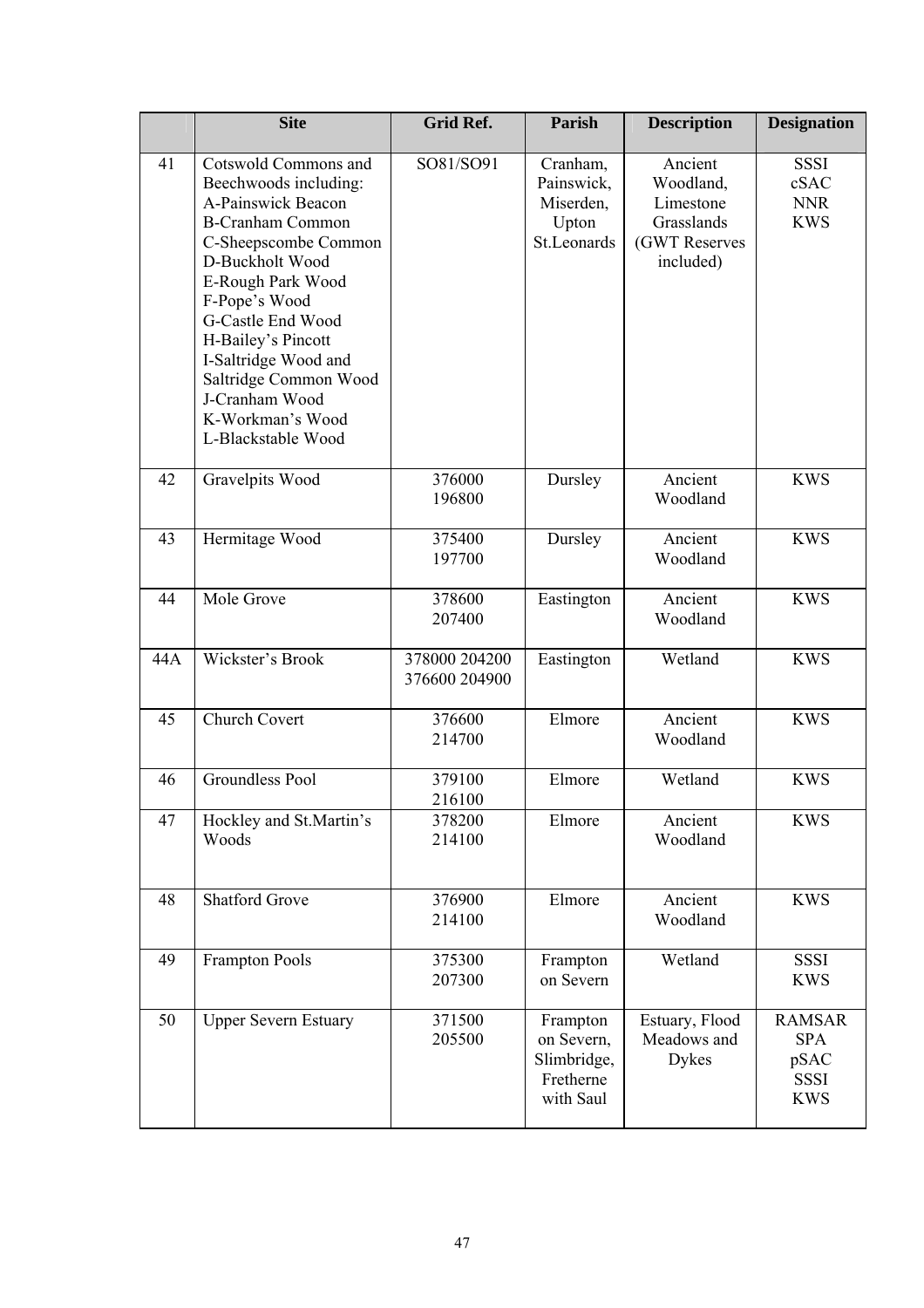|    | <b>Site</b>                                                                  | Grid Ref.        | Parish                 | <b>Description</b>                   | <b>Designation</b>                                               |
|----|------------------------------------------------------------------------------|------------------|------------------------|--------------------------------------|------------------------------------------------------------------|
| 51 | Lock Meadow                                                                  | 375500<br>209400 | Fretherne with<br>Saul | Neutral Grassland                    | <b>KWS</b>                                                       |
| 52 | <b>Saul Gravel Pits</b>                                                      | 375100<br>209100 | Fretherne with<br>Saul | Wetland                              | <b>KWS</b>                                                       |
| 53 | Lower Stone Wood                                                             | 367300<br>194500 | Ham and Stone          | Ancient Woodland                     | <b>KWS</b>                                                       |
| 54 | Severn Estuary                                                               | 363000<br>198000 | Ham and Stone          | Estuary, Mud Flats<br>and Saltmarsh  | <b>RAMSAR</b><br><b>SPA</b><br>pSAC<br><b>SSSI</b><br><b>KWS</b> |
| 55 | Whiteliff Park                                                               | 366800<br>197100 | Ham and Stone          | Grassland, Ponds<br>and Mature Trees | <b>KWS</b>                                                       |
| 56 | Bengough's Covert                                                            | 371700<br>200900 | Hamfallow              | <b>Ancient Woodland</b>              | <b>KWS</b>                                                       |
| 57 | <b>Brooks Grove</b>                                                          | 369200<br>202200 | Hamfallow              | Ancient Woodland                     | <b>KWS</b>                                                       |
| 58 | <b>Bushey Grove</b>                                                          | 369800<br>200800 | Hamfallow              | Ancient Woodland                     | <b>KWS</b>                                                       |
| 59 | Butler's Grove                                                               | 369900<br>201300 | Hamfallow              | Ancient Woodland                     | <b>KWS</b>                                                       |
| 60 | Red Wood                                                                     | 370700<br>203000 | Hamfallow              | Ancient Woodland                     | <b>KWS</b>                                                       |
| 61 | <b>Tintock Wood</b><br>including Pitbrook<br><b>Brake and Penny</b><br>Grove | 368600<br>200700 | Hamfallow              | Ancient Woodland                     | <b>KWS</b>                                                       |
| 62 | Wanswell Hay<br>Meadows                                                      | 369000<br>201800 | Hamfallow              | Neutral Grassland                    | <b>KWS</b>                                                       |
| 63 | Fisher's Wood                                                                | 378400<br>213000 | Hardwicke              | Ancient Woodland                     | <b>KWS</b>                                                       |
| 64 | Hardwicke Farm<br>Covert                                                     | 378800<br>213600 | Hardwicke              | Ancient Woodland                     | <b>KWS</b>                                                       |
| 65 | Poolspits Wood                                                               | 378200<br>213800 | Hardwicke              | Ancient Woodland                     | <b>KWS</b>                                                       |
| 66 | Cotteswood Farm<br>Meadows                                                   | 384200<br>209200 | Harescombe             | Limestone<br>Grassland               | <b>KWS</b>                                                       |
| 67 | Tump Farm Meadow                                                             | 383400<br>209200 | Harescombe             | Grassland/Wetland                    | <b>KWS</b>                                                       |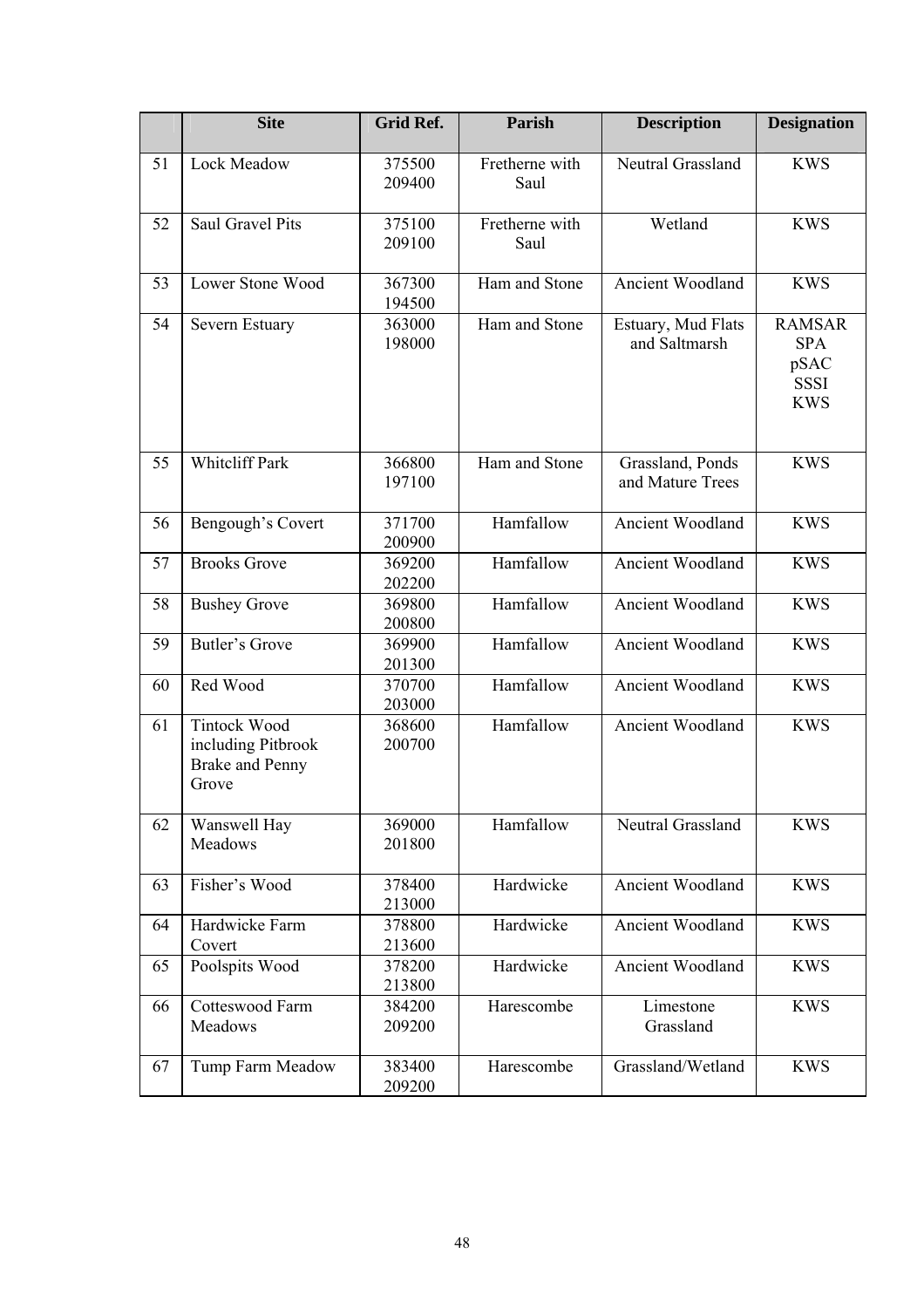|    | <b>Site</b>                              | <b>Grid Ref.</b> | Parish                   | <b>Description</b>                     | <b>Designation</b>        |
|----|------------------------------------------|------------------|--------------------------|----------------------------------------|---------------------------|
| 68 | Scottsquar and Halliday<br>Woods         | 384000<br>208800 | Harescombe               | Ancient Woodland                       | <b>KWS</b>                |
| 69 | Haresfield Hill, The                     | 381900           | Haresfield,              | Limestone Grassland,                   | <b>SSSI</b>               |
|    | Camp Haresfield Beacon<br>and Cliff Wood | 208800           | Standish                 | Ancient Woodland,<br>Scrub, Geological | <b>KWS</b>                |
| 70 | Claypits Wood                            | 381800<br>188300 | Hillesley and<br>Tresham | Ancient Woodland                       | <b>KWS</b>                |
| 71 | Lizens Wood Fields                       | 378700<br>189600 | Hillesley and<br>Tresham | <b>Limestone Grassland</b>             | <b>KWS</b>                |
| 72 | Midger                                   | 379400           | Hillesley and            | Limestone Grassland,                   | <b>SSSI</b>               |
|    |                                          | 189200           | Tresham                  | Ancient Woodland                       | <b>KWS</b>                |
| 73 | Midger Wood Fields                       | 379200<br>189300 | Hillesley and<br>Tresham | <b>Limestone Grassland</b>             | <b>KWS</b>                |
| 74 | Hammouth Hill Wood                       | 378600<br>189700 | Hillesley and<br>Tresham | Ancient Woodland                       | <b>KWS</b>                |
| 75 | Lizens Wood                              | 389800<br>189300 | Hillesley and<br>Tresham | Ancient Woodland                       | <b>KWS</b>                |
| 76 | <b>Lower Kilcott Woods</b>               | 380800<br>189000 | Hillesley and<br>Tresham | Ancient Woodland                       | <b>KWS</b>                |
| 77 | Stickstey and Miry<br>Woods              | 378800<br>188600 | Hillesley and<br>Tresham | Ancient Woodland                       | <b>KWS</b>                |
| 78 | Withymore Woods                          | 375500<br>189400 | Hillesley and<br>Tresham | Ancient Woodland                       | <b>KWS</b>                |
| 79 | <b>Yarley Meadows</b>                    | 375700<br>188800 | Hillesley and<br>Tresham | <b>Limestone Grassland</b>             | <b>SSSI</b><br><b>KWS</b> |
| 80 | Walcroft Wood                            | 378800           | Hillesley and            | <b>Limestone Grassland</b>             | <b>KWS</b>                |
|    | Grassland                                | 191800           | Tresham                  |                                        |                           |
| 81 | Hens Cliff and Holwell<br>Woods          | 379300<br>192300 | Hillesley and<br>Tresham | Ancient Woodland                       | <b>KWS</b>                |
| 82 | Walcroft Wood                            | 378600<br>191500 | Hillesley and<br>Tresham | Ancient Woodland                       | <b>SSSI</b><br><b>KWS</b> |
| 83 | <b>Sharpness Docks</b>                   | 367500<br>202500 | Hinton                   | Rough<br>Grassland/Scrub               | <b>KWS</b>                |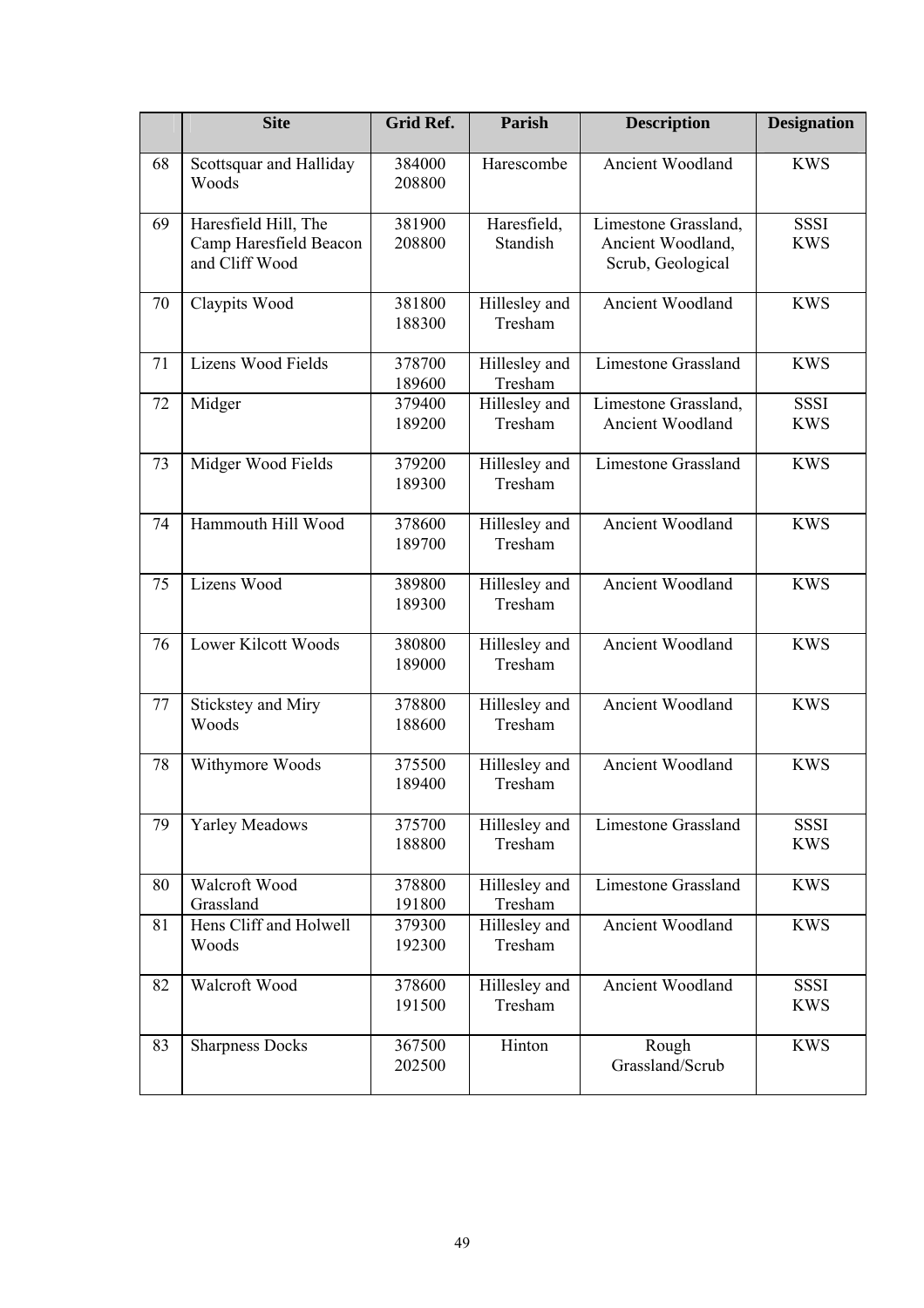|    |                                          | <b>Grid Ref.</b> | <b>Parish</b>                 | <b>Description</b>                 | <b>Designation</b>        |
|----|------------------------------------------|------------------|-------------------------------|------------------------------------|---------------------------|
| 83 | <b>Purton Ponds</b>                      | 368200<br>204000 | Hinton                        | Wetland                            | <b>KWS</b>                |
| 84 | Purton Passage                           | 368700<br>204500 | Hinton                        | Geological                         | <b>SSSI</b><br><b>KWS</b> |
| 85 | Sealey Wood                              | 382300<br>198000 | Horsley                       | Ancient<br>Woodland                | <b>KWS</b>                |
| 86 | Horsley Wood                             | 383400<br>197200 | Horsley                       | Ancient<br>Woodland                | <b>SSSI</b>               |
| 87 | Ledgemore Bottom<br>Pond                 | 386600<br>197000 | Horsley                       | Wetland                            | <b>KWS</b>                |
| 88 | Lutheridge Farm Wood                     | 382200<br>199200 | Horsley                       | Ancient<br>Woodland                | <b>KWS</b>                |
| 89 | Wickley Wood                             | 383800<br>197100 | Horsley                       | Ancient<br>Woodland                | <b>KWS</b>                |
| 90 | Hartley Bridge Wood                      | 384100<br>196900 | Horsley                       | Ancient<br>Woodland                | <b>KWS</b>                |
| 91 | Ledgemore Wood                           | 386100<br>196900 | Horsley                       | Ancient<br>Woodland                | <b>KWS</b>                |
| 92 | Pen Woods, Buckholt<br>and Stanley Woods | 381000<br>202200 | Kings Stanley,<br>Frocester   | Ancient<br>Woodland,<br>Geological | <b>KWS</b>                |
| 93 | <b>Selsley Common</b>                    | 383000<br>203000 | <b>Kings Stanley</b>          | Limestone<br>Grassland             | <b>SSSI</b><br><b>KWS</b> |
| 94 | Rabbit Warren Wood                       | 383300<br>202000 | Kings Stanley,<br>Woodchester | Ancient<br>Woodland                | <b>KWS</b>                |
| 95 | Redhill Farm Meadow                      | 381500<br>204300 | <b>Kings Stanley</b>          | Marshy Grassland                   | <b>KWS</b>                |
| 96 | Woodside Farm<br>Meadow                  | 380600<br>202100 | Kings Stanley                 | Grassland                          | <b>KWS</b>                |
| 97 | Five Acre Grove                          | 379000<br>204200 | <b>Leonard Stanley</b>        | Ancient<br>Woodland                | <b>KWS</b>                |
| 98 | <b>Besbury Common</b>                    | 387500<br>201300 | Minchinhampton                | Limestone<br>Grassland             | <b>KWS</b>                |
| 99 | <b>Box House Wood</b>                    | 386200<br>199700 | Minchinhampton                | Ancient<br>Woodland                | <b>KWS</b>                |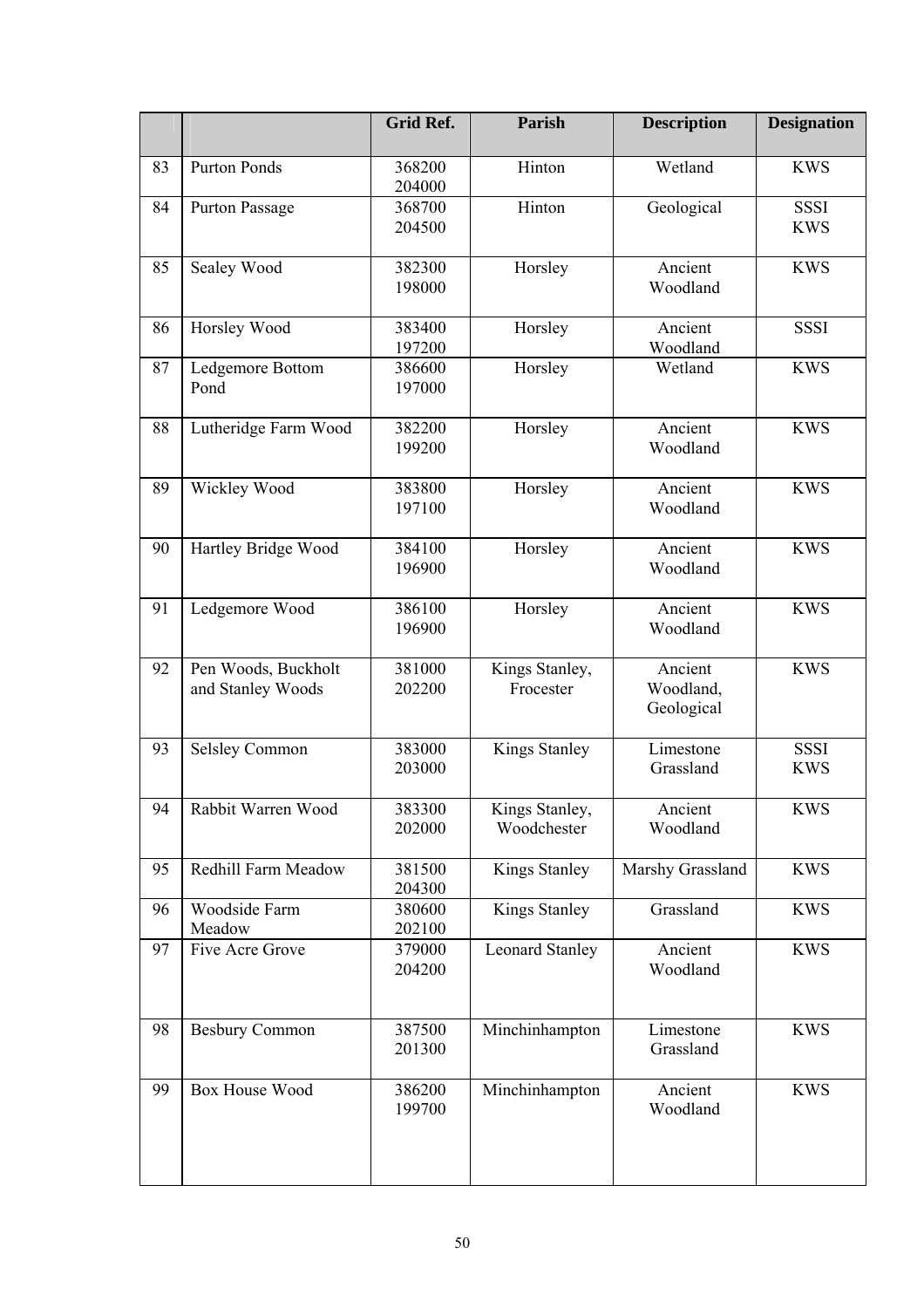|     | <b>Site</b>                                                                   | Grid Ref.        | Parish                        | <b>Description</b>                                  | <b>Designation</b>        |
|-----|-------------------------------------------------------------------------------|------------------|-------------------------------|-----------------------------------------------------|---------------------------|
| 100 | <b>Box Farm Meadows</b>                                                       | 386500<br>199700 | Minchinhampton                | Limestone<br>Grassland                              | <b>SSSI</b><br><b>KWS</b> |
| 101 | Cowcombe Wood                                                                 | 389700<br>202200 | Minchinhampton                | Ancient Woodland                                    | <b>KWS</b>                |
| 102 | Hyde House Wood                                                               | 388300<br>202000 | Minchinhampton                | Ancient Woodland                                    | <b>KWS</b>                |
| 103 | Knapp Farm<br>Meadows and Alder<br>Grove                                      | 388100<br>202100 | Minchinhampton                | Limestone<br>Grassland and<br>Alder Coppice         | <b>KWS</b>                |
| 104 | Minchinhampton<br>Common                                                      | 385500<br>201000 | Minchinhampton                | Limestone<br>Grassland                              | <b>SSSI</b><br><b>KWS</b> |
| 105 | Neu-Lindsey<br>Meadow                                                         | 384500<br>201400 | Minchinhampton                | Limestone<br>Grassland                              | <b>KWS</b>                |
| 106 | Barn Wood                                                                     | 392700<br>210800 | Miserden                      | Ancient Woodland                                    | <b>KWS</b>                |
| 107 | Down Wood and<br>Famish Hill<br>Plantation                                    | 389900<br>208900 | Miserden,<br>Painswick        | Ancient Woodland                                    | <b>KWS</b>                |
| 108 | Fishcombe Bank<br>Wood                                                        | 393100<br>210200 | Miserden                      | Ancient Woodland                                    | <b>KWS</b>                |
| 109 | New Seal Wood                                                                 | 393000<br>210500 | Miserden                      | Ancient Woodland                                    | <b>KWS</b>                |
| 110 | Parson's Hill                                                                 | 394500<br>207600 | Miserden                      | Grassland                                           | <b>KWS</b>                |
| 111 | Hazel Wood and<br>Meadows                                                     | 386200<br>199200 | Nailsworth                    | Ancient Woodland<br>and Limestone<br>Grassland      | <b>KWS</b>                |
| 112 | High Wood                                                                     | 382500<br>199800 | Nailsworth                    | Ancient Woodland                                    | <b>KWS</b>                |
| 113 | Nailsworth Hill and<br>Iron Mills Common                                      | 385800<br>199600 | Nailsworth,<br>Minchinhampton | Limestone<br>Grassland                              | <b>SSSI</b><br><b>KWS</b> |
| 114 | Ashen Plains and<br><b>Bowcote Woods</b>                                      | 376800<br>196500 | North Nibley                  | Ancient Woodland                                    | <b>KWS</b>                |
| 115 | <b>Breakheart Hill</b><br>Reservoir, Quarry,<br>Grassland and<br>Millend Wood | 375700<br>196600 | North Nibley                  | Geological,<br><b>Grassland Ancient</b><br>Woodland | <b>KWS</b>                |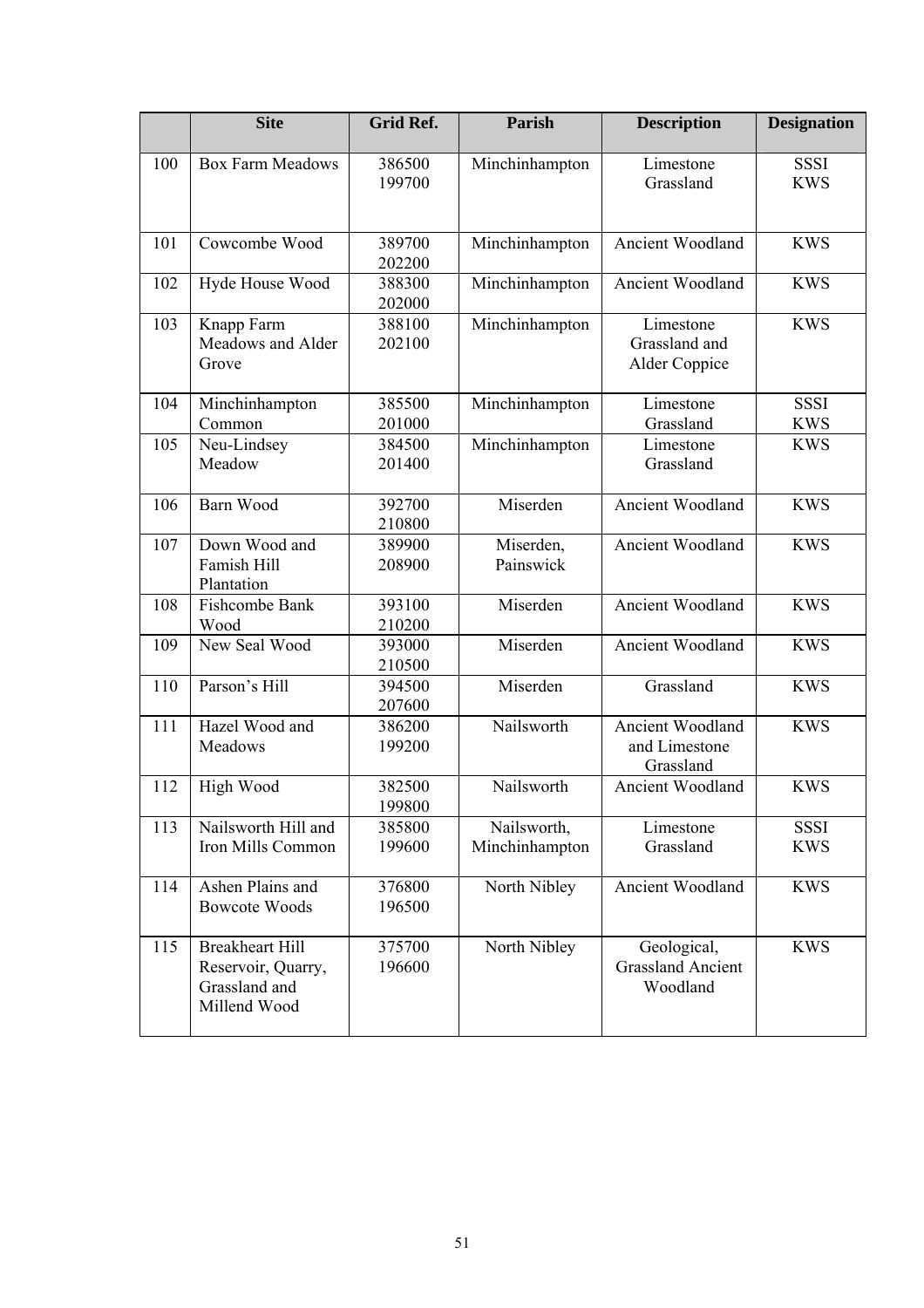|     |                                                                          | <b>Grid Ref.</b> | Parish                                 | <b>Description</b>                                                      | <b>Designation</b>        |
|-----|--------------------------------------------------------------------------|------------------|----------------------------------------|-------------------------------------------------------------------------|---------------------------|
| 116 | Dingle and Tumbley<br>Hill Wood                                          | 378000<br>196700 | North Nibley,<br>Wotton-under-<br>Edge | Ancient Woodland                                                        | <b>KWS</b>                |
| 117 | Laycombe Ditch<br>Wood, Ridings<br>Wood and<br>Monkcombe Wood            | 376900<br>195600 | North Nibley,<br>Wotton-under-<br>Edge | Ancient Woodland                                                        | <b>KWS</b>                |
| 118 | Nibley Knoll and<br><b>Grass Banks</b>                                   | 374500<br>195500 | North Nibley                           | Geological,<br>Grassland                                                | <b>SSSI</b><br><b>KWS</b> |
| 119 | Park Wood East                                                           | 375200<br>197000 | North Nibley,<br>Stinchcombe           | Ancient Woodland                                                        | <b>KWS</b>                |
| 120 | <b>Bowlas Wood</b>                                                       | 382500<br>199800 | Nympsfield                             | Ancient Woodland                                                        | <b>KWS</b>                |
| 121 | Easter Park Farm<br>Quarry                                               | 381000<br>200900 | Nympsfield                             | Geological                                                              | <b>SSSI</b><br><b>KWS</b> |
| 122 | Nympsfield Valley,<br><b>Street Farm Banks</b><br>and Nympsfield<br>Wood | 381200<br>200100 | Nympsfield                             | Limestone<br>Grassland, Marsh,<br><b>Scrub and Ancient</b><br>Woodlands | <b>KWS</b>                |
| 123 | Slidden's Covert                                                         | 380700<br>199900 | Nympsfield                             | Ancient Woodland                                                        | <b>KWS</b>                |
| 124 | Hobbs Hole Wood                                                          | 380500<br>298800 | Owlpen                                 | Ancient Woodland                                                        | <b>KWS</b>                |
| 125 | Owlpen, Dingle and<br>Toney Wood                                         | 379900<br>199800 | Owlpen, Uley                           | Ancient Woodland                                                        | <b>KWS</b>                |
| 126 | Spring Wood                                                              | 380200<br>197300 | Owlpen                                 | Ancient Woodland                                                        | <b>KWS</b>                |
| 127 | Whitley Wood                                                             | 379800<br>197700 | Owlpen, Uley                           | <b>Ancient Woodland</b>                                                 | <b>KWS</b>                |
| 128 | Bull Cross, The<br>Frith and Juniper<br>Hill                             | 387200<br>208300 | Painswick                              | Ancient Woodland,<br>Limestone Grassland                                | <b>SSSI</b><br><b>KWS</b> |
| 129 | Dunkitehill Wood<br>and Trantershill<br>Plantation                       | 388200<br>207000 | Painswick                              | Ancient Woodland                                                        | <b>KWS</b>                |
| 130 | Edge Common                                                              | 384700<br>209200 | Painswick                              | Limestone<br>Grassland,<br>Geological                                   | <b>SSSI</b><br><b>KWS</b> |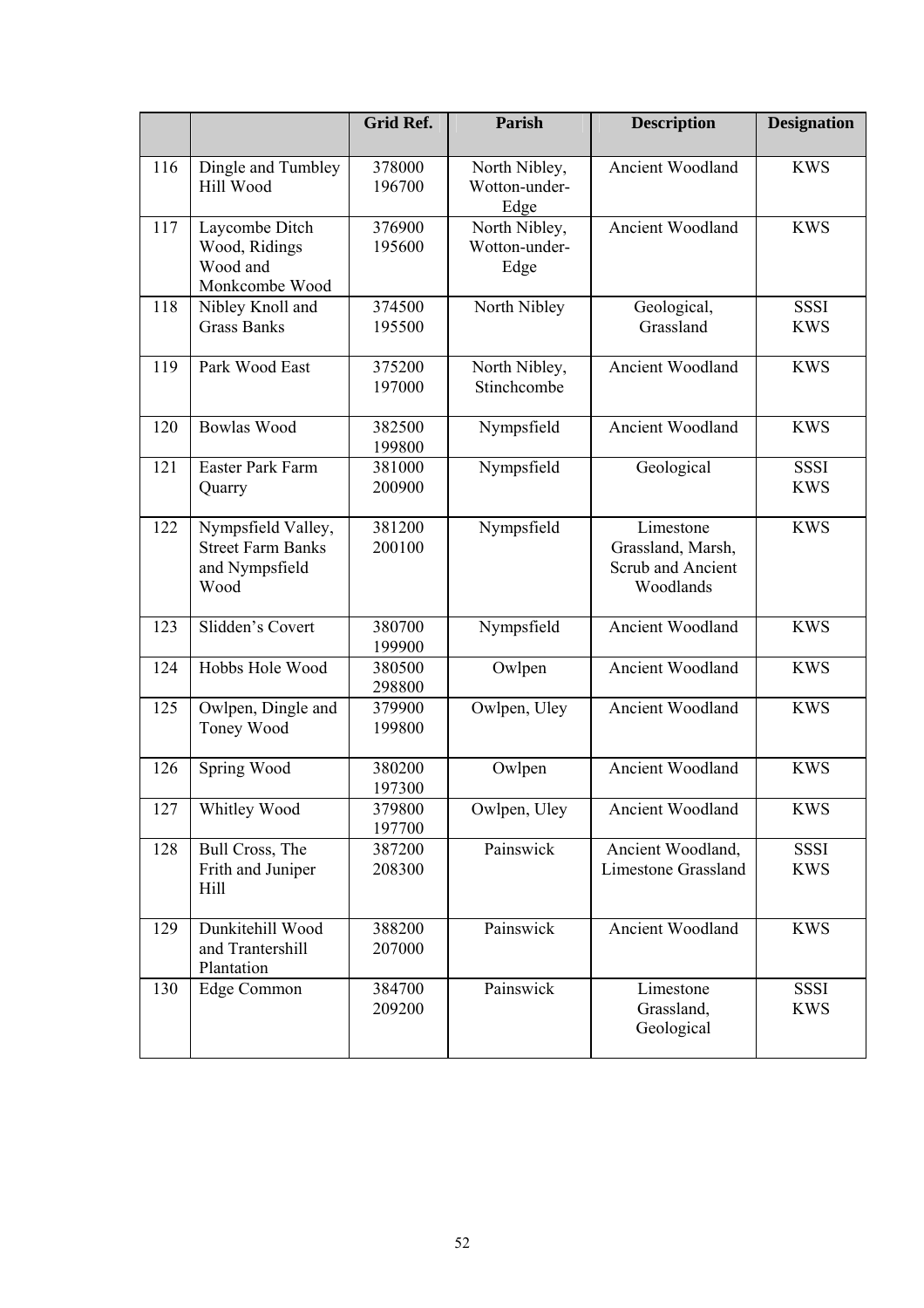|     | <b>Site</b>                                          | Grid<br>Ref.     | Parish                        | <b>Description</b>                              | <b>Designation</b>                |
|-----|------------------------------------------------------|------------------|-------------------------------|-------------------------------------------------|-----------------------------------|
| 131 | Huddingknoll Hill                                    | 384700<br>210700 | Painswick                     | <b>Limestone Grassland</b>                      | <b>KWS</b>                        |
| 132 | Longridge and<br>Downwood North<br><b>Bank Woods</b> | 388500<br>208900 | Painswick                     | Ancient Woodland                                | <b>KWS</b>                        |
| 133 | Swift's Hill                                         | 387800<br>206700 | Painswick                     | <b>Limestone Grassland</b>                      | <b>SSSI</b><br><b>KWS</b>         |
| 134 | Worgan's Wood                                        | 386900<br>207200 | Painswick                     | Ancient Woodland                                | <b>KWS</b>                        |
| 135 | <b>Washbrook Meadows</b>                             | 385800<br>209800 | Painswick                     | <b>Limestone Grassland</b><br>and Marshland     | <b>KWS</b>                        |
| 136 | Pitchcombe Wood                                      | 384200<br>208500 | Pitchcombe                    | Ancient Woodland                                | <b>KWS</b>                        |
| 137 | Rodborough Common                                    | 385100<br>203500 | Rodborough,<br>Minchinhampton | <b>Limestone Grassland</b>                      | cSAC<br><b>SSSI</b><br><b>KWS</b> |
| 138 | Rodborough Fields                                    | 384800<br>204700 | Rodborough                    | Neutral Grassland                               | <b>KWS</b>                        |
| 139 | Cambridge Old Canal                                  | 374900<br>204000 | Slimbridge                    | Wetland                                         | <b>KWS</b>                        |
| 140 | Standish Wood,<br>Randwick, Scrub and<br>Grassland   | 383000<br>207500 | Standish,<br>Randwick         | Ancient Woodland,<br><b>Limestone Grassland</b> | <b>KWS</b>                        |
| 141 | The Quarry, Dursley                                  | 373500<br>199400 | Stinchcombe                   | Geological                                      | <b>SSSI</b><br><b>KWS</b>         |
| 142 | <b>Bonds Mill Bank</b>                               | 379500<br>205200 | Stonehouse                    | <b>Limestone Grassland</b>                      | <b>KWS</b>                        |
| 143 | Field opposite<br><b>Stonehouse Court</b><br>Hotel   | 380000<br>205300 | Stonehouse                    | Wetland/Meadow                                  | <b>KWS</b>                        |
| 144 | <b>Stonehouse Brickpits</b><br>and Verney Meadows    | 381000<br>205400 | Stonehouse                    | Geological,<br>Neutral Grassland                | <b>KWS</b>                        |
| 145 | <b>Bisley Road Cemetery</b>                          | 386400<br>203800 | Stroud                        | Limestone<br>Grassland/Scrub/<br>Woodland       | <b>KWS</b><br><b>LNR</b>          |
| 146 | <b>Gannicox Toad Pond</b>                            | 384400<br>205100 | Stroud                        | Wetland                                         | <b>KWS</b>                        |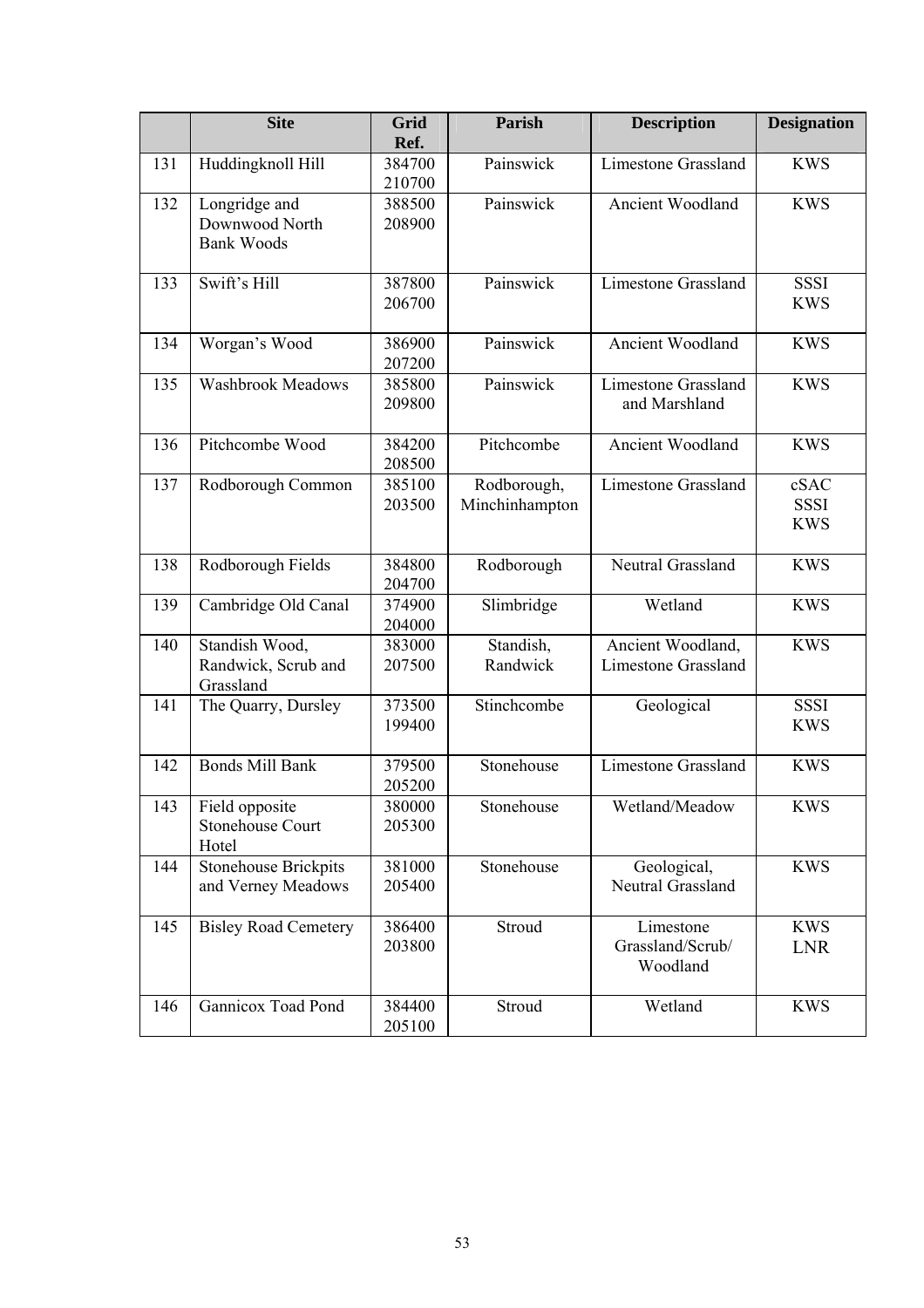|     | <b>Site</b>                                                | <b>Grid Ref.</b> | Parish                                    | <b>Description</b>                                                   | <b>Designation</b>        |
|-----|------------------------------------------------------------|------------------|-------------------------------------------|----------------------------------------------------------------------|---------------------------|
| 147 | The Horns Wood                                             | 387100<br>204800 | Stroud                                    | Ancient Woodland                                                     | <b>KWS</b>                |
| 148 | Claypits Woods North                                       | 386500<br>204100 | Thrupp                                    | Ancient Woodland                                                     | <b>KWS</b>                |
| 149 | Hillsdon Meadows                                           | 386900<br>202900 | Thrupp                                    | <b>Limestone Grassland</b>                                           | <b>KWS</b>                |
| 150 | Mackhouse,<br><b>Lawrenceland Woods</b><br>and Hales Grove | 387700<br>203800 | Thrupp                                    | Ancient Woodland                                                     | <b>KWS</b>                |
| 151 | Park Wood                                                  | 386800<br>203200 | Thrupp                                    | Ancient Woodland                                                     | <b>KWS</b>                |
| 152 | <b>Stringers Wood</b>                                      | 387400<br>202900 | Thrupp                                    | Ancient Woodland                                                     | <b>KWS</b>                |
| 153 | Crawley Cliff Wood                                         | 378800<br>199500 | Uley                                      | <b>Ancient Woodland</b>                                              | <b>KWS</b>                |
| 154 | Folly, Dursley<br>Coopers and Bowcote<br>Knoll Woods       | 377500<br>197000 | Uley, Wotton-<br>under-Edge,<br>Dursley   | <b>Ancient Woodland</b>                                              | <b>KWS</b>                |
| 155 | <b>Uley Bury</b>                                           | 378500<br>198800 | Uley                                      | Woodland and<br>Grassland                                            | <b>KWS</b>                |
| 156 | <b>Hucclecote Meadows</b>                                  | 387200<br>216300 | <b>Upton St</b><br>Leonards               | Neutral Grassland                                                    | <b>SSSI</b><br><b>KWS</b> |
| 157 | Watery Lane<br>Meadows                                     | 386500<br>213700 | <b>Upton St</b><br>Leonards               | Neutral Grassland                                                    | <b>KWS</b>                |
| 158 | Ruscombe Farm<br>Meadows                                   | 383800<br>207200 | Whiteshill and<br>Ruscombe                | Grassland/Wetland/S<br>crub                                          | <b>KWS</b>                |
| 159 | Ruscombe Wood                                              | 383500<br>207400 | Whiteshill and<br>Ruscombe                | Ancient Woodland                                                     | <b>KWS</b>                |
| 160 | The Throat Meadows<br>and Quarry                           | 383800<br>207600 | Whiteshill and<br>Ruscombe                | Grassland and Scrub                                                  | <b>KWS</b>                |
| 161 | Atcombe Wood                                               | 383500<br>201500 | Woodchester                               | Ancient Woodland                                                     | <b>KWS</b>                |
| 162 | Dingle Wood and Dark<br>Wood                               | 383000<br>202300 | Woodchester                               | Ancient Woodland                                                     | <b>KWS</b>                |
| 163 | Woodchester Park and<br><b>Breakheart Hill</b>             | 382000<br>201500 | Woodchester,<br>Nympsfield,<br>Nailsworth | Ancient Woodlands,<br>Wetland and<br>Grassland<br>(Part GWT Reserve) | <b>SSSI</b><br><b>KWS</b> |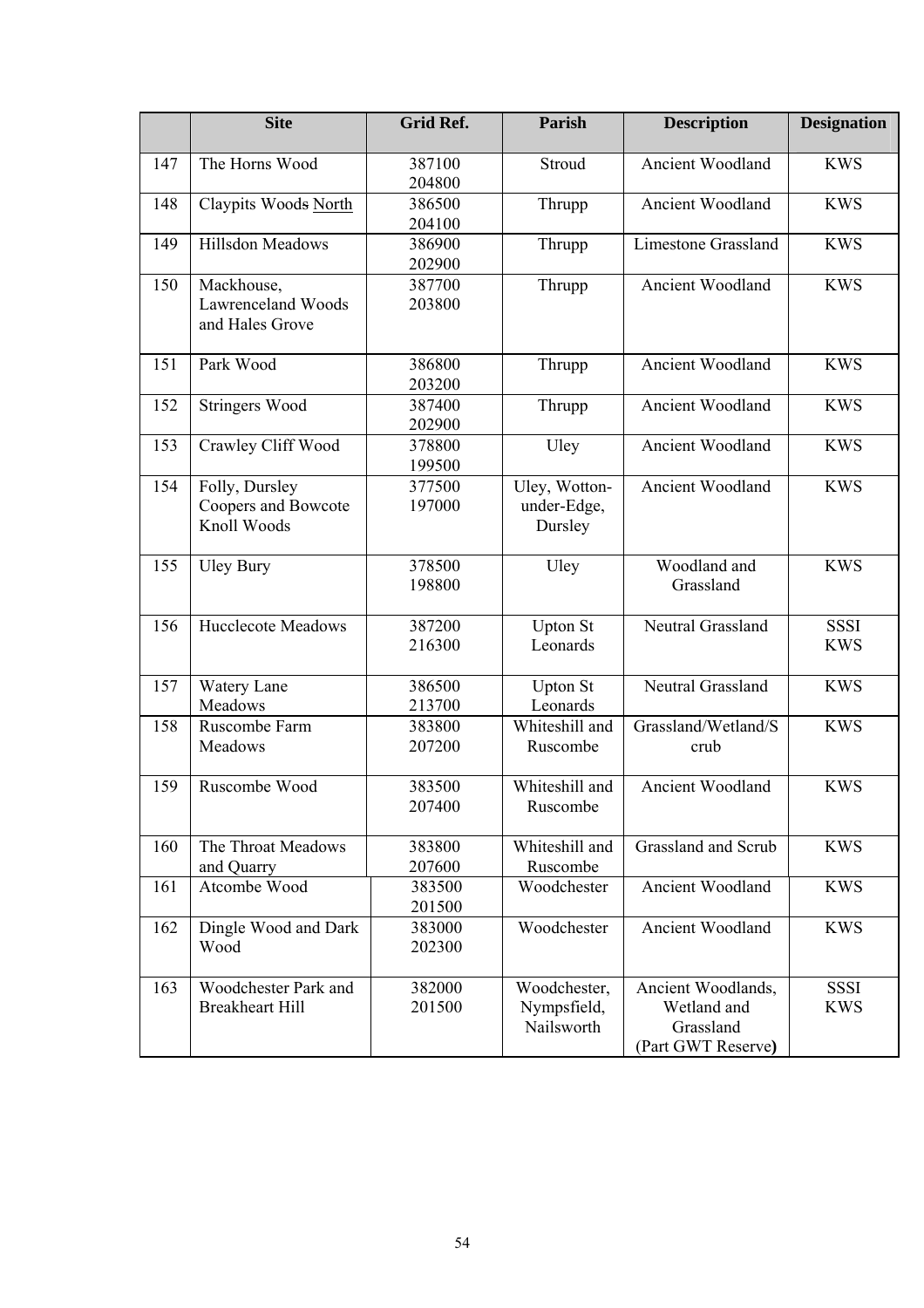|     | <b>Site</b>                                     | <b>Grid Ref.</b> | Parish                                 | <b>Description</b>                            | <b>Designation</b>        |
|-----|-------------------------------------------------|------------------|----------------------------------------|-----------------------------------------------|---------------------------|
| 164 | <b>Black Quarries Hill</b><br>Wood              | 378000<br>193600 | Wotton-under-<br>Edge                  | <b>Ancient Woodland</b>                       | <b>KWS</b>                |
| 165 | <b>Briery Wood</b>                              | 377900<br>195200 | Wotton-under-<br>Edge                  | Ancient Woodland                              | <b>KWS</b>                |
| 166 | Coombe Hill                                     | 376300<br>194200 | Wotton-under-<br>Edge                  | Limestone<br>Grassland                        | <b>SSSI</b><br><b>KWS</b> |
| 167 | Golden Knoll Wood                               | 378500<br>195000 | Wotton-under-<br>Edge                  | Ancient Woodland                              | <b>KWS</b>                |
| 168 | Hentley Wood                                    | 376700<br>193100 | Wotton-under-<br>Edge                  | <b>Ancient Woodland</b>                       | <b>KWS</b>                |
| 169 | Sandfields Wood                                 | 377600<br>196300 | Wotton-under-<br>Edge<br>North Nibley  | Ancient Woodland                              | <b>KWS</b>                |
| 170 | <b>Tyley Bottom</b><br>Millponds                | 377100<br>193900 | Wotton-under-<br>Edge                  | Wetland                                       | <b>KWS</b>                |
| 171 | <b>Tyley Cottages</b><br>Wood                   | 378700<br>194900 | Wotton-under-<br>Edge                  | <b>Ancient Woodland</b>                       | <b>KWS</b>                |
| 172 | Tyley Long Wood                                 | 377100<br>194100 | Wotton-under-<br>Edge                  | <b>Ancient Woodland</b>                       | <b>KWS</b>                |
| 173 | Wotton Hill,<br>Conygre Wood,<br>Westridge Wood | 375300<br>194000 | Wotton-under-<br>Edge,<br>North Nibley | Ancient Woodland,<br>Grassland,<br>Geological | <b>SSSI</b><br><b>KWS</b> |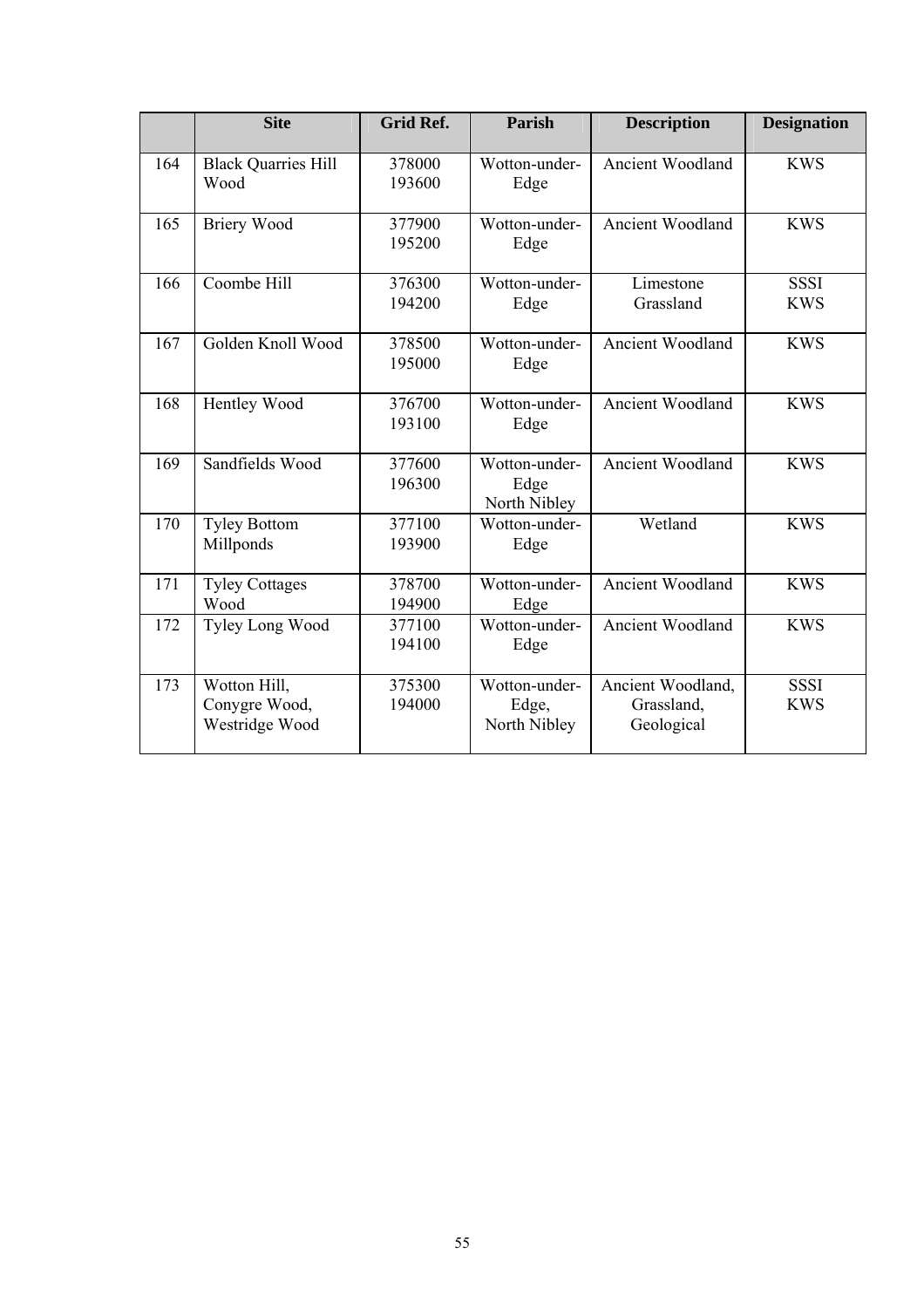### **APPENDIX D.**

#### 1) **Sites Subject to Authorisation Under IPC Regime.**

| Authorisation<br>Reference | Company Name                            | Address                                                     | Easting | <b>Northing</b> |
|----------------------------|-----------------------------------------|-------------------------------------------------------------|---------|-----------------|
|                            |                                         |                                                             |         |                 |
| AA9539                     | <b>Purton Carbons</b><br>Limited        | Riddle Street, Purton, Berkeley,<br>Glos, GL13 9HN.         | 370040  | 203547          |
|                            |                                         |                                                             |         |                 |
| AU7745                     | Nu-Pro Surface<br><b>Treatments Ltd</b> | Eagle Works, London Road,<br>Thrupp, Stroud, Glos, GL5 2BA. | 385969  | 203333          |

#### 2) **Sites Subject to Authorisation Under Part 1 of Environmental Protection Act, 1990.**

| Authorisation<br>Reference | Company Name                              | Address                                                                           | Easting | Northing |
|----------------------------|-------------------------------------------|-----------------------------------------------------------------------------------|---------|----------|
|                            |                                           |                                                                                   |         |          |
| EPA/2                      | <b>Silvey Bros Ltd</b>                    | The Garage, Saul, Stroud, Glos,<br>GL2 7LW                                        | 374804  | 209373   |
|                            |                                           |                                                                                   |         |          |
| EPA/3                      | <b>Bymacks</b><br><b>Upholsterers Ltd</b> | Long Street, Dursley, Glos,<br>GL11 4LL                                           | 375918  | 198184   |
|                            |                                           |                                                                                   |         |          |
| EPA/6                      | Fourways<br>Garage                        | Chalford Hill, Stroud, Glos,<br>GL6 8BD                                           | 389366  | 203831   |
|                            |                                           |                                                                                   |         |          |
| EPA/7                      | Holbrook<br>Garage                        | Bisley, Stroud, Glos, GL6 7BX                                                     | 390565  | 207418   |
|                            |                                           |                                                                                   |         |          |
| EPA/9                      | <b>DM</b> Foundries<br>Ltd                | Stafford Mill Industrial Estate,<br>London Road, Thrupp, Stroud,<br>Glos, GL5 2AZ | 385959  | 203849   |
|                            |                                           |                                                                                   |         |          |
| EPA/13                     | Lister Petter Ltd                         | Long Street, Dursley, Glos,<br><b>GL11 4HS</b>                                    | 375791  | 198131   |
|                            |                                           |                                                                                   |         |          |
| EPA/14                     | Ready Mixed<br>Concrete<br>Western Ltd    | <b>Chestnut Lane</b><br>Stroud, Glos, GL5 3EW                                     | 383948  | 204971   |
|                            |                                           |                                                                                   |         |          |
| EPA/16                     | <b>Hampton Stone</b><br>Limited           | Cirencester Road, Chalford<br>Stroud, Glos, GL8 8PE                               | 389380  | 201224   |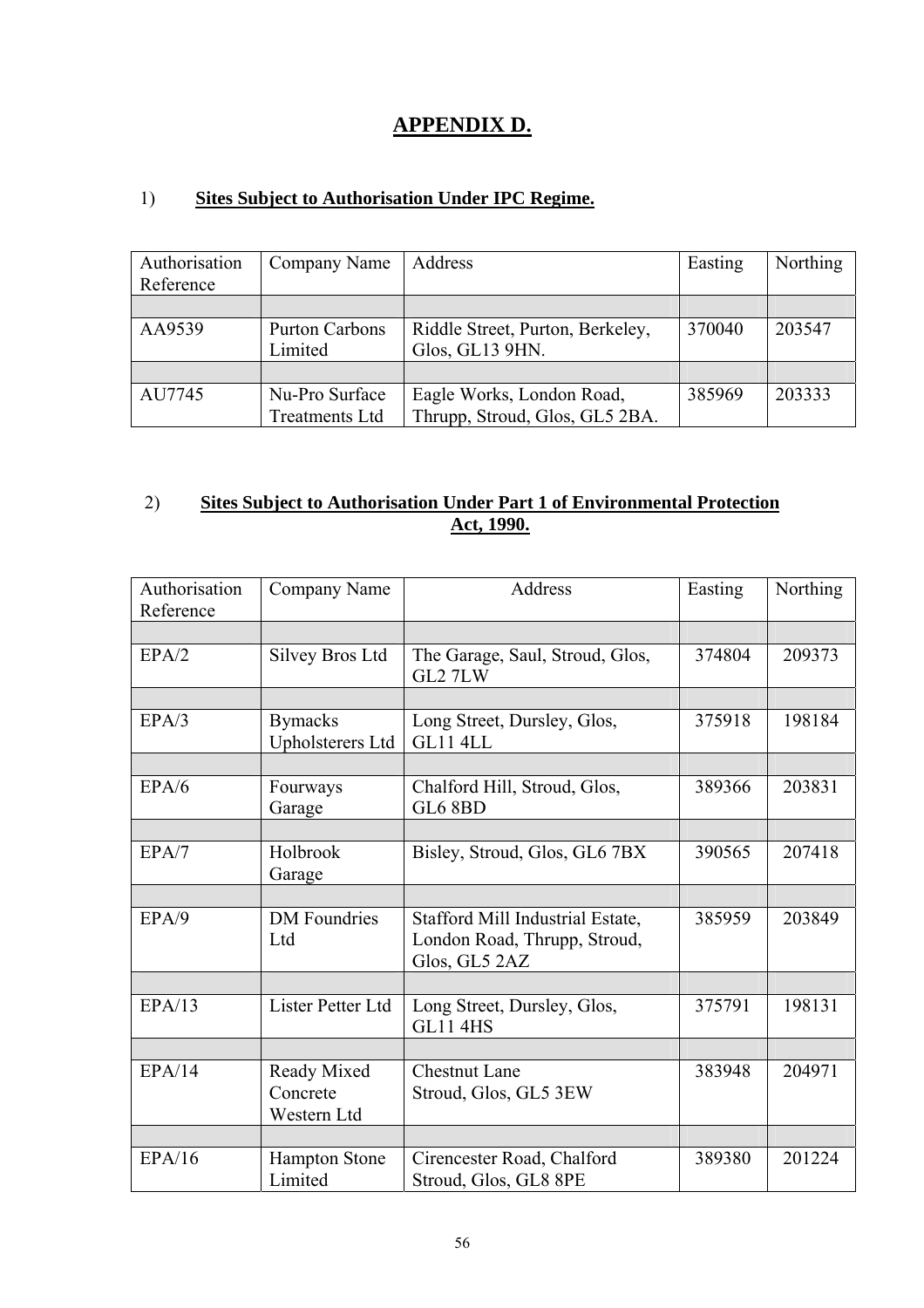| Authorisation<br>Reference | Company Name                                        | Address                                                                  | Easting | Northing |
|----------------------------|-----------------------------------------------------|--------------------------------------------------------------------------|---------|----------|
|                            |                                                     |                                                                          |         |          |
| EPA/17                     | Dragon Alfa Ltd                                     | The Docks, Sharpness, Berkeley,<br>Glos, GL13 9UA                        | 366958  | 202468   |
| EPA/18                     | <b>Cullimores Mix</b><br>Ltd                        | Netherhills, Whitminster, Glos,<br>GL2 7PD                               | 376517  | 207083   |
| EPA/20                     | Olympic<br>Varnish Co. Ltd                          | The Dockyard, Brimscombe,<br>Glos, GL5 2TQ                               | 387600  | 202000   |
| EPA/22                     | Lister Petter Ltd                                   | Long Street, Dursley, Glos,<br><b>GL11 4HS</b>                           | 375791  | 198131   |
| EPA/23                     | <b>Berkshire</b><br>Gravure Co. Ltd                 | Brookeside, Wotton-under-Edge,<br>Glos, GL5 2TQ                          | 376096  | 193393   |
| EPA/24                     | Sharpness<br>Docks Ltd                              | Sharpness, Glos, GL13 9UD                                                | 366960  | 202225   |
| EPA/25                     | <b>Smiths Plant</b><br>Hire $\&$<br>Contractors (2) | Ponderosa, Eastington, GL5 3EW                                           | 376581  | 206028   |
| EPA/32                     | <b>Smiths Plant</b><br>Hire $\&$<br>Contractors (1) | Ponderosa, Eastington, GL5 3EW                                           | 376581  | 206028   |
| EPA/33                     | Niko Surgical                                       | Unit 13, Stroudwater Business<br>Park, Glos, GL10 3SX                    | 379830  | 205572   |
| EPA/34                     | Tamwood<br>(Builders<br>Supplies) Ltd               | Old Ryeford Sawmills,<br>Stonehouse, Glos, GL10 3HE                      | 381492  | 204544   |
| EPA/35                     | Plasmega<br>(Sharpness) Ltd                         | Former Streamline Building,<br>Sharpness Docks, Glos,<br><b>GL13 9UD</b> | 366960  | 202225   |
| EPA/36                     | <b>Saxon Service</b><br>Station                     | Cainscross Road, Stroud, Glos,<br>GL5 4ET                                | 384594  | 205126   |
| EPA/38                     | Snax 24 Ltd                                         | London Road, Stroud, Glos,<br>GL5 2AX                                    | 385682  | 204500   |
| EPA/39                     | Tesco                                               | Stratford Road, Stroud, Glos,<br>GL5 3HG                                 | 384634  | 205394   |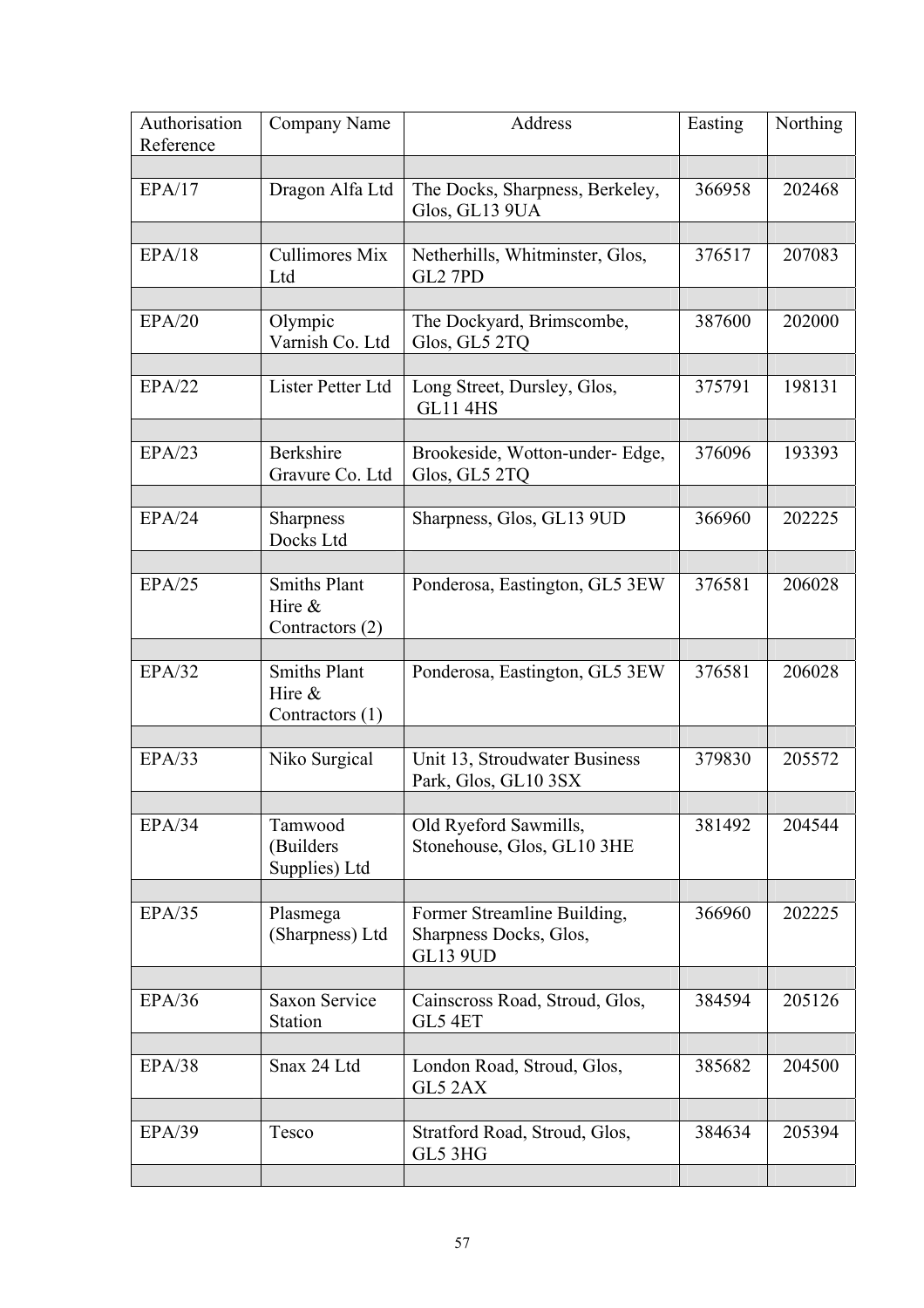| Authorisation<br>Reference | Company Name                                 | Address                                              | Easting | Northing |
|----------------------------|----------------------------------------------|------------------------------------------------------|---------|----------|
| EPA/40                     | Dudbridge<br>Superstop                       | Dudbridge, Stroud, Glos,<br>GL5 3HF                  | 383596  | 204506   |
| EPA/41                     | <b>Bear Street</b><br>Garage                 | Bear Street, Wotton-under-Edge,<br>Glos, GL12 7DF    | 375585  | 193404   |
| EPA/42                     | <b>Bristol Street</b><br>Ford                | London Road, Stroud, Glos,<br>GL5 2AX                | 385567  | 204631   |
| EPA/43                     | Cam Motors Ltd                               | Mill Garage, Cam, Glos,<br>GL11 5DH                  | 374817  | 201275   |
| EPA/44                     | Shell Garage                                 | Stroud Road, Nailsworth, Glos<br>GL6 0BE             | 384671  | 200136   |
| EPA/45                     | Gordons<br>(Stroud) Ltd                      | 14, Ebley Road, Stonehouse,<br>Glos, GL10 2LH        | 381802  | 204813   |
| EPA/46                     | Crosskeys<br><b>Service Station</b>          | Bristol Road, Moreton Valence,<br>Glos, GL2 4RQ      | 380113  | 211850   |
| EPA/47                     | Stinchcombe<br>Service Station               | Woodfield Road, Cam, Glos,<br><b>GL11 6HF</b>        | 374186  | 199579   |
| EPA/48                     | Wild Goose<br>Garage                         | 27 Kingshill Road, Dursley, Glos,<br><b>GL11 4BJ</b> | 375351  | 198394   |
| <b>EPA/49</b>              | Moreton<br><b>Valence Service</b><br>Station | Bristol Road, Moreton Valence,<br>Glos. GL2 7NG      | 378971  | 210614   |
| EPA/50                     | Oldbury<br>Services                          | Westend Roundabout,<br>Stonehouse, Glos, GL10 3SJ    | 378455  | 206311   |
| EPA/51                     | <b>Bridge Service</b><br>Station             | 2-6 Gloucester Road, Stonehouse,<br>Glos, GL10 2PB   | 380531  | 205849   |
| EPA/52                     | Murco Service<br>Station                     | Uley Road, Dursley, Glos,<br>GL11 4NH                | 376229  | 197932   |
| EPA/53                     | <b>Berkeley Heath</b><br>Motors              | Berkeley Heath, Berkeley, Glos,<br><b>GL13 9ET</b>   | 370743  | 199418   |
| EPA/54                     | Fromebridge<br>Garage                        | Whitminster, Glos, GL12 7PG                          | 376877  | 206720   |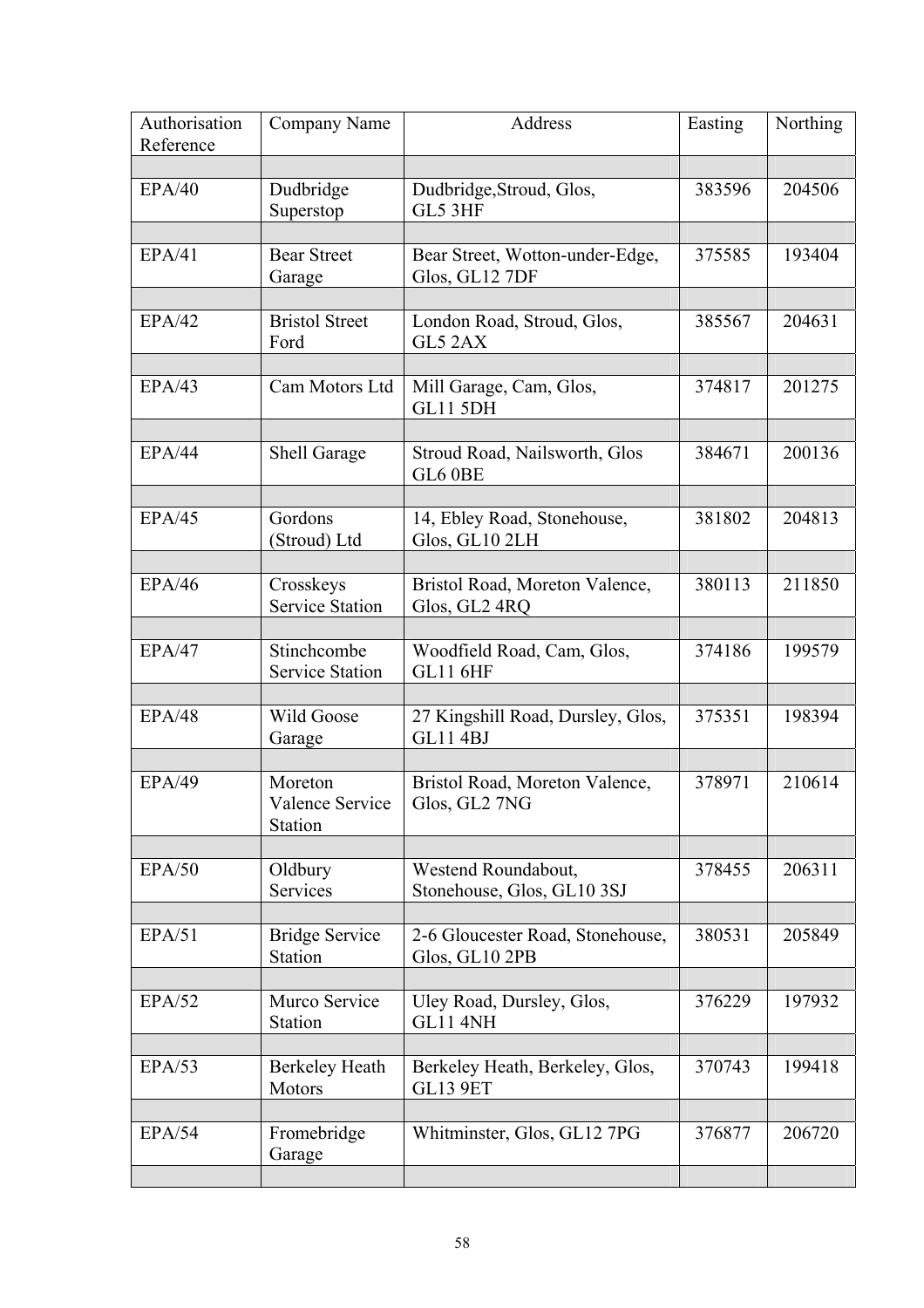| Authorisation | Company Name           | Address                           | Easting | Northing |
|---------------|------------------------|-----------------------------------|---------|----------|
| Reference     |                        |                                   |         |          |
|               |                        |                                   |         |          |
| EPA/55        | Michaelwood            | Lower Wick, Dursley, Glos,        | 370320  | 195415   |
|               | <b>Services</b>        | GL11 6DD                          |         |          |
|               | Northbound             |                                   |         |          |
|               |                        |                                   |         |          |
| EPA/56        | Michaelwood            | Lower Wick, Dursley, Glos,        | 370498  | 195405   |
|               | Services (South)       | <b>GL11 6DD</b>                   |         |          |
|               |                        |                                   |         |          |
| EPA/57        | Spinning Wheel         | Cashes Green Road, Stroud,        | 383067  | 205455   |
|               | <b>Service Station</b> | Glos, GL5 4RA                     |         |          |
|               |                        |                                   |         |          |
| EPA/58        | <b>Stone Services</b>  | Glenhaven, Chalford Hill, Stroud, | 389632  | 202966   |
|               |                        | Glos, GL6 8ED                     |         |          |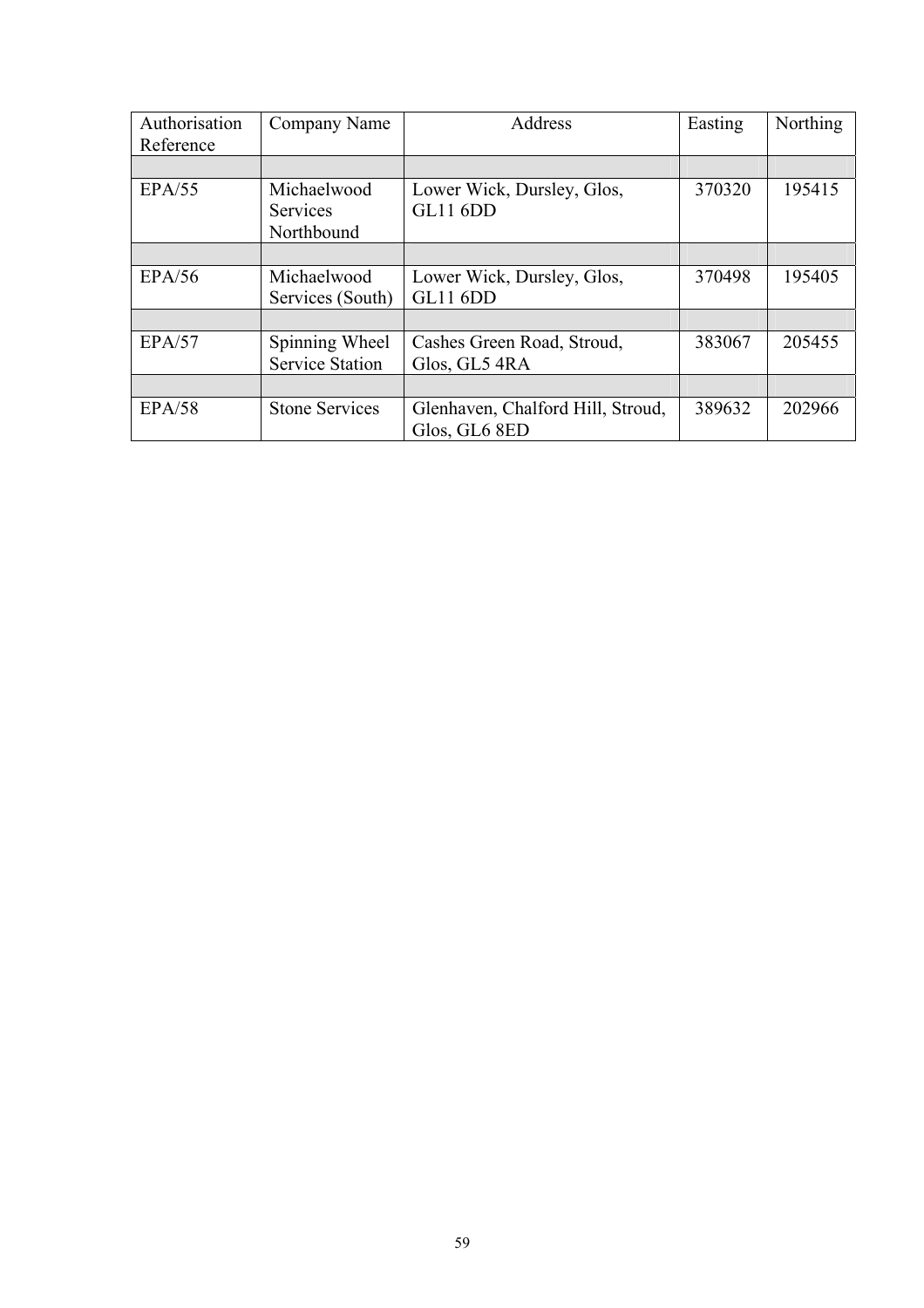### **APPENDIX E.**

#### **Scheduled Ancient Monuments in Stroud District.**

#### **Note: SDC Reference = Reference number of site as found on the Local Plan Proposals Map. EH No. = The site reference number as given by English Heritage.**

| <b>SDC</b><br>Ref: | <b>Parish</b>                 | EH No. | <b>Monument Title</b>                                 | Grid Ref.                      |
|--------------------|-------------------------------|--------|-------------------------------------------------------|--------------------------------|
| 1                  | Alkington                     | 274    | Damery Camp                                           | 370700 194400                  |
|                    |                               |        |                                                       |                                |
| $\overline{2}$     | <b>Bisley with Lypiatt</b>    | 259    | Money Tump Round Barrow                               | 390300 204780                  |
| $\overline{3}$     | <b>Bisley with Lypiatt</b>    | 260    | <b>Eastcombe Round Barrows</b>                        | 389600 204700                  |
| $\overline{4}$     | <b>Bisley with Lypiatt</b>    | 261    | Lillyhorn Roman Villa, Bournes Green                  | 389700 204800<br>391300 204400 |
|                    |                               |        |                                                       |                                |
| $\overline{5}$     | <b>Bisley with Lypiatt</b>    | 338    | <b>Lypiatt Cross</b>                                  | 389200 206600                  |
| 6                  | <b>Bisley with Lypiatt</b>    | 31921  | Poor Soul's Light at All Saints Church                | 390340 205910                  |
| $\overline{7}$     | Cranham/Upton St<br>Leonards  | 192    | High Brotheridge Camp, Buckholt                       | 389300 214000                  |
| 8                  | Cranham                       | 193    | Buck's Head Round Barrow (SE of<br>Cranham Wood)      | 391300 212600                  |
| 9                  | Cranham                       | 194    | <b>Climperwell Round Barrows</b>                      | 391650 211970                  |
| 10                 | Dursley                       | 272    | Folly Wood Long Barrow                                | 377300 196900                  |
| 11                 | Dursley                       | 371    | Old Town Hall                                         | 375600 198100                  |
| 12                 | Frocester                     | 22857  | Nympsfield Long Barrow 500m S of Hill<br>Farm Cottage | 379380 201320                  |
| 12a                | Hamfallow                     | 32336  | Moat and fishpond at Wanswell Court                   | 369030 201000<br>369030 201140 |
| 62                 | Harescombe                    | 28804  | Cross in St John the Baptist's churchyard             | 383730 210390                  |
| 13                 | Harescombe/Haresfield         | 356    | Dyke Camp                                             | 383400 208500                  |
| 14                 | Haresfield                    | 43     | Haresfield Camp and Ring Hill Earthworks              | 382000 208800<br>382300 209000 |
| 15                 | Haresfield                    | 430    | The Mount Moated Site                                 | 381020 210490                  |
| 16                 | Hillesley and Tresham         | 295    | <b>Tresham Farbarrow Round Barrows</b>                | 379300 190200                  |
| 17                 | Horsley                       | 281    | Lechmore Long Barrow                                  | 386000 197800                  |
| 18                 | Horsley                       | 282    | <b>Lechmore Long Barrows</b>                          | 386000 197500<br>386000 197200 |
| 19                 | Horsley                       | 357    | <b>Barton End Farm Earthworks</b>                     | 384600 197500                  |
| $20\,$             | Kings Stanley                 | 26     | The Toots Long Barrow, Selsley Common                 | 382700 203100                  |
| 21                 | Kings Stanley/<br>Woodchester | 256    | Pen Hill Dyke                                         | 381800 202100                  |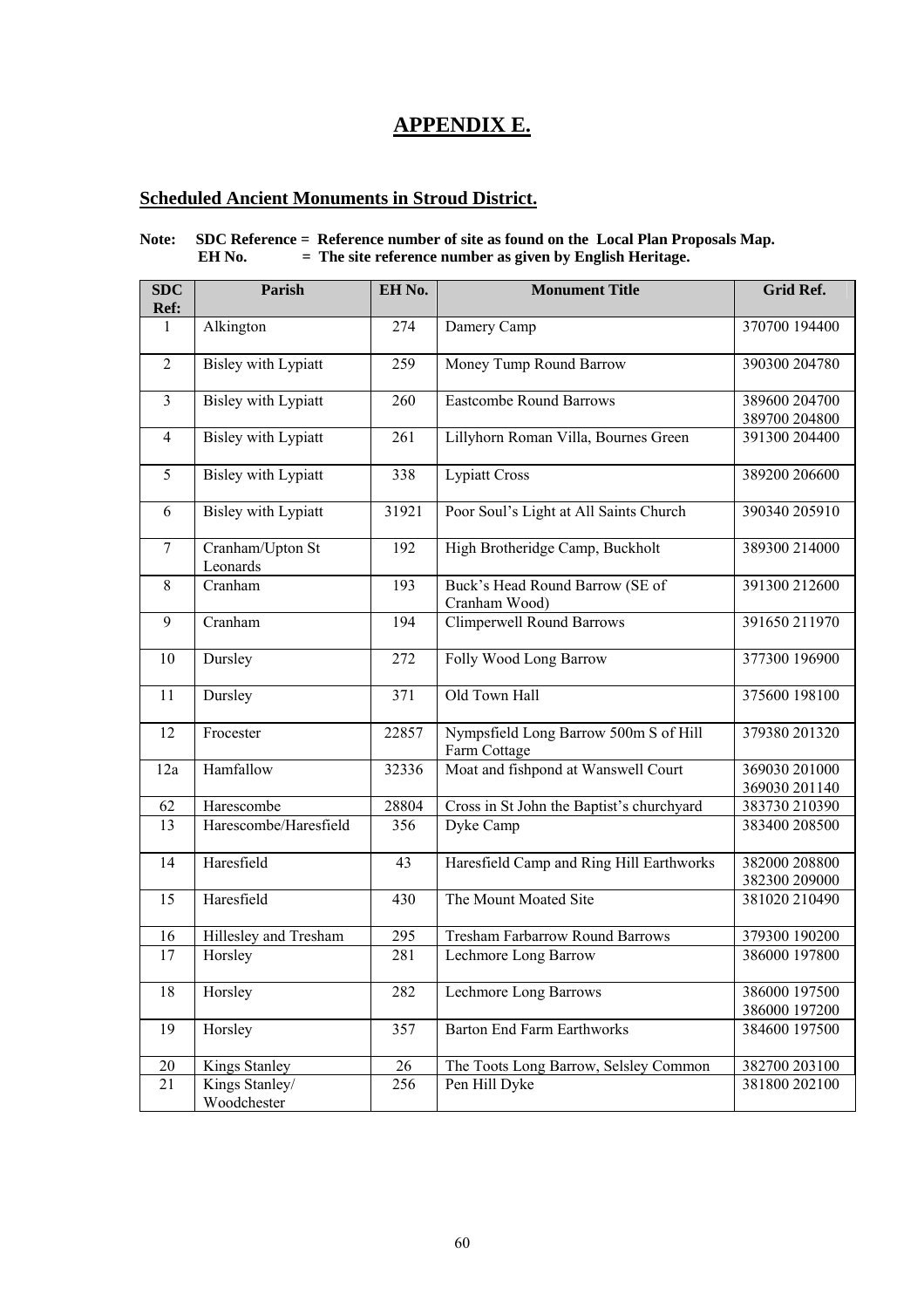| <b>SDC</b><br>Ref: | <b>Parish</b>          | EH No. | <b>Monument Title</b>                                | <b>Grid Ref.</b>                                                                                                        |
|--------------------|------------------------|--------|------------------------------------------------------|-------------------------------------------------------------------------------------------------------------------------|
| 22                 | <b>Kings Stanley</b>   | 258    | Woodchester Beaker Round Barrow                      | 381100 201970                                                                                                           |
| 23                 | Kingswood              | 70     | Kingswood Abbey Gate                                 | 374700 192000                                                                                                           |
| 24                 | <b>Leonard Stanley</b> | 31928  | <b>Leonard Stanley Priory</b>                        | 380200 203200<br>380100 203200                                                                                          |
| 25                 | Minchinhampton         | 22884  | Gatcombe Long Barrow                                 | 388400 199700                                                                                                           |
| 26                 | Minchinhampton         | 18     | The Long Stone                                       | 388300 199900                                                                                                           |
| 27                 | Minchinhampton         | 13806  | Multi-period site on Minchinhampton<br>Common        | 385200 201300<br>385700 200400-<br>386500 201200<br>386900 201200-<br>387500 201100<br>387600 200600 -<br>387700 200800 |
| 28                 | Minchinhampton         | 22886  | Bowl Barrow in Gatcombe Wood                         | 387500 199500                                                                                                           |
| 29                 | Minchinhampton         | 22887  | Bowl Barrow (400m) of E of Upper Hyde<br>Farm        | 389100 201500                                                                                                           |
| 31                 | Minchinhampton         | 22888  | Bowl Barrow (450m) E of Upper Hyde<br>Farm           | 389100 201300                                                                                                           |
| 32                 | Minchinhampton         | 440    | Round Barrow (91m) S of Windmill Place]              | 386000 200900                                                                                                           |
| 33                 | Minchinhampton         | 13922  | Whitefields Tump Long Barrow                         | 385400 201700                                                                                                           |
| 61                 | Minchinhampton         | 28527  | Banks and ditch at Glebe Farm                        | 387620 200720                                                                                                           |
| 34                 | Miserden               | 6      | The Camp Long Barrow                                 | 391300 209000                                                                                                           |
| 35                 | Miserden               | 63     | Miserden Castle Mound                                | 394400 209200                                                                                                           |
| 36                 | Miserden               | 238    | Miserden Bowl Barrow (460m) N of<br>Miserden Park    | 394180 209400                                                                                                           |
| 37                 | Miserden               | 32355  | New Seal Wood Round Barrow                           | 392790 210360                                                                                                           |
| 37a                | Moreton Valence        | 32335  | Moated site at Church Farm                           | 377940 209760                                                                                                           |
| 38                 | Nailsworth             | 32373  | Rugger's Green Barn Round Barrow                     | 385530 198440                                                                                                           |
| 39                 | Nailsworth             | 439    | Collier's Wood Glass House                           | 383300 200500                                                                                                           |
| 40                 | North Nibley           | 34     | <b>Brackenbury Camp</b>                              | 374800 194800                                                                                                           |
| 41                 | Painswick              | 51     | Painswick Hill (or Kimsbury) Camp                    | 386900 212100                                                                                                           |
| 42                 | Painswick              | 234    | Painswick Roman Villa (W of High Fold)               | 385800 210200                                                                                                           |
| 43                 | Painswick              | 235    | Castle Godwyn                                        | 387100 211600                                                                                                           |
| 44                 | Randwick/Standish      | 237    | Randwick Hill Long Barrow, Round<br>Barrows and Dyke | 382700 207000<br>382500 206900<br>382700 207100                                                                         |
| 60                 | Slimbridge             | 28838  | Slimbridge moated site: 70m S of Old<br>Rectory      | 374080 203560                                                                                                           |
| 45                 | Standish               | 236    | Court Hill Round Barrows                             | 380200 208000<br>380370 207940                                                                                          |
| 46                 | Standish               | 366    | Gateway to Almonry                                   | 380000 208400                                                                                                           |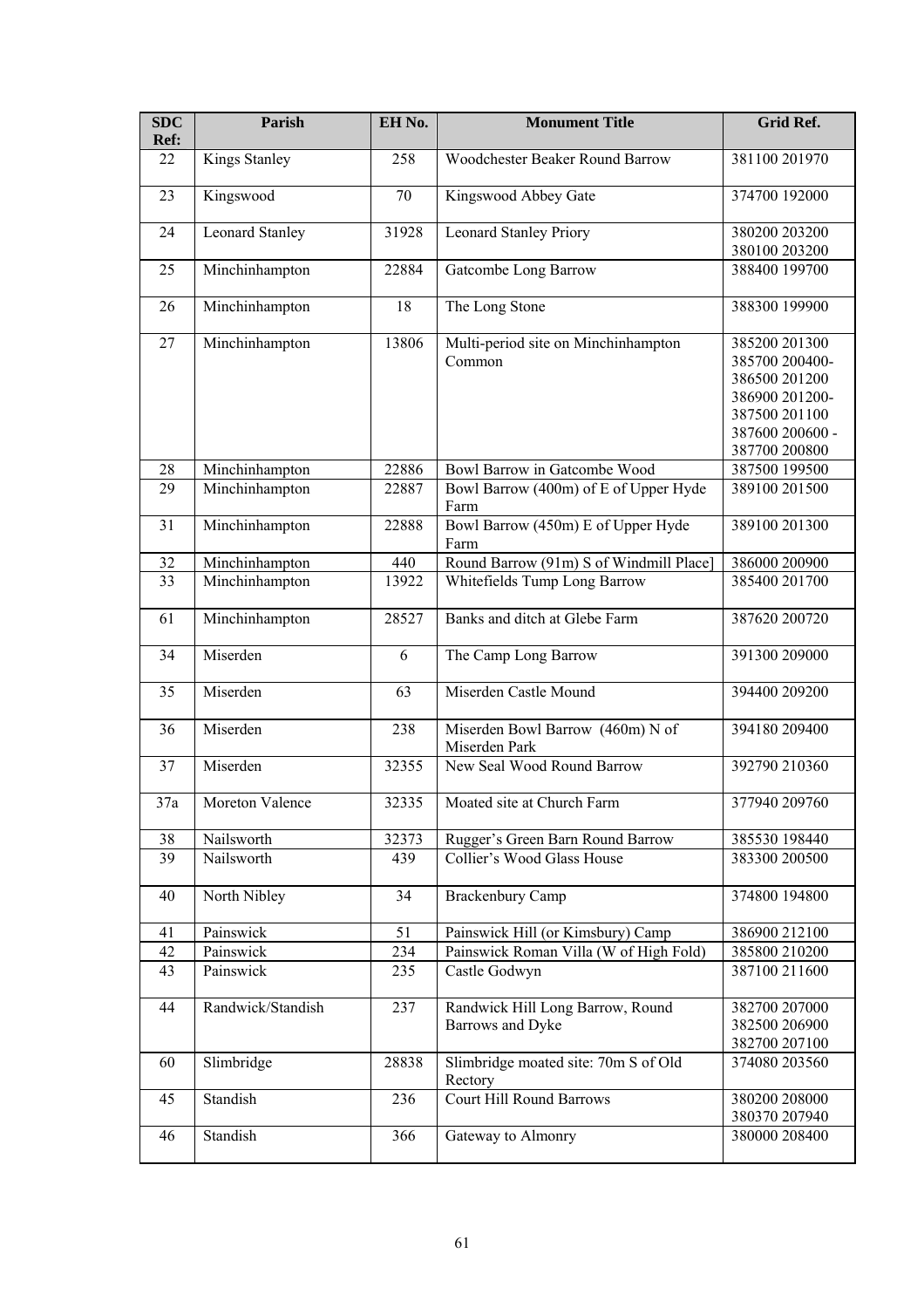| <b>SDC</b><br>Ref: | Parish                              | EH No. | <b>Monument Title</b>                         | <b>Grid Ref.</b>               |
|--------------------|-------------------------------------|--------|-----------------------------------------------|--------------------------------|
| 47                 | Stinchcombe                         | 64     | Drakestone Camp, Stinchcombe Hill             | 373700 198000                  |
| 48                 | Uley                                | 22858  | Uley Long Barrow (Hetty Pegler's Tump)        | 378940 200030                  |
| 49                 | Uley                                | 54     | <b>Uley Bury Camp</b>                         | 378600 199000                  |
| 50                 | Uley                                | 273    | Rowden Wood Long Barrow                       | 377800 196900                  |
| 51                 | Uley                                | 471    | West Hill Romano-Celtic Temple                | 378900 199800<br>379000 199700 |
| $7\phantom{.0}$    | <b>Upton St</b><br>Leonards/Cranham | 192    | High Brotheridge Camp, Buckholt               | 389300 214000                  |
| 52                 | Woodchester                         | 5      | Bown Hill Long Barrow                         | 382290 201980                  |
| 53                 | Woodchester                         | 107    | Woodchester Roman Villa                       | 384000 203000                  |
| 54                 | Woodchester                         | 257    | <b>Bown Hill Round Barrow</b>                 | 382200 201800                  |
| 55                 | Wotton-under-Edge                   | 100    | <b>Tyley Bottom Ancient Village</b>           | 378000 194400                  |
| 56                 | Wotton-under-Edge                   | 275    | <b>Blackquarries Hill Long Barrow</b>         | 377500 193200                  |
| 57                 | Wotton-under-Edge                   | 276    | Symonds Hall Long Barrow                      | 379700 195900                  |
| 58                 | Wotton-under-Edge                   | 277    | Round Barrow (340m) N of Symonds Hall<br>Farm | 378890 196350                  |
| 59                 | Wotton-under-Edge                   | 376    | <b>Bradley Motte</b>                          | 374700 194100                  |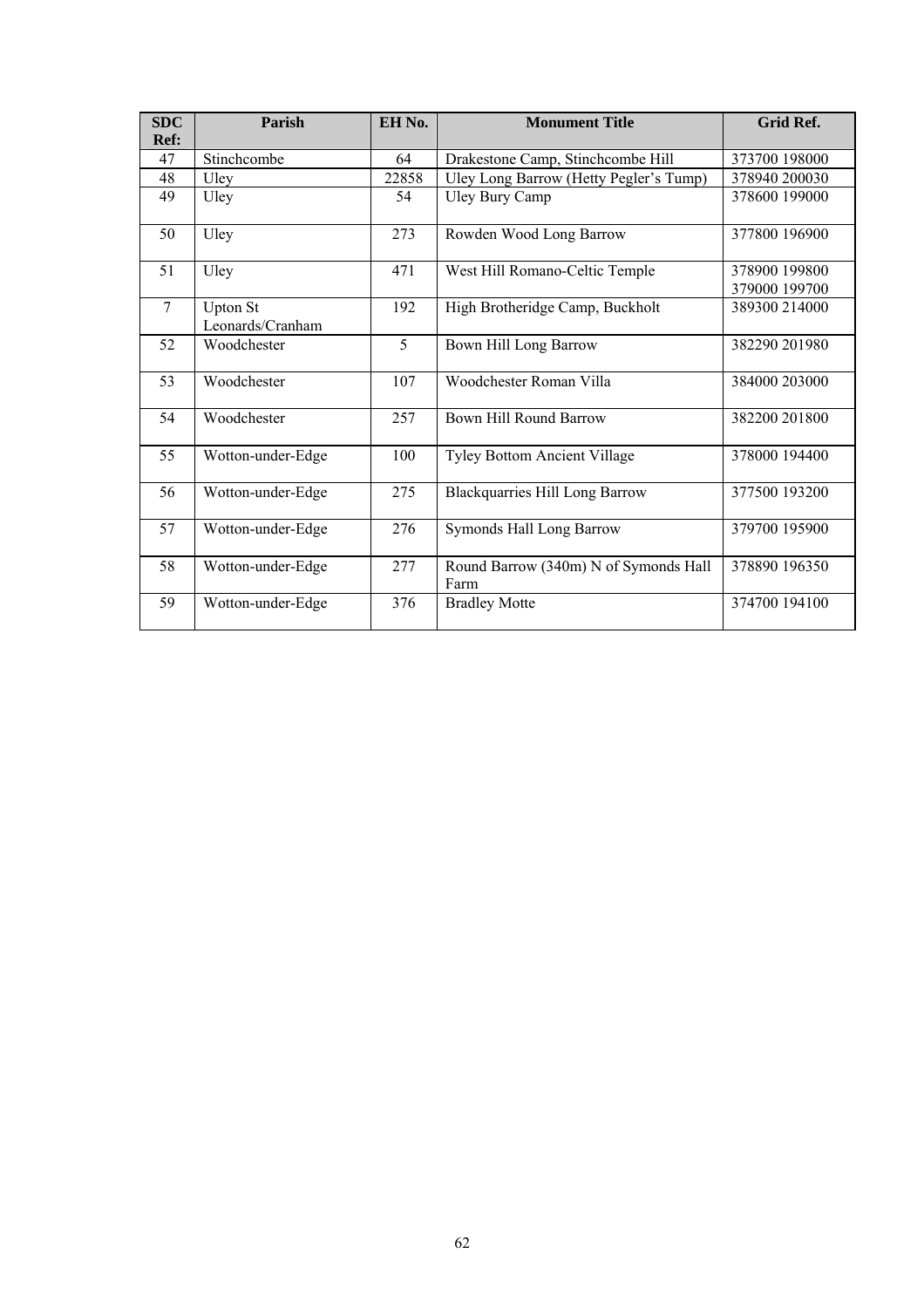### **APPENDIX F.**

#### **JUSTIFICATION FOR PRIORITY INVESTIGATION AREAS.**

Six Priority Investigation Areas have been identified as a part of this Strategy. A justification for the selection of these Areas is given below:

#### **1. Major Commercial and Industrial Areas (Past and Present)**

The Stroud District comprises a number of towns and surrounding areas where commercial and industrial activities have tended to concentrate. Additionally, the town of Stroud itself forms the central point for five valleys which were the focus of the area's historic industries. Indeed these valleys still retain a high proportion of the heavy industry in the area. Within the District's commercial and industrial land use, two further factors have also been considered, namely the potential for both current and past use of specific sites to create significant contamination.

Using these criteria the following Priority Investigation Areas have thus been identified:

a) The parishes of:

| Berkeley       | Nailsworth        |
|----------------|-------------------|
| Cam            | Painswick         |
| Chalford       | Stonehouse        |
| Dursley        | Stroud            |
| Kingswood      | Thrupp            |
| Minchinhampton | Wotton-under-Edge |

b) The five major industrial valleys:

Golden Valley (Stroud to Chalford) Nailsworth Valley (Stroud to Nailsworth via Woodchester) Painswick Valley (Stroud to Painswick) Slad Valley (Stroud to Slad) Stroud Valley (Stroud to Ryeford)

- c) The major potentially polluting industries within the Stroud District are subject to pollution control legislation as Authorised Processes, enforced by either the Environment Agency or Stroud District Council. As, by definition, the processes carried out at these sites are potentially highly polluting, it is deemed appropriate to identify them as Priority Investigation Areas.
- d) The Gloucester and Berkeley Canal was opened in 1827 and Sharpness Docks is believed to have been created at that time. Certainly the Docks was enlarged in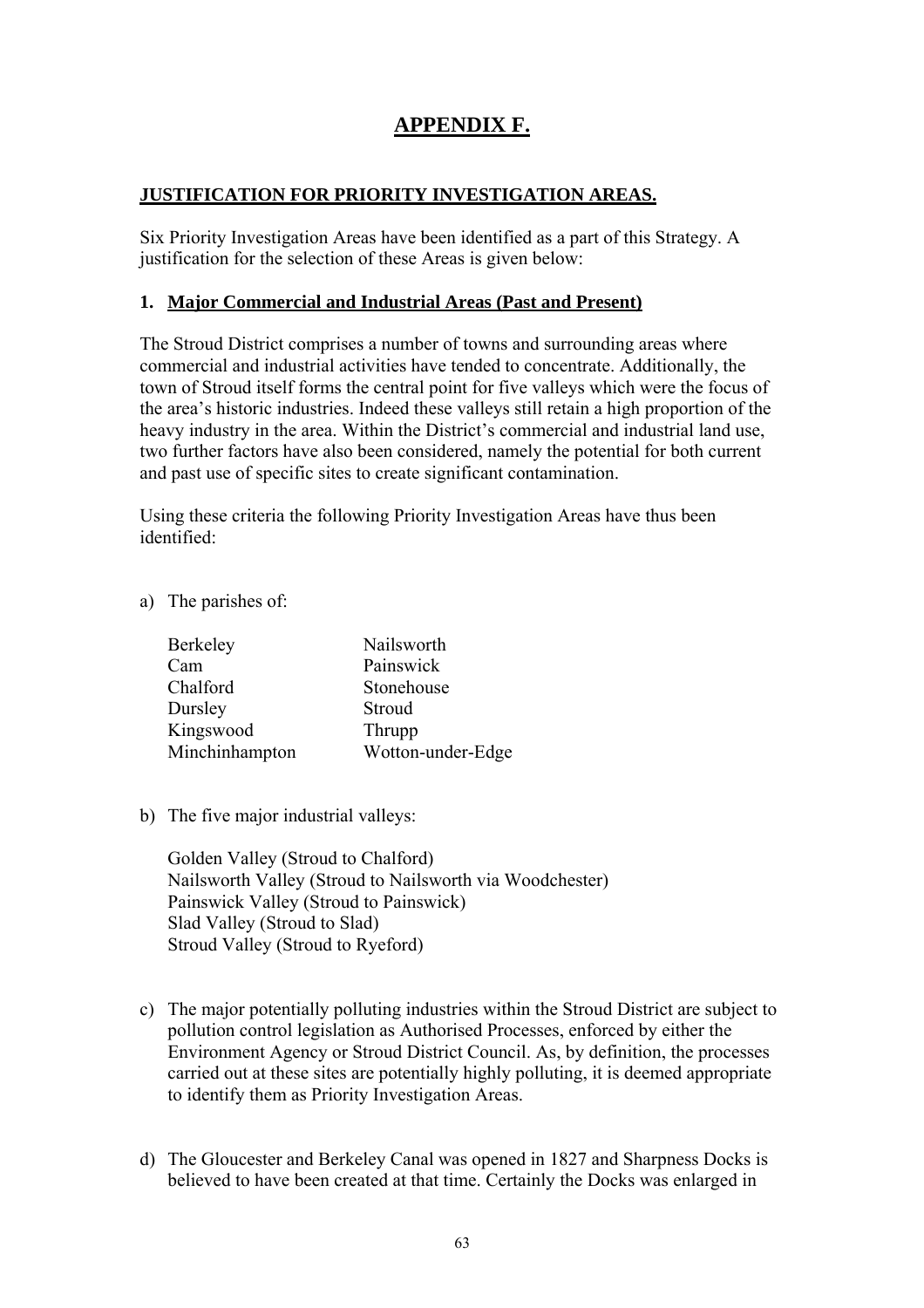1874 and many times subsequent to that. Given the long history of the site and the large number of potentially contaminative activities carried out there, it is deemed appropriate to identify Sharpness Docks as a Priority Investigation Area.

e) The basis of the industrial heritage of the Stroud District was the woollen industry. The scope of the woollen industry within Gloucestershire as a whole is relatively well documented from approximately 1550. Many woollen mills were built within Stroud District and many mill owners diversified over time into the manufacture of, for example, sticks and pins. In succeeding years this process of diversification continued into many other areas of industry, particularly the general engineering sector.

Although most of the mills in Stroud District are located in the five valleys centred on Stroud itself, it is deemed appropriate that all other mill sites should be designated as Priority Investigation Areas.

#### 2. **Landfills, Waste Transfer and Waste Disposal Sites.**

The disposal of waste (past and present) is clearly an important potential source of land contamination within Stroud District. It is known, for example, that waste asbestos cement from a local factory was widely used to provide in-fill material in some parts of the District. Given the diverse nature of potential waste materials and the widespread distribution of landfill it is deemed appropriate to identify all landfills and waste disposal and transfer sites as Priority Investigation Areas.

#### 3. **Public Rights of Way.**

It is known that two public rights of way, one in Chalford parish and one in Bisley parish, were surfaced using asbestos cement waste and it is understood that this may have been a common occurrence, particularly in the parishes surrounding Chalford. In the light of this information it is deemed appropriate that all public rights of way in the parishes of Chalford, Bisley, Minchinhampton and Thrupp should be designated as Priority Investigation Areas.

#### 4. **Land For Which Stroud District Council May Be The "Appropriate Person".**

Land owned, or previously owned, by Stroud District Council has undoubtedly been used for potentially contaminative activities. Statutory guidance makes clear that local authorities must consider land for which it may itself have responsibilities by virtue of its current or former ownership or occupation. Thus, it is deemed important that Stroud District Council sets an example in this regard by designating its own current and past land holdings as Priority Investigation Areas.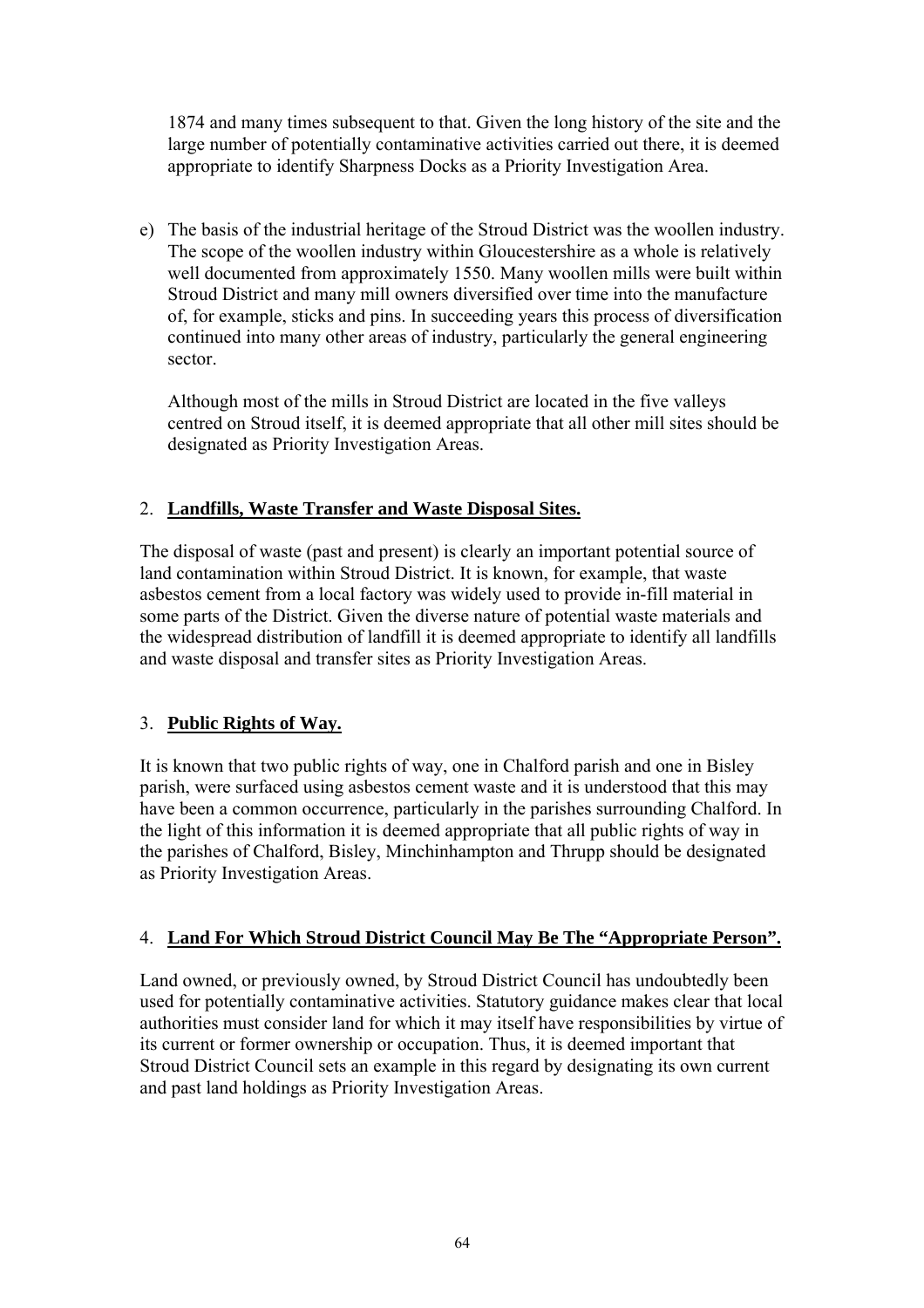#### 5. **Land Within Zone I (Inner) Source Protection Zones.**

Controlled waters are specified receptors under the Part IIA regime. Within this category the Environment Agency have designated Groundwater Source Protection Zones for those sources used for public drinking water supply. The Source Protection Zone provides an indication of the risk to groundwater that may result from potentially contaminative activities. Three zones are defined – Inner, Outer and Total Catchment Source Protection Zones. Of these three zones an Inner Source Protection Zone denotes an area of the greatest sensitivity to potential contamination, defined by a travel time of 50 days or less from any point at, or below, the water table. In the light of this sensitivity to potential contamination it is deemed appropriate to identify all land within Zone I (Inner) Groundwater Source Protection Zones as a Priority Investigation Area.

#### 6. **Sites Notified to Stroud District Council By External Persons or Organisations.**

It is recognised that any systematic inspection approach is unlikely to achieve flawless efficiency. Past experience has shown that many important contamination issues are first identified by those persons living close to the problem. It is recognised, therefore, that contamination issues drawn to the Council's attention by external persons or organisations must be regarded as a priority. Thus, it is deemed appropriate to identify all sites brought to the attention of the Council in this manner as a Priority Investigation Area.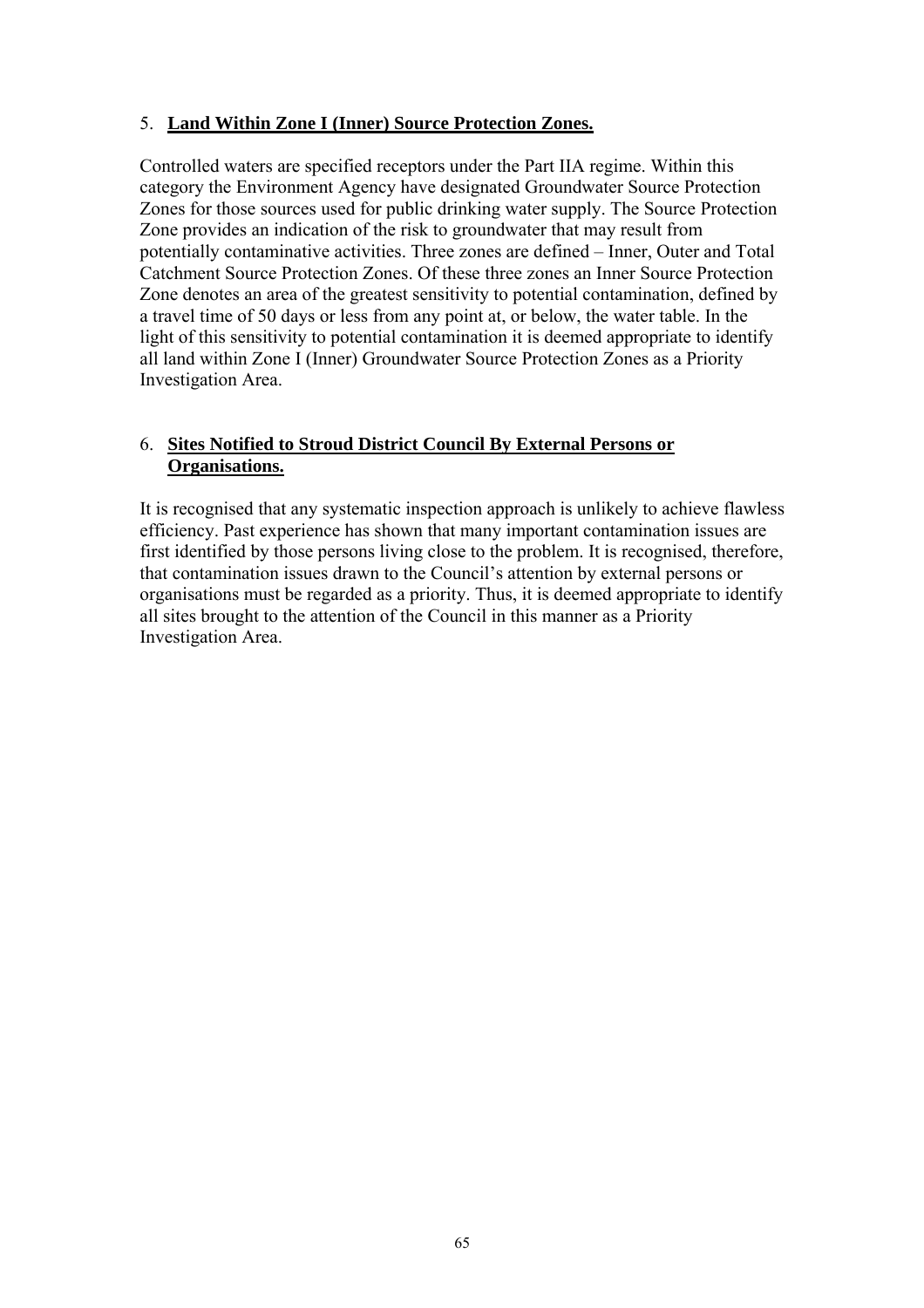## **APPENDIX G.**

### **Classifications For Perceived Risk From Land Use.**

| Hazard         | Land Use                                                     | Perceived            |
|----------------|--------------------------------------------------------------|----------------------|
| Rank           |                                                              | <b>Risk Category</b> |
| $\mathbf{1}$   | Asbestos manufacture, use and disposal of waste              | HIGH(3)              |
| $\overline{2}$ | Organic and inorganic chemicals production not included      | HIGH(3)              |
|                | elsewhere                                                    |                      |
| 3              | Radioactive materials processing and disposal                | HIGH(3)              |
| 4              | Gasworks, coke works, coal carbonisation and similar sites   | HIGH(3)              |
| 5              | Waste disposal sites, including hazardous wastes, landfills, | HIGH(3)              |
|                | incinerators, sanitary depots, drum and tank cleaning and    |                      |
|                | solvent recovery                                             |                      |
| 6              | Oil refining, petrochemicals production and storage          | HIGH(3)              |
| 7              | Manufacture of pesticides                                    | HIGH(3)              |
| 8              | Pharmaceutical industries, including cosmetics and           | HIGH(3)              |
|                | toiletries                                                   |                      |
| 9              | Fine chemicals, dyestuffs and pigments manufacturing         | HIGH(3)              |
| 10             | Paint, varnishes and ink manufacture                         | HIGH(3)              |
| 11             | Animal slaughtering and by-products, including soap,         | HIGH(3)              |
|                | candle and bone works                                        |                      |
|                | Detergent manufacture                                        |                      |
| 12             | Tanning and leatherworks                                     | HIGH(3)              |
| 13             | Metal smelting and refining, including furnaces and forges,  | HIGH(3)              |
|                | electroplating, galvanising and anodising                    |                      |
| 14             | Explosives industry, including fireworks manufacture         | HIGH(3)              |
| 15             | Iron and steelworks                                          | HIGH(3)              |
| 16             | Scrap yards                                                  | HIGH(3)              |
| 17             | Engineering (heavy and general)                              | MEDIUM (2)           |
| 18             | Rubber products and processing                               | MEDIUM (2)           |
| 19             | Tar, bitumen, linoleum, vinyl and asphalt works              | MEDIUM (2)           |
| 20             | Concrete, ceramics, cement and plaster works                 | MEDIUM (2)           |
| 21             | Mining and extractive industries                             | MEDIUM (2)           |
| 22             | Electricity generating (excluding nuclear power stations)    | MEDIUM (2)           |
| 23             | Film and photographic processing                             | MEDIUM (2)           |
| 24             | Manufacture of disinfectants                                 | MEDIUM(2)            |
| 25             | Paper and printing works, including newsprint (usually       | MEDIUM (2)           |
|                | excluding "high street" printers)                            |                      |
| 26             | Glass manufacture                                            | MEDIUM (2)           |
| 27             | Fertiliser manufacture                                       | MEDIUM (2)           |
| 28             | Timber treatment works                                       | MEDIUM (2)           |
| 29             | Sewage treatment works                                       | MEDIUM(2)            |
| 30             | Garages, including sale of automotive fuel and repair of     | MEDIUM(2)            |
|                | cars and bikes                                               |                      |
| 31             | Transport depots, road haulage, commercial vehicle           | MEDIUM(2)            |
|                | fuelling, local authority yards and depots                   |                      |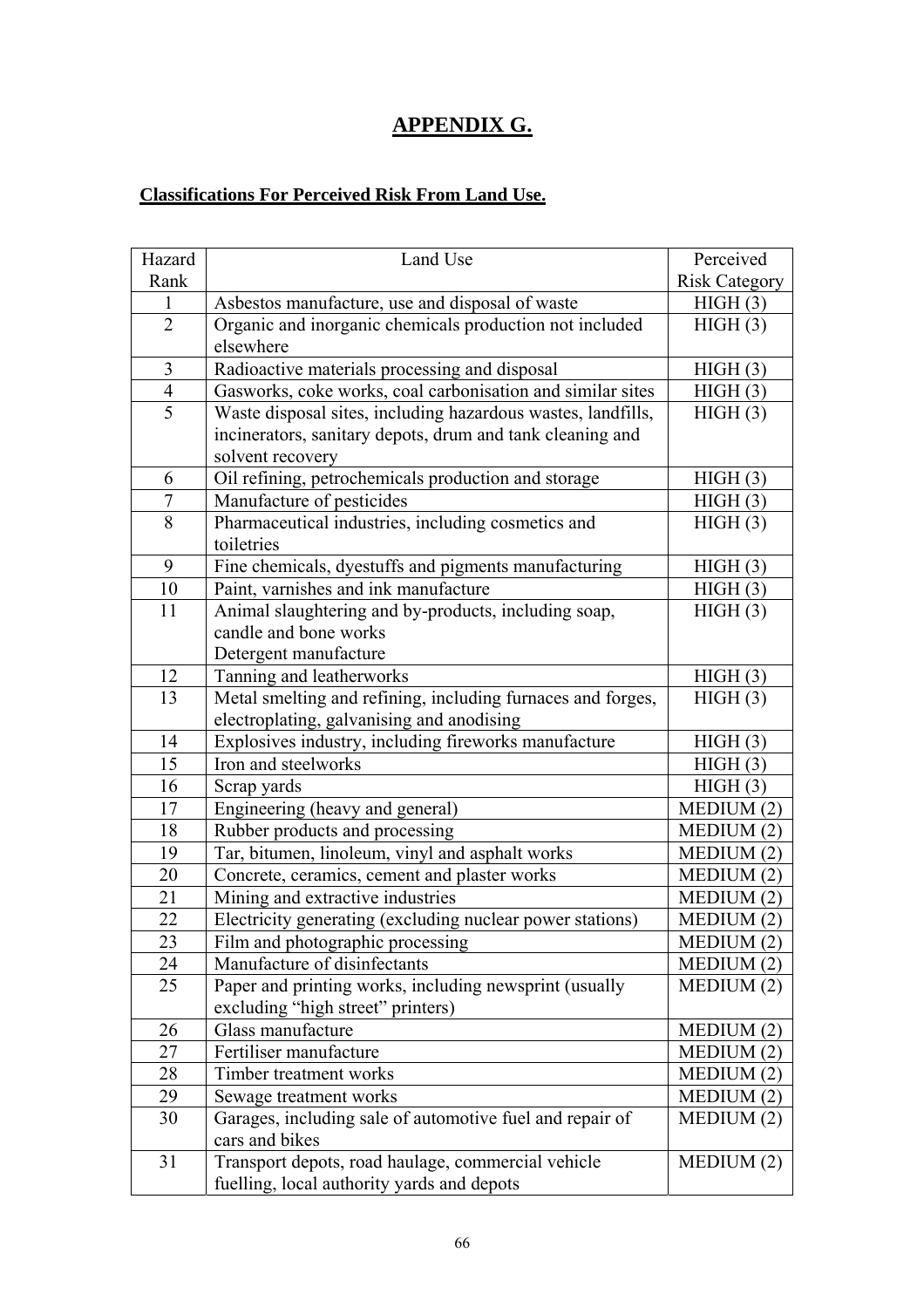| 32 | Railway land, including yards and tracks                    | MEDIUM(2)  |
|----|-------------------------------------------------------------|------------|
| 33 | Electrical and electronics manufacture, including semi-     | MEDIUM(2)  |
|    | conductor manufacturing plants                              |            |
| 34 | Textiles manufacture and dyeing                             | MEDIUM(2)  |
| 35 | Laundries and dry-cleaning (not usually "high street")      | MEDIUM (2) |
| 36 | Plastic products manufacture, moulding and extrusion        | MEDIUM(2)  |
|    | Building materials manufacture                              |            |
|    | Manufacture of fibre glass, fibre glass resins and products |            |
| 37 | Dockyards and wharves                                       | MEDIUM(2)  |
| 38 | Food processing, including brewing, malting and spirit      | LOW(1)     |
|    | distillation                                                |            |
| 39 | Airports and similar                                        |            |

#### **Classifications For Receptor Susceptibility.**

| Type of Receptor                                             | Receptor       |
|--------------------------------------------------------------|----------------|
|                                                              | Susceptibility |
|                                                              | Category       |
| Human Health                                                 | HIGH(3)        |
| Major Aquifer / Zone I Groundwater Source Protection Zone    | HIGH(3)        |
| Protected Ecosystems                                         | MEDIUM(2)      |
| Property                                                     | MEDIUM(2)      |
| Minor Aquifer / Zone II Groundwater Source Protection Zone / | MEDIUM(2)      |
| Zone III Groundwater Source Protection Zone                  |                |
| Non-Aquifer                                                  |                |

## **Pollutant Linkage Probability Matrix.**

|                | <b>Receptor Susceptibility Category</b> |             |               |   |
|----------------|-----------------------------------------|-------------|---------------|---|
|                |                                         | <b>HIGH</b> | <b>MEDIUM</b> | Ж |
| Perceived Risk | <b>HIGH</b>                             |             |               |   |
| Category       | <b>MEDIUM</b>                           |             |               |   |
|                |                                         |             |               |   |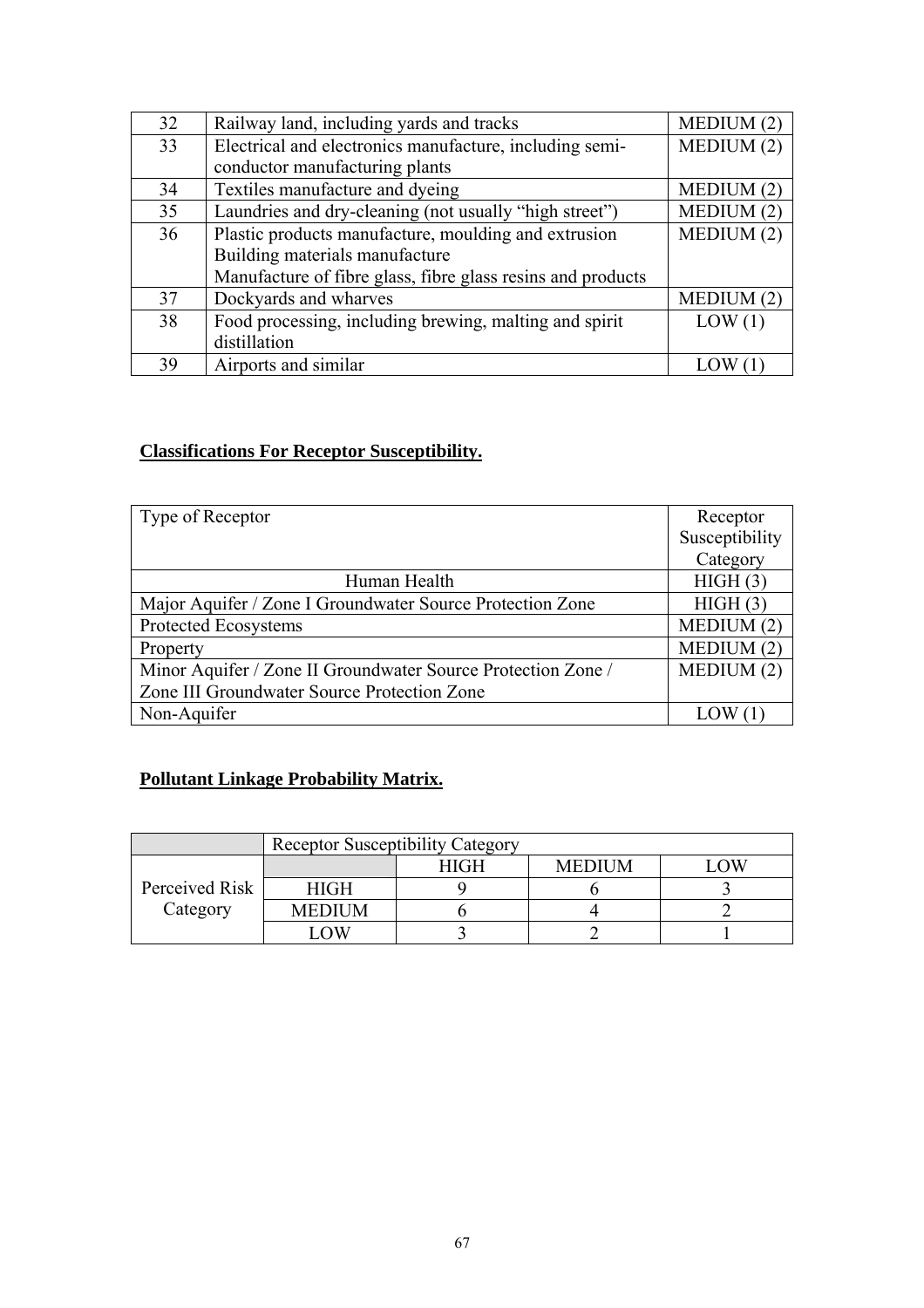### **APPENDIX H.**

#### **Protected Outdoor Play Space Within Stroud District.**

The following is a list of sites that has been included within the provisions of Recreation Policy R1 of the Stroud District Council Local Plan:

| Grid Reference | Parish                      | <b>Site Name</b>                        | <b>Site Area</b><br>(ha) |
|----------------|-----------------------------|-----------------------------------------|--------------------------|
| 376700 179080  | Alderley                    | Rose Hill Preparatory School            | 2.79                     |
| 370100 197800  | Alkington                   | <b>Church View Recreation Ground</b>    | 0.57                     |
| 369500 196500  | Alkington                   | Stone Cricket Club Ground               | 1.30                     |
| 371100 210800  | Arlingham                   | Arlingham Football Ground               | 1.30                     |
| 370600 210700  | Arlingham                   | Church Road Play Area                   | 0.05                     |
| 367900 199200  | Berkeley                    | Park View Play Area                     | 0.32                     |
| 368500 199800  | Berkeley                    | <b>Berkeley Sports Ground</b>           | 1.60                     |
| 368100 199500  | Berkeley                    | Berkeley County Primary School          | 1.56                     |
| 390600 206100  | <b>Bisley with Lypiatt</b>  | King George V Playing Field + Play Area | 2.10                     |
| 389200 204000  | <b>Bisley with Lypiatt</b>  | Eastcombe Pleasure Ground               | 3.00                     |
| 391800 203700  | <b>Bisley with Lypiatt</b>  | Oakridge Recreation Ground              | 2.30                     |
| 389100 203800  | <b>Bisley with Lypiatt</b>  | Thomas Keble School                     | 4.10                     |
| 392200 204600  | <b>Bisley with Lypiatt</b>  | Waterlane Play Area                     | 0.21                     |
| 383300 213800  | Brookthorpe with<br>Whaddon | Wynstones School                        | 2.02                     |
| 383200 205500  | Cainscross                  | Queens Drive Play Area                  | 0.06                     |
| 383100 205900  | Cainscross                  | <b>Cashes Green Recreation Ground</b>   | 1.30                     |
| 382400 204800  | Cainscross                  | Orchard Road Play Area                  | 0.11                     |
| 383300 204700  | Cainscross                  | Cope Chat Playing Field                 | $2.\overline{43}$        |
| 382900 204900  | Cainscross                  | Victory Park                            | 3.39                     |
| 382600 205100  | Cainscross                  | Foxmoor County Primary School           | 2.20                     |
| 383200 205000  | Cainscross                  | St. Matthews C of E Primary School      | 0.82                     |
| 375900 200600  | Cam                         | Cam Green Playing Field                 | 0.89                     |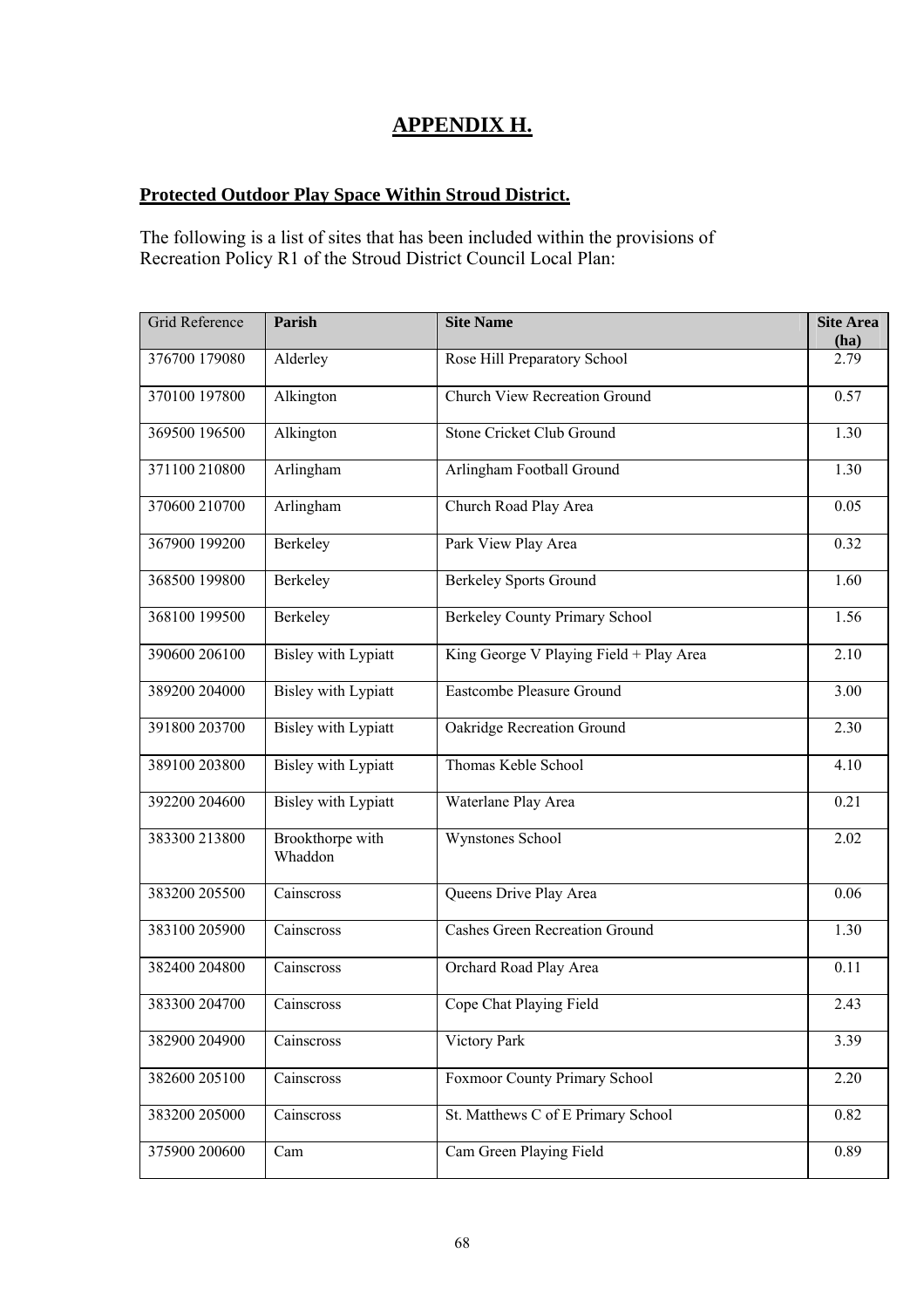| <b>Grid Reference</b> | Parish            | <b>Site Name</b>                                            | <b>Site Area</b><br>(ha) |
|-----------------------|-------------------|-------------------------------------------------------------|--------------------------|
| 374400 199500         | Cam               | Tilsdown Play Area                                          | 0.08                     |
| 375200 200100         | Cam               | Cam Mills Bowling Green                                     | 0.40                     |
| 374300 201200         | Cam               | Dursley & District Athletics Club Ground                    | 2.60                     |
| 374500 201000         | Cam               | Jubilee Playing Fields                                      | 2.40                     |
| 375300 199800         | Cam               | Cam Sports Club Ground                                      | 1.40                     |
| 374700 200900         | Cam               | Draycott Play Area                                          | $\overline{0.7}$         |
| 374000 200000         | Cam               | Woodfield County Infant and Junior School                   | 1.67                     |
| 374100 199700         | Cam               | Woodfield Play Area                                         | 0.60                     |
| 374900 199300         | $\overline{C}$ am | Rednock School (Norman Hill Field)                          | 4.72                     |
| 375400 199700         | Cam               | Hopton Endowed C of E Primary School                        | 0.45                     |
| 376200 198800         | Cam               | Cam House School                                            | 0.81                     |
| 375200 199600         | Cam               | Cam Everlands County Primary School                         | 0.55                     |
| 389900 203200         | Chalford          | <b>Chalford Allotments for Recreation</b>                   | 2.96                     |
| 390100 203600         | Chalford          | <b>Highfield Sports Ground</b>                              | 3.05                     |
| 390400 202500         | Chalford          | <b>Chalford Recreation Ground</b>                           | 0.47                     |
| 388400 203100         | Chalford          | <b>Chalford Allotments for Recreation</b>                   | 1.96                     |
| 388800 203700         | Chalford          | Bussage C of E Primary School                               | 2.18                     |
| 389900 203400         | Chalford          | Chalford Hill County Primary School<br>(Highfield Way site) | 1.33                     |
| 377200 201600         | Coaley            | Coaley Recreation Ground                                    | 1.20                     |
| 377100 201500         | Coaley            | Betworthy Estate Play Area                                  | 0.43                     |
| 389800 212700         | Cranham           | Cranham Cricket Ground                                      | 3.30                     |
| 389200 212300         | Cranham           | Cranham Field + Play Area                                   | 1.53                     |
| 376500 197600         | Dursley           | Highfields Approach Field + Play Area                       | 1.28                     |
| 375400 198400         | Dursley           | <b>Dursley Recreation Ground</b>                            | 4.30                     |
| 375900 198300         | Dursley           | Lister's Bowling Green                                      | 0.15                     |
| 375900 197300         | Dursley           | Cambridge Avenue Play Area                                  | 0.01                     |
| 375300 199100         | Dursley           | Kingshill House Gardens Play Area                           | 0.08                     |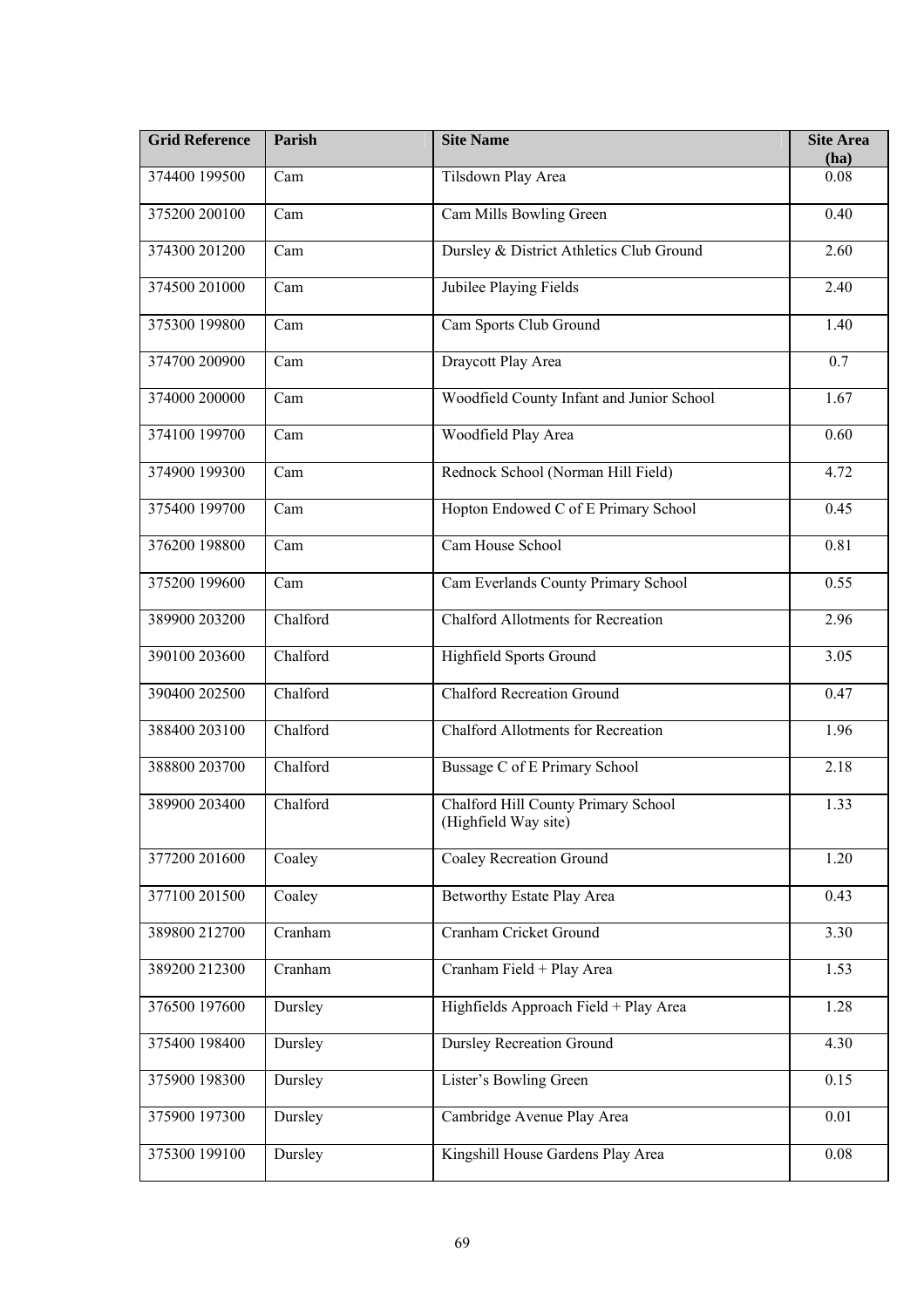| <b>Grid Reference</b> | Parish              | <b>Site Name</b>                                                | <b>Site Area</b><br>(ha) |
|-----------------------|---------------------|-----------------------------------------------------------------|--------------------------|
| 375200 199300         | Dursley             | Maple Close Play Area                                           | 0.04                     |
| 376200 197500         | Dursley             | Dursley C of E Primary School                                   | 1.53                     |
| 375300 198700         | Dursley             | Rednock School                                                  | 5.19                     |
| 376900 205300         | Eastington          | Owen Harris Memorial Ground                                     | 2.89                     |
| 377700 205500         | Eastington          | Eastington County Primary School Field (off Cotswold<br>Avenue) | 1.23                     |
| 375000 208200         | Frampton on Severn  | Frampton Cricket Field                                          | 0.67                     |
| 375300 208400         | Frampton on Severn  | Frampton Cricket Club Ground (Whitminster Lane)                 | 1.24                     |
| 375100 208300         | Frampton on Severn  | Frampton Football Ground                                        | 1.10                     |
| 375000 208500         | Frampton on Severn  | Frampton on Severn C of E Primary School                        | 0.87                     |
| 374600 209300         | Fretherne with Saul | Saul Playing Field                                              | 2.00                     |
| 378500 203100         | Frocester           | Frocester Cricket Ground - Pounds Close                         | 2.30                     |
| 376900 203200         | Frocester           | Frocester Cricket Club Ground - Church Field                    | 2.31                     |
| 366300 199600         | Ham and Stone       | Nuclear Sports Social Club Ground                               | 2.32                     |
| 368100 195100         | Ham and Stone       | Court Mead Play Area                                            | 0.40                     |
| 368400 200800         | Hamfallow           | Oldlands Cricket Club Ground                                    | 1.20                     |
| 367500 202000         | Hamfallow           | Jubilee Play Area                                               | 0.71                     |
| 368400 201200         | Hamfallow           | Berkeley Vale Community School                                  | 3.59                     |
| 367600 201600         | Hamfallow           | <b>Sharpness County Primary School</b>                          | 0.19                     |
| 380400 212700         | Hardwicke           | The Close Playing Field                                         | 1.65                     |
| 380200 212900         | Hardwicke           | Hardwicke Play Area                                             | 0.09                     |
| 380100 212900         | Hardwicke           | Hardwicke Parochial Primary School                              | 1.67                     |
| 380300 212800         | Hardwicke           | Hardwicke Playing Field                                         | 2.12                     |
| 381500 210100         | Haresfield          | Merryfields Playing Field                                       | 1.20                     |
| 376800 189600         | Hillesley           | Jubilee Playing Fields                                          | 1.91                     |
| 383700 197900         | Horsley             | Horsley Playing Fields                                          | 1.27                     |
| 381300 203500         | Kings Stanley       | Kings Stanley Sports and social Club Ground                     | 3.80                     |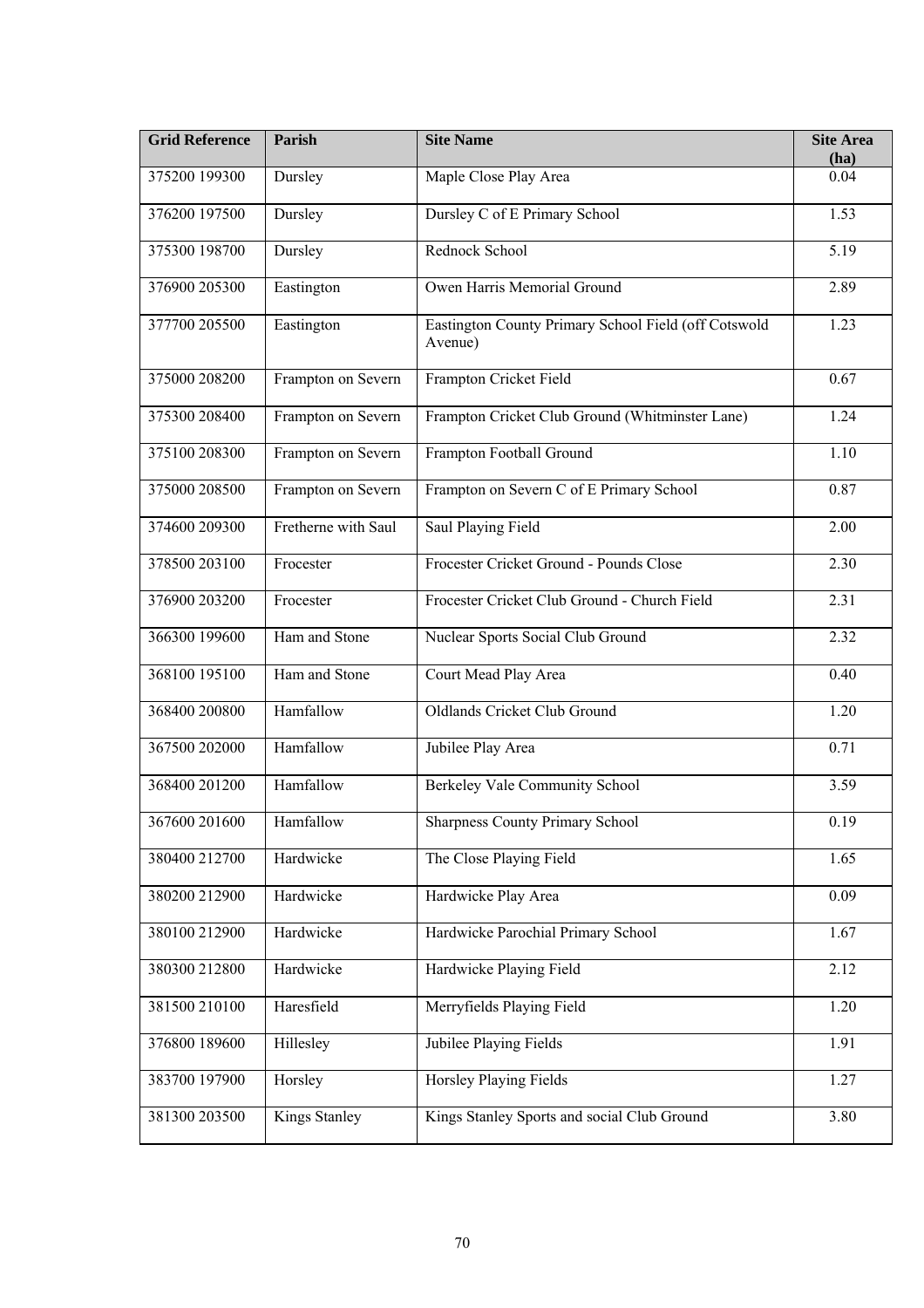| <b>Grid Reference</b> | Parish                 | <b>Site Name</b>                         | <b>Site Area</b><br>(ha) |
|-----------------------|------------------------|------------------------------------------|--------------------------|
| 383400 203800         | Kings Stanley          | Manor View Play Area                     | 0.01                     |
| 383400 204200         | <b>Kings Stanley</b>   | Selsley and Rodborough Cricket Ground    | 1.10                     |
| 381800 203200         | Kings Stanley          | Daffodils Play Area                      | 0.08                     |
| 381400 203400         | Kings Stanley          | Kings Stanley County Infants School      | 0.56                     |
| 374400 191700         | Kingswood              | Kingswood Recreation Ground              | 2.80                     |
| 380400 203500         | <b>Leonard Stanley</b> | <b>Leonard Stanley Recreation Ground</b> | 2.80                     |
| 380200 203400         | <b>Leonard Stanley</b> | Wesley Road Play Area                    | 0.02                     |
| 380700 203500         | <b>Leonard Stanley</b> | Leonard Stanley C of E Primary School    | 0.90                     |
| 376200 212400         | Longney                | Longney C of E Primary School            | 0.37                     |
| 387700 200800         | Minchinhampton         | The Bulwarks Play Area                   | 0.22                     |
| 387500 200700         | Minchinhampton         | <b>Stuart Playing Field</b>              | 2.50                     |
| 386200 201000         | Minchinhampton         | Windmill Road Rugby Pitch                | 0.90                     |
| 385000 201100         | Minchinhampton         | Amberley Play Area                       | 0.04                     |
| 386400 200600         | Minchinhampton         | Horsfall Playing Field and Play Area     | 0.77                     |
| 386500 202400         | Minchinhampton         | Orchard Road Play Area                   | 0.37                     |
| 385400 200100         | Minchinhampton         | <b>Beaudesert School</b>                 | 1.39                     |
| 386000 200800         | Minchinhampton         | <b>Beaudesert School Playing Fields</b>  | 4.42                     |
| 387000 200900         | Minchinhampton         | Minchinhampton Primary School            | 1.11                     |
| 391900 210600         | Miserden               | Whiteway Playing Field                   | 0.64                     |
| 393500 208700         | Miserden               | Miserden Playing Field                   | 0.50                     |
| 383500 199300         | Nailsworth             | Shortwood Football Club Ground           | 2.66                     |
| 384000 200300         | Nailsworth             | Nortonwood Way Play Area                 | 0.10                     |
| 384700 200100         | Nailsworth             | Cooper Oil Tennis Court                  | 0.05                     |
| 385000 199400         | Nailsworth             | Nailsworth Tennis Club Courts            | 0.18                     |
| 385300 199400         | Nailsworth             | King George V Playing Fields             | 3.24                     |
| 383700 200300         | Nailsworth             | Miles Marling Playing Field              | 0.88                     |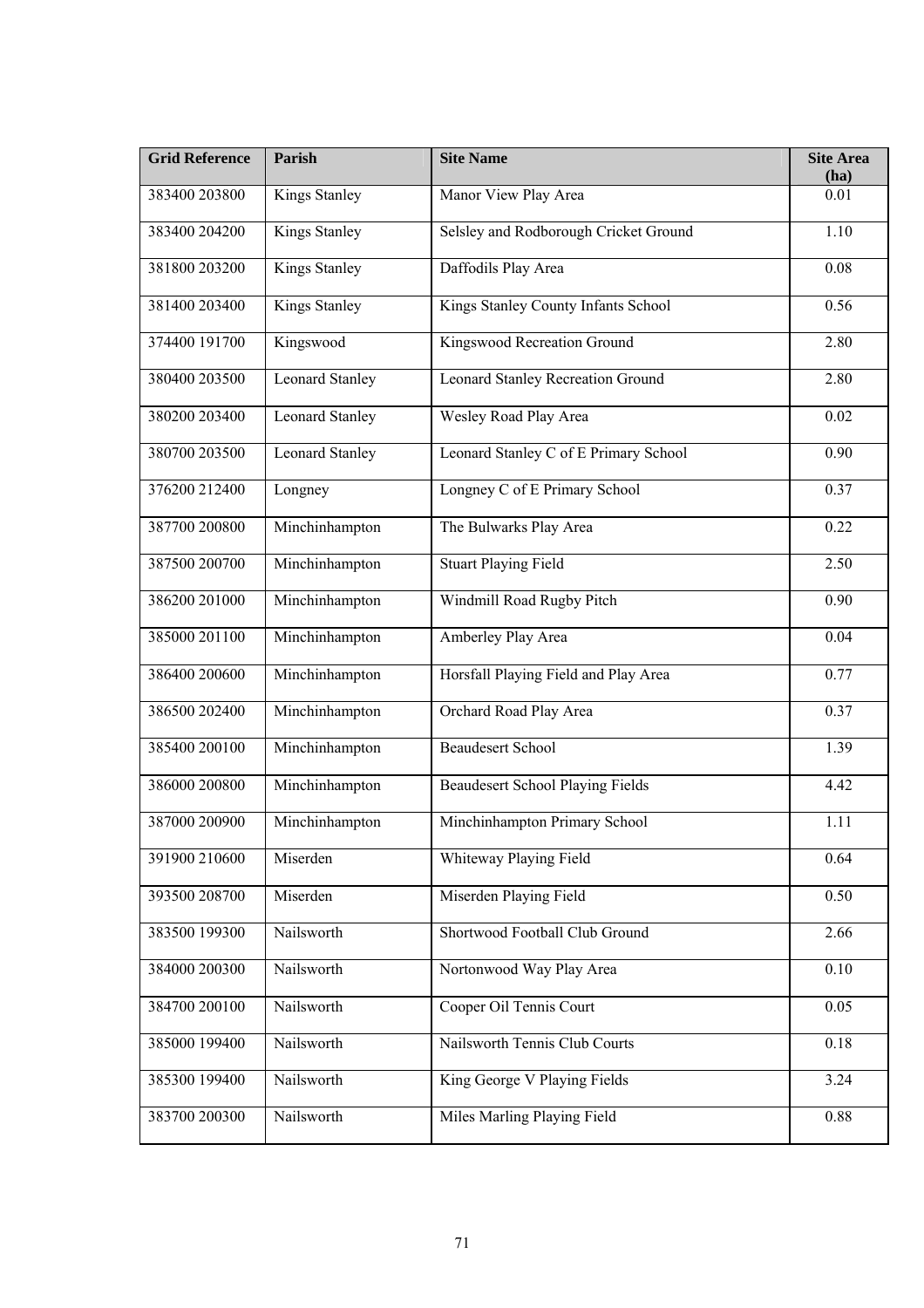| <b>Grid Reference</b> | Parish       | <b>Site Name</b>                         | <b>Site Area</b><br>(ha) |
|-----------------------|--------------|------------------------------------------|--------------------------|
| 383900 199800         | Nailsworth   | Lawnside Play Area                       | 0.15                     |
| 384500 199700         | Nailsworth   | The Tynings                              | 0.23                     |
| 383900 199900         | Nailsworth   | Forest Green Football Club Ground        | 0.70                     |
| 385400 199500         | Nailsworth   | Nailsworth Mills Bowling Green           | 0.20                     |
| 383700 200000         | Nailsworth   | Nailsworth C of E Primary School         | 4.46                     |
| 373900 195900         | North Nibley | Innocks Estate Play Area                 | 0.10                     |
| 380200 200800         | Nympsfield   | Nympsfield Sports Ground (King George V) | 2.45                     |
| 380100 200600         | Nympsfield   | St Joseph's RC Primary School            | 0.72                     |
| 389400 210700         | Painswick    | Sheepscombe Cricket Ground               | 3.00                     |
| 389300 210300         | Painswick    | Sheepscombe Play Area                    | 0.01                     |
| 386100 209200         | Painswick    | <b>Broadham Playing Field</b>            | 6.12                     |
| 386600 209700         | Painswick    | <b>Falcon Bowling Green</b>              | 0.18                     |
| 386700 209800         | Painswick    | Painswick Bowling Green                  | 0.33                     |
| 386900 209800         | Painswick    | Painswick Recreation Ground              | 2.25                     |
| 386400 210000         | Painswick    | The Croft County Primary School          | 1.62                     |
| 383100 206500         | Randwick     | Randwick Playing Field                   | 1.90                     |
| 382700 206000         | Randwick     | <b>Westrip Play Area</b>                 | 0.01                     |
| 383000 205800         | Randwick     | Cashes Green County Primary School       | 0.74                     |
| 384400 204400         | Rodborough   | Rectory Gardens Play Area                | 0.25                     |
| 384800 204400         | Rodborough   | Rodborough Playing Field                 | 1.24                     |
| 384100 204600         | Rodborough   | <b>Stroud Rugby Club Ground</b>          | 2.36                     |
| 385000 203400         | Rodborough   | Rodborough Common                        | 1.64                     |
| 384300 203300         | Rodborough   | Rodborough Play Area                     | 0.12                     |
| 384400 203600         | Rodborough   | <b>Gastrells County Primary School</b>   | 1.00                     |
| 385600 202500         | Rodborough   | Bownham Park School                      | 2.67                     |
| 374100 202900         | Slimbridge   | Slimbridge Playing Field                 | 2.40                     |
| 374600 202800         | Slimbridge   | Slimbridge Football Ground               | 1.20                     |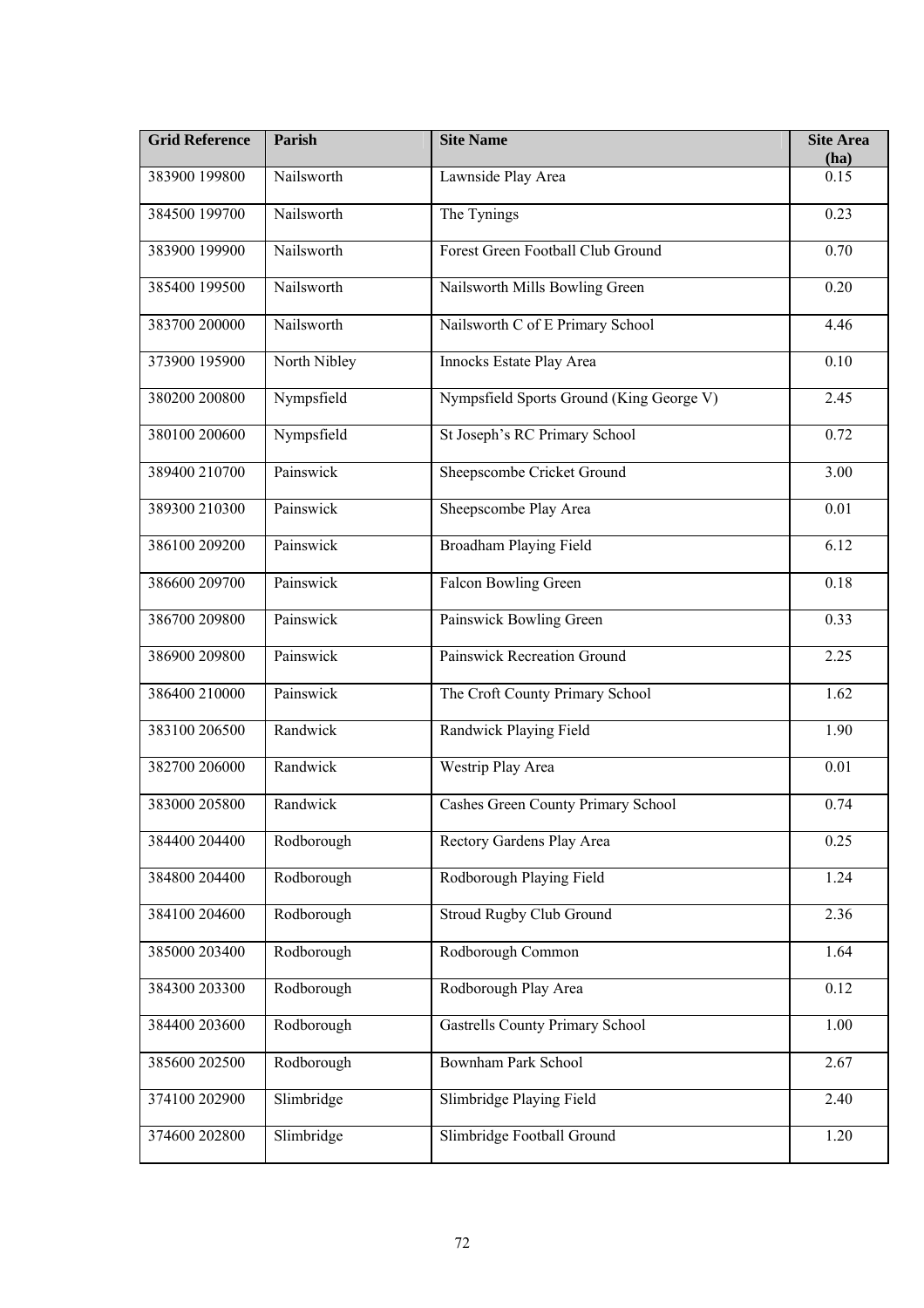| <b>Grid Reference</b> | Parish      | <b>Site Name</b>                           | <b>Site Area</b><br>(ha) |
|-----------------------|-------------|--------------------------------------------|--------------------------|
| 380400 206400         | Standish    | <b>Stagholt Lane Playing Field</b>         | 1.01                     |
| 373400 199500         | Stinchcombe | <b>Stragglers Sports Ground Extension</b>  | 1.80                     |
| 373500 199200         | Stinchcombe | <b>Stragglers Sports Ground</b>            | 1.80                     |
| 372800 198800         | Stinchcombe | Church Field Play Area                     | 0.27                     |
| 380300 205500         | Stonehouse  | Stonehouse Youth Club/Church Hall          | 0.12                     |
| 380300 206100         | Stonehouse  | Perth Play area                            | 0.02                     |
| 380200 206200         | Stonehouse  | <b>Oldends Lane Playing Field</b>          | 6.10                     |
| 380300 204800         | Stonehouse  | Wharfdale Road Play Area                   | 0.04                     |
| 380400 205200         | Stonehouse  | <b>Laburnum Walk Recreation Ground</b>     | 1.10                     |
| 380700 205500         | Stonehouse  | Meadow Road Play Area                      | 1.28                     |
| 381000 206100         | Stonehouse  | Maidenhill School                          | 5.49                     |
| 380200 205400         | Stonehouse  | The Park Junior School                     | 1.30                     |
| 380400 205800         | Stonehouse  | The Shrubberies School                     | 0.32                     |
| 380700 204900         | Stonehouse  | Wycliffe College - Senior                  | 4.14                     |
| 381300 204800         | Stonehouse  | Wycliffe College - Junior                  | 6.30                     |
| 380200 205200         | Stonehouse  | Wycliffe College - The Berryfield          | 5.26                     |
| 385400 206100         | Stroud      | <b>Uplands Playing Field</b>               | 1.00                     |
| 385700 205200         | Stroud      | <b>Parliament Street Recreation Ground</b> | 1.74                     |
| 386000 204600         | Stroud      | Highfield Road Play Area                   | 0.13                     |
| 384500 205800         | Stroud      | <b>Stratford Park</b>                      | 8.20                     |
| 386400 205300         | Stroud      | Summer Crescent Play Area                  | 0.30                     |
| 384000 205700         | Stroud      | Archway Gardens Play Area                  | 0.10                     |
| 386800 205100         | Stroud      | Mason Road Playing Field                   | 1.80                     |
| 384500 205400         | Stroud      | <b>Stratford Court</b>                     | 3.27                     |
| 384100 205500         | Stroud      | Stroud Cricket Club Ground                 | 1.40                     |
| 385300 205500         | Stroud      | Park Gardens Play Area                     | 0.30                     |
| 386100 204800         | Stroud      | Daisy Bank Recreation Ground               | 1.64                     |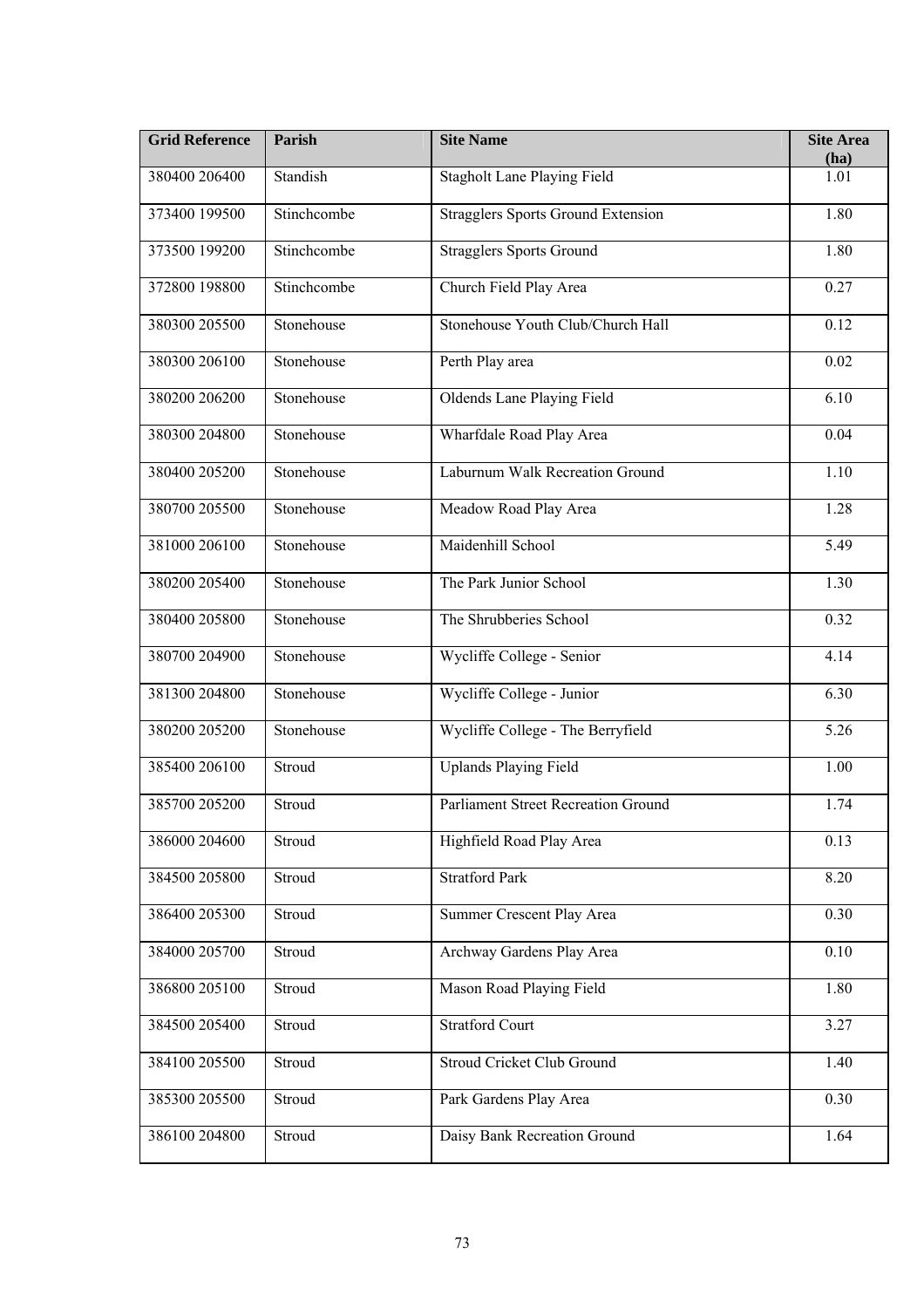| <b>Grid Reference</b> | Parish                   | <b>Site Name</b>                           | <b>Site Area</b><br>(ha) |
|-----------------------|--------------------------|--------------------------------------------|--------------------------|
| 383500 205800         | Stroud                   | Archway School                             | 5.32                     |
| 384100 205900         | Stroud                   | Callowell County Primary School            | 1.86                     |
| 383700 205000         | Stroud                   | Marling School                             | 11.56                    |
| 386500 205200         | Stroud                   | Parliament Primary School                  | 1.17                     |
| 384100 205200         | Stroud                   | <b>Stroud High School</b>                  | 3.13                     |
| 384700 205300         | Stroud                   | <b>St Roses Special School</b>             | 0.39                     |
| 384700 205300         | Stroud                   | The Rosary RC Primary School               | 0.64                     |
| 386400 202700         | Thrupp                   | Brimscombe Informal Open Space             | 0.57                     |
| 386500 202600         | Thrupp                   | <b>Brimscombe Football Ground</b>          | 0.90                     |
| 386400 203200         | Thrupp                   | Yew Tree Way Play Area                     | 0.63                     |
| 378300 197600         | Uley                     | <b>Shadwell Sports Ground</b>              | 2.30                     |
| 378700 198400         | Uley                     | <b>Uley Play Area</b>                      | 0.16                     |
| 379200 198300         | Uley                     | Uley C of E Primary School                 | 0.37                     |
| 386100 214800         | <b>Upton St Leonards</b> | <b>Upton St Leonards Recreation Ground</b> | 3.50                     |
| 386600 215000         | <b>Upton St Leonards</b> | Upton St Leonards C of E Primary School    | 1.60                     |
| 383900 206900         | Whiteshill               | Whiteshill Playing Field                   | 2.60                     |
| 377200 208200         | Whitminster              | <b>Whitminster Recreation Ground</b>       | 1.60                     |
| 377500 208100         | Whitminster              | Kidnams Walk Play Area                     | 0.05                     |
| 377400 208200         | Whitminster              | Little Holbury Play Area                   | 0.04                     |
| 384100 202900         | Woodchester              | <b>Woodchester Playing Field</b>           | 1.00                     |
| 384100 201000         | Woodchester              | <b>St Dominics Primary School</b>          | 0.29                     |
| 384100 202600         | Woodchester              | Woodchester Endowed C of E Primary School  | 0.32                     |
| 376400 193500         | Wotton-under-Edge        | <b>Synwell Playing Field</b>               | 1.60                     |
| 374700 192800         | Wotton-under-Edge        | Wotton Rugby Club Ground                   | 5.40                     |
| 375500 192800         | Wotton-under-Edge        | <b>Bluecoat School Playing Field</b>       | 1.31                     |
| 376100 192600         | Wotton-under-Edge        | Shepherd Leaze Play Area                   | 0.06                     |
| 376200 192800         | Wotton-under-Edge        | Pitman Place Play Area                     | 0.08                     |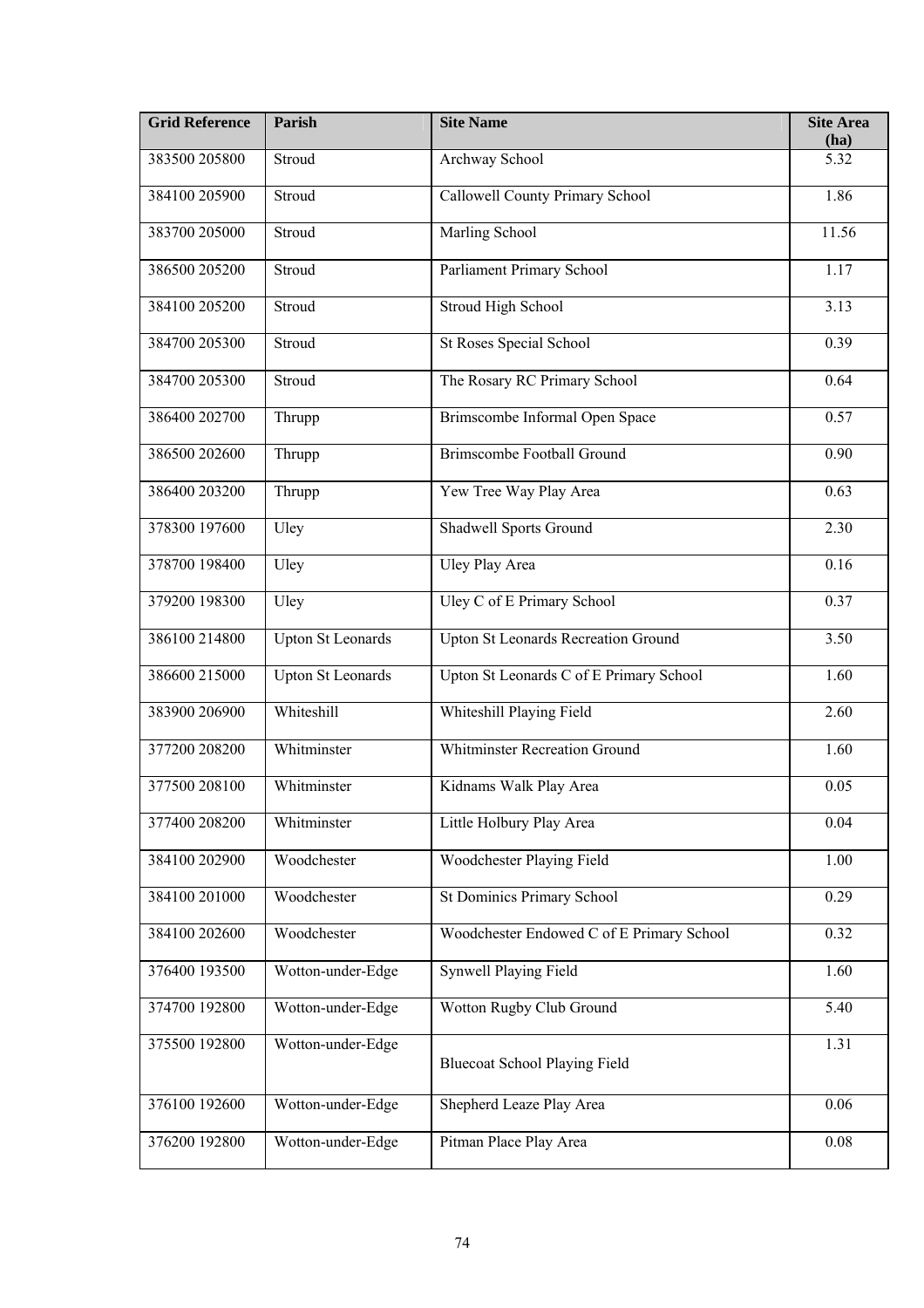| <b>Grid Reference</b> | <b>Parish</b>     | <b>Site Name</b>                 | <b>Site Area</b><br>(ha) |
|-----------------------|-------------------|----------------------------------|--------------------------|
| 376200 192400         | Wotton-under-Edge | Bearlands Play Area              | 0.02                     |
| 375200 193200         | Wotton-under-Edge | Dryleaze Bowling Green           | 0.12                     |
| 374700 192500         | Wotton-under-Edge | Katharine Lady Berkeley's School | 8.42                     |
| 376000 192900         | Wotton-under-Edge | The British School               | 1.79                     |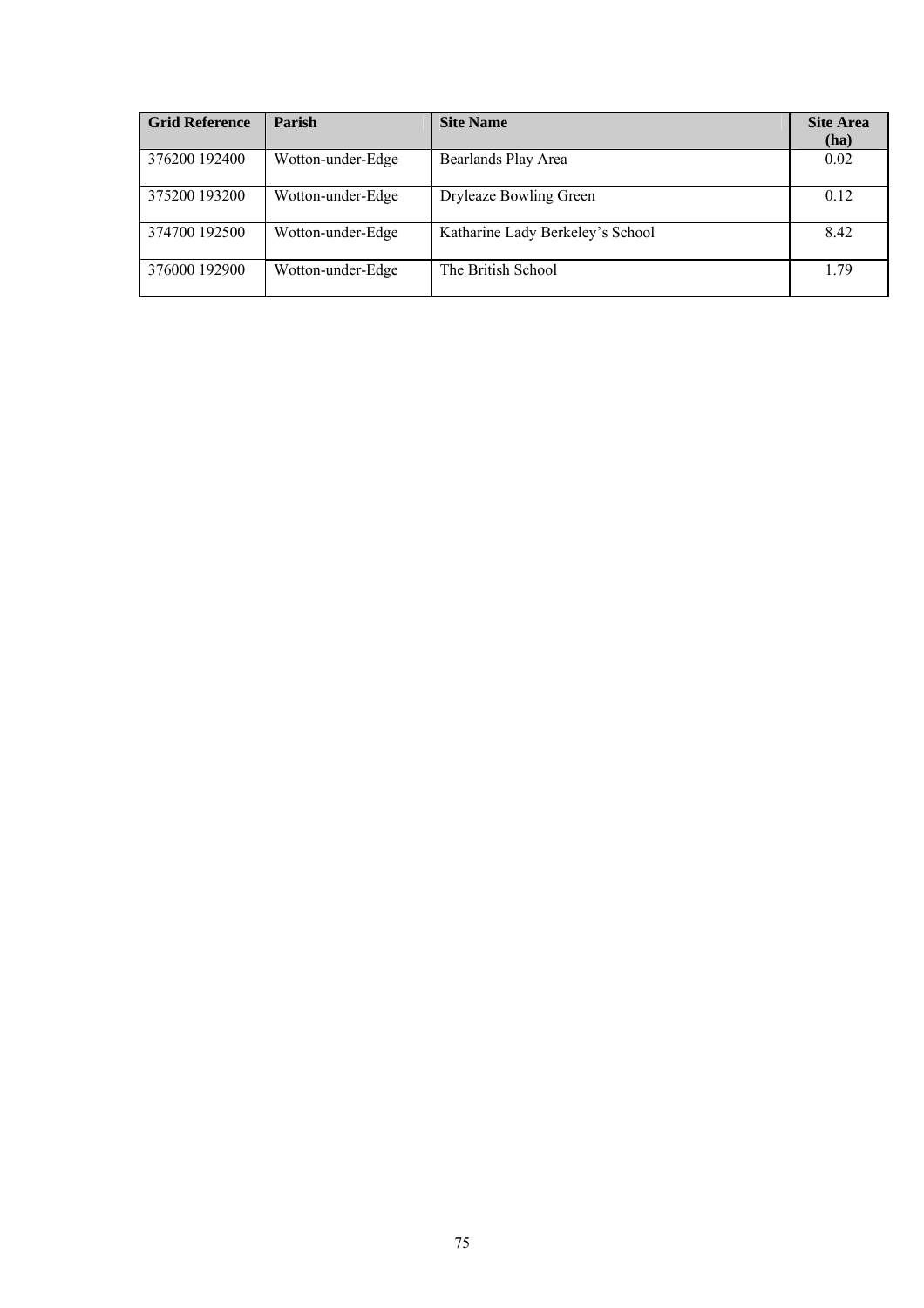# **APPENDIX I.**

## **Internal Liaison and Contacts.**

| <b>DEPARTMENT</b>                          | <b>CONTACT</b><br><b>NAME</b> | <b>CONTACT DETAILS</b> |
|--------------------------------------------|-------------------------------|------------------------|
|                                            |                               |                        |
|                                            |                               |                        |
| Planning Strategy and Control              | <b>Andrew Case</b>            | Ext: 4442              |
|                                            |                               |                        |
| <b>Building Control</b>                    | Phil Williams                 | Ext: 4310              |
|                                            |                               |                        |
| <b>Estates Management</b>                  | <b>Alison Fisk</b>            | Ext: 4447              |
|                                            | Jill Thompson                 | Ext: 4431              |
|                                            |                               |                        |
| <b>Legal Services</b>                      | Tom Clark                     | Ext: 4369              |
|                                            | Giles Pink                    | Ext: 4377              |
|                                            |                               |                        |
| Planning Liaison (Environmental<br>Health) | Derrick Ind                   | Ext: 4489              |
|                                            |                               |                        |
| <b>Housing Services</b>                    | Andrew O' Brien               | Ext: 4180              |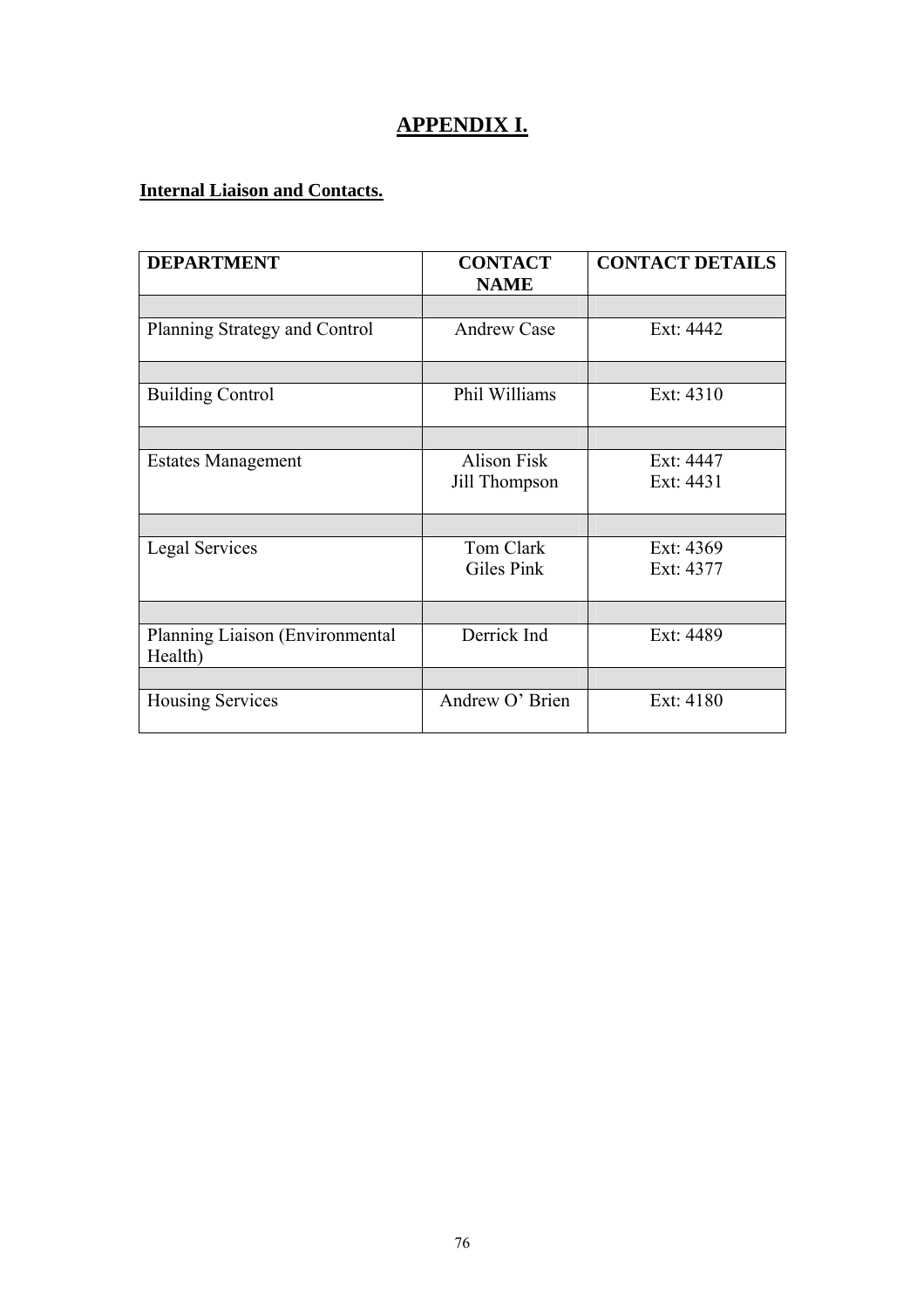# **APPENDIX J.**

## **Key Guidance in Connection with Detailed Inspections.**

| Area of Guidance             | Publication                                                                                              |
|------------------------------|----------------------------------------------------------------------------------------------------------|
|                              |                                                                                                          |
| <b>General Good Practice</b> | Model Procedures for the Management of<br>Contaminated Land [CLR 11] (in<br>preparation)                 |
|                              | $BS10175:2001$ – Investigation of<br>Potentially Contaminated Sites - Code of<br>Practice                |
|                              |                                                                                                          |
| <b>Desk Studies</b>          | Documentary Research on Industrial<br>Sites (CLR 3)                                                      |
|                              | Prioritisation and Categorisation<br>Procedure for Sites Which May be<br>Contaminated (CLR 6)            |
|                              |                                                                                                          |
| Site Reconnaisance           | Guidance on Preliminary Site Inspection<br>of Contaminated Land (CLR 2)                                  |
|                              |                                                                                                          |
| Intrusive Site Investigation | Sampling Strategies for Contaminated<br>Land (CLR 4)                                                     |
|                              | A Framework for Assessing the Impact of<br>Contaminated Land on Groundwater and<br>Surface Water (CLR 1) |
|                              |                                                                                                          |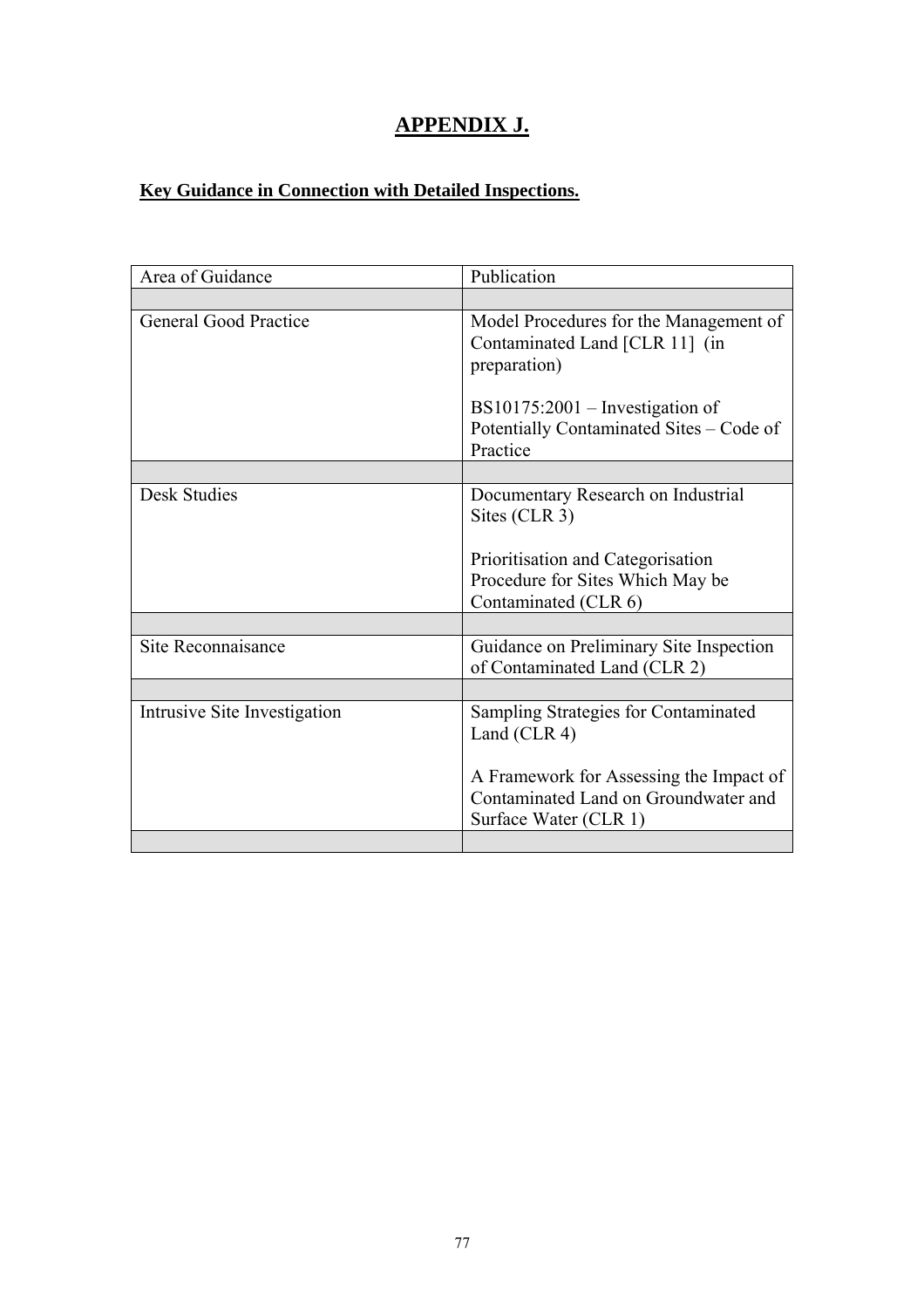## **APPENDIX K.**

#### **A Checklist of Information Requirements for External Appointment of Consultants and Contractors.**

| <b>Information Requirements</b>   | Relevant Responses By Consultant/Contractor              |
|-----------------------------------|----------------------------------------------------------|
| <b>GENERAL</b><br>A.              |                                                          |
| Background on company<br>1.       | Demonstrate a reliable pedigree.                         |
| capability.                       |                                                          |
| Numbers and<br>2.                 | Identify those members of staff with appropriate         |
| qualifications of staff.          | skills.                                                  |
| CV and availability of<br>3.      | Appropriate information on staff experience and          |
| key staff.                        | availability.                                            |
| Details of Quality<br>4.          | Provide details of quality management systems            |
| Assurance systems.                | indicating whether accredited by a third party.          |
|                                   | Identify technical procedures to be used.                |
|                                   | Indicate which staff will undertake technical review.    |
|                                   | Demonstrate how the quality of sub-contractors is to     |
|                                   | be ensured.                                              |
| Management of health<br>5.        | Identify health and safety management procedures         |
| and safety.                       |                                                          |
| 6. Track record on similar        | Demonstrate experience in similar projects.              |
| projects.                         |                                                          |
| Client references.<br>7.          | Provide on request.                                      |
| Details of insurance<br>8.        | Identify insurance carried for third party liability and |
| cover.                            | professional indemnity. Identify limitations and         |
|                                   | exclusions.                                              |
| 9. Membership of trade            | Provide on request.                                      |
| associations.                     |                                                          |
| 10. Compliance with codes         | Supply relevant information.                             |
| of practice.                      |                                                          |
| <b>B. PROJECT SPECIFIC</b>        |                                                          |
| Technical proposal<br>1.          | Demonstrate clear understanding of the specification.    |
| Project management plan.<br>2.    | Demonstrate clear project management procedures.         |
| Details of sub-<br>3 <sub>1</sub> | Indicate where they will be used and the quality         |
| contractors.                      | control in place.                                        |
| Details of technical<br>4.        | Specify procedures and demonstrate that allocated        |
| procedures                        | staff have ability to undertake them.                    |
| 5. Reporting                      | Detail data and information to be provided at each       |
|                                   | stage.                                                   |
| Programme<br>6.                   | Provide clear evidence of being able to meet             |
|                                   | timescale.                                               |
| 7. Financial proposal.            | Provide a fixed fee, fee rates and a ceiling cost or     |
|                                   | open-ended price.                                        |
| Conditions of<br>8.               | Define responsibilities and liabilities under the        |
| engagement.                       | contract.                                                |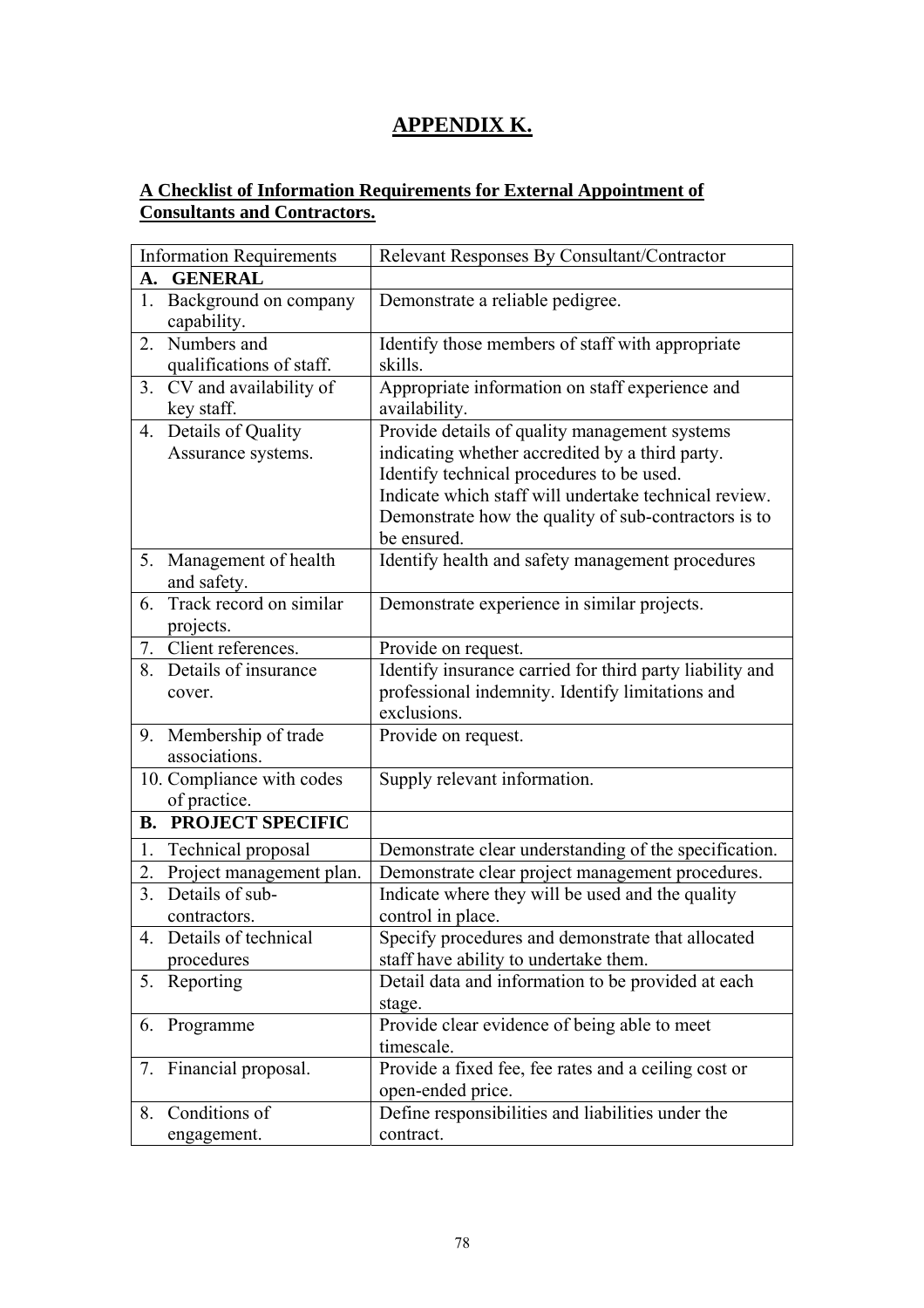## **APPENDIX M.**

## **GLOSSARY OF TERMS USED IN PART IIA.**

| <b>AONB</b>              | Area of Outstanding Natural Beauty.                                                                                                                                                                                   |
|--------------------------|-----------------------------------------------------------------------------------------------------------------------------------------------------------------------------------------------------------------------|
| Appropriate person       | Any person determined to bear<br>responsibility for any thing to be done by<br>way of remediation in any particular case.                                                                                             |
| <b>Building</b>          | Any structure or erection, and any part of a<br>building including any part below ground,<br>but not including any plant or machinery<br>comprised in a building.                                                     |
| <b>Class A person</b>    | A person who is an appropriate person<br>because he/she has caused or knowingly<br>permitted a pollutant to be in, on or under<br>the ground.                                                                         |
| <b>Class B person</b>    | A person who is an appropriate person<br>because he/she is the owner or occupier of<br>the contaminated land, where no Class A<br>appropriate person can be found with respect<br>to a particular remediation action. |
| <b>CLEA</b>              | Contaminated Land Exposure Assessment -<br>a series of guideline values based on human<br>toxicological information formulated for a<br>range of environmental scenarios.                                             |
| <b>Contaminated land</b> | Any land which appears to the local<br>authority in whose area it is situated to be in<br>such a condition, by reason of substances in,<br>on or under the land, that -                                               |
|                          | significant harm is being caused or there<br>a)<br>is a significant possibility of such harm<br>being caused, or;                                                                                                     |
|                          | b) pollution of controlled waters is being, or<br>is likely to be, caused.                                                                                                                                            |
| <b>Controlled waters</b> | Defined in section 104 of the Water<br>Resources Act, 1991, these include:                                                                                                                                            |
|                          | inland waters (rivers, streams,<br>a)<br>underground streams, canals, lakes and<br>reservoirs);                                                                                                                       |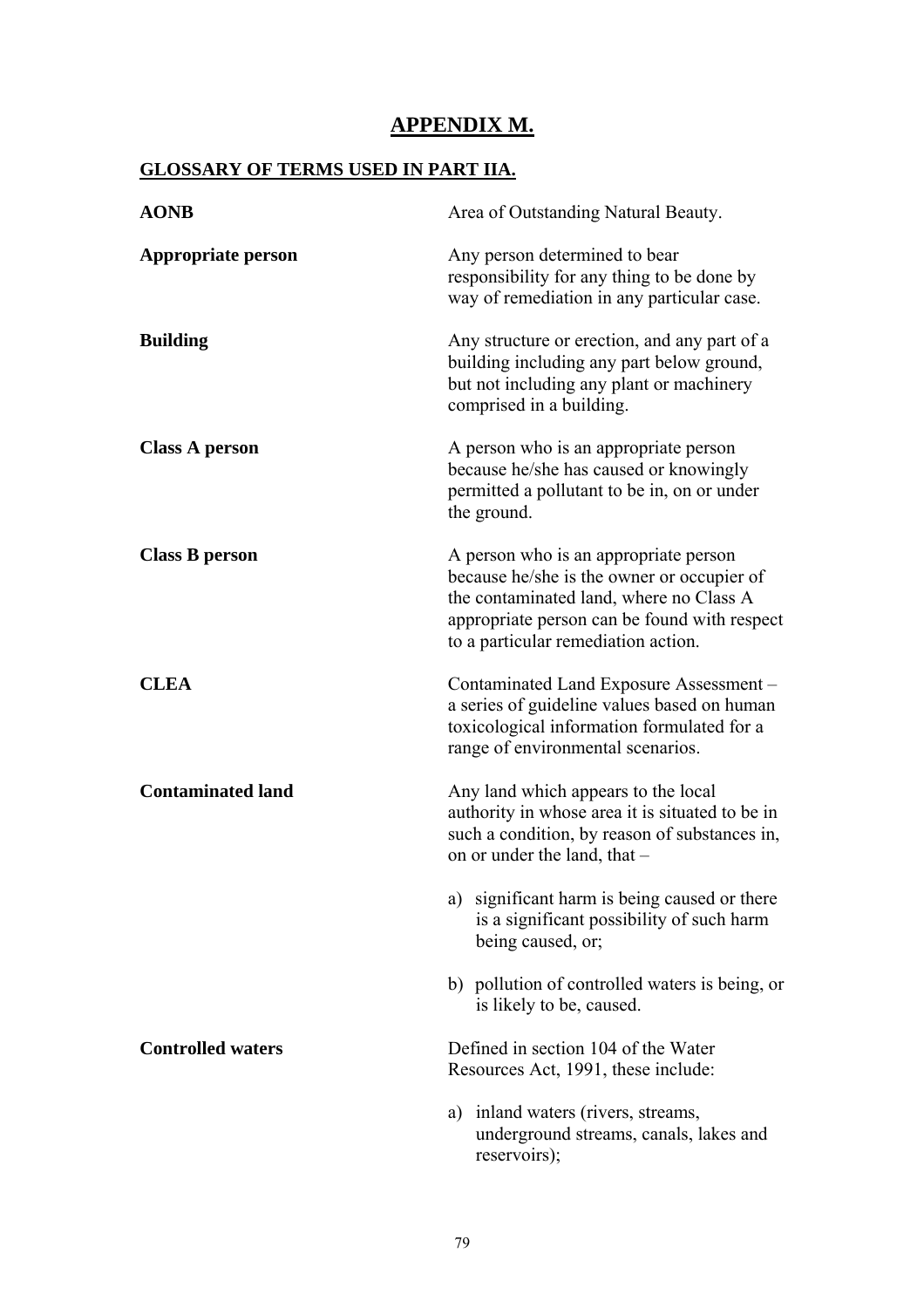|                                   | b) groundwater (any water contained in<br>underground strata, wells or boreholes);                                                                                                |
|-----------------------------------|-----------------------------------------------------------------------------------------------------------------------------------------------------------------------------------|
|                                   | c) territorial waters (the sea within 3 miles<br>of a baseline);                                                                                                                  |
|                                   | d) coastal waters (the sea within the<br>baseline up to the line of highest tide,<br>and tidal waters up to the fresh water<br>limit).                                            |
| <b>DETR</b>                       | Department of the Environment, Transport<br>and the Regions.                                                                                                                      |
| <b>Drinking water abstraction</b> | The taking of water from a source for<br>drinking water.                                                                                                                          |
| Eco-system                        | A biological system of interacting organisms<br>and their physical environment.                                                                                                   |
| <b>Exclusion</b>                  | Any determination by the enforcing<br>authority that a person is not to be treated as<br>an appropriate person.                                                                   |
| <b>GIS</b>                        | Geographical Information System.                                                                                                                                                  |
| Groundwater                       | Any water contained in underground strata,<br>wells or boreholes.                                                                                                                 |
| Harm                              | Harm to the health of living organisms or<br>other interference with the ecological<br>systems of which they form part and, in the<br>case of man, includes harm to his property. |
| <b>ICRCL</b>                      | Interdepartmental Committee on the<br>Redevelopment of Contaminated Land.                                                                                                         |
| <b>Intrusive investigation</b>    | An investigation of land which involves<br>actions going beyond simple visual<br>inspection of the land, limited sampling or<br>assessment of documentary information.            |
| Part IIA                          | Part IIA of the Environmental Protection<br>Act, 1990                                                                                                                             |
| <b>Pathway</b>                    | One or more routes or means by, or through,<br>which a receptor:                                                                                                                  |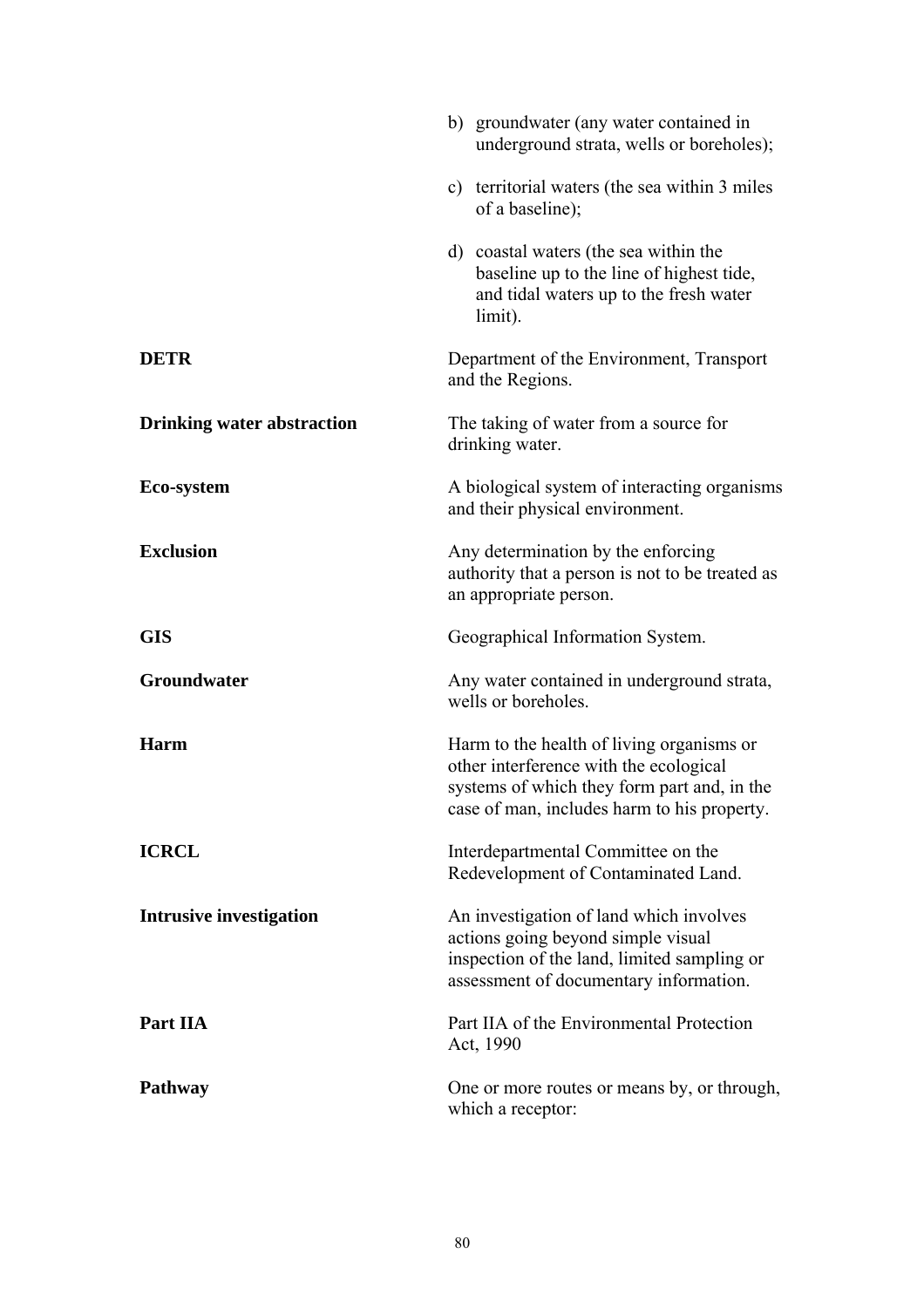|                                       | a) is being exposed to, or affected by, a<br>contaminant, or                                                                                                                                                                                                                                                                                                                                                         |
|---------------------------------------|----------------------------------------------------------------------------------------------------------------------------------------------------------------------------------------------------------------------------------------------------------------------------------------------------------------------------------------------------------------------------------------------------------------------|
|                                       | b) could be so exposed or affected.                                                                                                                                                                                                                                                                                                                                                                                  |
| <b>Pollutant linkage</b>              | The relationship between a contaminant, a<br>pathway and a receptor.                                                                                                                                                                                                                                                                                                                                                 |
| <b>Pollution of controlled waters</b> | The entry into controlled waters of any<br>poisonous, noxious or polluting matter or<br>any solid waste matter.                                                                                                                                                                                                                                                                                                      |
| <b>RAMSAR</b> site                    | A site protected under an international<br>convention on protection of wetlands of<br>international importance, especially as<br>habitats for waterfowl.                                                                                                                                                                                                                                                             |
| <b>Receptor</b>                       | Either:                                                                                                                                                                                                                                                                                                                                                                                                              |
|                                       | a) a living organism, a group of living<br>organisms, an ecological system or a<br>piece of property which is being, or<br>could be, harmed by a contaminant; or                                                                                                                                                                                                                                                     |
|                                       | b) controlled waters which are being, or<br>could be, polluted by a contaminant.                                                                                                                                                                                                                                                                                                                                     |
| <b>Remediation</b>                    | The carrying out of works to prevent or<br>minimise the effects of contamination. In the<br>context of this regime, the term also extends<br>to the prior assessment of the condition of<br>land and to the subsequent monitoring of the<br>land.                                                                                                                                                                    |
| <b>Remediation Declaration</b>        | A document prepared and published by the<br>enforcing authority recording remediation<br>actions which it would have specified in a<br>Remediation Notice, [but which it is<br>precluded from specifying by virtue of<br>sections $78E(4)$ or $(5)$ ] the reasons why it<br>would have specified those actions and the<br>grounds on which it is satisfied that it is<br>precluded from specifying them in a Notice. |
| <b>Remediation Notice</b>             | A Notice specifying what an appropriate<br>person is to do by way of remediation and<br>the time periods within which he/she is<br>required to do each of the things specified.                                                                                                                                                                                                                                      |